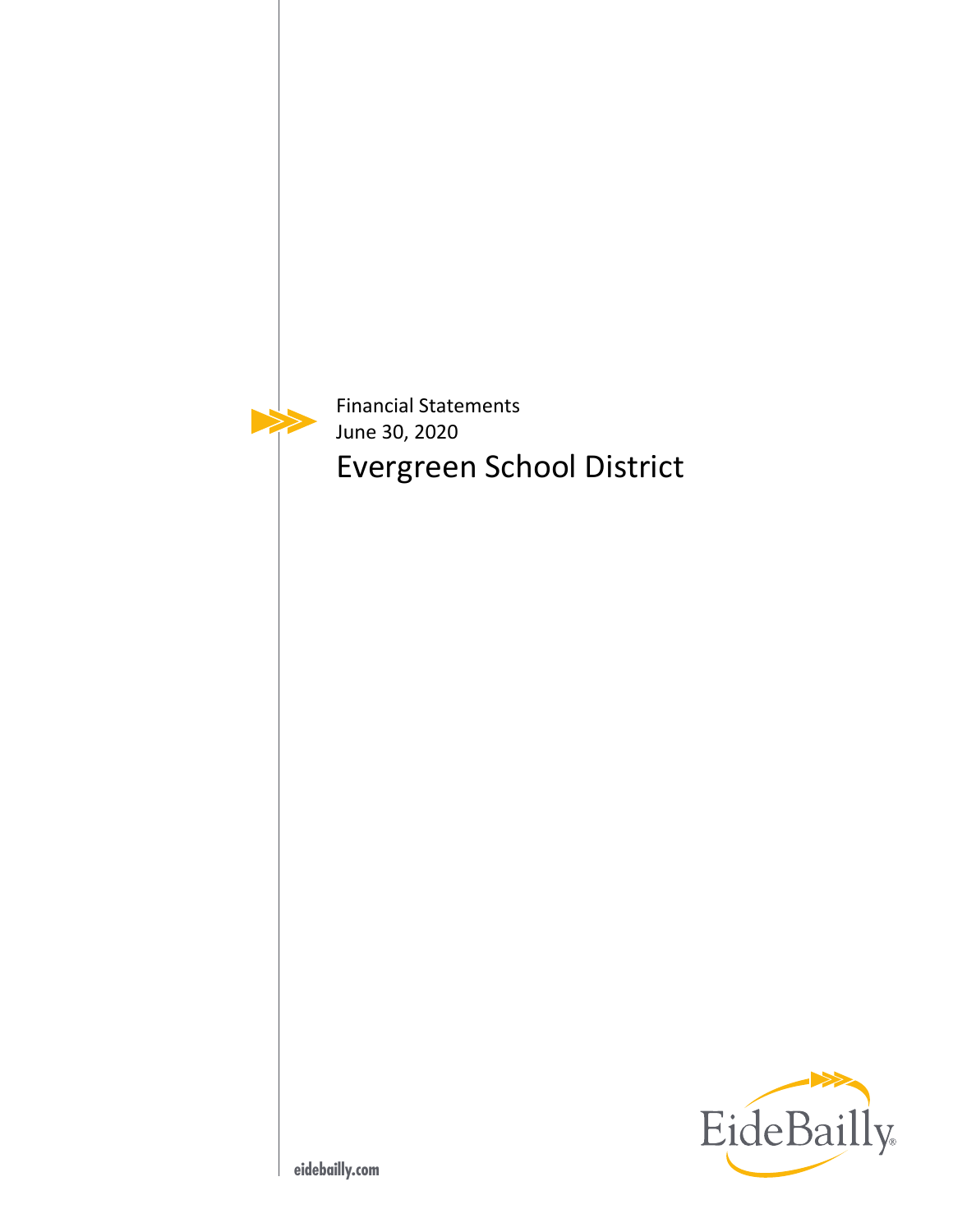| <b>Government Wide Financial Statements</b>                                                                                                                                                                                                                                                         |  |
|-----------------------------------------------------------------------------------------------------------------------------------------------------------------------------------------------------------------------------------------------------------------------------------------------------|--|
|                                                                                                                                                                                                                                                                                                     |  |
| <b>Government Fund Financial Statements</b>                                                                                                                                                                                                                                                         |  |
| Reconciliation of the Governmental Funds Balance Sheet to the Statement of Net Position  19<br>Statement of Revenues, Expenditures, and Changes in Fund Balances - Governmental Funds 21<br>Reconciliation of the Statement of Revenues, Expenditures, and Changes in Fund Balances of Governmental |  |
| <b>Proprietary Fund Financial Statements</b>                                                                                                                                                                                                                                                        |  |
| Statement of Revenues, Expenses, and Changes in Fund Net Position - Proprietary Funds 25                                                                                                                                                                                                            |  |
| <b>Fiduciary Fund Financial Statements</b>                                                                                                                                                                                                                                                          |  |
|                                                                                                                                                                                                                                                                                                     |  |
|                                                                                                                                                                                                                                                                                                     |  |
| Required Supplementary Information                                                                                                                                                                                                                                                                  |  |
|                                                                                                                                                                                                                                                                                                     |  |
| Supplementary Information                                                                                                                                                                                                                                                                           |  |
| Reconciliation of Annual Financial and Budget Report with Audited Financial Statements  82<br>Combining Statement of Revenues, Expenditure, and Changes in Fund Balances - Non-Major Governmental                                                                                                   |  |
| Independent Auditor's Reports                                                                                                                                                                                                                                                                       |  |
|                                                                                                                                                                                                                                                                                                     |  |

| Independent Auditor's Report on Internal Control over Financial Reporting and on Compliance and Other |  |
|-------------------------------------------------------------------------------------------------------|--|
| Matters Based on an Audit of Financial Statements Performed in Accordance with Government Auditing    |  |
|                                                                                                       |  |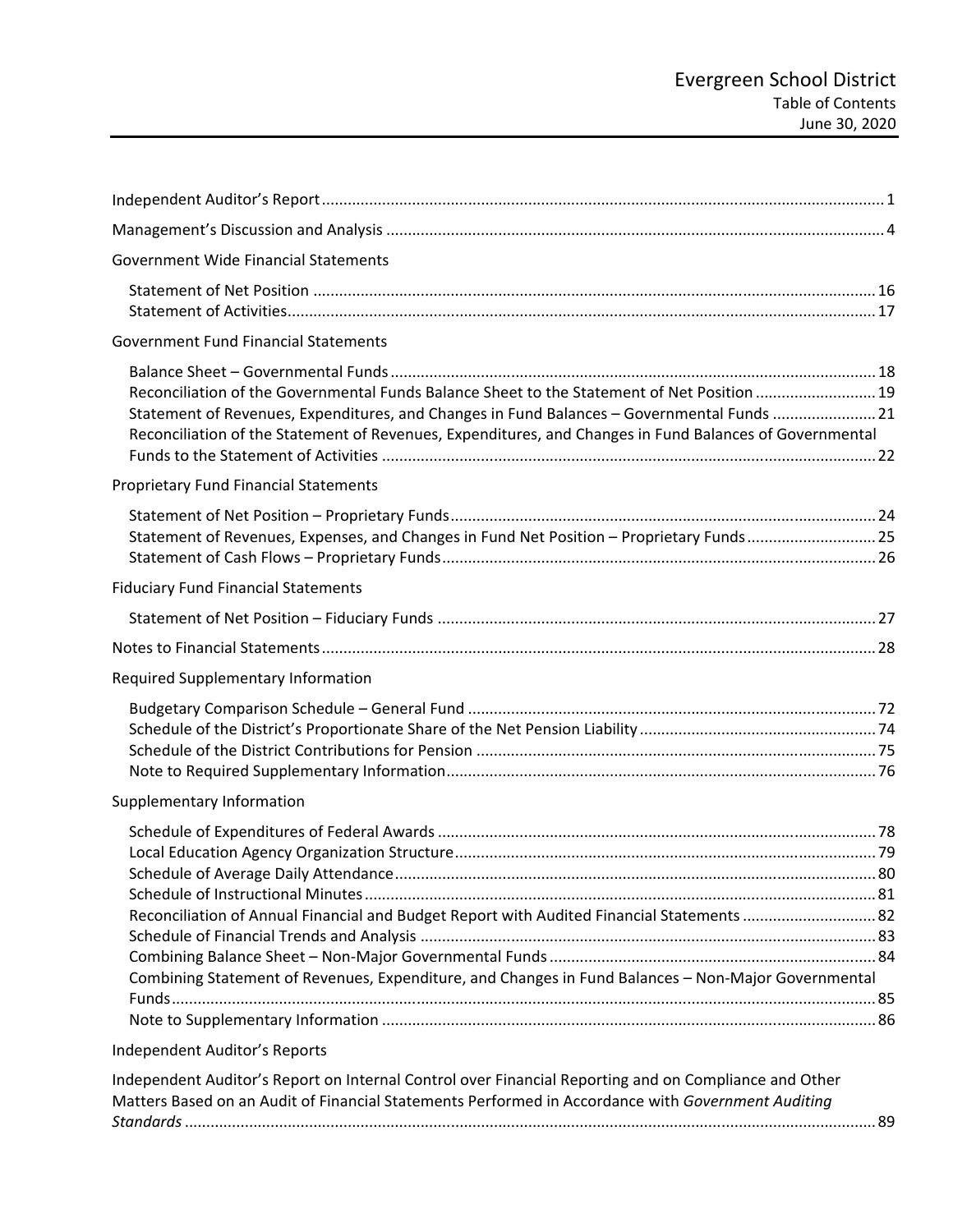| Independent Auditor's Report on Compliance for Each Major Federal Program; Report on Internal Control Over |  |
|------------------------------------------------------------------------------------------------------------|--|
|                                                                                                            |  |
| Schedule of Findings and Questioned Costs                                                                  |  |
|                                                                                                            |  |
|                                                                                                            |  |
|                                                                                                            |  |
|                                                                                                            |  |
|                                                                                                            |  |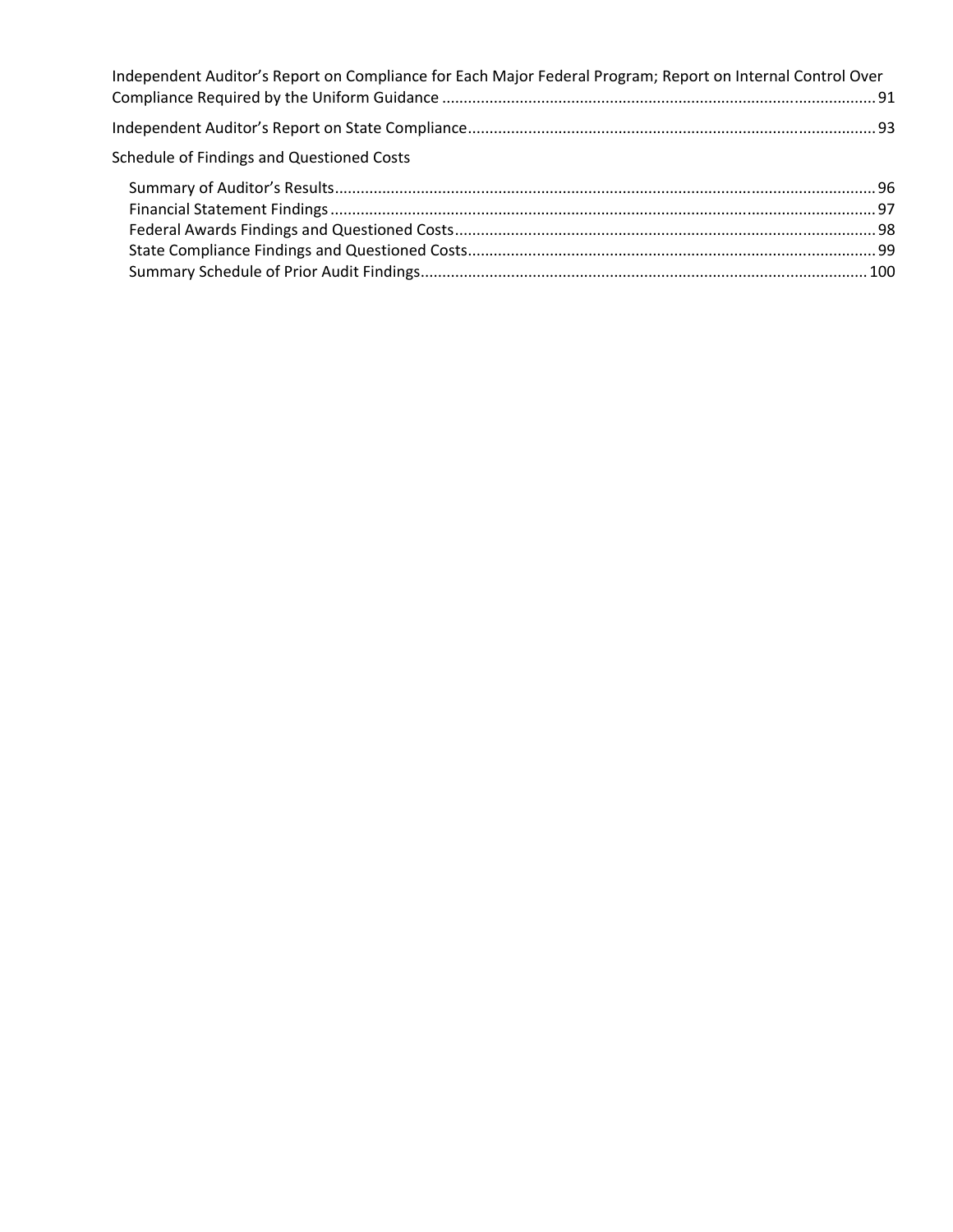

**CPAs & BUSINESS ADVISORS** 

#### **Independent Auditor's Report**

To the Governing Board Evergreen School District San Jose, California

## **Report on the Financial Statements**

We have audited the accompanying financial statements of the governmental activities, each major fund, and the aggregate remaining fund information of Evergreen School District (the District) as of and for the year ended June 30, 2020, and the related notes to the financial statements, which collectively comprise the District's basic financial statements as listed in the table of contents.

#### **Management's Responsibility for the Financial Statements**

Management is responsible for the preparation and fair presentation of these financial statements in accordance with accounting principles generally accepted in the United States of America; this includes the design, implementation, and maintenance of internal control relevant to the preparation and fair presentation of financial statements that are free from material misstatement, whether due to fraud or error.

#### **Auditor's Responsibility**

Our responsibility is to express opinions on these financial statements based on our audit. We conducted our audit in accordance with auditing standards generally accepted in the United States of America and the standards applicable to financial audits contained in *Government Auditing Standards,*  issued by the Comptroller General of the United States. Those standards require that we plan and perform the audit to obtain reasonable assurance about whether the financial statements are free from material misstatement.

An audit involves performing procedures to obtain audit evidence about the amounts and disclosures in the financial statements. The procedures selected depend on the auditor's judgment, including the assessment of the risks of material misstatement of the financial statements, whether due to fraud or error. In making those risk assessments, the auditor considers internal control relevant to the entity's preparation and fair presentation of the financial statements in order to design audit procedures that are appropriate in the circumstances, but not for the purpose of expressing an opinion on the effectiveness of the entity's internal control. Accordingly, we express no such opinion. An audit also includes evaluating the appropriateness of accounting policies used and the reasonableness of significant accounting estimates made by management, as well as evaluating the overall presentation of the financial statements.

We believe that the audit evidence we have obtained is sufficient and appropriate to provide a basis for our audit opinions.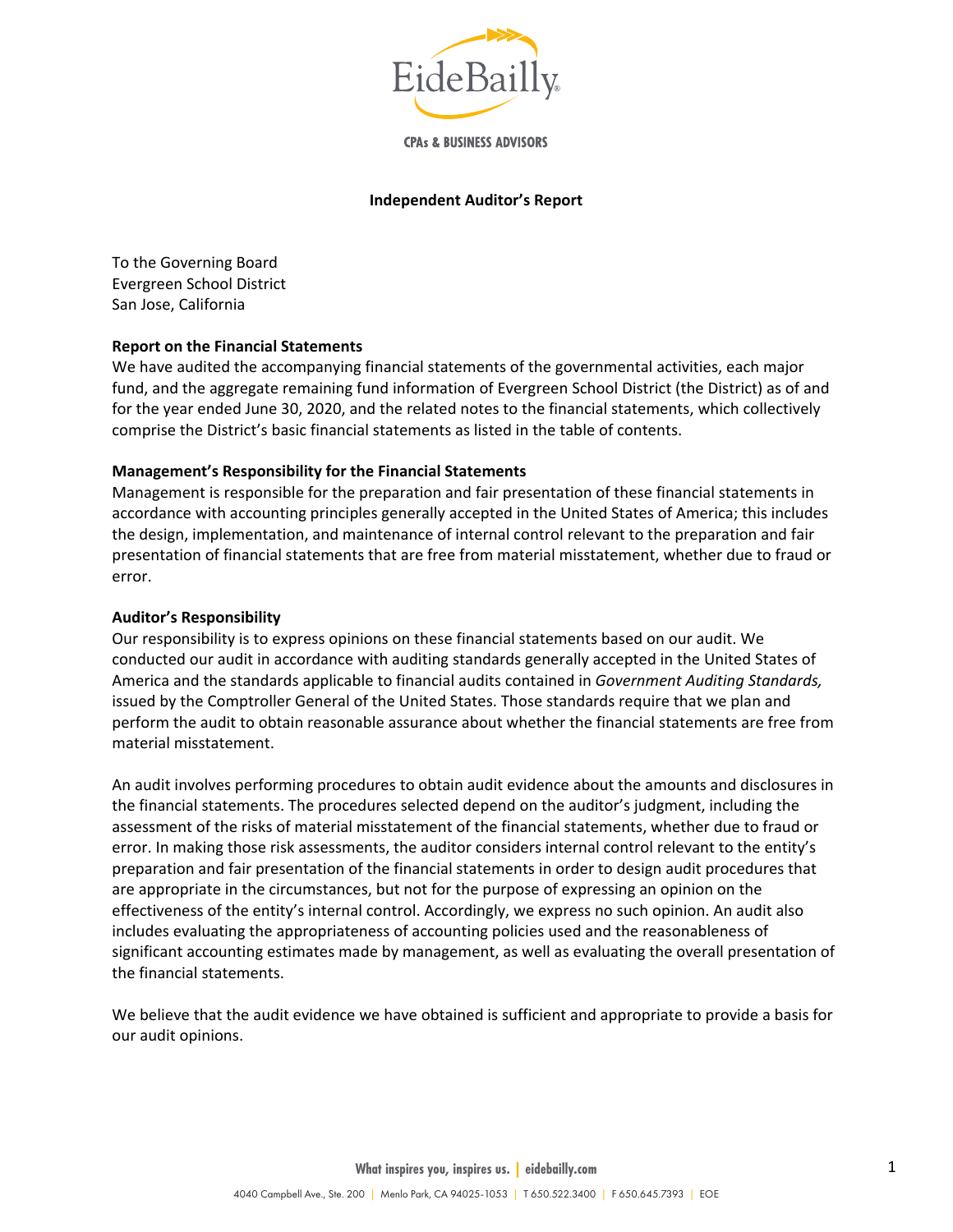## **Opinions**

In our opinion, the financial statements referred to above present fairly, in all material respects, the respective financial position of the governmental activities, each major fund, and the aggregate remaining fund information of Evergreen School District, as of June 30, 2020, and the respective changes in financial position and, where applicable, cash flows thereof for the year then ended in accordance with accounting principles generally accepted in the United States of America.

#### **Other Matters**

#### *Required Supplementary Information*

Accounting principles generally accepted in the United States of America require that the management's discussion and analysis, budgetary comparison information, schedule of changes in the District's total OPEB liability and related ratios, schedule of the District's proportionate share of the net pension liability, and the schedule of the District contributions for pension, be presented to supplement the basic financial statements. Such information, although not a part of the basic financial statements, is required by the Governmental Accounting Standards Board, who considers it to be an essential part of financial reporting for placing the basic financial statements in an appropriate operational, economic, or historical context. We have applied certain limited procedures to the required supplementary information in accordance with auditing standards generally accepted in the United States of America, which consisted of inquiries of management about the methods of preparing the information and comparing the information for consistency with management's responses to our inquiries, the basic financial statements, and other knowledge we obtained during our audit of the basic financial statements. We do not express an opinion or provide any assurance on the information because the limited procedures do not provide us with sufficient evidence to express an opinion or provide any assurance.

## *Other Information*

Our audit was conducted for the purpose of forming opinions on the financial statements that collectively comprise Evergreen School District's financial statements. The combining and individual nonmajor fund financial statements, Schedule of Expenditures of Federal Awards as required by the audit requirements of Title 2 U.S. Code of Federal Regulations (CFR) Part 200, *Uniform Administrative Requirements, Cost Principles, and Audit Requirements for Federal Awards* (Uniform Guidance), and other supplementary information listed in the table of contents are presented for purposes of additional analysis and are not a required part of the financial statements.

The combining and individual nonmajor fund financial statements, the schedule of expenditures of federal awards, and the other supplementary information listed in the table of contents are the responsibility of management and were derived from and relate directly to the underlying accounting and other records used to prepare the basic financial statements. Such information has been subjected to the auditing procedures applied in the audit of the basic financial statements and certain additional procedures, including comparing and reconciling such information directly to the underlying accounting and other records used to prepare the basic financial statements or to the basic financial statements themselves, and other additional procedures in accordance with auditing standards generally accepted in the United States of America. In our opinion, the combining and individual nonmajor fund financial statements, the schedule of expenditures of federal awards, and the other supplementary information listed in the table of contents are fairly stated, in all material respects, in relation to the basic financial statements as a whole.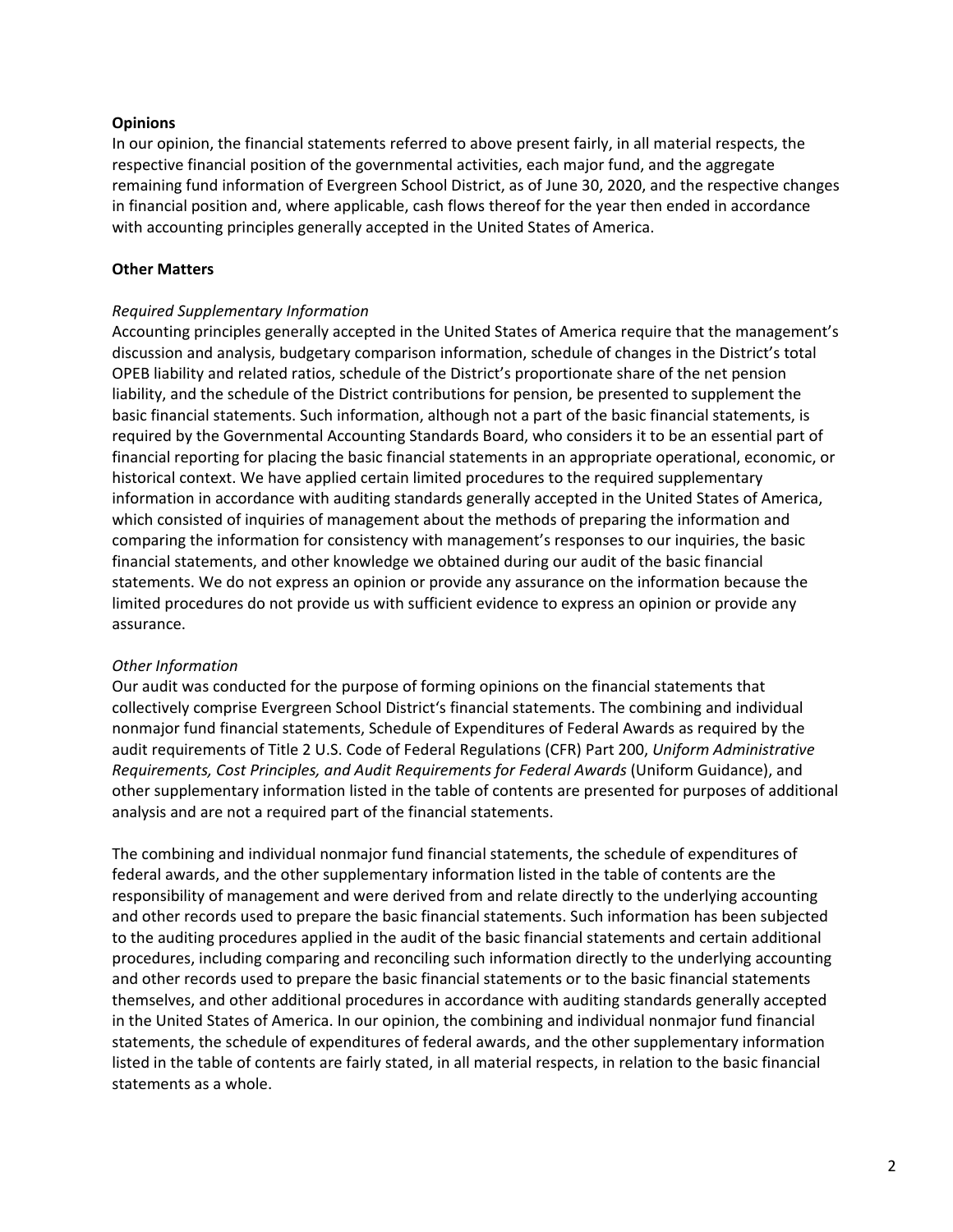#### **Other Reporting Required by** *Government Auditing Standards*

In accordance with *Government Auditing Standards*, we have also issued a report dated February 5, 2021 on our consideration of Evergreen School District's internal control over financial reporting and on our tests of its compliance with certain provisions of laws, regulations, contracts, grant agreements, and other matters. The purpose of that report is solely to describe the scope of our testing of internal control over financial reporting and compliance and the results of that testing, and not to provide an opinion on the effectiveness of Evergreen School District's internal control over financial reporting or on compliance. That report is an integral part of an audit performed in accordance with *Government Auditing Standards* in considering Evergreen School District's internal control over financial reporting and compliance.

Ede Sailly LLP

Menlo Park, California February 5, 2021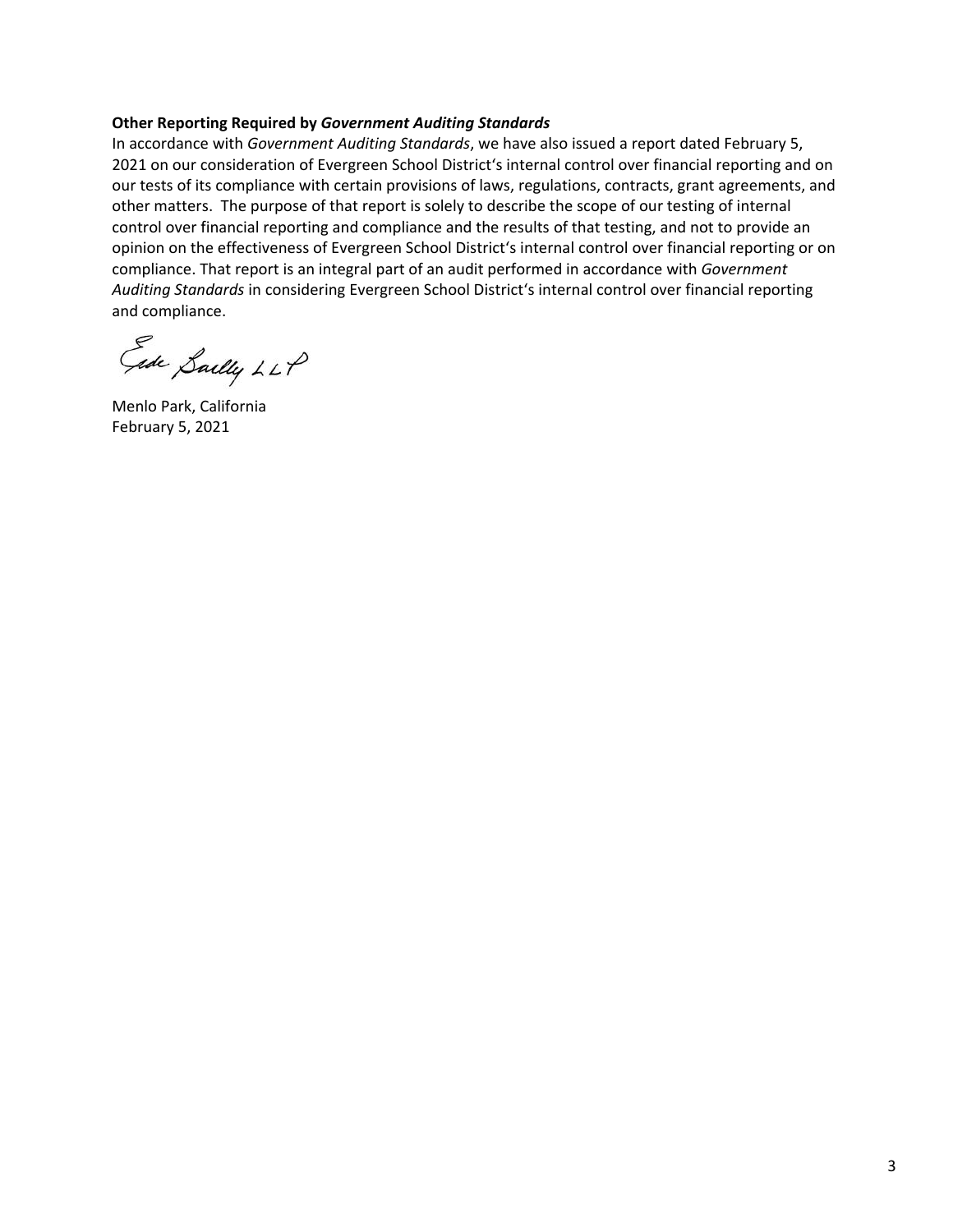This section of Evergreen School District's (the District) annual financial report presents our discussion and analysis of the District's financial performance during the fiscal year that ended on June 30, 2020, with comparative information for the year ended June 30, 2019. Please read it in conjunction with the District's financial statements, which immediately follow this section.

## **DISTRICT PROFILE**

Evergreen School District (the District) was formed in 1860 and is one of the oldest school districts in Santa Clara County. The District is located along the Mount Hamilton mountain range in the southeastern part of San Jose and extends West Highway 101 and North Tully Road. It encompasses an area of approximately 32 square miles and has an estimated population of approximately 90,000. The District has fifteen elementary schools and three middle schools. The Average Daily Attendance in 2019-2020 was 10,098, a decrease of 404 ADA from 2018-2019.

All of our eighteen schools have been identified by the California State Department of Education as California Distinguished Schools and several have achieved this recognition multiple times. Twelve have also been identified by the United States Department of Education as National Blue Ribbon Schools.

## **FINANCIAL HIGHLIGHTS**

Local control funding formula is the largest component of the District's General Fund budget. The District received a basic allocation per unit of average daily attendance (ADA) of \$9,437 which is an increase of \$253 per ADA or an increase of 3% from the 2018‐2019 funding level.

The General Fund also received funds from various State, Federal and other local programs. (See Chart ‐ 1).



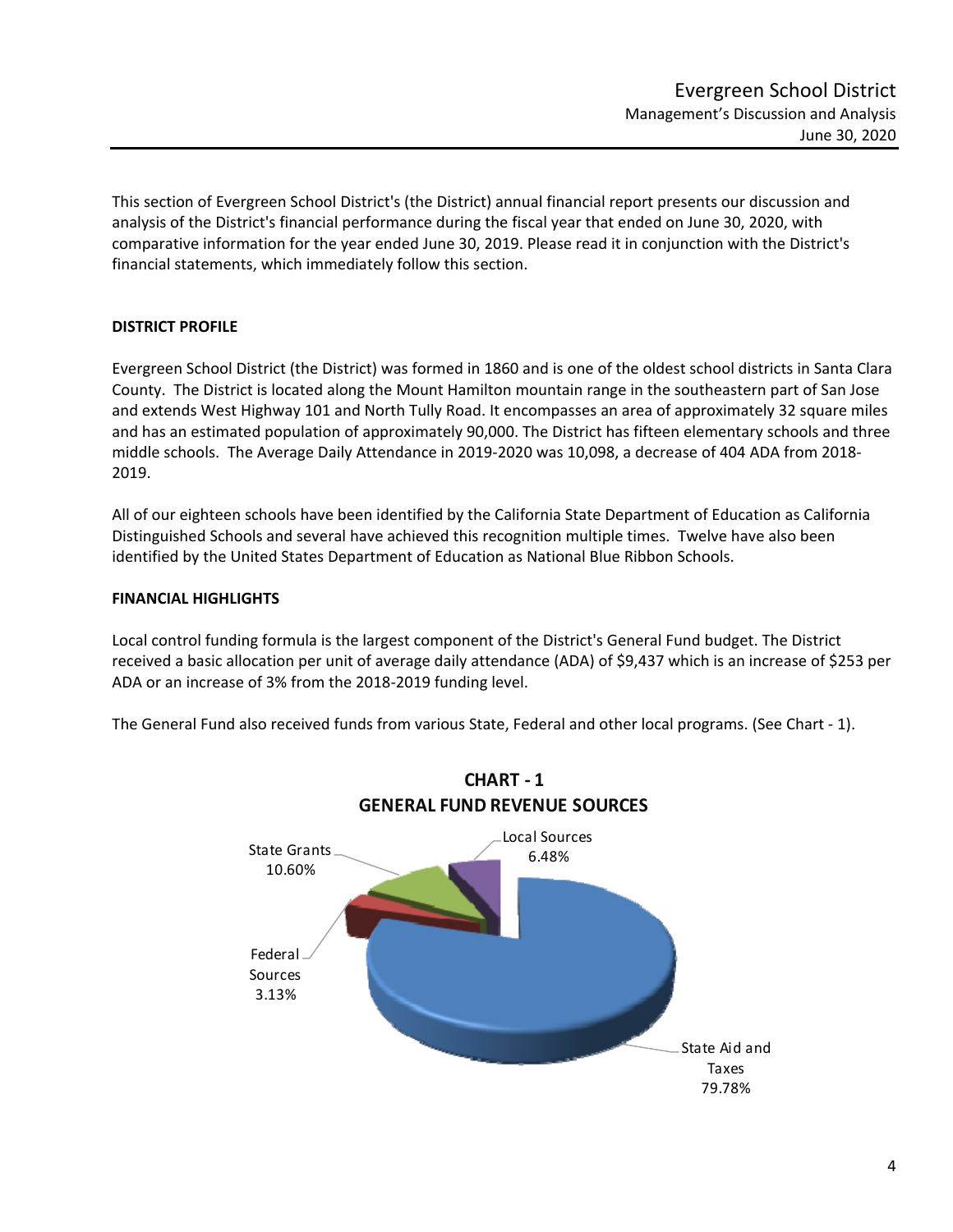#### **2020 RESULTS OF OPERATIONS**

#### **Major Governmental Fund Statements**

#### General Fund

The District's General Fund revenues, excluding Special Reserves Fund for Retiree Benefits, was higher than expenditures by \$3,830,723. The unrestricted General Fund ending fund balance was \$28,425,759. All of this amount is unassigned but reserved for economic uncertainties. By way of comparison, the unrestricted ending fund balance at June 30, 2019 was \$26,956,205, thus the District has increased its available reserves by \$1,469,554. These reserves are inclusive of the Special Reserve Fund for Postemployment Benefits.

#### Building Fund

The District's Building Fund balance has increased by \$7,607,238 to \$35,773,935. The net increase resulted from County Treasury earned interest, Proceeds from the Sale of Bonds, Net Increase in Fair Value of Investments and construction expenditures for District modernization projects incurred during the current year.

#### Bond Interest and Redemption Fund

The District's Bond Interest and Redemption Fund balance has decreased by \$789,949 to \$13,370,073. The decrease was the result of payments of interest and principal exceeding tax revenues and a net increase in fair value of investments.

#### **Non Major Governmental Fund Statements**

The non‐major governmental funds financial statements are displayed in this annual report in the supplementary information section.

## Cafeteria Fund

The District's Cafeteria Fund balance has decreased by \$269,754 to \$101,600. The decrease was net of applicable expenditures from COVID‐19 resources made due to the March 20, 2020, Board determined pandemic quarantine sites shutdown and a net increase in fair value of investments.

#### Deferred Maintenance Fund

The District's Deferred Maintenance Fund balance has increased by \$115 to \$3,714. The increase represents the interest revenue received and net increase in fair value of investment.

## Capital Facilities Fund

The District's Capital Facilities Fund balance has increased by \$601,548 to \$2,308,179. The increase was due to the interest earned, developer fee collections and net increase in fair value of investments exceeding construction expenditures.

#### Mello Roos Debt Service Fund

The District's Mello Roos Debt Service Fund balance has decreased by \$644,701 to \$786,407. The decrease resulted from combination of interest earnings and decrease in investments.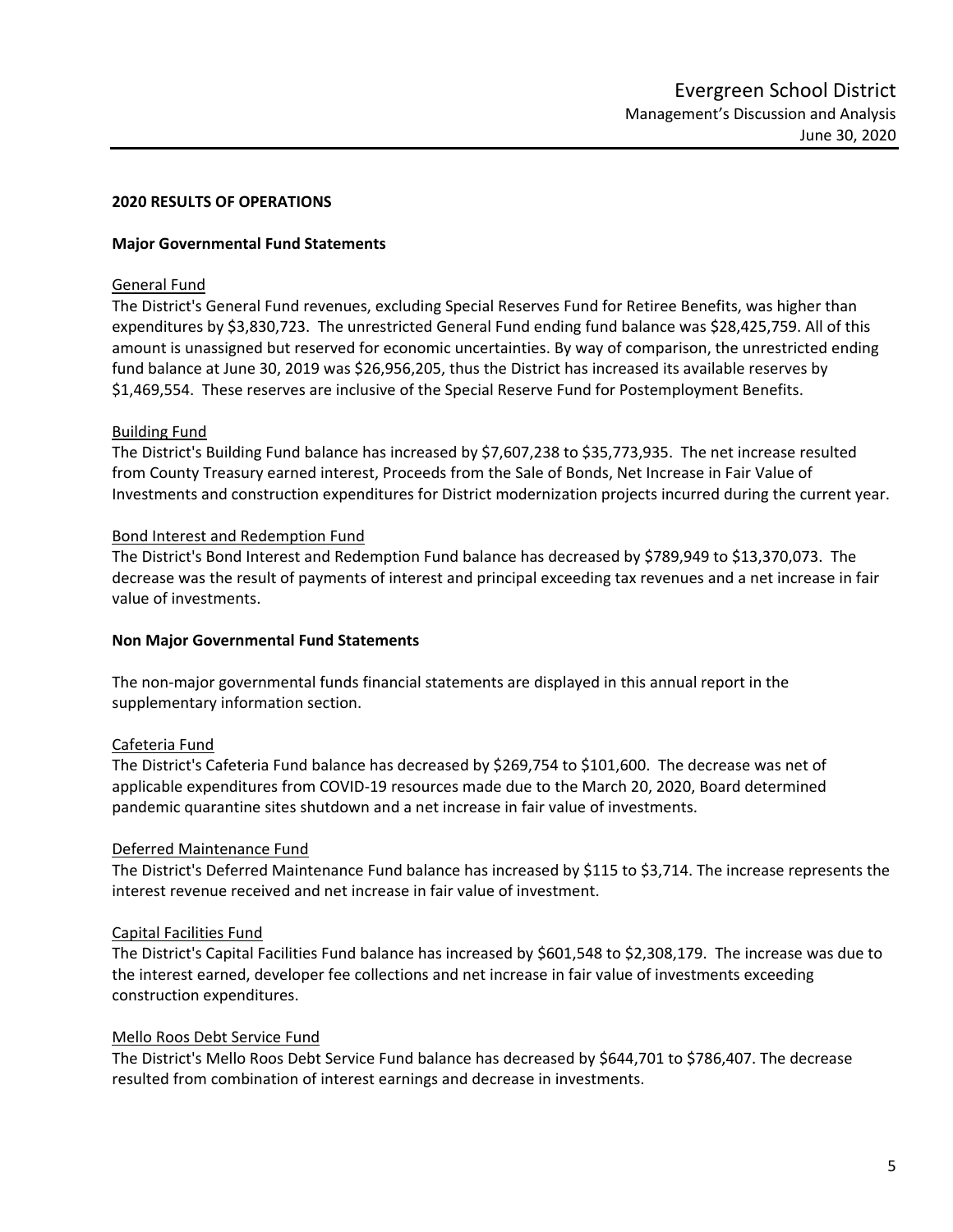## **OVERVIEW OF THE FINANCIAL STATEMENTS**

This annual report consists of four parts – management's discussion and analysis (this section), the basic financial statements, required supplementary information and other supplementary information. The basic financial statements include two kinds of statements that present different views of the District:

- The first two statements are *government‐wide financial statements* that provide both *short‐term* and *long‐ term* information about the District's *overall* financial status.
- The remaining statements are *fund financial statements* that focus on *individual parts* of the District, reporting the District's operations in *more detail* than the government-wide statements.

The financial statements also include notes that explain some of the information in the statements and provide more detailed data. The statements are followed by a section of *required supplementary information* that further explains and supports the financial statements with a comparison of the District's General Fund budget, both the adopted and final version, with year-end actual.

## **Government‐wide Statements**

The government-wide statements report information about the District as a whole using accounting methods similar to those used by private‐sector companies. The statement of net position includes all of the District's assets and liabilities. All of the current year's revenues and expenses are accounted for in the statement of activities regardless of when cash is received or paid.

The two government‐wide statements report the District's *net position* and how they have changed. Net position the difference between the District's assets, deferred outflows of resources and liabilities and deferred inflows of resources – are one way to measure the District's financial health or *position*.

- Over time, increases or decreases in the District's net position are an indicator of whether its financial position is improving or deteriorating, respectively.
- To assess the overall health of the District one needs to consider additional non‐financial factors such as changes in the District's property tax base and the condition of school buildings and other facilities.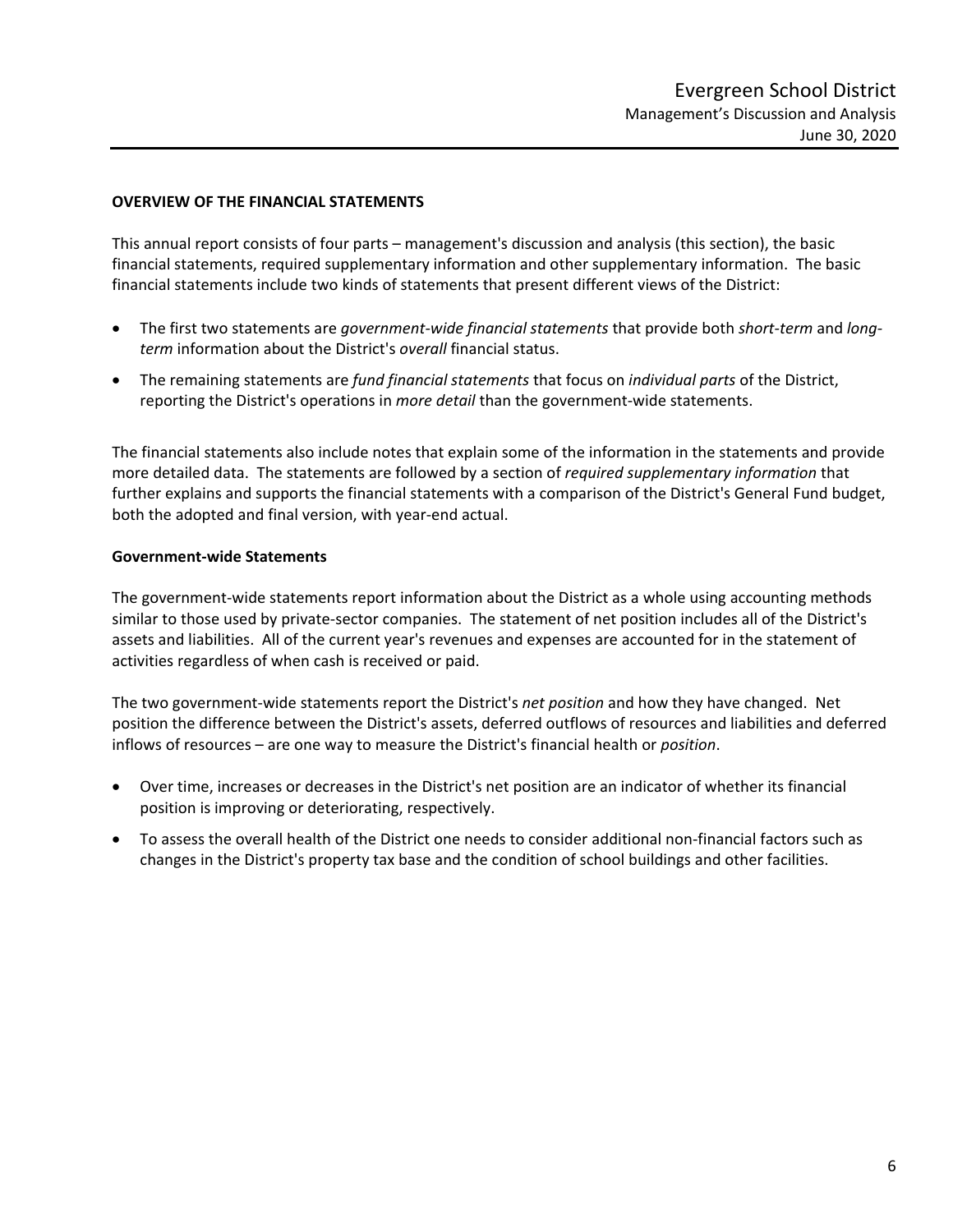## **Fund Financial Statements**

The fund financial statements provide more detailed information about the District's most significant *funds* – not the District as a whole. Funds are accounting devices the District uses to keep track of specific sources of funding and spending on particular programs:

- Some funds are required by State law and by bond covenants.
- The District establishes other funds to control and manage money for particular purposes (like repaying its long-term debt) or to show that it is properly using certain revenues (like federal grants).

The District has three kinds of funds:

- *Governmental Funds* Most of the District's basic services are included in governmental funds, which generally focus on (1) how *cash and other financial assets* can readily be converted to cash flow in and out and (2) the balances left at year-end that are available for spending. Consequently, the governmental funds statements provide a detailed *short‐term* view that helps one determine whether there are more or fewer financial resources that can be spent in the near future to finance the District's programs. Because this information does not encompass the additional long‐term focus of the Government‐wide statements, we provide reconciliations between the Government-wide financial statements and the fund financial statements that explain the relationship (or differences) between them.
- *Proprietary Funds –* Proprietary funds are accounted for using the flow of economic resources measurement focus and the accrual basis of accounting. All assets and all liabilities associated with the operation of this fund are included in the statement of net position. The statement of changes in fund net position presents increases (revenues) and decreases (expenses) in net total position. The statement of cash flows provides information about how the District finances and meets the cash flow needs of its proprietary fund.
- *Fiduciary Funds* The District is the trustee, or fiduciary, for assets that belong to others, such as the student activities funds. The District is responsible for ensuring that the assets reported in these funds are used only for their intended purposes and by those to whom the assets belong. All of the District's fiduciary activities are reported in a separate statement of fiduciary net position. We exclude these activities from the government‐wide financial statements because the District cannot use these assets to finance its operations.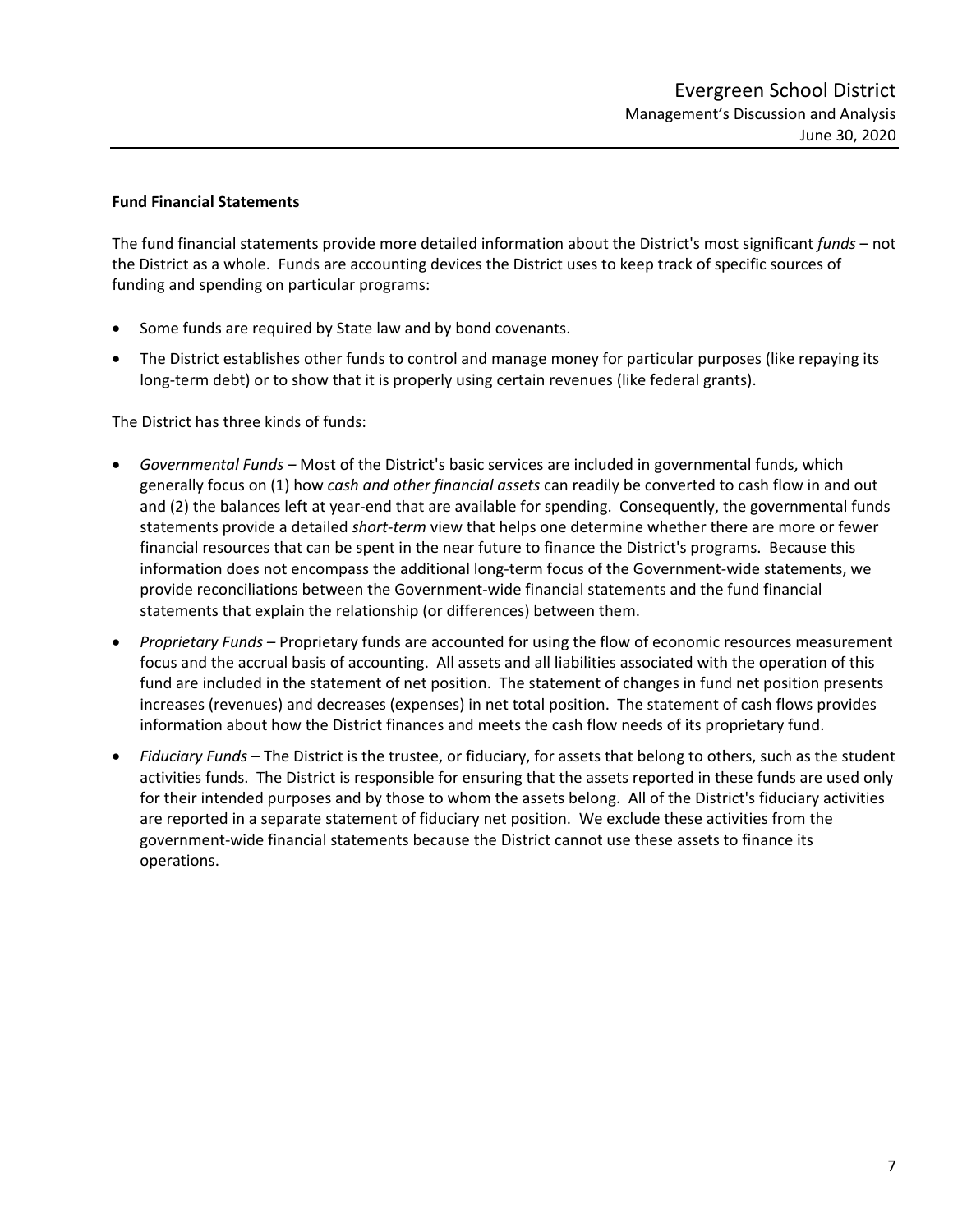#### **FINANCIAL ANALYSIS OF THE DISTRICT AS A WHOLE**

#### **Net Position**

The District's *combined* net position was a deficit \$45.69 million at June 30, 2020, an increase of \$2.06 million from 2018‐2019. However, without the effect of these long‐term items, our unrestricted net position includes \$28.43 million earmarked for economic uncertainty. Restricted net position is reported separately to show legal constraints from debt covenants and enabling legislation that limit the School Board's ability to use the net position for day‐ to‐day operations.

#### **Changes in Net Position**

The results of this year's and previous year's operations for the District as a whole are reported in the Statement of Activities. Table 2 takes the information from the statement and compares the current and prior year revenues and expenses. The comparison includes depreciation expense allocated to each function. The amount of depreciation allocated is detailed at Note 5 to the financial statements. Table 3 further analyzes the cost of the District's largest functions, net of revenues, grants and contributions generated by the activities.

#### **Governmental Activities**

As reported in the Statement of Activities, the cost of all of our governmental activities for the current year was \$139.24 million. However, the amount that our taxpayers ultimately financed for those activities through local taxes and other general revenues was only \$120.23 million because of certain grants and contributions along with charges for services that financed a portion of those expenses.

| Table 1<br><b>Evergreen School District</b><br><b>Net Position</b> |                                |             |  |  |  |  |  |  |
|--------------------------------------------------------------------|--------------------------------|-------------|--|--|--|--|--|--|
| (in millions of dollars)                                           |                                |             |  |  |  |  |  |  |
|                                                                    | <b>Governmental Activities</b> |             |  |  |  |  |  |  |
|                                                                    | 2020                           | 2019        |  |  |  |  |  |  |
| Current and other assets                                           | Ś.<br>93.70                    | Ś.<br>83.73 |  |  |  |  |  |  |
| Capital assets                                                     | 195.91                         | 197.02      |  |  |  |  |  |  |
| <b>Total Assets</b>                                                | 289.61                         | 280.75      |  |  |  |  |  |  |
| Deferred amount on                                                 |                                |             |  |  |  |  |  |  |
| refunding                                                          | 0.66                           | 0.84        |  |  |  |  |  |  |
| OPEB                                                               | 2.38                           | 0.76        |  |  |  |  |  |  |
| Pension activities                                                 | 26.43                          | 30.55       |  |  |  |  |  |  |
| <b>Total Deferred Outflows</b>                                     |                                |             |  |  |  |  |  |  |
| of Resources                                                       | 29.48                          | 32.15       |  |  |  |  |  |  |
| Current liabilities                                                | 8.99                           | 19.84       |  |  |  |  |  |  |
| Long-term liabilities                                              | 336.95                         | 318.47      |  |  |  |  |  |  |
| <b>Total Liabilities</b>                                           | 345.94                         | 345.74      |  |  |  |  |  |  |
| OPEB                                                               | 2.68                           | 3.04        |  |  |  |  |  |  |
| Pension activities                                                 | 16.16                          | 15.18       |  |  |  |  |  |  |
| <b>Total Deferred Inflows</b>                                      |                                |             |  |  |  |  |  |  |
| of Resources                                                       | 18.85                          | 18.22       |  |  |  |  |  |  |
| <b>Net Position</b>                                                |                                |             |  |  |  |  |  |  |
| Net investment in                                                  |                                |             |  |  |  |  |  |  |
| capital assets                                                     | 53.23                          | 54.08       |  |  |  |  |  |  |
| Restricted                                                         | 20.18                          | 17.85       |  |  |  |  |  |  |
| Unrestricted                                                       |                                |             |  |  |  |  |  |  |
| <b>Board committed</b>                                             |                                | 0.62        |  |  |  |  |  |  |
| Reserved for uncertainty                                           | 28.43                          | 26.96       |  |  |  |  |  |  |
| Unassigned                                                         | (147.54)                       | (143.14)    |  |  |  |  |  |  |
| <b>Total Net Position</b>                                          | (45.69)                        | (43.63)     |  |  |  |  |  |  |
| Note: Totals may not add due to rounding.                          |                                |             |  |  |  |  |  |  |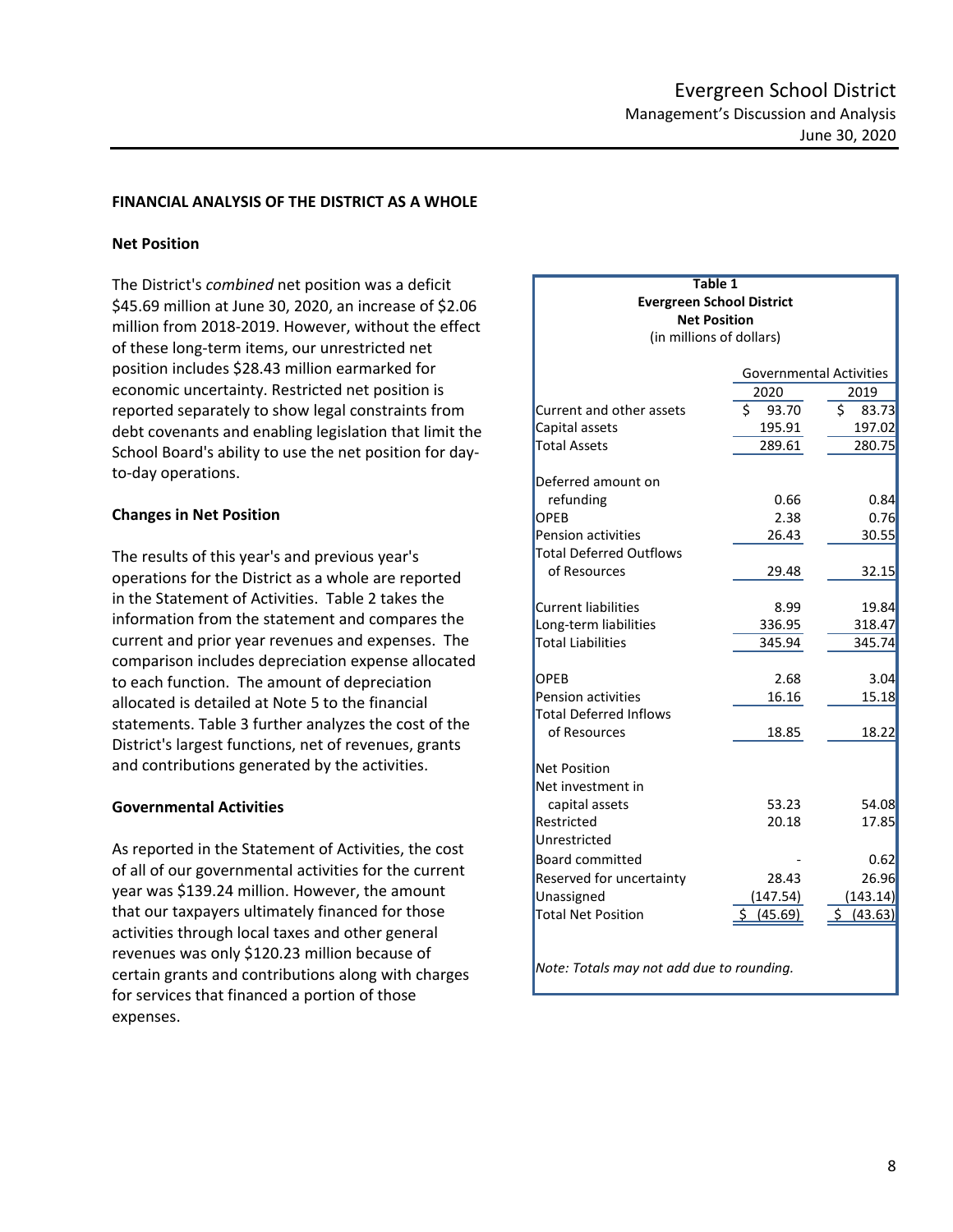Major funding sources for governmental activities included charges for services to those who benefited from certain programs of \$925 thousand; operating grants and contributions from Federal and State agencies, and other local organizations of \$18.09 million; Federal and State Aid, including Local Control Funding Formula (LCFF) funding of \$44.93 million.

For the prior year, the cost of all of our governmental activities was \$147.42 million. However, the amount that our taxpayers ultimately financed for those activities through local taxes and other general revenues was only \$127.83 million.

For the prior year, major funding sources for governmental activities included charges for services to those who benefited from certain programs of \$1.71 million; operating grants and contributions from federal and state agencies; and other local organizations of \$17.89 million; Federal and State Aid, including LCFF funding of \$43.77 million.

| Table 2<br><b>Evergreen School District</b><br><b>Changes in Net Position</b><br>(in millions of dollars) |         |        |    |          |    |         |  |  |
|-----------------------------------------------------------------------------------------------------------|---------|--------|----|----------|----|---------|--|--|
|                                                                                                           |         | 2020   |    | 2019     |    | Changes |  |  |
| Program Revenues:                                                                                         |         |        |    |          |    |         |  |  |
| <b>Charges for services</b>                                                                               | \$      | 0.93   | \$ | 1.71     | \$ | (0.00)  |  |  |
| Operating granting and contributios                                                                       |         | 18.09  |    | 17.89    |    | 0.34    |  |  |
| General Revenues:                                                                                         |         |        |    |          |    |         |  |  |
| Federal and state sources                                                                                 |         | 44.93  |    | 43.77    |    | 1.57    |  |  |
| Property taxes                                                                                            |         | 71.32  |    | 72.91    |    | 1.83    |  |  |
| Other general revenues                                                                                    |         | 1.91   |    | 9.73     |    | (2.49)  |  |  |
| <b>Total Revenues</b>                                                                                     | $\zeta$ | 137.17 |    | \$146.01 | \$ | 1.24    |  |  |
| <b>Functional Expenses:</b>                                                                               |         |        |    |          |    |         |  |  |
| Instruction and instruction-related activities                                                            | \$      | 98.90  | Ś. | 103.07   | Ś. | 0.85    |  |  |
| Home-to-school transportation                                                                             |         | 1.35   |    | 1.45     |    | (0.09)  |  |  |
| Food services                                                                                             |         | 3.16   |    | 3.71     |    | (0.45)  |  |  |
| All other pupil services                                                                                  |         | 3.25   |    | 3.59     |    | (0.05)  |  |  |
| Administration                                                                                            |         | 4.89   |    | 5.05     |    | 0.41    |  |  |
| <b>Plant services</b>                                                                                     |         | 7.46   |    | 8.45     |    | (1.01)  |  |  |
| Ancillary services                                                                                        |         | 0.06   |    |          |    |         |  |  |
| Interest on long-term obligations                                                                         |         | 6.95   |    | 7.85     |    | (1.35)  |  |  |
| Other outgo                                                                                               |         | 3.59   |    | 4.79     |    | 0.94    |  |  |
| Depreciation                                                                                              |         | 9.63   |    | 9.46     |    | (0.14)  |  |  |
| <b>Total Expenses</b>                                                                                     | $\zeta$ | 139.24 |    | \$147.42 | \$ | (0.88)  |  |  |
| Changes in Net Position                                                                                   |         | (2.07) | -S | (1.41)   |    | 2.12    |  |  |
| Note: Totals may not add due to rounding.                                                                 |         |        |    |          |    |         |  |  |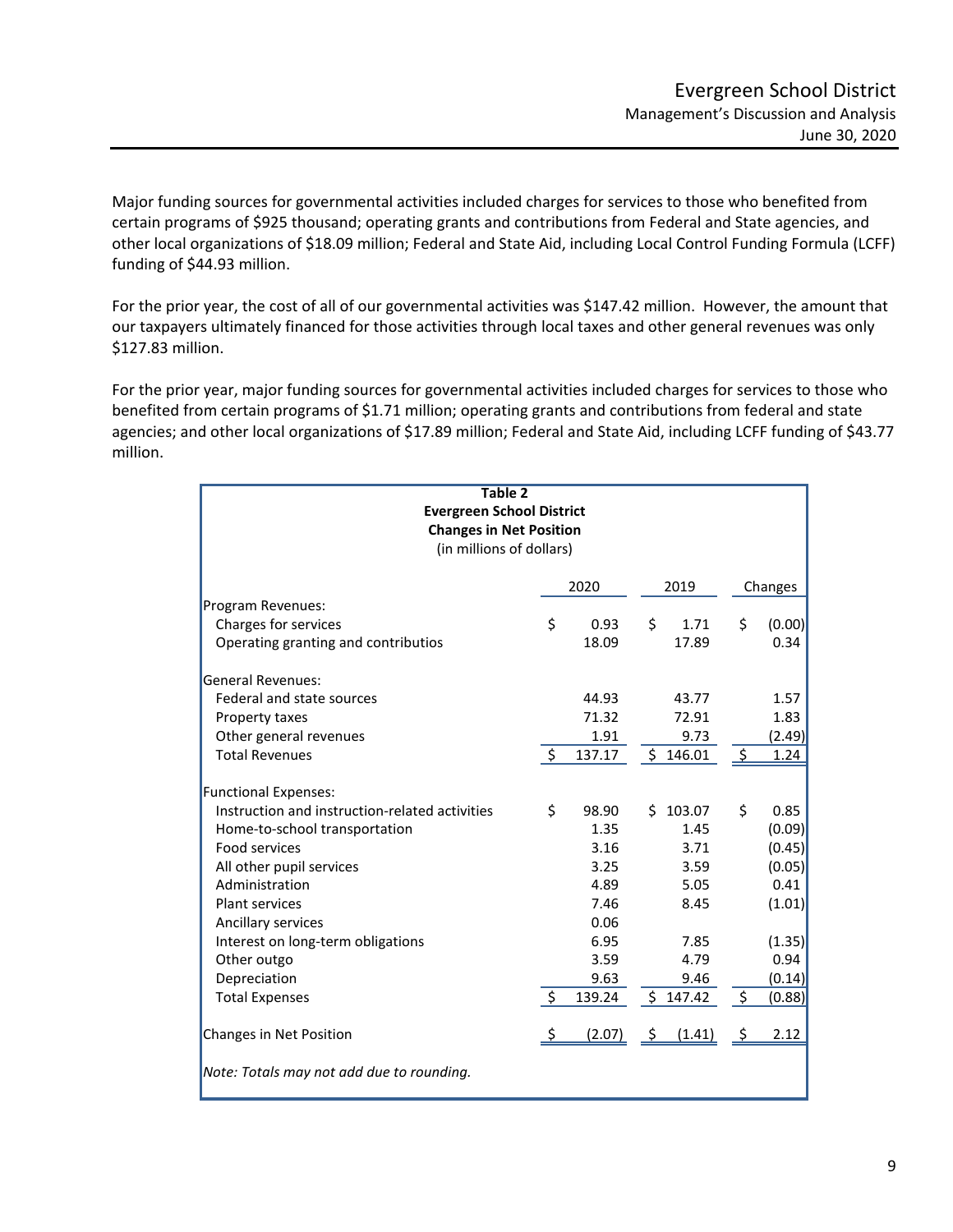| Table 3<br><b>Evergreen School District</b><br><b>Net Cost of Governmental Activities</b><br>(in millions of dollars) |    |        |    |        |                |        |  |  |  |
|-----------------------------------------------------------------------------------------------------------------------|----|--------|----|--------|----------------|--------|--|--|--|
| 2020<br>2019<br>Changes                                                                                               |    |        |    |        |                |        |  |  |  |
| Instruction and instruction-related activities                                                                        | Ś  | 98.90  | \$ | 88.69  | \$             | 10.21  |  |  |  |
| Home-to-school transportation                                                                                         |    | 1.35   |    | 1.41   |                | (0.06) |  |  |  |
| Food services                                                                                                         |    | 3.16   |    | 0.08   |                | 3.08   |  |  |  |
| All other pupil services                                                                                              |    | 3.25   |    | 2.58   |                | 0.67   |  |  |  |
| Administration                                                                                                        |    | 4.89   |    | 4.73   |                | 0.16   |  |  |  |
| <b>Plant services</b>                                                                                                 |    | 7.46   |    | 8.23   |                | (0.77) |  |  |  |
| Ancillary services                                                                                                    |    | 0.06   |    | 0.03   |                | 0.03   |  |  |  |
| Interest on long-term obligations                                                                                     |    | 6.95   |    | 7.85   |                | (0.90) |  |  |  |
| Other outgo                                                                                                           |    | 3.59   |    | 4.77   |                | (1.18) |  |  |  |
| Depreciation                                                                                                          |    | 9.63   |    | 9.46   |                | 0.17   |  |  |  |
| Total Net Cost of Governmental Activities                                                                             | S. | 139.24 | S. | 127.83 | $\mathfrak{S}$ | 11.41  |  |  |  |

Table 3 presents the net cost of each of the District's largest functions. As discussed above, net cost shows the financial burden that was required to support primarily by state LCFF revenue sources and local property taxes.

Charts 2 and 3 provide a breakdown of the General Fund expenditures, excluding Special Reserve Fund for Postemployment Benefits. As it is common with virtually all school districts, the majority of expenditures in the General Fund are for salaries and benefits of approximately 86% (certificated, classified, and benefits). From a functional cost standpoint, Chart 3 shows that approximately 82% of total General Fund expenditures are on instruction and instruction‐related activities.

The District must spend at least 60% of its total certificated salaries component on classroom instruction activities. For the current fiscal year, the District spent approximately 71% of the District's salaries on classroom instruction activity.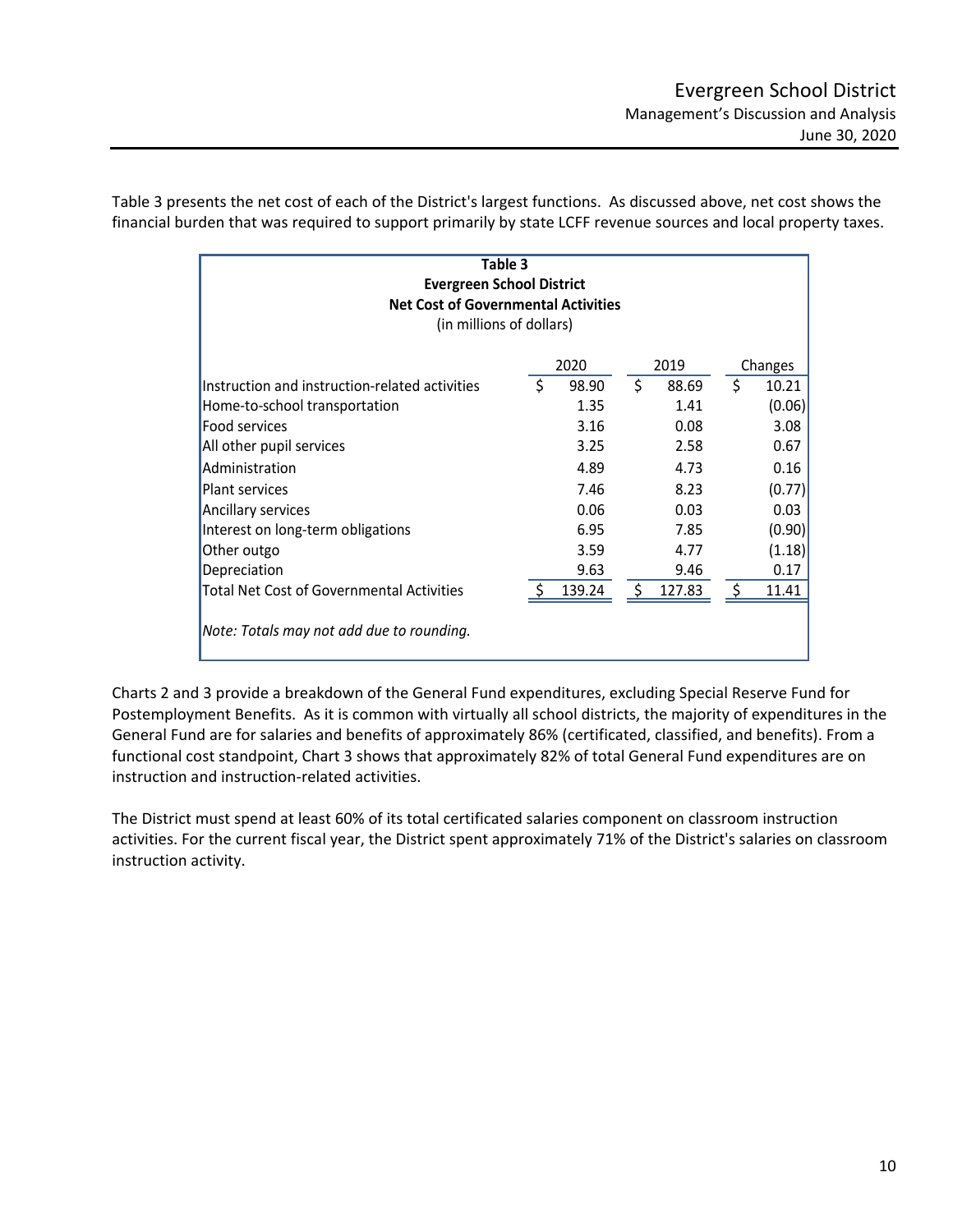

## **CHART ‐ 2 GENERAL FUND EXPENDITURES BY OBJECT**

## **Available Reserves**

The General Fund has the total available reserve balance of \$28.43 million. In the Government‐wide statement of net position, committed and assigned ending fund balance are considered unrestricted, but they are not a component of available reserves.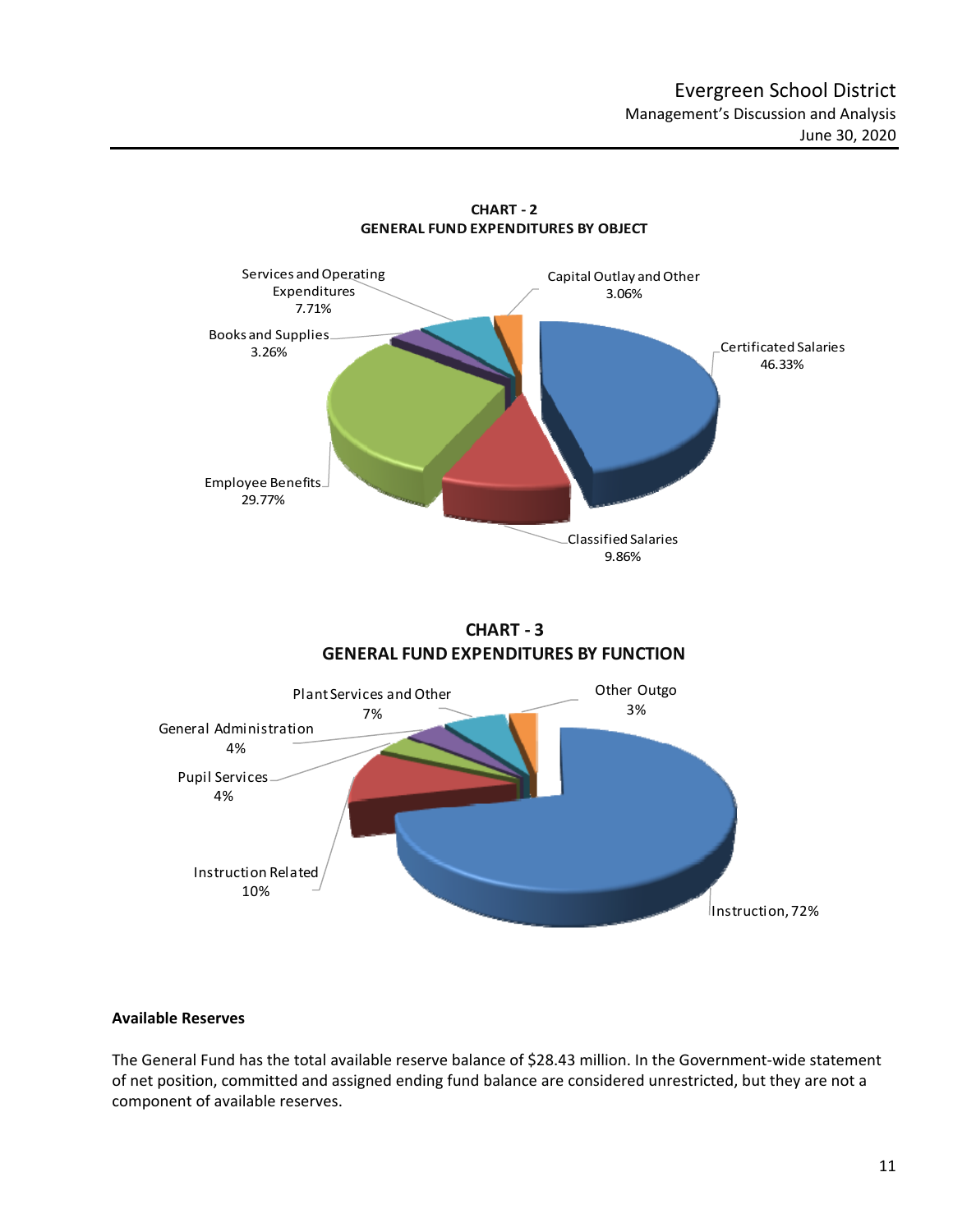## **General Fund Budgetary Highlights**

Chart 4 illustrates an operating deficit from 1999‐2000 through 2019‐2020. One time funding and continuing program reductions in 2006‐2007 and 2007‐2008 created a positive operating balance for the unrestricted reserve. The increases in 2008‐2009 through 2010‐2011 unrestricted reserves were due to the flexibility provision of transferring State Restricted Tier III program balances and one time revenue from Federal ARRA funds. The District used all available one-time revenues in the amount of \$3.1 million and continued to utilize State allowed flexibilities for the District's general operations during fiscal year 2011‐2012. The District had operating deficits in 2011‐2012 through 2014‐2015. The 2015‐2016 year is the first year the District had an operating surplus since fiscal year 2010‐2011.

The District reserves declined since 2011‐2012 but inched up to 24.59% in the prior year; the District is working on its long‐range budgeting process to address the structural issues of operating deficits. We are working with all District stakeholders to prioritize the expenditure allocations that will focus on the services to students and balancing the budget.



The following table summarizes the General Fund final budget-to-actual information for the year ended June 30, 2020.

| Table 4<br><b>Evergreen School District</b><br><b>Budgetary Comparison Summary</b> |  |  |                     |  |             |  |               |  |
|------------------------------------------------------------------------------------|--|--|---------------------|--|-------------|--|---------------|--|
|                                                                                    |  |  |                     |  |             |  | Variance      |  |
|                                                                                    |  |  |                     |  |             |  | Favorable     |  |
|                                                                                    |  |  | <b>Final Budget</b> |  | Actual      |  | (Unfavorable) |  |
| Total Revenues                                                                     |  |  | 117,012,789         |  | 119,450,430 |  | 2,437,641     |  |
| Total Expenditures                                                                 |  |  | 118,702,971         |  | 115,619,218 |  | 3,083,753     |  |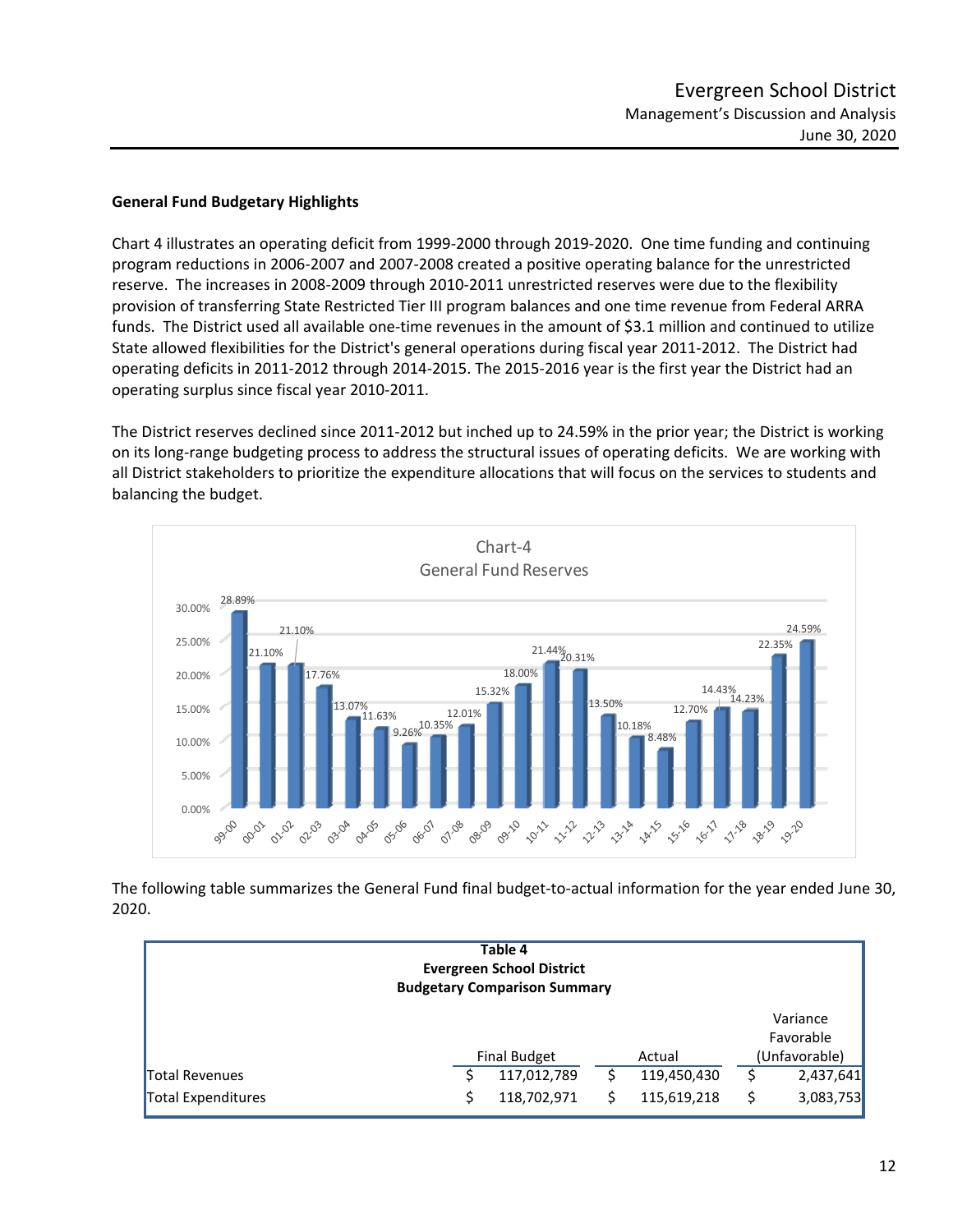The favorable variances of \$3,083,753 in total expenditures and transfers out, and \$2,437,641 in total revenues were primarily due to the net of reduced expenditures from school site closures for the COVID‐19 pandemic on March 20, 2020, and contributions to Fund 130 Cafeteria Fund from CARES Act funds; increased restricted and local funds, net increase of fair value of investments and adjusted accounts payable for LCFF deferral..

Actual revenues in Table 4 do not include Special Reserve Fund for Postemployment Benefits that is combined into the General Fund in the basic financial statements for presentation purpose.

## **CAPITAL ASSET AND DEBT ADMINISTRATION**

## **Capital Assets**

By the end of 2019‐2020 the District had invested \$343.95 million in a broad range of capital assets, including school buildings, athletic facilities and computer and audio‐visual equipment (see Table 5). This amount represents a net increase of \$8.56 million from last year. (More detailed information about capital assets can be found in Note 5 to the financial statements).

|                                                                       | Table 5<br><b>Evergreen School District</b><br><b>Capital Assets at Year-end</b><br>(in millions of dollars) |                                        |   |                         |
|-----------------------------------------------------------------------|--------------------------------------------------------------------------------------------------------------|----------------------------------------|---|-------------------------|
| Land<br>Construction in progress<br><b>Buildings and improvements</b> | \$<br>2020<br>26.87<br>16.91<br>294.96                                                                       | \$<br>2019<br>26.87<br>14.00<br>289.40 | S | Changes<br>2.91<br>5.56 |
| Equipment and vehicles<br>Total                                       | 5.21<br>343.95                                                                                               | 5.12<br>335.39                         |   | 0.09<br>8.56            |

## **Capital Projects**

In November of 1989, the voters of the District approved authorization of \$35 million in general obligation bonds that were used for building multipurpose rooms at seven of the oldest schools, expanding library rooms, upgrading fields, removing of asbestos and building a Central Kitchen facility for the student lunch program. The District has issued this entire authorization. The District established a Community Facilities District and in September 1992 issued Special Tax Bonds in the amount of \$7,380,000 that helped fund the construction of Silver Oak Elementary School. In November of 1997, the voters approved a \$60 million general obligation bond for the acquisition, construction and improvement of certain school facilities. As of July 1, 2004, the District had issued all bonds from this authorization.

In November of 2006, the voters approved a \$150 million general obligation bond, Measure I, based on a specific project list. In February 2007 the District issued the first series of bonds for \$30 million. The second series of bonds issued in February 2009 for the amount of \$29,998,712.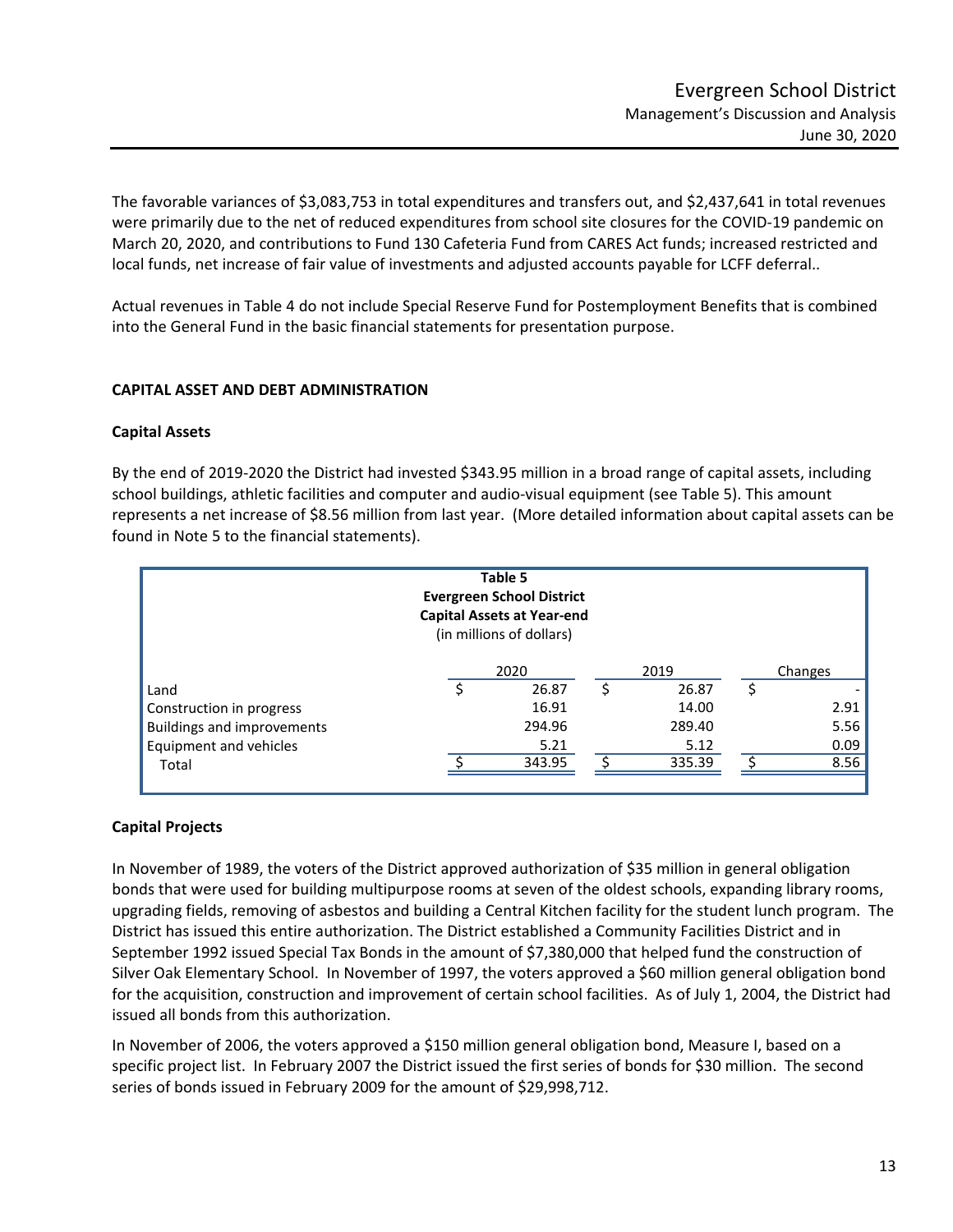A \$100 million general obligation bond, Measure M, was passed by Evergreen voters on November 4, 2014. Measure M is meant to provide a safe, modern learning environment that supports academic achievements by upgrading and constructing classrooms and hands‐on science and technology labs and restrooms, increasing campus security and improving overall energy efficiency. In 2015‐16, the District issued \$50 million of the \$100 million authorized amount. In 2017‐18, the District issued \$35 million of the remaining \$50 million remaining authorized amount. The District issued the final \$15 million in remaining Measure M bond authorization with proceeds received in February 2020.

## **Long‐Term Debt**

At year‐end the District had \$179.11 million in general obligation bonds, an increase of \$7.16 million from prior year and \$0.37 million in other long‐term debt outstanding, a decrease of \$0.13 million from last year ‐ as shown in Table 6. (More detailed information about the District's long-term liabilities is presented in Note 10 to the financial statements.)

In addition to the long‐term debt required to be recorded in the Statement of Net Position, the District is obligated under contract provisions to provide health benefits to retirees (see Note 12 and 14).

| Table 6<br><b>Evergreen School District</b><br><b>Outstanding Long-Term Debt</b><br>(in millions of dollars) |  |  |        |  |        |  |         |  |  |
|--------------------------------------------------------------------------------------------------------------|--|--|--------|--|--------|--|---------|--|--|
|                                                                                                              |  |  | 2020   |  | 2019   |  | Changes |  |  |
| General obligation bonds                                                                                     |  |  | 179.11 |  | 171.95 |  | 7.16    |  |  |
| Compensated absence                                                                                          |  |  | 0.37   |  | 0.24   |  | 0.13    |  |  |
| Total                                                                                                        |  |  | 179.48 |  | 172.19 |  | 7.29    |  |  |
|                                                                                                              |  |  |        |  |        |  |         |  |  |

At year‐end, the District has a net pension liability of \$114,982,208 versus \$117,812,964 last year, a decrease of \$2,830,756, or 2.4% and an OPEB liability of \$42,488,565 versus \$38,492,745 last year, an increase of \$3,995,820, or 10.38%.

Per Government Accounting Standards Board (GASB) Statement Number 68 – *Accounting and Reporting for Pensions,* and GASB Statement Number 75 – *Accounting and Reporting for Postemployment Benefits other than Pensions,* the District recognized its proportionate share of its unfunded pension liabilities with CalPERS and CalSTRS and recognized OPEB liabilities on the financial statements. As a result, the District recognized over \$157.5 million in pension and OPEB liabilities on the current year's financial statements. These amounts were presented as long‐term liabilities and are funded as a component of the annual required contribution that District makes to CalPERS/CalSTRS/OPEB on behalf of its employees.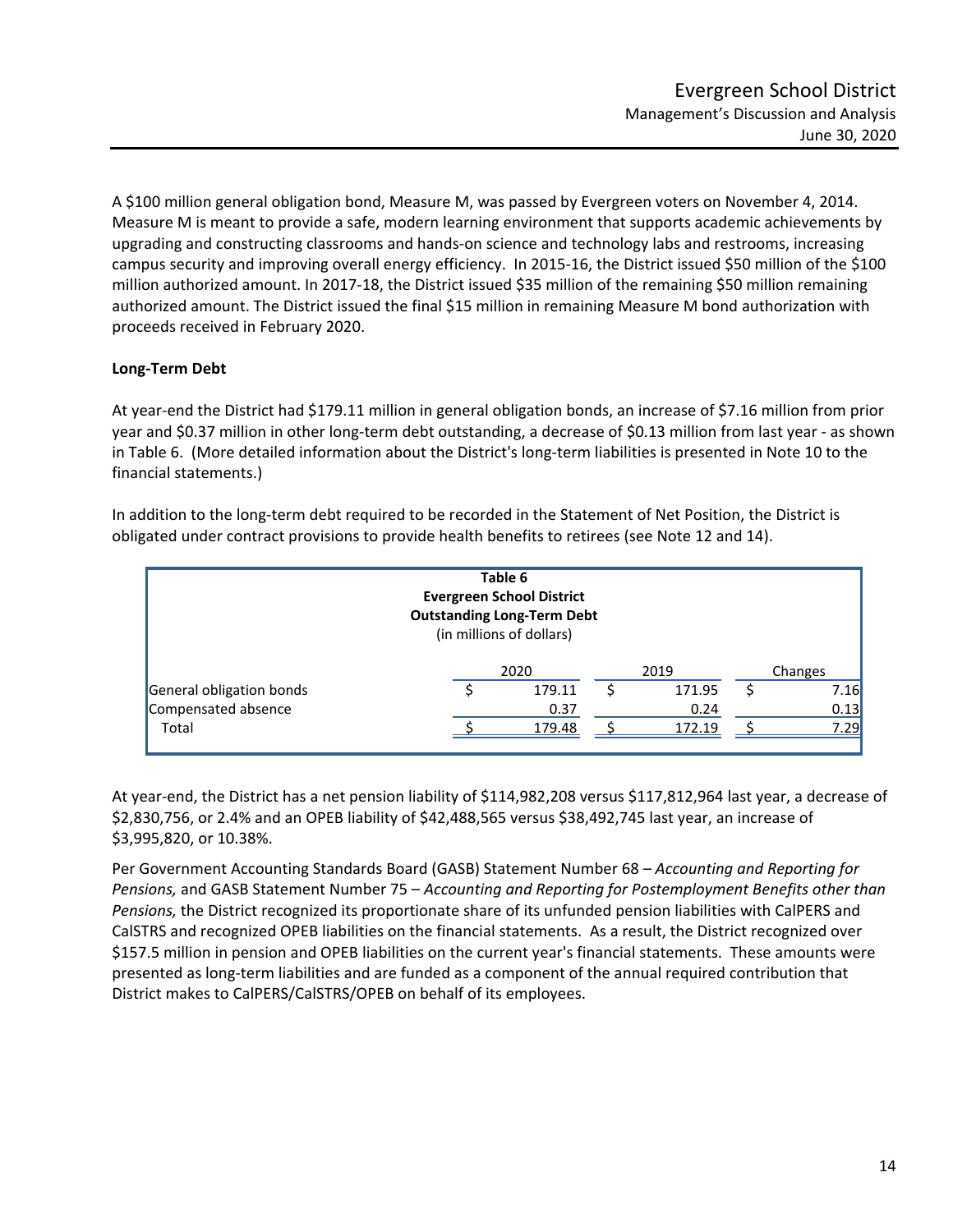## **FACTORS BEARING ON THE DISTRICT'S FUTURE**

On March 20, 2020, the Governing Board gave direction for all District school sites to close due to Federal and State emergency declarations for the COVID-19 pandemic. Other impacts to the FY 2019-20 ending fund balance included continued declining enrollment resulting in a reduction to revenue based upon Average Daily Attendance (ADA); increases in step and column movement on salary schedules; higher medical and liability insurance premiums and special education program contributions. There was an offset reduction in contribution to the Child Nutrition Fund due to COVID‐19 CARES Act funds and operational expenditure decreases. The unrestricted General Fund ending balance increase includes net of a fair value of investments and a deferred LCFF funds adjustment. Restricted General Fund balance increased for State COVID‐19 funds, lottery, routine restricted maintenance and carryover of local site funds.

The District's multi-year projections show a consistent decline in enrollment. The District anticipated continuing deficit spending in the Unrestricted General Fund in FY 2020‐21. In order to control deficit spending, in October, 2019, the District Board updated and approved a multi‐year, \$12 million Fiscal Stabilization Plan to budget increased revenue and decreased expenditures. The plan included the projected closure of two school sites. The decision was made to permanently close the Dove Hill and Laurelwood sites prior to the temporary closure of all school sites for the pandemic.

## **CONTACTING THE DISTRICT'S FINANCIAL MANAGEMENT**

This financial report is designed to provide our citizens, taxpayers, employees, investors, and creditors with a general overview of the District's finances and to demonstrate the District's accountability for the money it receives. If you have questions about this report or need additional financial information, please contact Dr. Emy Flores, Superintendent, Evergreen School District, 3188 Quimby Road, San Jose, CA 95148.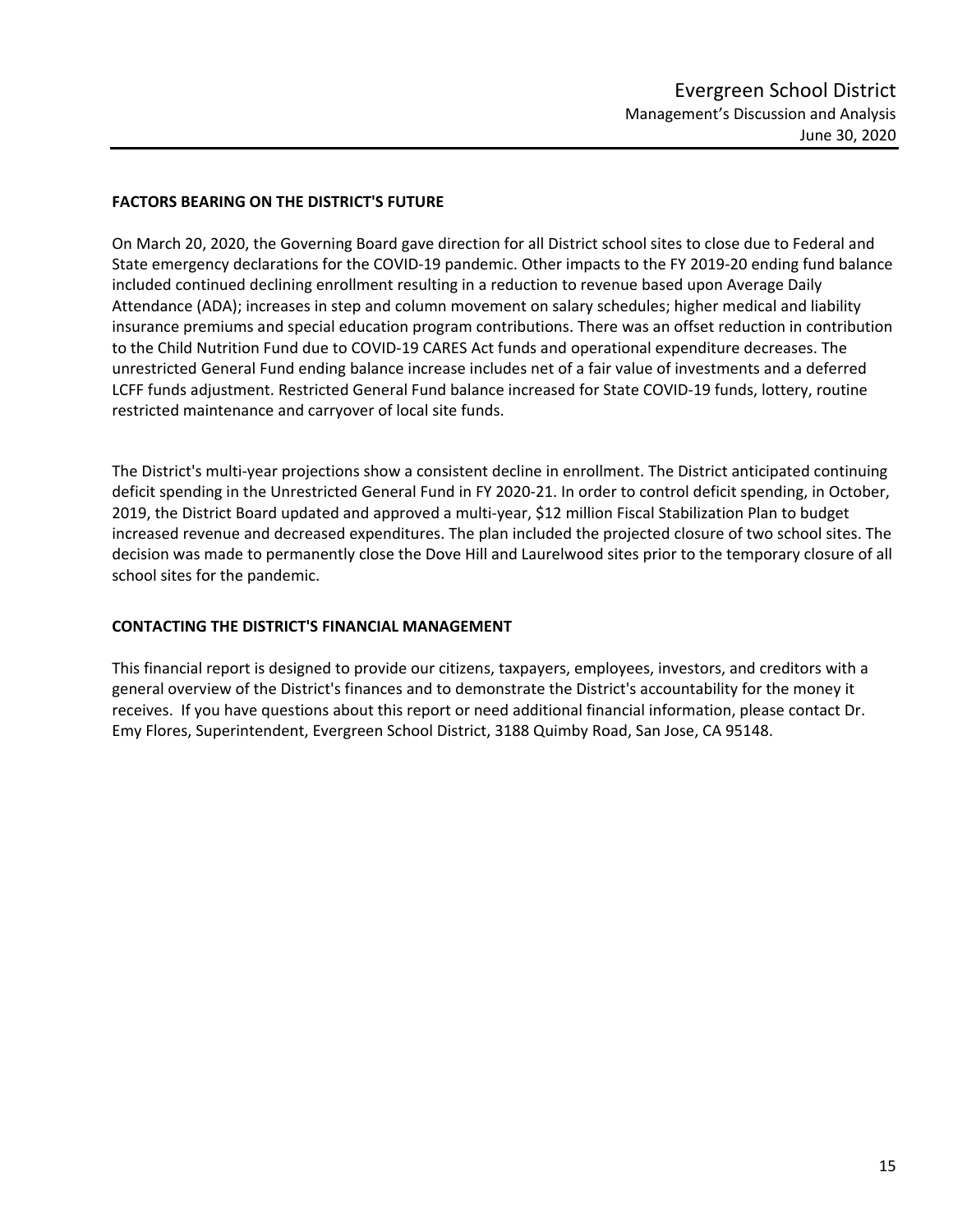|                                                        | Governmental<br>Activities |                 |  |
|--------------------------------------------------------|----------------------------|-----------------|--|
|                                                        |                            |                 |  |
| Assets<br>Deposits and investments                     | \$                         | 85,085,962      |  |
| Receivables                                            |                            | 8,233,758       |  |
| Prepaid items                                          |                            | 269,338         |  |
| Stores inventories                                     |                            | 113,910         |  |
| Capital assets not depreciated                         |                            | 43,783,397      |  |
| Capital assets, net of accumulated depreciation        |                            | 152,122,077     |  |
| <b>Total assets</b>                                    |                            | 289,608,442     |  |
| Deferred Outflows of Resources                         |                            |                 |  |
| Deferred charge on refunding                           |                            | 663,692         |  |
| Deferred outflows of resources related to OPEB         |                            | 2,384,378       |  |
| Deferred outflows of resources related to pensions     |                            | 26,429,302      |  |
| Total deferred outflows of resources                   |                            | 29,477,372      |  |
| Liabilities                                            |                            |                 |  |
| Accounts payable                                       |                            | 6,016,899       |  |
| Interest payable                                       |                            | 2,969,910       |  |
| Long-term liabilities                                  |                            |                 |  |
| Long-term liabilities other than OPEB and pensions     |                            |                 |  |
| Due within one year                                    |                            | 10,029,611      |  |
| Due in more than one year                              |                            | 169,447,812     |  |
| Total other postemployment benefits liabilities (OPEB) |                            | 42,488,565      |  |
| Aggregate net pension liabilities                      |                            | 114,982,208     |  |
| <b>Total liabilities</b>                               |                            | 345,935,005     |  |
| Deferred Inflows of Resources                          |                            |                 |  |
| Deferred inflows of resources related to OPEB          |                            | 2,683,194       |  |
| Deferred inflows of resources related to pensions      |                            | 16, 162, 253    |  |
| Total deferred inflows of resources                    |                            | 18,845,447      |  |
| <b>Net Position</b>                                    |                            |                 |  |
| Net investment in capital assets                       |                            | 53,233,185      |  |
| Restricted for                                         |                            |                 |  |
| Debt service                                           |                            | 11,186,570      |  |
| Capital projects                                       |                            | 2,308,179       |  |
| <b>Educational programs</b>                            |                            | 6,585,828       |  |
| <b>Food Services</b>                                   |                            | 101,600         |  |
| Self Insurance                                         |                            | 324             |  |
| Unrestricted                                           |                            | (119, 110, 324) |  |
| Total net position                                     | S                          | (45,694,638)    |  |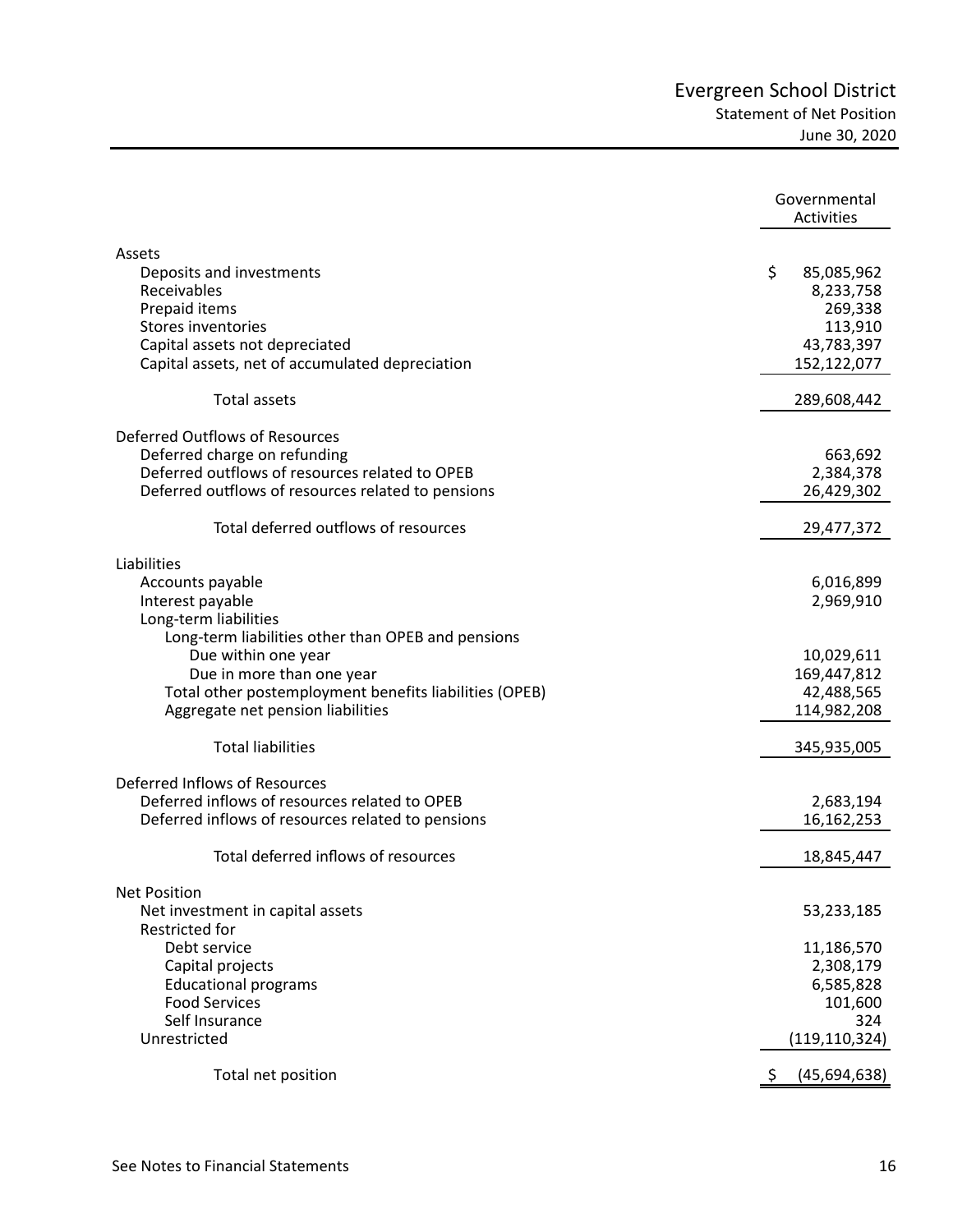|                                                           |                  |      |                   | Program Revenues |    | Net (Expenses)<br>Revenues and<br>Changes in<br><b>Net Position</b> |
|-----------------------------------------------------------|------------------|------|-------------------|------------------|----|---------------------------------------------------------------------|
|                                                           |                  |      | Charges for       | Operating        |    |                                                                     |
|                                                           |                  |      | Services and      | Grants and       |    | Governmental                                                        |
| Functions/Programs                                        | Expenses         |      | <b>Sales</b>      | Contributions    |    | Activities                                                          |
| <b>Governmental Activities</b>                            |                  |      |                   |                  |    |                                                                     |
| Instruction                                               | \$<br>93,639,653 | \$   |                   | \$11,537,790     | \$ | (82, 101, 863)                                                      |
| Instruction-related activities                            |                  |      |                   |                  |    |                                                                     |
| Supervision of instruction                                | 4,077,140        |      |                   | 962,198          |    | (3, 114, 942)                                                       |
| Instructional library, media,                             |                  |      |                   |                  |    |                                                                     |
| and technology                                            | 1,148,487        |      |                   |                  |    | (1, 148, 487)                                                       |
| School site administration                                | 7,959,787        |      |                   | 5,506            |    | (7,954,281)                                                         |
| Pupil services                                            |                  |      |                   |                  |    |                                                                     |
| Home-to-school transportation                             | 1,463,818        |      |                   |                  |    | (1,463,818)                                                         |
| Food services                                             | 3,414,066        |      | 885,201           | 1,567,582        |    | (961, 283)                                                          |
| All other pupil services                                  | 3,498,643        |      |                   | 660,152          |    | (2,838,491)                                                         |
| Administration                                            |                  |      |                   |                  |    |                                                                     |
| Data processing                                           | 815,165          |      |                   |                  |    | (815, 165)                                                          |
| All other administration                                  | 4,438,075        |      | 31,325            | 137,750          |    | (4, 269, 000)                                                       |
| <b>Plant services</b>                                     | 8,185,515        |      | 8,624             | 16,847           |    | (8, 160, 044)                                                       |
| Ancillary services                                        | 57,411           |      |                   |                  |    | (57, 411)                                                           |
| Interest on long-term liabilities                         | 6,954,823        |      |                   |                  |    | (6,954,823)                                                         |
| Other outgo                                               | 3,589,261        |      |                   | 3,198,440        |    | (390, 821)                                                          |
|                                                           |                  |      |                   |                  |    |                                                                     |
| Total governmental activities                             | 139,241,844      | - \$ | <u>925,150 \$</u> | 18,086,265       |    | (120, 230, 429)                                                     |
| <b>General Revenues and Subventions</b>                   |                  |      |                   |                  |    |                                                                     |
| Property taxes, levied for general purposes               |                  |      |                   |                  |    | 55,066,371                                                          |
| Property taxes, levied for debt service                   |                  |      |                   |                  |    | 13,189,084                                                          |
| Taxes levied for other specific purposes                  |                  |      |                   |                  |    | 3,066,525                                                           |
| Federal and State aid not restricted to specific purposes |                  |      |                   |                  |    | 44,930,191                                                          |
| Interest and investment earnings                          |                  |      |                   |                  |    | 1,401,805                                                           |
| Miscellaneous                                             |                  |      |                   |                  |    | 509,217                                                             |
|                                                           |                  |      |                   |                  |    |                                                                     |
| Subtotal, general revenues                                |                  |      |                   |                  |    | 118,163,193                                                         |
| Change in Net Position                                    |                  |      |                   |                  |    | (2,067,236)                                                         |
| Net Position - Beginning                                  |                  |      |                   |                  |    | (43,627,402)                                                        |
| Net Position - Ending                                     |                  |      |                   |                  | -Ş | (45,694,638)                                                        |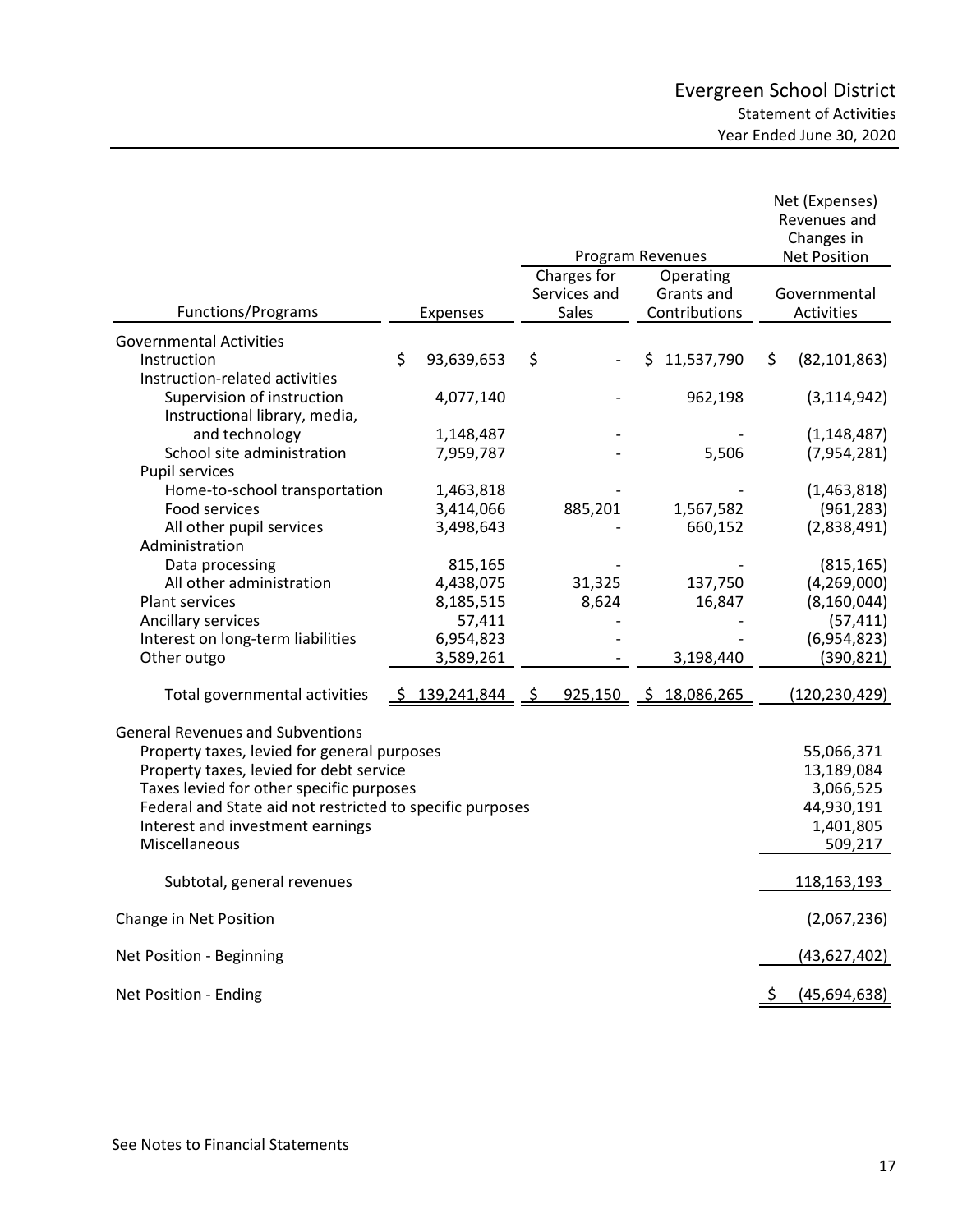## Evergreen School District Balance Sheet – Governmental Funds June 30, 2020

|                                                                              | General<br>Fund                         | <b>Building</b><br>Fund     | Bond<br>Interest and<br>Redemption<br>Fund | Non-Major<br>Governmental<br>Funds   | Total<br>Governmental<br><b>Funds</b>        |
|------------------------------------------------------------------------------|-----------------------------------------|-----------------------------|--------------------------------------------|--------------------------------------|----------------------------------------------|
| Assets<br>Deposits and investments<br>Receivables<br>Due from other funds    | Ś.<br>31,315,025<br>7,958,656<br>43,908 | 37,283,225<br>S.<br>157,891 | \$13,337,189<br>32,884                     | \$.<br>3,150,200<br>84,326<br>65,460 | \$<br>85,085,639<br>8,233,757<br>109,368     |
| Prepaid expenditures<br>Stores inventories                                   | 269,338<br>45,912                       |                             |                                            | 67,998                               | 269,338<br>113,910                           |
| Total assets                                                                 | 39,632,839                              | \$<br>37,441,116            | 13,370,073                                 | 3,367,984                            | 93,812,012                                   |
| Liabilities and Fund Balances                                                |                                         |                             |                                            |                                      |                                              |
| Liabilities<br>Accounts payable<br>Due to other funds                        | \$<br>4,225,542<br>65,460               | \$<br>1,639,822<br>27,359   | \$                                         | \$<br>151,535<br>16,549              | \$<br>6,016,899<br>109,368                   |
| <b>Total liabilities</b>                                                     | 4,291,002                               | 1,667,181                   |                                            | 168,084                              | 6,126,267                                    |
| <b>Fund Balances</b><br>Nonspendable<br>Restricted<br>Assigned<br>Unassigned | 330,250<br>6,585,828<br>28,425,759      | 35,773,935                  | 13,370,073                                 | 68,298<br>3,127,888<br>3,714         | 398,548<br>58,857,724<br>3,714<br>28,425,759 |
| <b>Total fund balances</b>                                                   | 35,341,837                              | 35,773,935                  | 13,370,073                                 | 3,199,900                            | 87,685,745                                   |
| Total liabilities and fund balances                                          | 39,632,839                              | 37,441,116                  | 13,370,073                                 | 3,367,984                            | 93,812,012                                   |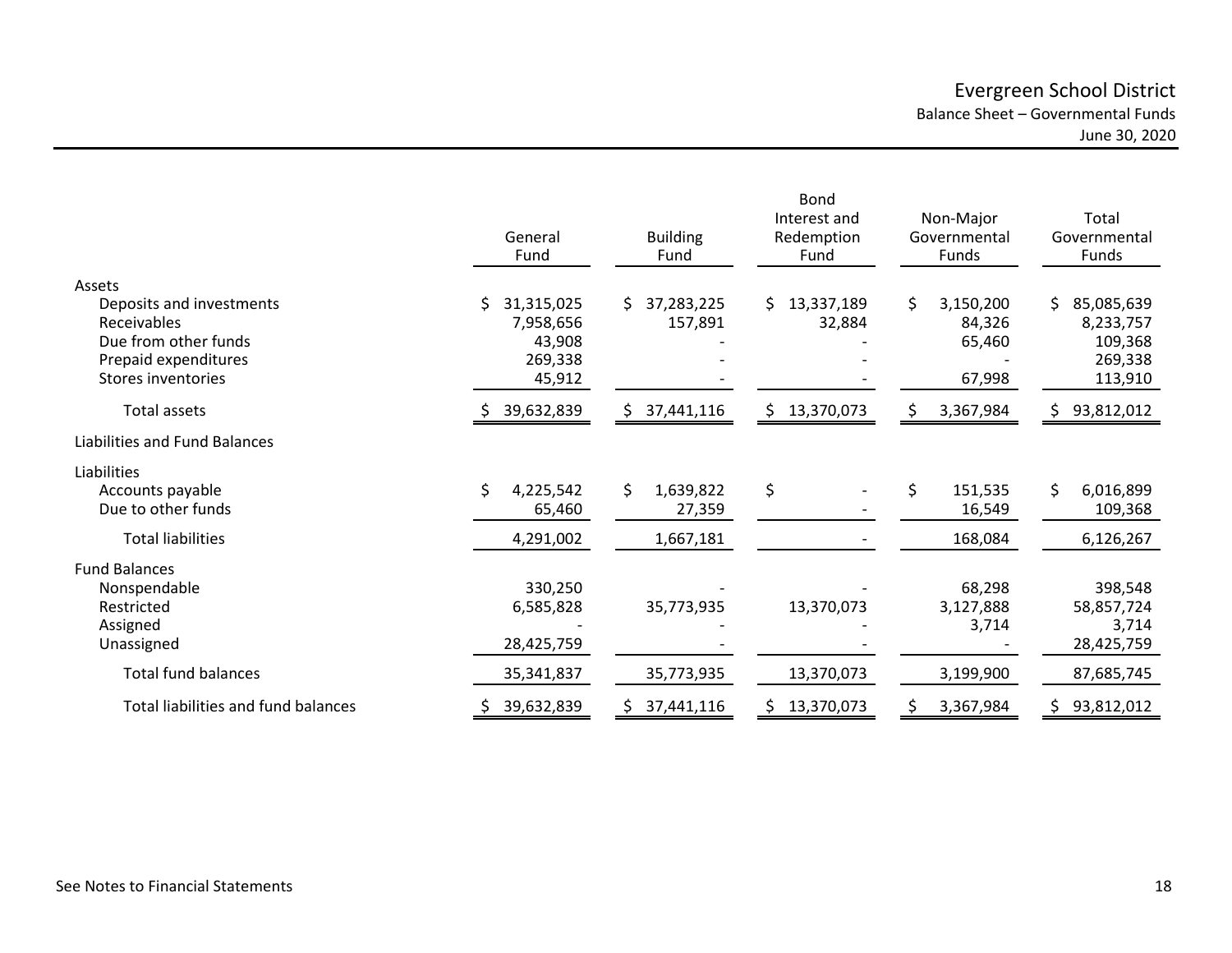| Reconciliation of the Governmental Funds Balance Sheet to the Statement of Net Position |
|-----------------------------------------------------------------------------------------|
|                                                                                         |

June 30, 2020

| Total Fund Balance - Governmental Funds                                                                                                                                                                                                                                                                                        |                                    | \$7,685,745     |
|--------------------------------------------------------------------------------------------------------------------------------------------------------------------------------------------------------------------------------------------------------------------------------------------------------------------------------|------------------------------------|-----------------|
| Amounts Reported for Governmental Activities in the<br>Statement of Net Position are Different Because                                                                                                                                                                                                                         |                                    |                 |
| Capital assets used in governmental activities are not financial<br>resources and, therefore, are not reported as assets in<br>governmental funds.<br>The cost of capital assets is<br>Accumulated depreciation is                                                                                                             | \$343,957,477<br>(148,052,003)     |                 |
| Net capital assets                                                                                                                                                                                                                                                                                                             |                                    | 195,905,474     |
| In governmental funds, unmatured interest on long-term<br>liabilities is recognized in the period when it is due. On the<br>government-wide financial statements, unmatured interest on<br>long-term liabilities is recognized when it is incurred.                                                                            |                                    | (2,969,910)     |
| An internal service fund is used by management to charge the costs<br>of the workers' compensation insurance program to the individual<br>funds. The assets and liabilities of the internal service fund are<br>included with governmental activities.                                                                         |                                    | 324             |
| Deferred outflows of resources represent a consumption of net<br>position in a future period and is not reported in the governmental<br>funds. Deferred outflows of resources amounted to and related to<br>Debt refundings<br>Other postemployment benefits<br>Net pension obligation<br>Total deferred outflows of resources | 663,692<br>2,384,378<br>26,429,302 | 29,477,372      |
| Deferred inflows of resources represent an acquisition of net position<br>that applies to a future period and is not reported in the governmental<br>funds. Deferred inflows of resources amount to and related to<br>Other postemployment benefits<br>Net pension obligation                                                  | (2,683,194)<br>(16, 162, 253)      |                 |
| Total deferred inflows of resources                                                                                                                                                                                                                                                                                            |                                    | (18, 845, 447)  |
| Net pension liability is not due and payable in the current period,<br>and is not reported as a liability in the funds.                                                                                                                                                                                                        |                                    | (114, 982, 208) |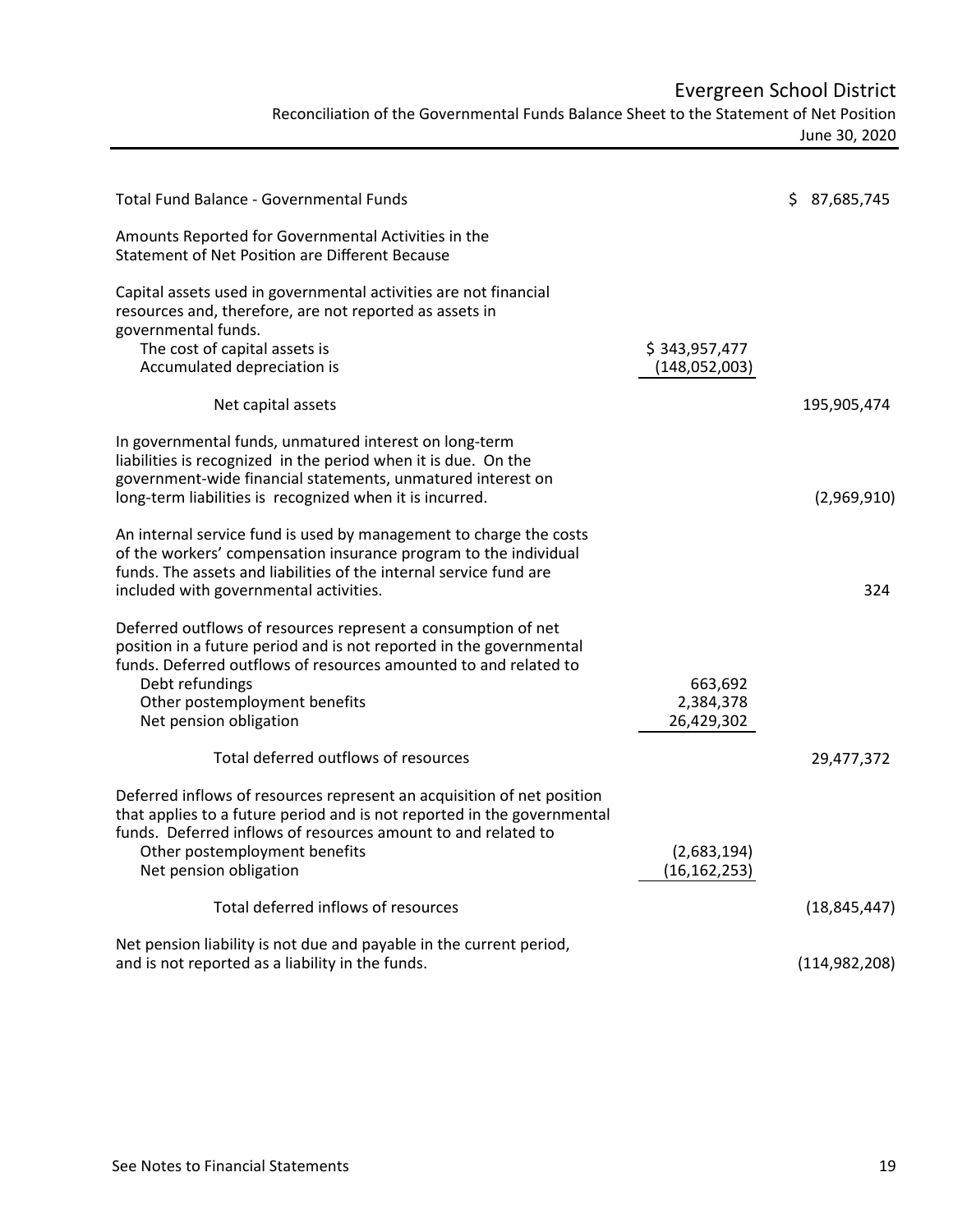| Reconciliation of the Governmental Funds Balance Sheet to the Statement of Net Position |
|-----------------------------------------------------------------------------------------|
| June 30, 2020                                                                           |

| The District's OPEB liability is not due and payable in the current period,<br>and is not reported as a liability in the funds.                                                                                                                      |                              | (42, 488, 565)  |
|------------------------------------------------------------------------------------------------------------------------------------------------------------------------------------------------------------------------------------------------------|------------------------------|-----------------|
| Long-term liabilities are not due and payable in the current period<br>and, therefore, are not reported as liabilities in the funds.<br>Long-term liabilities at year-end consist of<br>General obligation bonds<br>Compensated absences (vacations) | (179, 109, 916)<br>(367,507) |                 |
| Total long-term liabilities                                                                                                                                                                                                                          |                              | (179, 477, 423) |
| Total net position - governmental activities                                                                                                                                                                                                         |                              | (45,694,638)    |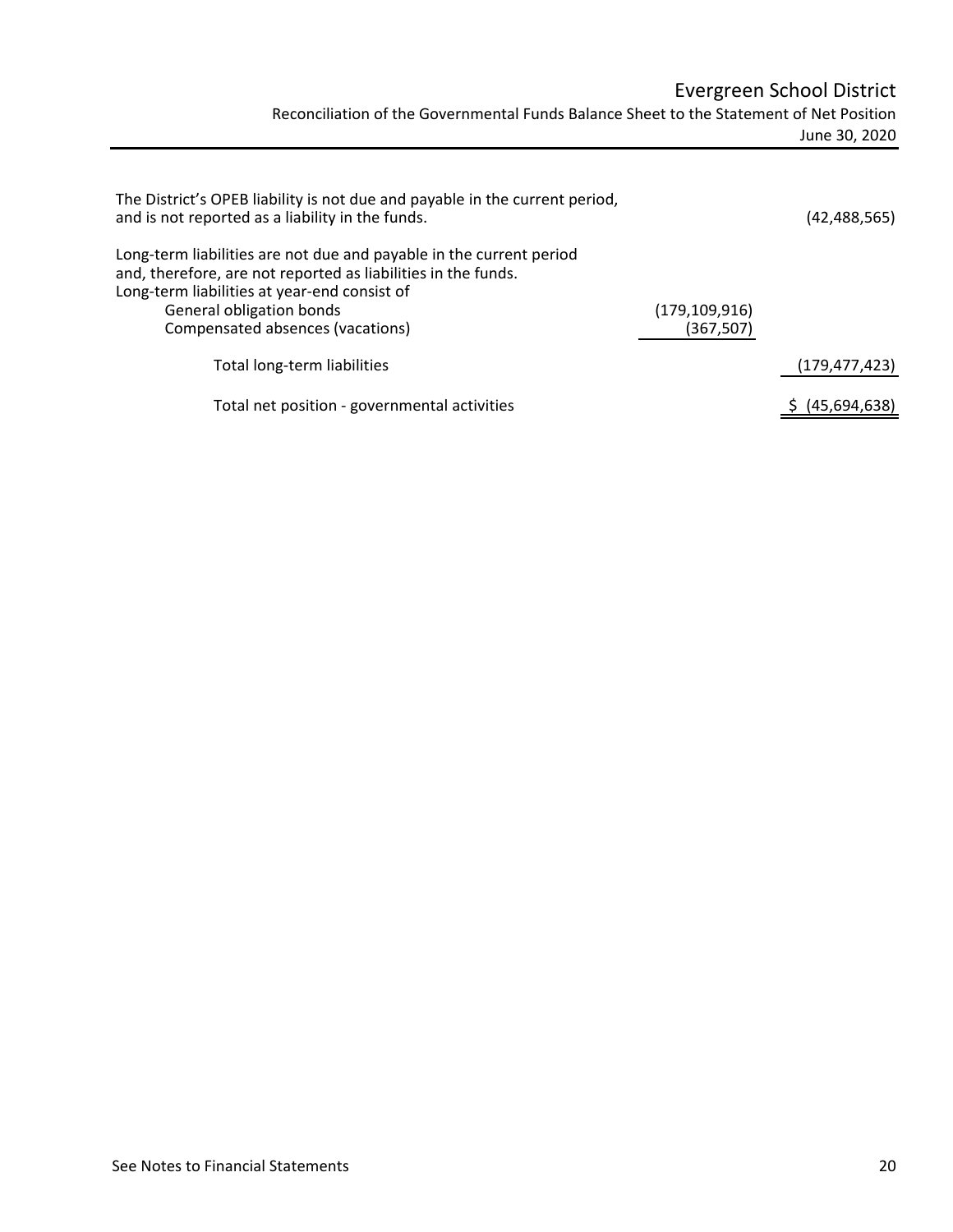## Statement of Revenues, Expenditures, and Changes in Fund Balances – Governmental Funds Year Ended June 30, 2020

| Revenues<br>\$<br>Ś.<br>\$<br>Ś.<br>95,294,439<br>Ś.<br>Local control funding formula<br>3,744,476<br>1,397,024<br>Federal sources<br>97,903<br>12,667,421<br>73,145<br>Other state sources<br>Other local sources<br>7,744,094<br>1,058,039<br>13,387,373<br>1,710,370<br>119,450,430<br>1,058,039<br>13,460,518<br>3,205,297<br>Total revenues<br>Expenditures<br>Current<br>82,621,147<br>Instruction<br>Instruction-related activities<br>Supervision of instruction<br>3,742,554<br>Instructional library, media, and technology<br>1,026,378<br>School site administration<br>7,153,481<br>Pupil services<br>Home-to-school transportation<br>1,305,348<br>345,542<br>2,711,376<br>Food services<br>2,969,336<br>All other pupil services<br>Administration<br>728,607<br>Data processing<br>95,948<br>All other administration<br>4,136,959<br>7,947,262<br><b>Plant services</b><br>25,310<br>1,175<br>Ancillary services<br>53,343<br>3,589,261<br>3,589,261<br>Other outgo<br>8,284,626<br>16,550<br>Capital outlay<br>Debt service<br>9,840,000<br>9,840,000<br>Principal<br>Interest and other<br>414,931<br>4,892,799<br>115,619,218<br>8,700,732<br>2,849,184<br>Total expenditures<br>14,732,799<br>Excess (Deficiency) of Revenues Over Expenditures<br>3,831,212<br>(7,642,693)<br>(1, 272, 281)<br>356,113<br><b>Other Financing Sources (Uses)</b><br>Proceeds from sales of bonds<br>22,922,900<br>482,332<br>(7,672,969)<br>Payments to escrow agent<br>Net Financing Sources (Uses)<br>15,249,931<br>482,332<br>3,831,212<br>Net Change in Fund Balances<br>7,607,238<br>(789, 949)<br>356,113<br>14,160,022<br>2,843,787<br>Fund Balance - Beginning<br>31,510,625<br>28,166,697<br>Fund Balance - Ending<br>13,370,073<br>3,199,900<br>35,341,837<br>35,773,935 | General<br>Fund | <b>Building</b><br>Fund | Bond<br>Interest and<br>Redemption<br>Fund | Non-Major<br>Governmental<br>Funds | Total<br>Governmental<br>Funds                      |
|-----------------------------------------------------------------------------------------------------------------------------------------------------------------------------------------------------------------------------------------------------------------------------------------------------------------------------------------------------------------------------------------------------------------------------------------------------------------------------------------------------------------------------------------------------------------------------------------------------------------------------------------------------------------------------------------------------------------------------------------------------------------------------------------------------------------------------------------------------------------------------------------------------------------------------------------------------------------------------------------------------------------------------------------------------------------------------------------------------------------------------------------------------------------------------------------------------------------------------------------------------------------------------------------------------------------------------------------------------------------------------------------------------------------------------------------------------------------------------------------------------------------------------------------------------------------------------------------------------------------------------------------------------------------------------------------------------------------------------------------------------------------------------------------|-----------------|-------------------------|--------------------------------------------|------------------------------------|-----------------------------------------------------|
|                                                                                                                                                                                                                                                                                                                                                                                                                                                                                                                                                                                                                                                                                                                                                                                                                                                                                                                                                                                                                                                                                                                                                                                                                                                                                                                                                                                                                                                                                                                                                                                                                                                                                                                                                                                         |                 |                         |                                            |                                    | 95,294,439<br>5,141,500<br>12,838,469<br>23,899,876 |
|                                                                                                                                                                                                                                                                                                                                                                                                                                                                                                                                                                                                                                                                                                                                                                                                                                                                                                                                                                                                                                                                                                                                                                                                                                                                                                                                                                                                                                                                                                                                                                                                                                                                                                                                                                                         |                 |                         |                                            |                                    | 137,174,284                                         |
|                                                                                                                                                                                                                                                                                                                                                                                                                                                                                                                                                                                                                                                                                                                                                                                                                                                                                                                                                                                                                                                                                                                                                                                                                                                                                                                                                                                                                                                                                                                                                                                                                                                                                                                                                                                         |                 |                         |                                            |                                    | 82,621,147                                          |
|                                                                                                                                                                                                                                                                                                                                                                                                                                                                                                                                                                                                                                                                                                                                                                                                                                                                                                                                                                                                                                                                                                                                                                                                                                                                                                                                                                                                                                                                                                                                                                                                                                                                                                                                                                                         |                 |                         |                                            |                                    | 3,742,554<br>1,026,378<br>7,153,481                 |
|                                                                                                                                                                                                                                                                                                                                                                                                                                                                                                                                                                                                                                                                                                                                                                                                                                                                                                                                                                                                                                                                                                                                                                                                                                                                                                                                                                                                                                                                                                                                                                                                                                                                                                                                                                                         |                 |                         |                                            |                                    | 1,305,348<br>3,056,918<br>2,969,336                 |
|                                                                                                                                                                                                                                                                                                                                                                                                                                                                                                                                                                                                                                                                                                                                                                                                                                                                                                                                                                                                                                                                                                                                                                                                                                                                                                                                                                                                                                                                                                                                                                                                                                                                                                                                                                                         |                 |                         |                                            |                                    | 728,607<br>4,232,907<br>7,973,747<br>53,343         |
|                                                                                                                                                                                                                                                                                                                                                                                                                                                                                                                                                                                                                                                                                                                                                                                                                                                                                                                                                                                                                                                                                                                                                                                                                                                                                                                                                                                                                                                                                                                                                                                                                                                                                                                                                                                         |                 |                         |                                            |                                    | 8,301,176                                           |
|                                                                                                                                                                                                                                                                                                                                                                                                                                                                                                                                                                                                                                                                                                                                                                                                                                                                                                                                                                                                                                                                                                                                                                                                                                                                                                                                                                                                                                                                                                                                                                                                                                                                                                                                                                                         |                 |                         |                                            |                                    | 5,307,730                                           |
|                                                                                                                                                                                                                                                                                                                                                                                                                                                                                                                                                                                                                                                                                                                                                                                                                                                                                                                                                                                                                                                                                                                                                                                                                                                                                                                                                                                                                                                                                                                                                                                                                                                                                                                                                                                         |                 |                         |                                            |                                    | 141,901,933                                         |
|                                                                                                                                                                                                                                                                                                                                                                                                                                                                                                                                                                                                                                                                                                                                                                                                                                                                                                                                                                                                                                                                                                                                                                                                                                                                                                                                                                                                                                                                                                                                                                                                                                                                                                                                                                                         |                 |                         |                                            |                                    | (4,727,649)                                         |
|                                                                                                                                                                                                                                                                                                                                                                                                                                                                                                                                                                                                                                                                                                                                                                                                                                                                                                                                                                                                                                                                                                                                                                                                                                                                                                                                                                                                                                                                                                                                                                                                                                                                                                                                                                                         |                 |                         |                                            |                                    | 23,405,232<br>(7,672,969)                           |
|                                                                                                                                                                                                                                                                                                                                                                                                                                                                                                                                                                                                                                                                                                                                                                                                                                                                                                                                                                                                                                                                                                                                                                                                                                                                                                                                                                                                                                                                                                                                                                                                                                                                                                                                                                                         |                 |                         |                                            |                                    | 15,732,263                                          |
|                                                                                                                                                                                                                                                                                                                                                                                                                                                                                                                                                                                                                                                                                                                                                                                                                                                                                                                                                                                                                                                                                                                                                                                                                                                                                                                                                                                                                                                                                                                                                                                                                                                                                                                                                                                         |                 |                         |                                            |                                    | 11,004,614                                          |
|                                                                                                                                                                                                                                                                                                                                                                                                                                                                                                                                                                                                                                                                                                                                                                                                                                                                                                                                                                                                                                                                                                                                                                                                                                                                                                                                                                                                                                                                                                                                                                                                                                                                                                                                                                                         |                 |                         |                                            |                                    | 76,681,131                                          |
|                                                                                                                                                                                                                                                                                                                                                                                                                                                                                                                                                                                                                                                                                                                                                                                                                                                                                                                                                                                                                                                                                                                                                                                                                                                                                                                                                                                                                                                                                                                                                                                                                                                                                                                                                                                         |                 |                         |                                            |                                    | 87,685,745                                          |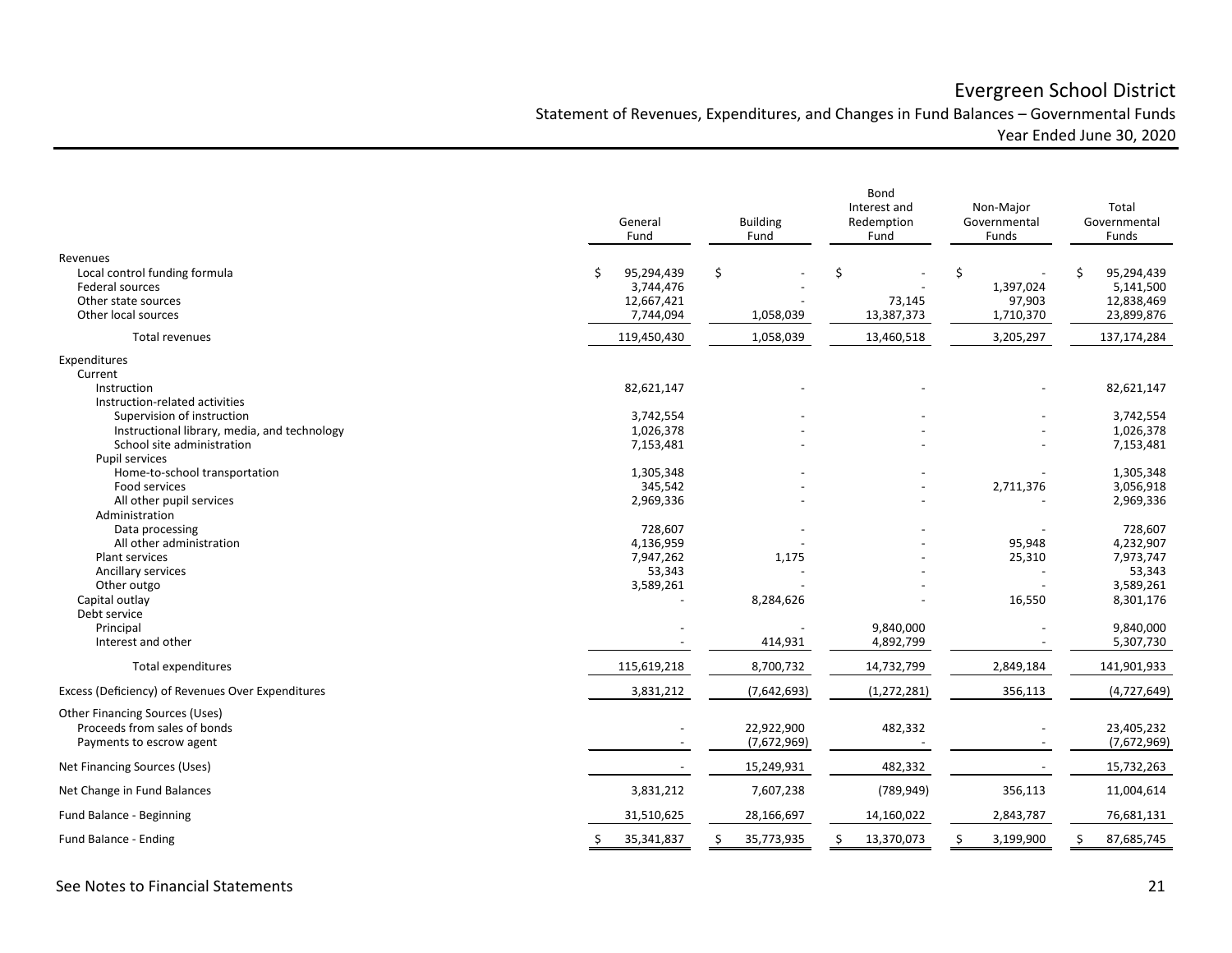Evergreen School District Reconciliation of the Statement of Revenues, Expenditures, and Changes in Fund Balances of Governmental Funds to the Statement of Activities Year Ended June 30, 2020

| Total Net Change in Fund Balances - Governmental Funds                                                                                                                                                                                                                                                                                                                                                    |                                | \$<br>11,004,614 |
|-----------------------------------------------------------------------------------------------------------------------------------------------------------------------------------------------------------------------------------------------------------------------------------------------------------------------------------------------------------------------------------------------------------|--------------------------------|------------------|
| Amounts Reported for Governmental Activities in the Statement of<br><b>Activities are Different Because</b>                                                                                                                                                                                                                                                                                               |                                |                  |
| Capital outlays to purchase or build capital assets are reported in<br>governmental funds as expenditures; however, for governmental<br>activities, those costs are shown in the Statement of Net Position and<br>allocated over their estimated useful lives as annual depreciation<br>expenses in the Statement of Activities.                                                                          |                                |                  |
| This is the amount by which depreciation exceeds capital outlays in<br>the period.                                                                                                                                                                                                                                                                                                                        |                                |                  |
| Depreciation expense<br>Capital outlays                                                                                                                                                                                                                                                                                                                                                                   | \$<br>(9,631,861)<br>8,513,546 |                  |
| Net expense adjustment                                                                                                                                                                                                                                                                                                                                                                                    |                                | (1, 118, 315)    |
| The District issued capital appreciation general obligations bonds.<br>The accretion of interest on the general obligation bonds during the<br>current fiscal year was                                                                                                                                                                                                                                    |                                | (2,332,672)      |
| In the Statement of Activities, certain operating expenses, such as<br>compensated absences (vacations) are measured by the amounts<br>earned during the year. In the governmental funds, however,<br>expenditures for these items are measured by the amount of<br>financial resources used (essentially, the amounts actually paid).<br>This amount is the difference between vacation earned and used. |                                | (123, 197)       |
| In the governmental funds, pension costs are based on employer<br>contributions made to pension plans during the year. However,<br>in the Statement of Activities, pension expense is the net effect of<br>all changes in the deferred outflows, deferred inflows and net<br>pension liability during the year.                                                                                           |                                | (2,271,428)      |
| In the governmental funds, OPEB costs are based on employer<br>contributions made to OPEB plans during the year. However, in the<br>Statement of Activities, OPEB expense is the net effect of all changes<br>in the deferred outflows, deferred inflows, and net OPEB liability<br>during the year.                                                                                                      |                                | (2,019,878)      |
| Proceeds received from Sale of Bonds<br>is a revenue in the governmental funds, but it increases long-term<br>liabilities in the Statement of Net Position and does not affect the<br><b>Statement of Activities.</b>                                                                                                                                                                                     |                                | (22,525,000)     |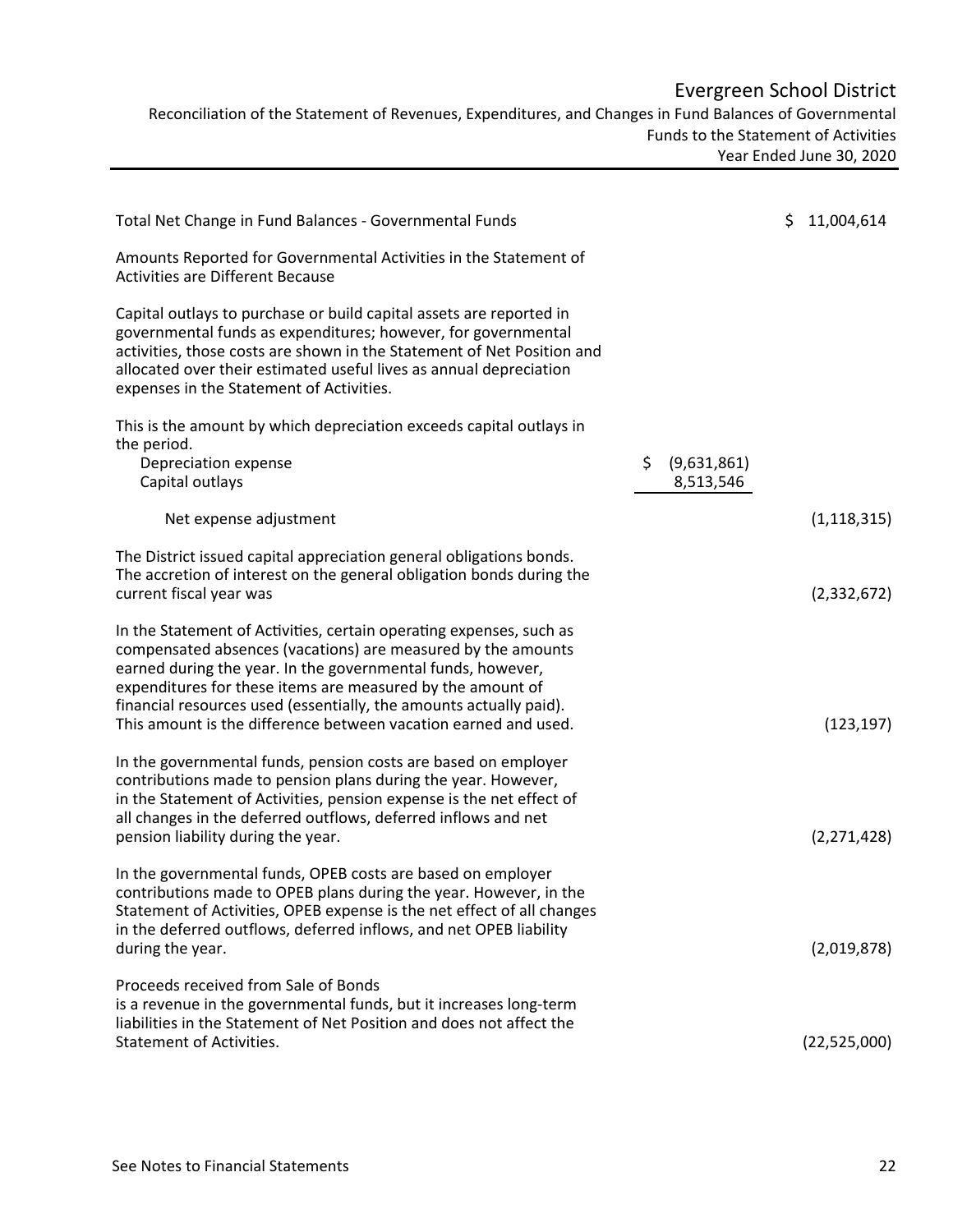Reconciliation of the Statement of Revenues, Expenditures, and Changes in Fund Balances of Governmental Funds to the Statement of Activities Year Ended June 30, 2020

| Governmental funds report the effect of premiums, discounts, and                                                                   |                         |
|------------------------------------------------------------------------------------------------------------------------------------|-------------------------|
| the deferred amount on a refunding when the debt is first issued,                                                                  |                         |
| whereas the amounts are deferred and amortized in the                                                                              |                         |
| <b>Statement of Activities.</b>                                                                                                    |                         |
| Premium on issuance recognized<br>Premium amortization                                                                             | (880, 232)<br>1,239,431 |
| Deferred amount on refunding amortization                                                                                          | (175, 591)              |
|                                                                                                                                    |                         |
| Payment of principal on long-term liabilities is an expenditure in                                                                 |                         |
| the governmental funds, but it reduces long-term liabilities in the<br>Statement of Net Position and does not affect the Statement |                         |
| of Activities.                                                                                                                     |                         |
| General obligation bonds                                                                                                           | 17,340,000              |
| Interest on long-term liabilities is recorded as an expenditure in the                                                             |                         |
| funds when it is due; however, in the Statement of Activities, interest                                                            |                         |
| expense is recognized as the interest accretes or accrues, regardless of                                                           |                         |
| when it is due.                                                                                                                    | (205, 292)              |
| An internal service fund is used by management to charge the costs                                                                 |                         |
| of the self insurance program to the individual funds. The net                                                                     |                         |
| revenue of the Internal Service Fund is reported with governmental                                                                 |                         |
| activities.                                                                                                                        | 324                     |
| Change in net position of governmental activities                                                                                  | (2,067,236)             |
|                                                                                                                                    |                         |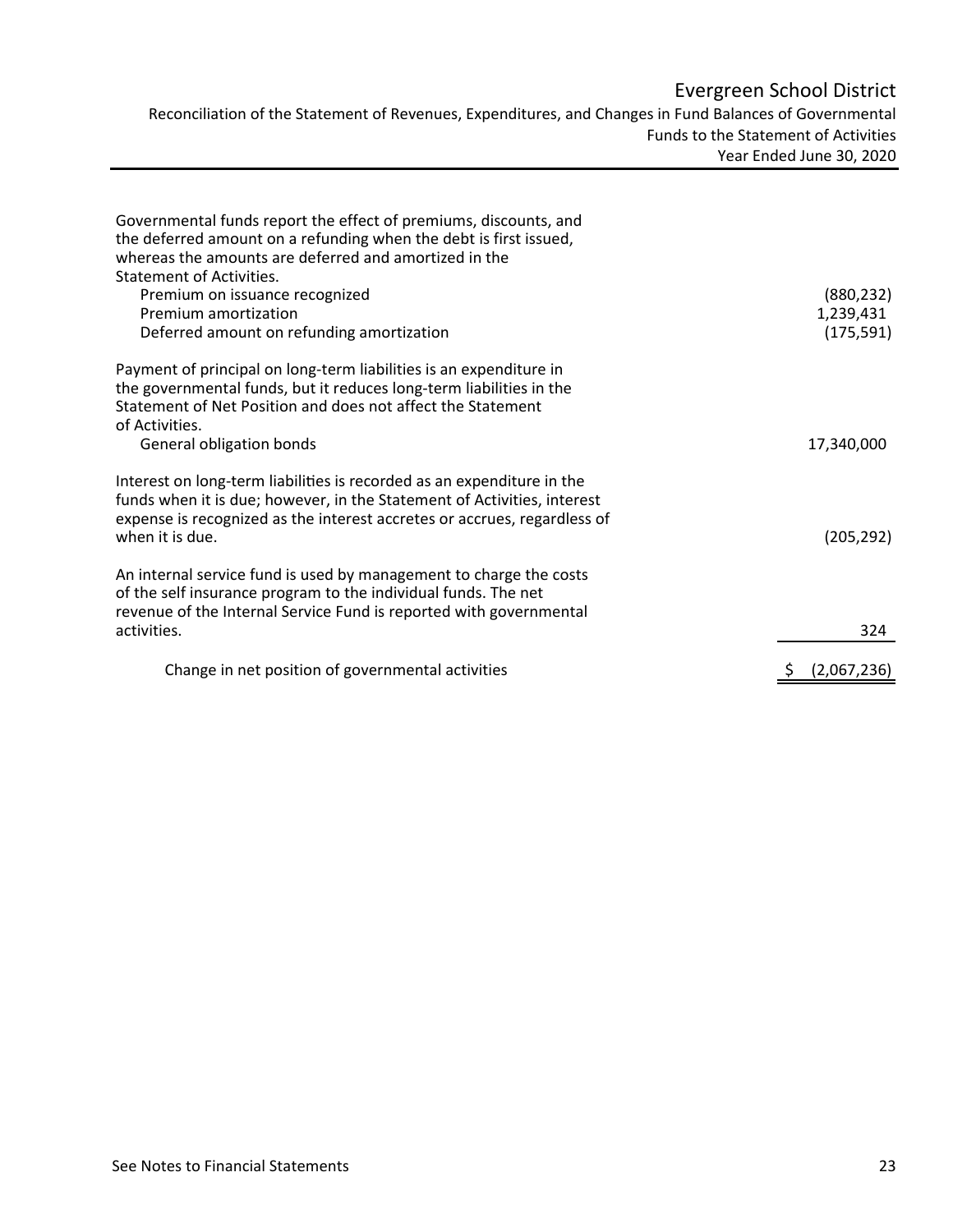## Evergreen School District Statement of Net Position – Proprietary Funds June 30, 2020

|                                   | Governmental<br>Activities -<br>Internal<br>Service Fund |
|-----------------------------------|----------------------------------------------------------|
| Assets                            |                                                          |
| Current assets                    |                                                          |
| Deposits and investments          | \$<br>323                                                |
| Receivables                       |                                                          |
| <b>Total assets</b>               | 324                                                      |
| <b>Net Position</b>               |                                                          |
| Restricted for insurance programs | 324                                                      |
| Total net position                | \$<br>324                                                |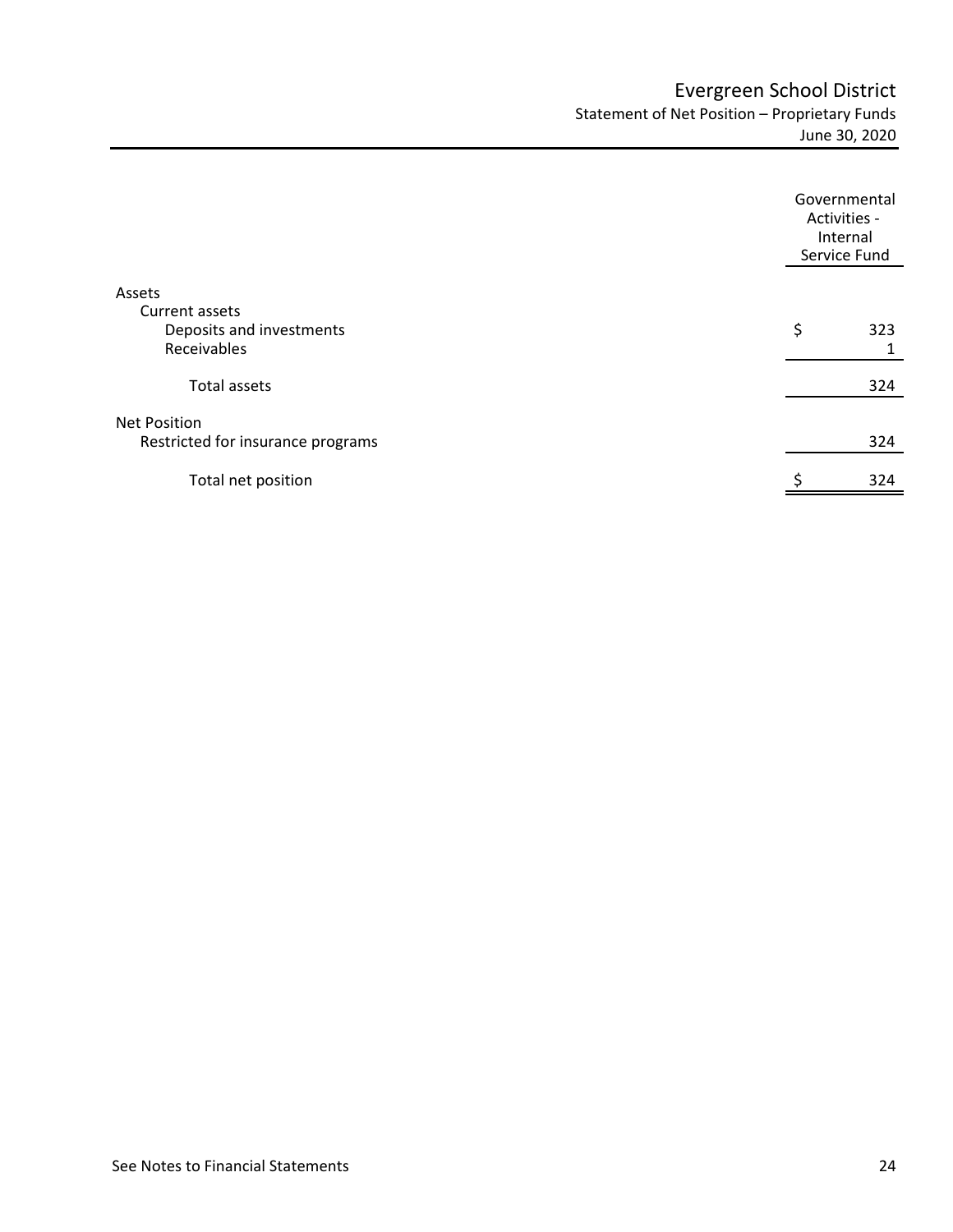|                                                     | Governmental<br>Activities -<br>Internal<br>Service Fund |
|-----------------------------------------------------|----------------------------------------------------------|
| Nonoperating Revenues (Expenses)<br>Interest income | 324                                                      |
| Change in Net Position                              | 324                                                      |
| <b>Total Net Position - Beginning</b>               |                                                          |
| <b>Total Net Position - Ending</b>                  | 324                                                      |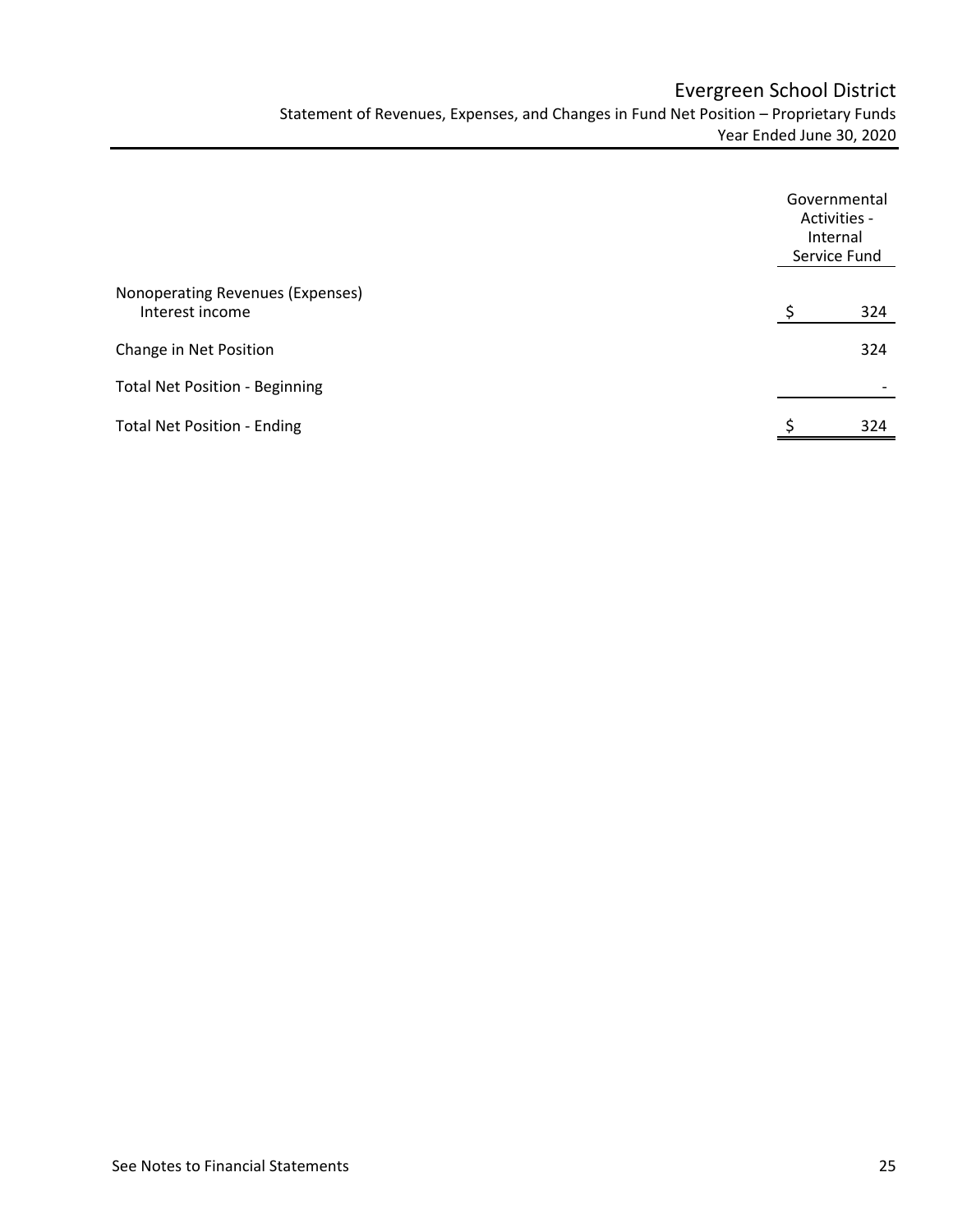|                                                                                                                                                                                               |    | Governmental<br>Activities -<br>Internal<br>Service Fund |  |
|-----------------------------------------------------------------------------------------------------------------------------------------------------------------------------------------------|----|----------------------------------------------------------|--|
| <b>Operating Activities</b><br>Other operating cash payments                                                                                                                                  | \$ | (24, 109)                                                |  |
| <b>Investing Activities</b><br>Interest on investments                                                                                                                                        |    | 324                                                      |  |
| Net Change in Cash and Cash Equivalents                                                                                                                                                       |    | (23, 785)                                                |  |
| Cash and Cash Equivalents, Beginning                                                                                                                                                          |    | 24,108                                                   |  |
| Cash and Cash Equivalents, Ending                                                                                                                                                             |    | 323                                                      |  |
| Reconciliation of Operating Income to Net<br>Cash Used for Operating Activities<br>Operating income<br>Adjustments to reconcile operating income<br>to net cash used for operating activities | \$ |                                                          |  |
| Receivables<br>Due to other fund                                                                                                                                                              |    | 133<br>(24, 242)                                         |  |
| Net Cash From Operating Activities                                                                                                                                                            |    | (24,109)                                                 |  |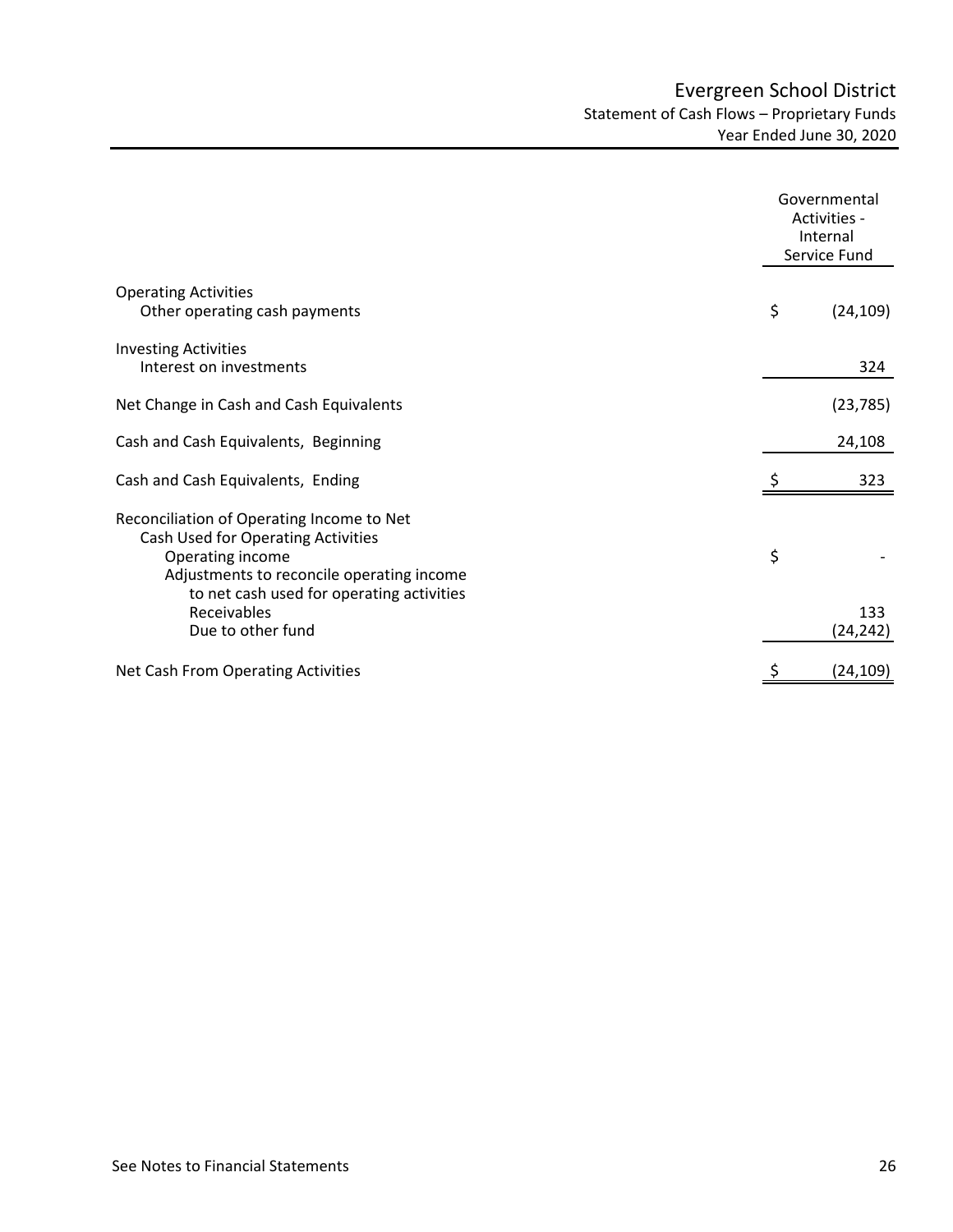## Evergreen School District Statement of Net Position – Fiduciary Funds June 30, 2020

|                                      |   | Agency<br>Funds |
|--------------------------------------|---|-----------------|
| Assets<br>Deposits and investments   | ς | 146,381         |
| Total assets                         | ς | 146,381         |
| Liabilities<br>Due to student groups | ς | 146,381         |
| <b>Total liabilities</b>             |   | 146,381         |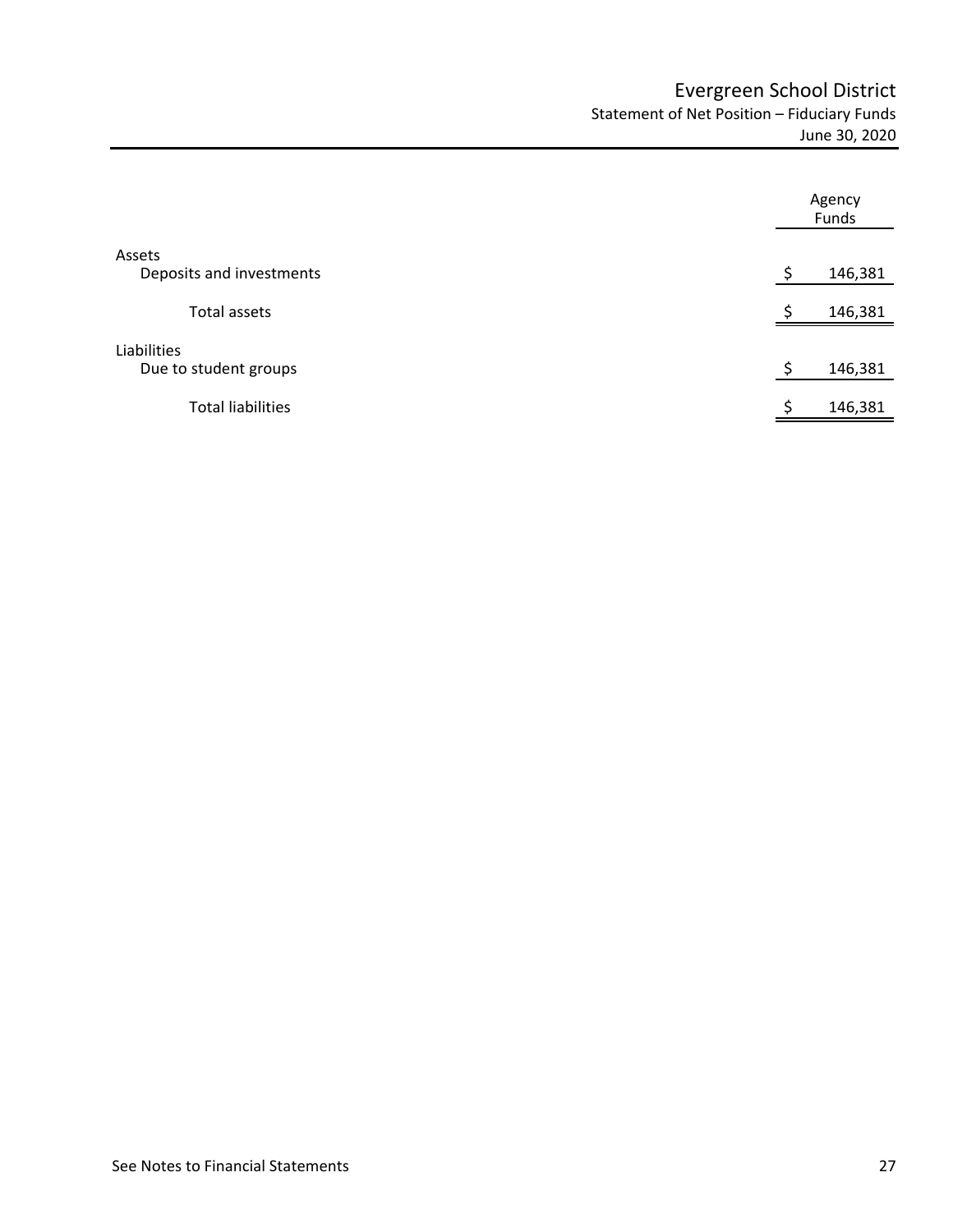## **Note 1 ‐ Summary of Significant Accounting Policies**

#### **Financial Reporting Entity**

The Evergreen School District (District) was organized in 1860 under the laws of the State of California. The District operates under a locally elected five‐member Board form of government and provides educational services to grades K – 8 as mandated by State and/or Federal agencies. The District operates fifteen elementary and three middle schools.

A reporting entity is comprised of the primary government, and other organizations that are included to ensure the financial statements are not misleading. The primary government of the District consists of all funds, departments, boards, and agencies that are not legally separate from the District. For the District, this includes general operations, food service, and student related activities of the District.

#### **Basis of Presentation ‐ Fund Accounting**

The accounting system is organized and operated on a fund basis. A fund is defined as a fiscal and accounting entity with a self-balancing set of accounts, which are segregated for the purpose of carrying on specific activities or attaining certain objectives in accordance with special regulations, restrictions, or limitations. The District's funds are grouped into three broad fund categories: governmental, proprietary, and fiduciary.

**Governmental Funds** Governmental funds are those through which most governmental functions typically are financed. Governmental fund reporting focuses on the sources, uses, and balances of current financial resources. Expendable assets are assigned to the various governmental funds according to the purposes for which they may or must be used. Current liabilities are assigned to the fund from which they will be paid. The difference between governmental fund assets and liabilities is reported as fund balance. The following are the District's major and non‐major governmental funds:

## **Major Governmental Funds**

**General Fund** The General Fund is the chief operating fund for all districts. It is used to account for the ordinary operations of the District. All transactions except those accounted for in another fund are accounted for in this fund.

Two funds currently defined as special revenue funds in the California State Accounting Manual (CSAM) do not meet the GASB Statement No. 54 special revenue fund definition. Specifically, Fund 20, Special Reserve Fund for Postemployment Benefits, are not substantially composed of restricted or committed revenue sources. While these funds are authorized by statute and will remain open for internal reporting purposes, these funds function effectively as extensions of the General Fund, and accordingly have been combined with the General Fund for presentation in these audited financial statements. Modify as needed.

As a result, the General Fund reflects an increase in fund balance of \$489.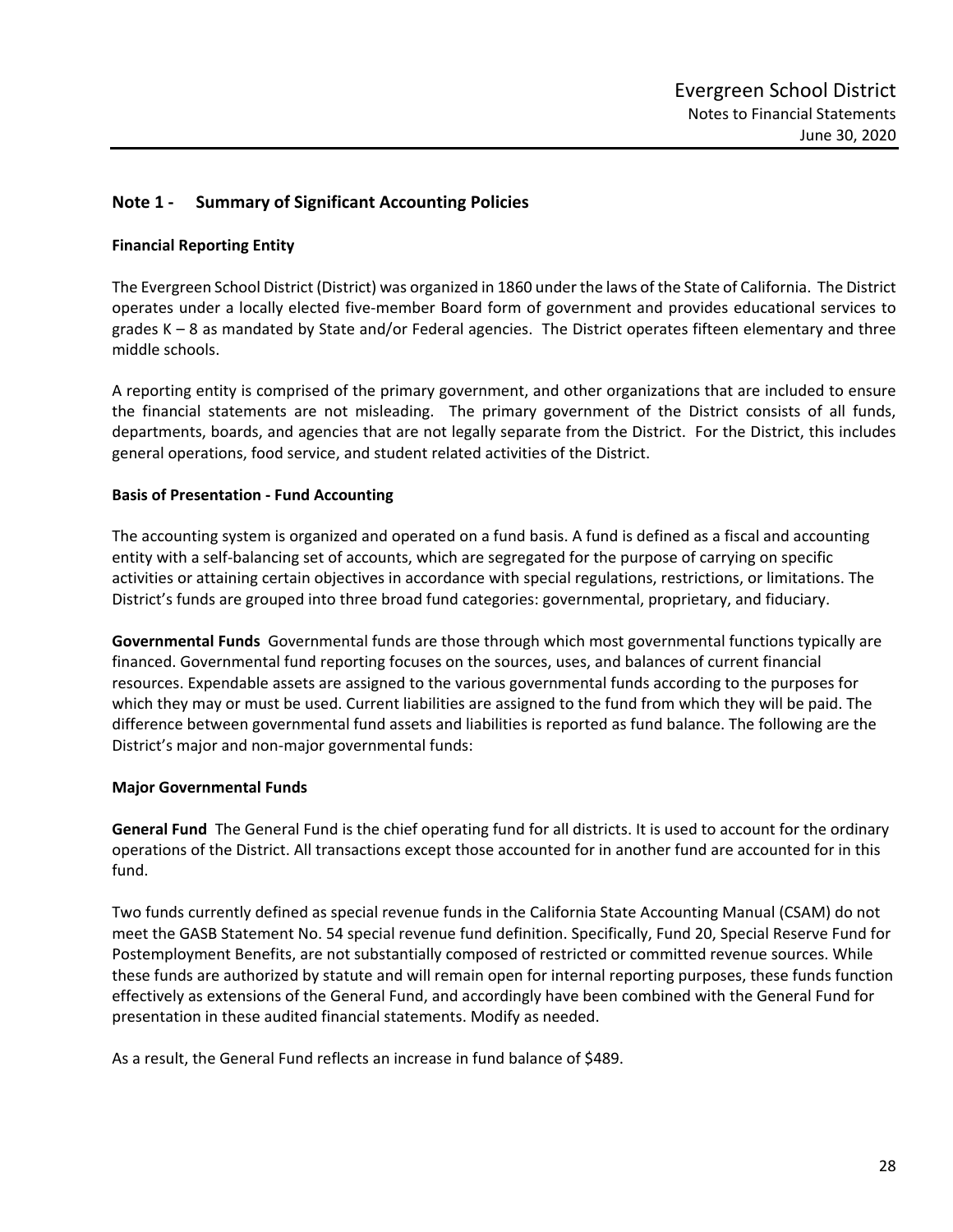**Building Fund** The Building Fund exists primarily to account separately for proceeds from the sale of bonds (Education Code Section 15146) and may not be used for any purposes other than those for which the bonds were issued.

**Bond Interest and Redemption Fund** The Bond Interest and Redemption Fund is used for the repayment of bonds issued for a local educational agency (Education Code Sections 15125‐15262).

## **Non‐Major Governmental Funds**

**Special Revenue Funds** The Special Revenue funds are used to account for the proceeds from specific revenue sources (other than trusts, major capital projects, or debt service) that are restricted or committed to the financing of particular activities, that compose a substantial portion of the inflows of the fund, and that are reasonably expected to continue. Additional resources that are restricted, committed, or assigned to the purpose of the fund may also be reported in the fund.

- **Cafeteria Fund** The Cafeteria Fund is used to account separately for Federal, State, and local resources to operate the food service program (Education Code Sections 38090‐38093) and is used only for those expenditures authorized by the governing board as necessary for the operation of the District's food service program (Education Code Sections 38091 and 38100).
- **Deferred Maintenance Fund** The Deferred Maintenance Fund is used to account separately for revenues that are restricted or committed for deferred maintenance purposes (Education Code Section 17582).

**Capital Project Funds** The Capital Project Funds are used to account for financial resources to be used for the acquisition or construction of major capital facilities and other capital assets (other than those financed by proprietary funds and trust funds).

 **Capital Facilities Fund** The Capital Facilities Fund is used primarily to account separately for monies received from fees levied on developers or other agencies as a condition of approval (Education Code Sections 17620‐17626 and Government Code Section 65995 et seq.). Expenditures are restricted to the purposes specified in Government Code Sections 65970‐65981 or to the items specified in agreements with the developer (Government Code Section 66006).

**Debt Service Funds** The Debt Service funds are used to account for the accumulation of resources for and the payment of principal and interest on general long-term liabilities.

 **Debt Service Fund for Blended Component Units** The Debt Service Fund for Blended Component Units is used to account for is used to account for interest and principal redemption of debt.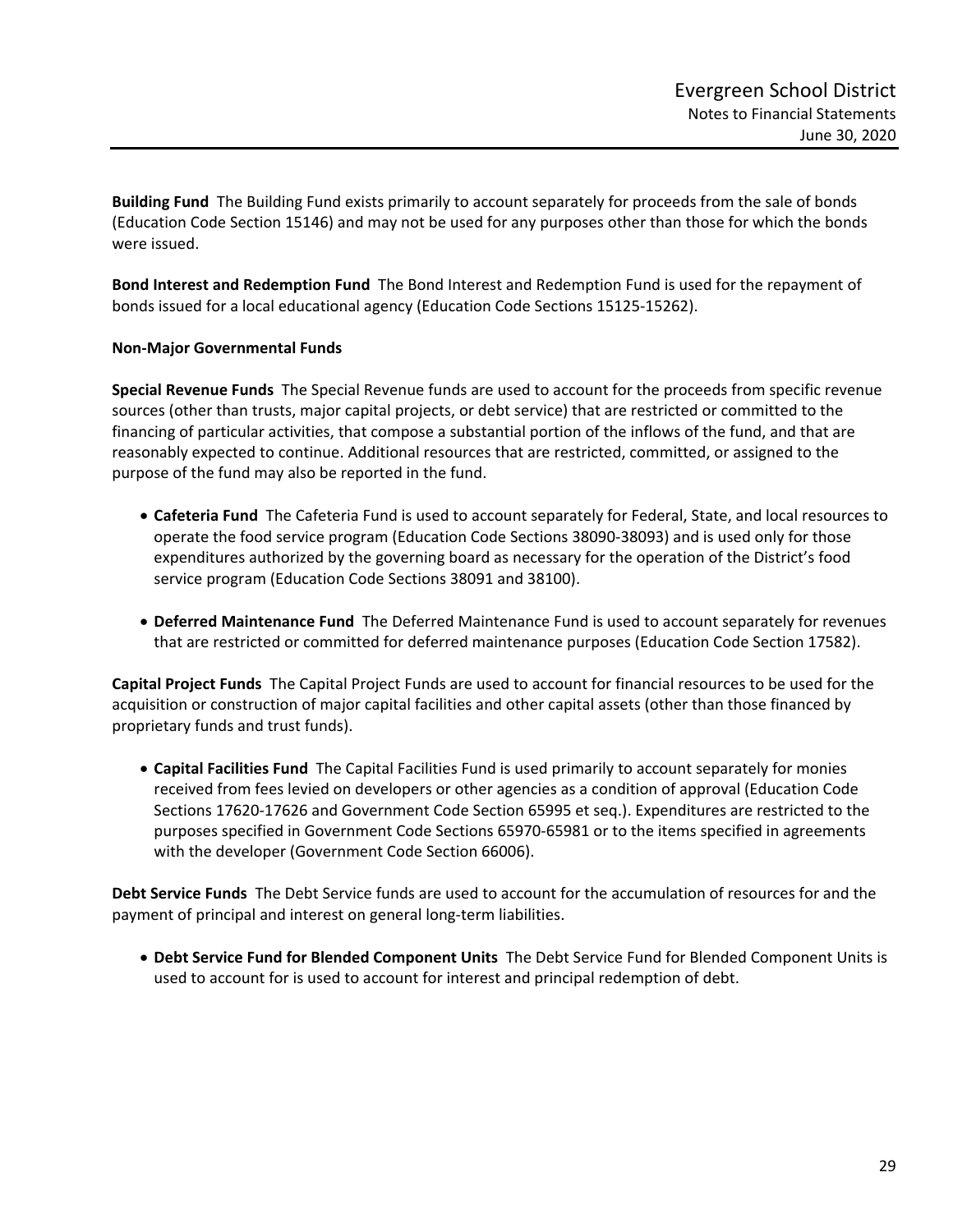**Proprietary Funds** Proprietary funds are used to account for activities that are more business‐like than government‐like in nature. Proprietary funds are generally intended to be self‐supporting and are classified as enterprise or internal service. The District has the following proprietary fund:

 **Internal Service Fund** Internal Service funds may be used to account for goods or services provided to other funds of the District on a cost-reimbursement basis. The District operates a [name of program(s)] that is accounted for in an internal service fund.

**Fiduciary Funds** Fiduciary funds are used to account for assets held in trustee or agent capacity for others that cannot be used to support the District's own programs. The fiduciary fund category is split into four classifications: pension trust funds, investment trust funds, private‐purpose trust funds, and agency funds. The key distinction between trust and agency funds is that trust funds are subject to a trust agreement that affects the degree of management involvement and the length of time that the resources are held. The District has only one fiduciary fund, which is an Associated Student Body Fund.

## **Basis of Accounting ‐ Measurement Focus**

**Government‐Wide Financial Statements** The government‐wide financial statements are prepared using the economic resources measurement focus and the accrual basis of accounting. This is the same approach used in the preparation of the proprietary fund financial statements, but differs from the manner in which governmental fund financial statements are prepared.

The government-wide statement of activities presents a comparison between expenses, both direct and indirect, and program revenues for each segment of the business-type activities of the District and for each governmental function, and exclude fiduciary activity. Direct expenses are those that are specifically associated with a service, program, or department and are therefore, clearly identifiable to a particular function. The District does not allocate indirect expenses to functions in the Statement of Activities, except for depreciation. Program revenues include charges paid by the recipients of the goods or services offered by the programs and grants and contributions that are restricted to meeting the operational or capital requirements of a particular program. Revenues that are not classified as program revenues are presented as general revenues. The comparison of program revenues and expenses identifies the extent to which each program or business segment is self-financing or draws from the general revenues of the District. Eliminations have been made to minimize the double counting of internal activities.

Net position should be reported as restricted when constraints placed on net position are either externally imposed by creditors (such as through debt covenants), grantors, contributors, or laws or regulations of other governments or imposed by law through constitutional provisions or enabling legislation. The net position restricted for other activities result from special revenue funds and the restrictions on their use.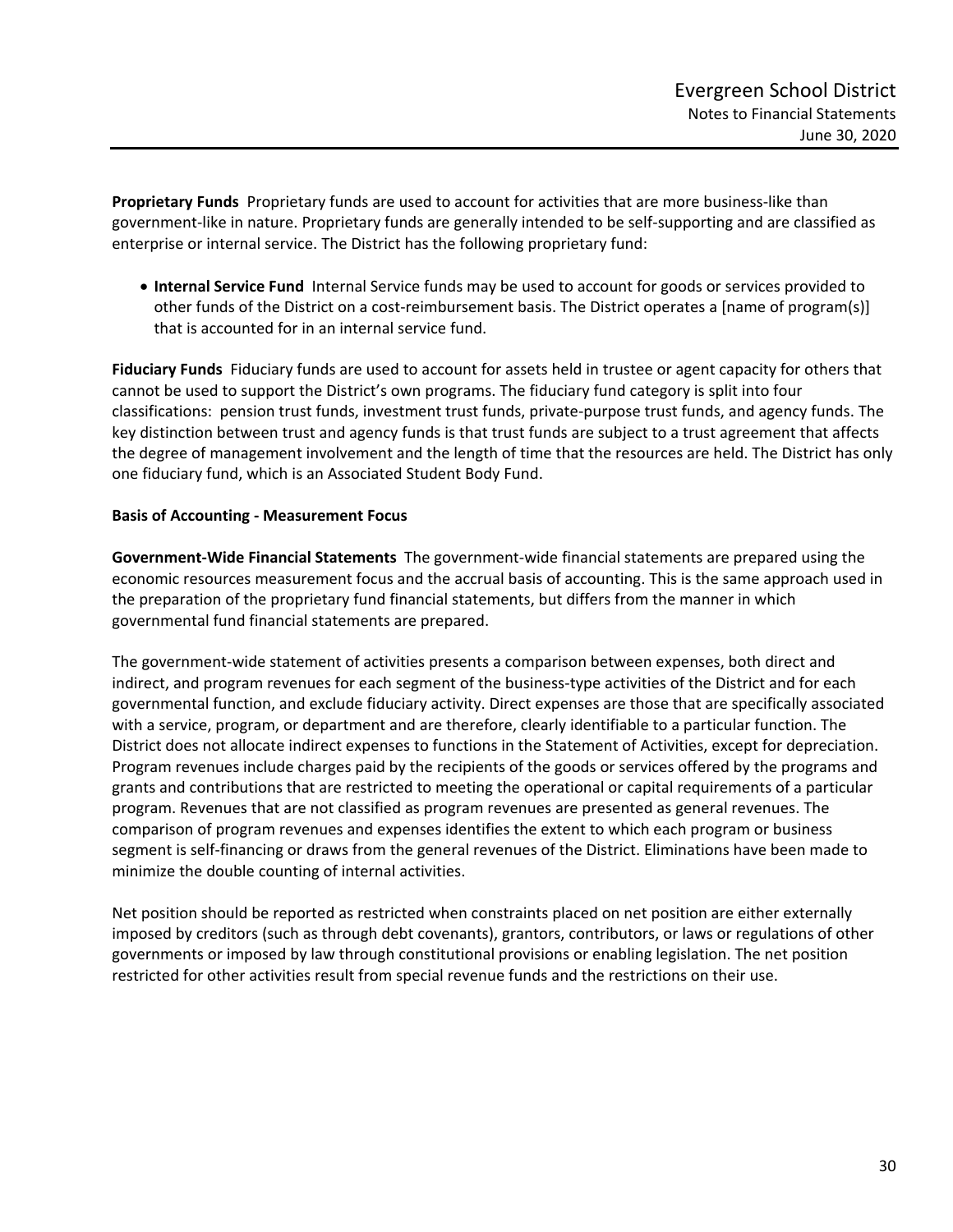**Fund Financial Statements** Fund financial statements report detailed information about the District. The focus of governmental and proprietary fund financial statements is on major funds rather than reporting funds by type. Each major fund is presented in a separate column. Non‐major funds are aggregated and presented in a single column. The internal service fund is presented in a single column on the face of the proprietary fund statements.

**Governmental Funds** All governmental funds are accounted for using the flow of current financial resources measurement focus and the modified accrual basis of accounting. With this measurement focus, only current assets and current liabilities generally are included on the balance sheet. The statement of revenues, expenditures, and changes in fund balances reports on the sources (revenues and other financing sources) and uses (expenditures and other financing uses) of current financial resources. This approach differs from the manner in which the governmental activities of the government-wide financial statements are prepared. Governmental fund financial statements, therefore, include reconciliations with brief explanations to better identify the relationship between the government‐wide financial statements, prepared using the economic resources measurement focus and the accrual basis of accounting, and the governmental fund financial statements, prepared using the flow of current financial resources measurement focus and the modified accrual basis of accounting.

**Proprietary Funds** Proprietary funds are accounted for using the flow of economic resources measurement focus and the accrual basis of accounting. All assets and all liabilities associated with the operation of this fund are included in the statement of net position. The statement of changes in fund net position presents increases (revenues) and decreases (expenses) in net total assets. The statement of cash flows provides information about how the District finances and meets the cash flow needs of its proprietary fund.

**Fiduciary Funds** Fiduciary funds are accounted for using the flow of economic resources measurement focus and the accrual basis of accounting. Fiduciary funds are excluded from the government‐wide financial statements because they do not represent resources of the District.

**Revenues – Exchange and Non‐Exchange Transactions** Revenue resulting from exchange transactions, in which each party gives and receives essentially equal value, is recorded on the accrual basis when the exchange takes place. On a modified accrual basis, revenue is recorded in the fiscal year in which the resources are measurable and become available. Available means that the resources will be collected within the current fiscal year or are expected to be collected soon enough thereafter, to be used to pay liabilities of the current fiscal year. The District considers revenues to be available if they are collected within one year after year-end, except for property taxes, which are considered available if collected within 60 days. The following revenue sources are considered to be both measurable and available at fiscal year‐end: State apportionments, interest, certain grants, and other local sources.

Non‐exchange transactions, in which the District receives value without directly giving equal value in return, include property taxes, certain grants, entitlements, and donations. Revenue from property taxes is recognized in the fiscal year in which the taxes are received. Revenue from certain grants, entitlements, and donations is recognized in the fiscal year in which all eligibility requirements have been satisfied. Eligibility requirements include time and purpose restrictions. On a modified accrual basis, revenue from non‐exchange transactions must also be available before it can be recognized.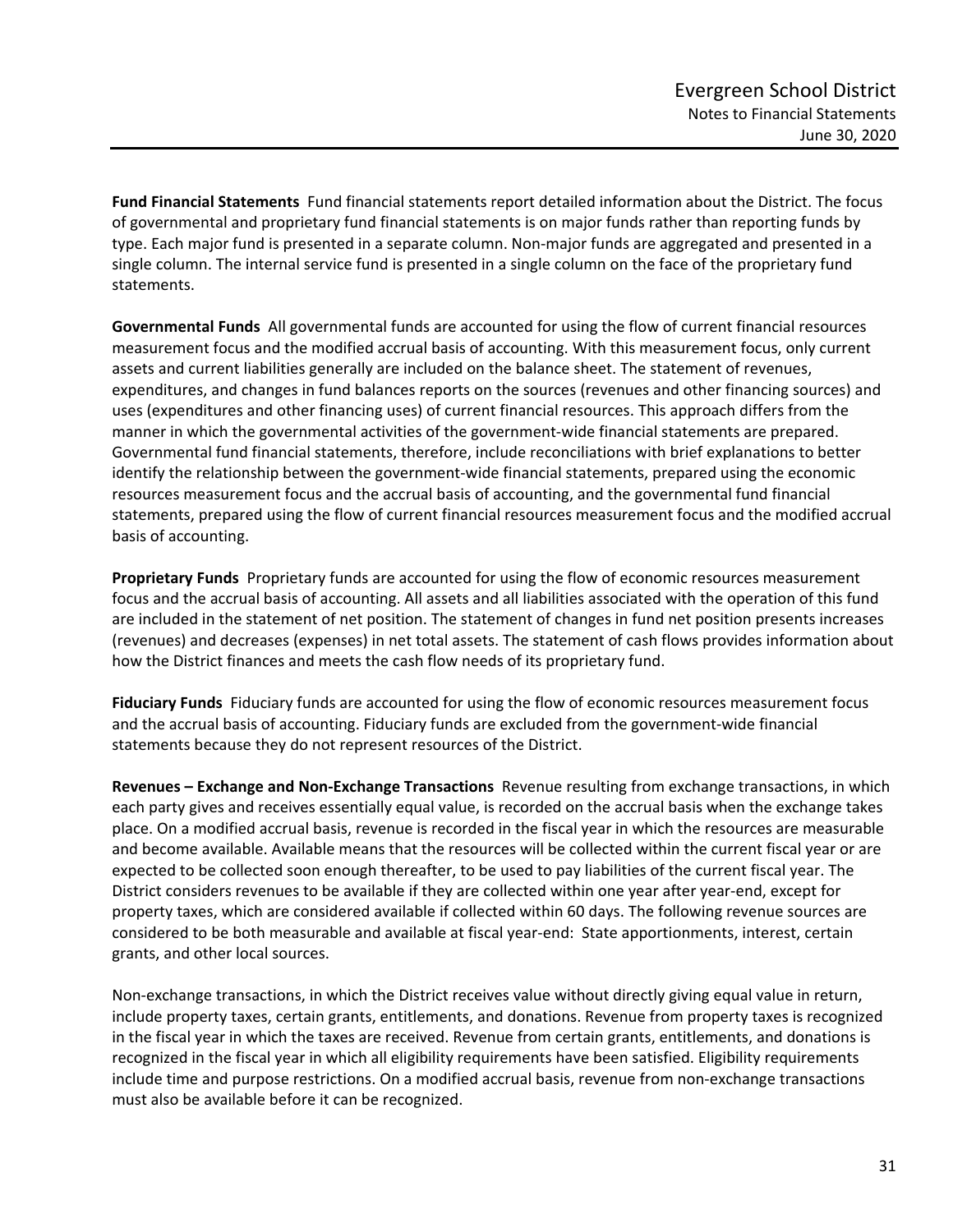**Unearned Revenue** Unearned revenues arise when resources are received by the District before it has a legal claim to them, such as when certain grants are received prior to the occurrence of qualifying expenditures. In the subsequent periods, when the District has a legal claim to the resources, the liability for unearned revenue is removed from the balance sheet and the revenue is recognized.

Certain grants received before the eligibility requirements are met are recorded as unearned revenue. On the governmental fund financial statements, receivables that will not be collected within the available period are also recorded as unearned revenue.

**Expenses/Expenditures** On the accrual basis of accounting, expenses are recognized at the time they are incurred. The measurement focus of governmental fund accounting is on decreases in net financial resources (expenditures) rather than expenses. Expenditures are generally recognized in the accounting period in which the related fund liability is incurred. Principal and interest on long-term liabilities, which has not matured, are recognized when paid in the governmental funds as expenditures. Allocations of costs, such as depreciation and amortization, are not recognized in the governmental funds but are recognized in the entity-wide statements.

## **Cash and Cash Equivalents**

The District's cash and cash equivalents are considered to be cash on hand, demand deposits, and short‐term investments with original maturities of three months or less from the date of acquisition. Cash equivalents also include cash with county treasury balances for purposes of the statement of cash flows.

## **Investments**

Investments with original maturities greater than one year are stated at fair value. Fair value is estimated based on quoted market prices at year‐end. All investments are stated at fair market value. Fair values of investments in county and State investment pools are determined by the County.

## **Prepaid Expenditures (Expenses)**

Certain payments to vendors reflect costs applicable to future accounting periods and are recorded as prepaid items in both the government‐wide and fund financial statements. The cost of prepaid items is recorded as expenditures/expenses when consumed rather than when purchased.

## **Stores Inventories**

Inventories consist of expendable food and supplies held for consumption. Inventories are stated at cost, on the weighted average basis. The costs of inventory items are recorded as expenditures in the governmental funds and expenses in the proprietary funds when consumed rather than when purchased.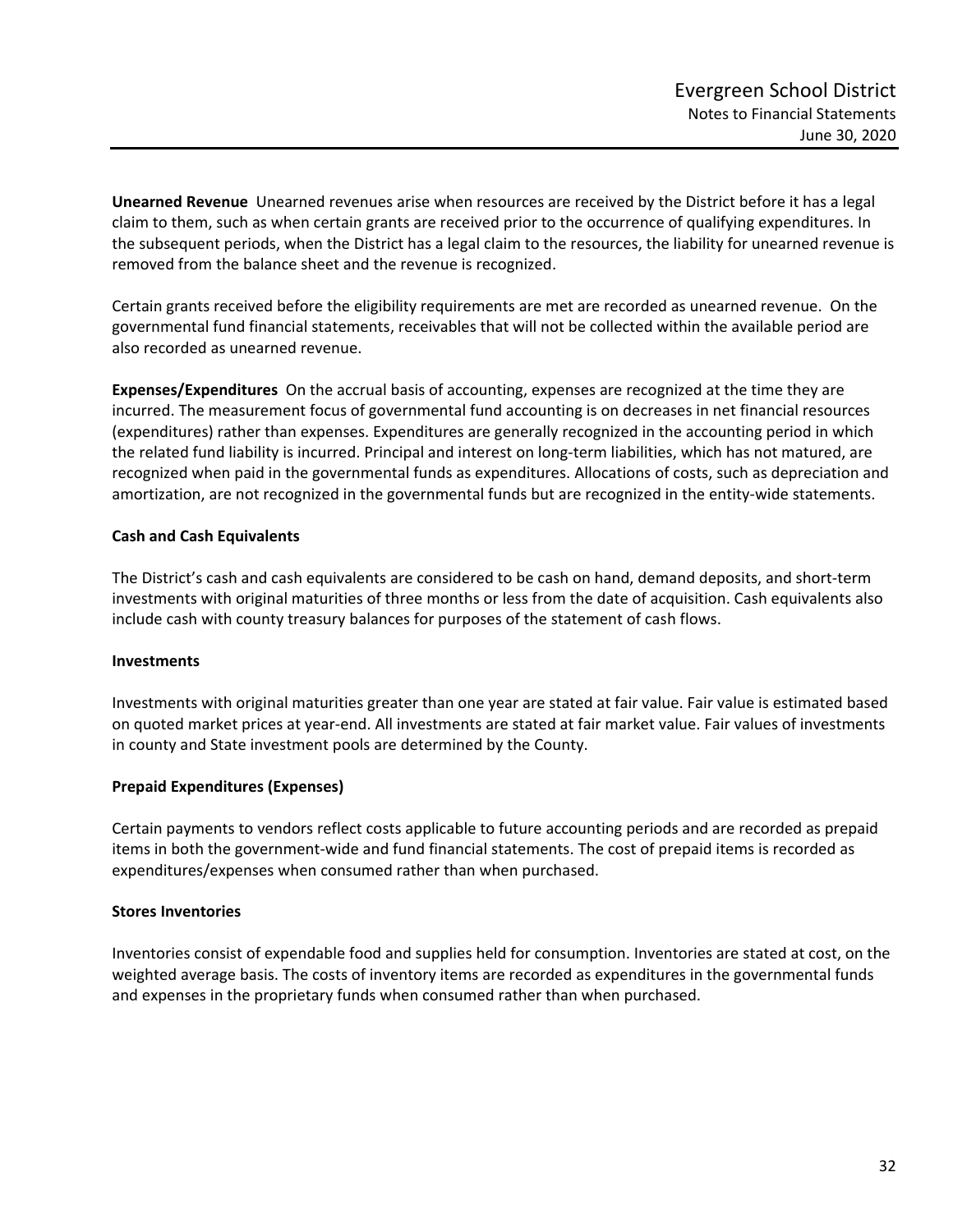## **Capital Assets and Depreciation**

The accounting and reporting treatment applied to the capital assets associated with a fund are determined by its measurement focus. Capital assets are long-lived assets of the District. The District maintains a capitalization threshold of \$5,000. The District does not possess any infrastructure. Improvements are capitalized; the costs of normal maintenance and repairs that do not add to the value of the asset or materially extend an asset's life are not capitalized, but are expensed as incurred.

When purchased, such assets are recorded as expenditures in the governmental funds and capitalized in the government‐wide statement of net position. The valuation basis for capital assets is historical cost, or where historical cost is not available, estimated historical cost based on replacement cost.

Depreciation is computed using the straight‐line method. Estimated useful lives of the various classes of depreciable capital assets are as follows: buildings, 20 to 50 years; improvements/infrastructure, 5 to 50 years; equipment, 2 to 15 years.

## I**nterfund Balances**

On fund financial statements, receivables and payables resulting from short‐term interfund loans are classified as "interfund receivables/payables". These amounts are eliminated in the governmental activities columns of the statement of net position.

## **Compensated Absences**

Compensated absences are accrued as a liability as the benefits are earned. The entire compensated absence liability is reported on the government‐wide statement of net position. For governmental funds, the current portion of unpaid compensated absences is recognized upon the occurrence of relevant events such as employee resignations and retirements that occur prior to year-end that have not yet been paid with expendable available financial resources. These amounts are reported in the fund from which the employees who have accumulated leave are paid. The non-current portion of the liability is not reported.

Sick leave is accumulated without limit for each employee at the rate of one day for each month worked. Leave with pay is provided when employees are absent for health reasons; however, the employees do not gain a vested right to accumulated sick leave. Employees are never paid for any sick leave balance at termination of employment or any other time. Therefore, the value of accumulated sick leave is not recognized as a liability in the District's financial statements. However, credit for unused sick leave is applicable to all classified school members who retire after January 1, 1999. At retirement, each member will receive .004 year of service credit for each day of unused sick leave. Credit for unused sick leave is applicable to all certificated employees and is determined by dividing the number of unused sick days by the number of base service days required to complete the last school year, if employed full‐time.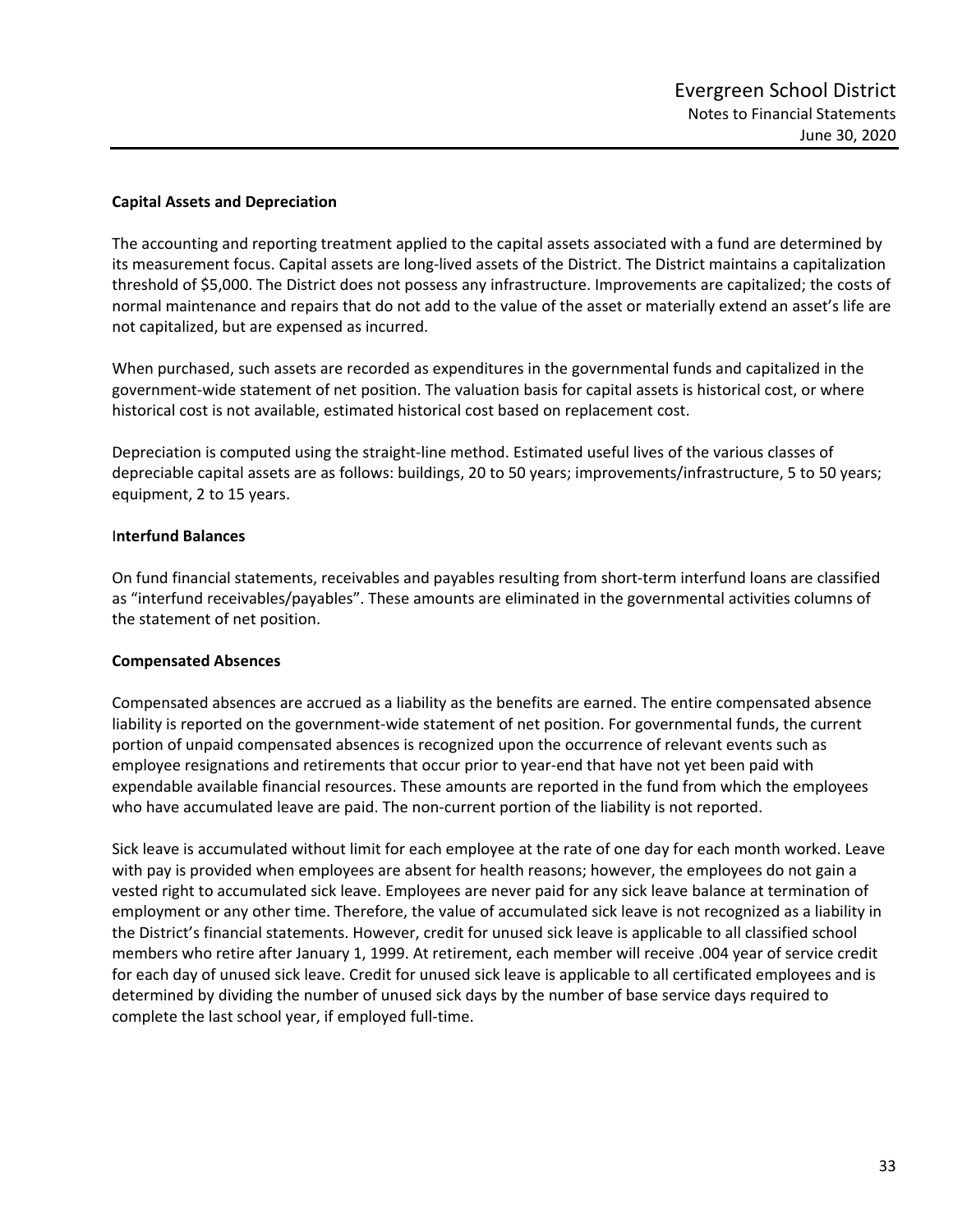### **Accrued Liabilities and Long‐Term Liabilities**

All payables, accrued liabilities, and long‐term liabilities are reported in the government‐wide and proprietary fund financial statements. In general, governmental fund payables and accrued liabilities that, once incurred, are paid in a timely manner and in full from current financial resources are reported as liabilities of the governmental funds.

However, claims and judgments, compensated absences, special termination benefits, and contractually required pension contributions that will be paid from governmental funds are reported as a liability in the governmental fund financial statements only to the extent that they are due for payment during the current year. Bonds, and other long‐term liabilities are recognized as liabilities in the governmental fund financial statements when due.

### **Debt Issuance Costs, Premiums and Discounts**

In the government‐wide financial statements, long‐term liabilities are reported as liabilities. Debt premiums and discounts, as well as issuance costs related to prepaid insurance costs are amortized over the life of the bonds using the straight‐line method, which approximates the effective interest method.

In governmental fund financial statements, bond premiums and discounts, as well as debt issuance costs are recognized in the period the bonds are issued. The face amount of the debt is reported as other financing sources. Premiums received on debt issuance are also reported as other financing sources. Issuance costs, whether or not withheld from the actual debt proceeds, are reported as debt service expenditures in the period the bonds are issued.

## **Deferred Outflows/Inflows of Resources**

In addition to assets, the Statement of Net Position also reports deferred outflows of resources. This separate financial statement element represents a consumption of net position that applies to a future period and so will not be recognized as an expense or expenditure until then. The District reports deferred outflows of resources for deferred charges on refunding of debt, for pension related items, and for OPEB related items. The deferred charge on refunding resulted from the difference between the carrying value of the refunded debt and its reacquisition price. The amount is deferred and amortized over the shorter of the life of the refunded or refunding debt. The deferred amounts related to pension and OPEB relate to differences between expected and actual earnings on investments, changes of assumptions, and other pension and OPEB related changes.

In addition to liabilities, the Statement of Net Position reports a separate section for deferred inflows of resources. This separate financial statement element represents an acquisition of net position that applies to a future period and so will not be recognized as revenue until then. The District reports deferred inflows of resources for deferred charges on refunding of debt, for pension related items, and for OPEB related items.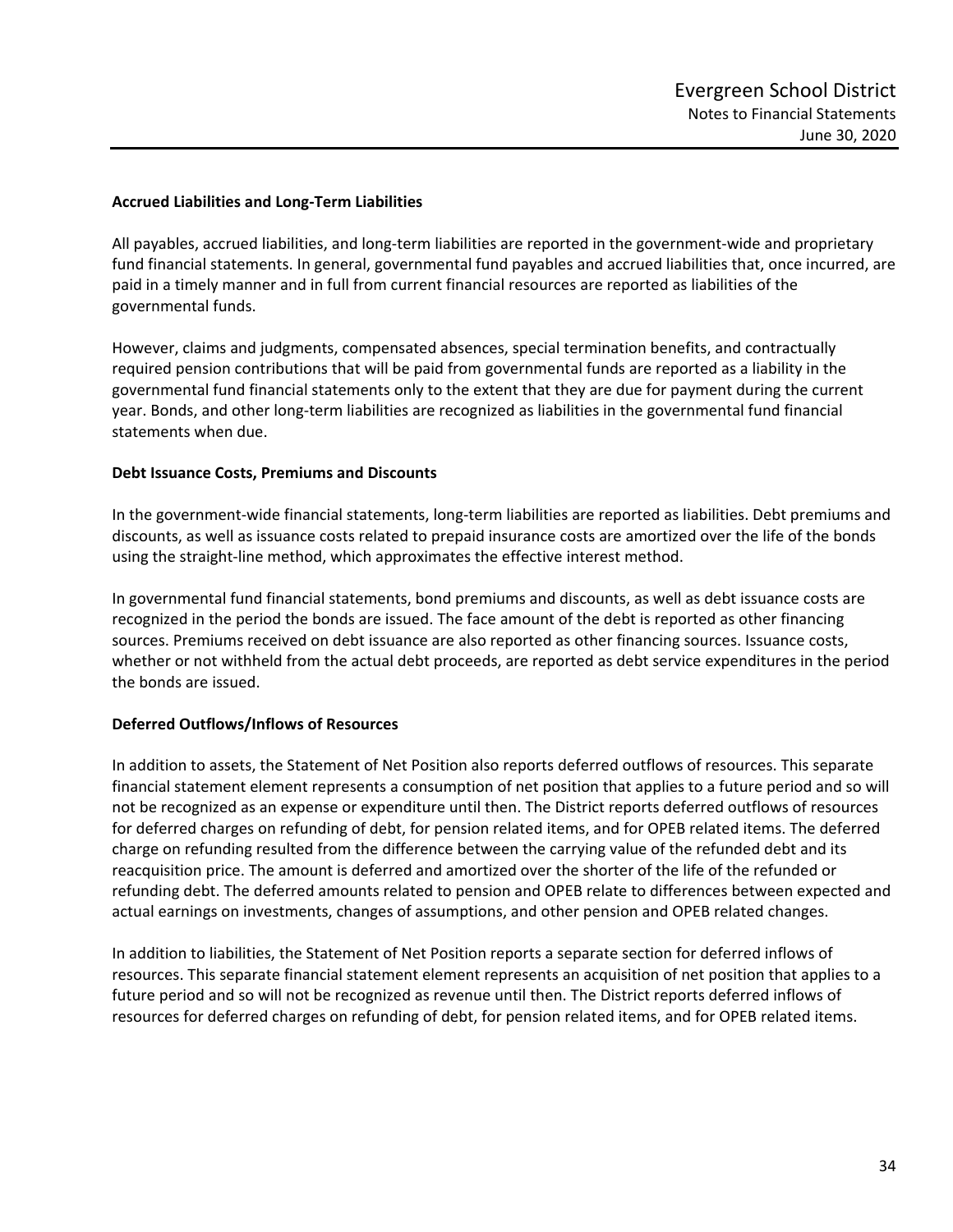### **Pensions**

For purposes of measuring the net pension liability and deferred outflows/inflows of resources related to pensions, and pension expense, information about the fiduciary net position of the California State Teachers Retirement System (CalSTRS) and the California Public Employees' Retirement System (CalPERS) plan for schools (Plans) and additions to/deductions from the Plans' fiduciary net position have been determined on the same basis as they are reported by CalSTRS and CalPERS. For this purpose, benefit payments (including refunds of employee contributions) are recognized when due and payable in accordance with the benefit terms. Member contributions are recognized in the period in which they are earned. Investments are reported at fair value. The net pension liability attributable to the governmental activities will be paid by the fund in which the employee worked.

## **Postemployment Benefits Other Than Pensions (OPEB)**

For purposes of measuring the total OPEB liability, deferred outflows of resources and deferred inflows of resources related to OPEB, and OPEB expense, information about additions to/deductions from the District Plan have been determined on the same basis as they are reported by the District Plan. For this purpose, the District Plan recognizes benefit payments when due and payable in accordance with the benefit terms. The total OPEB liability attributable to the governmental activities will be paid primarily by the General Fund.

### **Fund Balances ‐ Governmental Funds**

As of June 30, 2020, fund balances of the governmental funds are classified as follows:

**Nonspendable** ‐ amounts that cannot be spent either because they are in nonspendable form or because they are legally or contractually required to be maintained intact.

**Restricted** ‐ amounts that can be spent only for specific purposes because of constitutional provisions or enabling legislation or because of constraints that are externally imposed by creditors, grantors, contributors, or the laws or regulations of other governments.

**Committed** ‐ amounts that can be used only for specific purposes determined by a formal action of the governing board. The governing board is the highest level of decision‐making authority for the District. Commitments may be established, modified, or rescinded only through resolutions or other action as approved by the governing board. The District currently does not have any committed funds.

**Assigned** ‐ amounts that do not meet the criteria to be classified as restricted or committed but that are intended to be used for specific purposes. Under the District's adopted policy, only the governing board or chief business officer/assistant superintendent of business services may assign amounts for specific purposes.

**Unassigned** ‐ all other spendable amounts.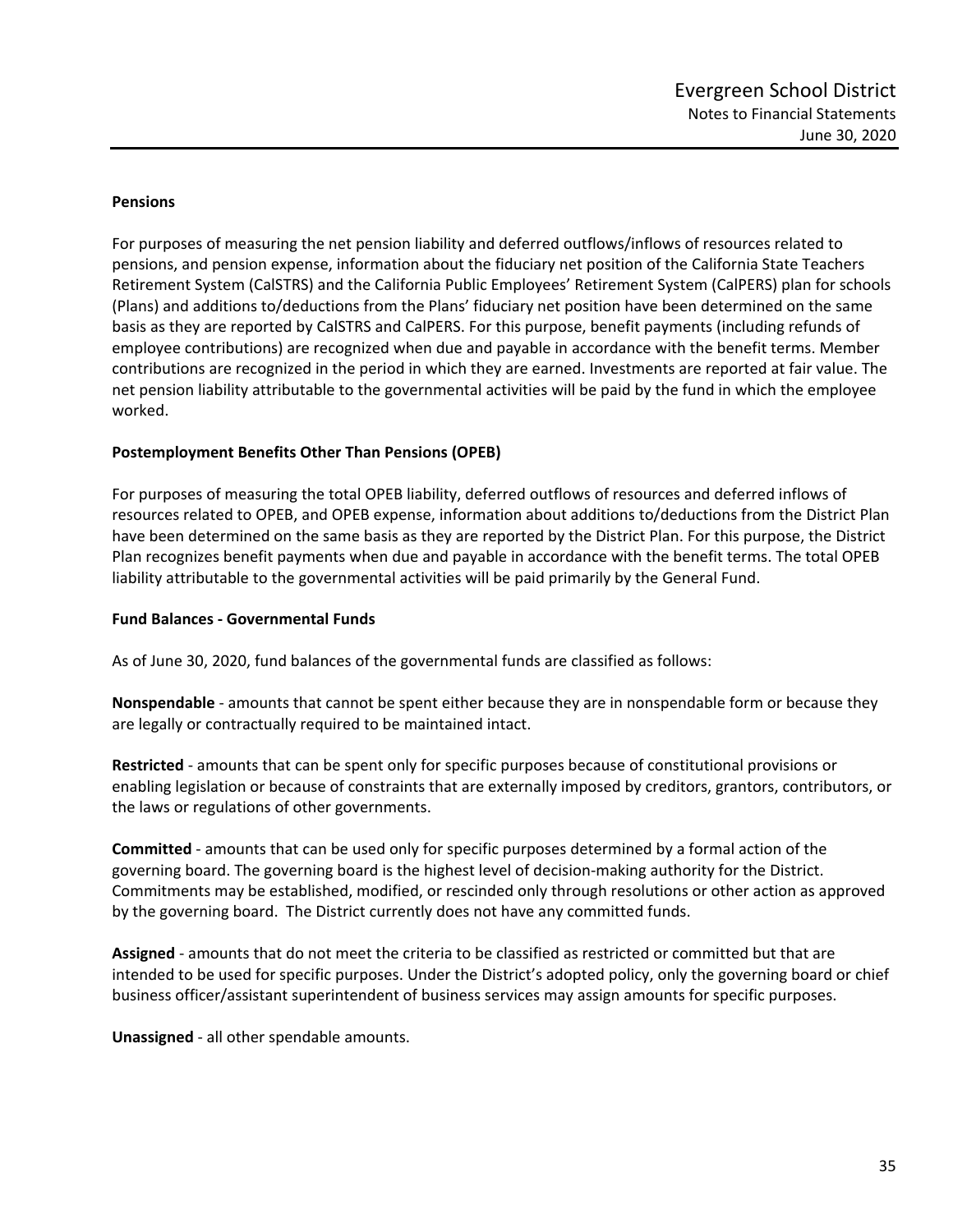## **Spending Order Policy**

When an expenditure is incurred for purposes for which both restricted and unrestricted fund balance is available, the District considers restricted funds to have been spent first. When an expenditure is incurred for which committed, assigned, or unassigned fund balances are available, the District considers amounts to have been spent first out of committed funds, then assigned funds, and finally unassigned funds, as needed, unless the governing board has provided otherwise in its commitment or assignment actions.

### **Net Position**

Net position represents the difference between assets and deferred outflows of resources, and liabilities and deferred inflows of resources. Net position net of investment in capital assets consists of capital assets, net of accumulated depreciation, reduced by the outstanding balances of any borrowings used for the acquisition, construction, or improvement of those assets. Net position is reported as restricted when there are limitations imposed on their use either through the enabling legislation adopted by the District or through external restrictions imposed by creditors, grantors, or laws or regulations of other governments. The District first applies restricted resources when an expense is incurred for purposes for which both restricted and unrestricted net position is available.

### **Operating Revenues and Expenses**

Operating revenues are those revenues that are generated directly from the primary activity of the proprietary funds. For the District, these revenues are [name type of sales or other source]. Operating expenses are necessary costs incurred to provide the good or service that is the primary activity of the fund. All revenues and expenses not meeting this definition are reported as nonoperating revenues and expenses.

## **Interfund Activity**

Transfers between governmental and business‐type activities in the government‐wide financial statements are reported in the same manner as general revenues.

Exchange transactions between funds are reported as revenues in the seller funds and as expenditures/expenses in the purchaser funds. Flows of cash or goods from one fund to another without a requirement for repayment are reported as interfund transfers. Interfund transfers are reported as other financing sources/uses in governmental funds and after non-operating revenues/expenses in proprietary funds. Repayments from funds responsible for particular expenditures/expenses to the funds that initially paid for them are not presented in the financial statements. Interfund transfers are eliminated in the governmental activities columns of the Statement of Activities.

## **Estimates**

The preparation of the financial statements in conformity with accounting principles generally accepted in the United States of America requires management to make estimates and assumptions that affect the amounts reported in the financial statements and accompanying notes. Actual results may differ from those estimates.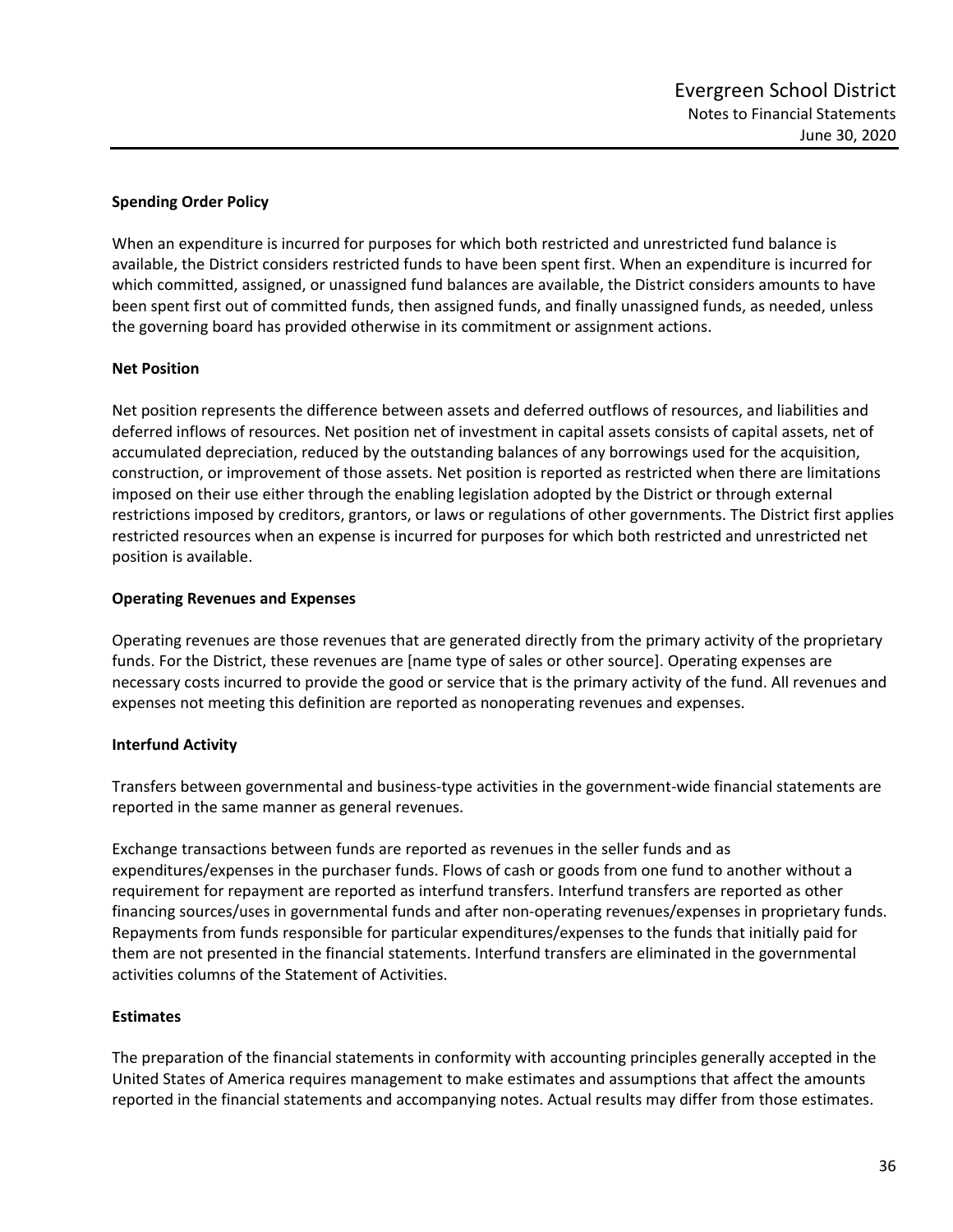## **Property Tax**

Secured property taxes attach as an enforceable lien on property as of January 1. Taxes are payable in two installments on November 1 and February 1 and become delinquent on December 10 and April 10, respectively. Unsecured property taxes are payable in one installment on or before August 31. The County of Santa Clara bills and collects the taxes on behalf of the District. Local property tax revenues are recorded when received.

## **Change in Accounting Principles**

In May 2020, the GASB issued Statement No. 95, *Postponement of the Effective Dates of Certain Authoritative Guidance*. The primary objective of this Statement is to provide temporary relief to governments and other stakeholders in light of the COVID‐19 pandemic. That objective is accomplished by postponing the effective dates of certain provisions in Statements and Implementation Guides that first became effective or are scheduled to become effective for periods beginning after June 15, 2018, and later.

The effective dates of certain provisions contained in the following pronouncements are postponed by one year:

- Statement No. 83, Certain Asset Retirement Obligations.
- Statement No. 84, Fiduciary Activities.
- Statement No. 88, Certain Disclosures Related to Debt, including Direct Borrowings and Direct Placements.
- Statement No. 89, Accounting for Interest Cost Incurred before the End of a Construction Period.
- Statement No. 90, Majority Equity Interests.
- Statement No. 91, Conduit Debt Obligations.
- Statement No. 92, Omnibus 2020.
- Statement No. 93, Replacement of Interbank Offered Rates.
- Implementation Guide No. 2017-3, Accounting and Financial Reporting for Postemployment Benefits Other Than Pensions (and Certain Issues Related to OPEB Plan Reporting).
- Implementation Guide No. 2018-1, Implementation Guidance Update–2018.
- Implementation Guide No. 2019-1, Implementation Guidance Update–2019.
- Implementation Guide No. 2019-2, Fiduciary Activities.

The effective dates of the following pronouncements are postponed by 18 months:

- Statement No. 87, Leases.
- Implementation Guide No. 2019-3, Leases.

The provisions of this Statement have been implemented as of June 30, 2020.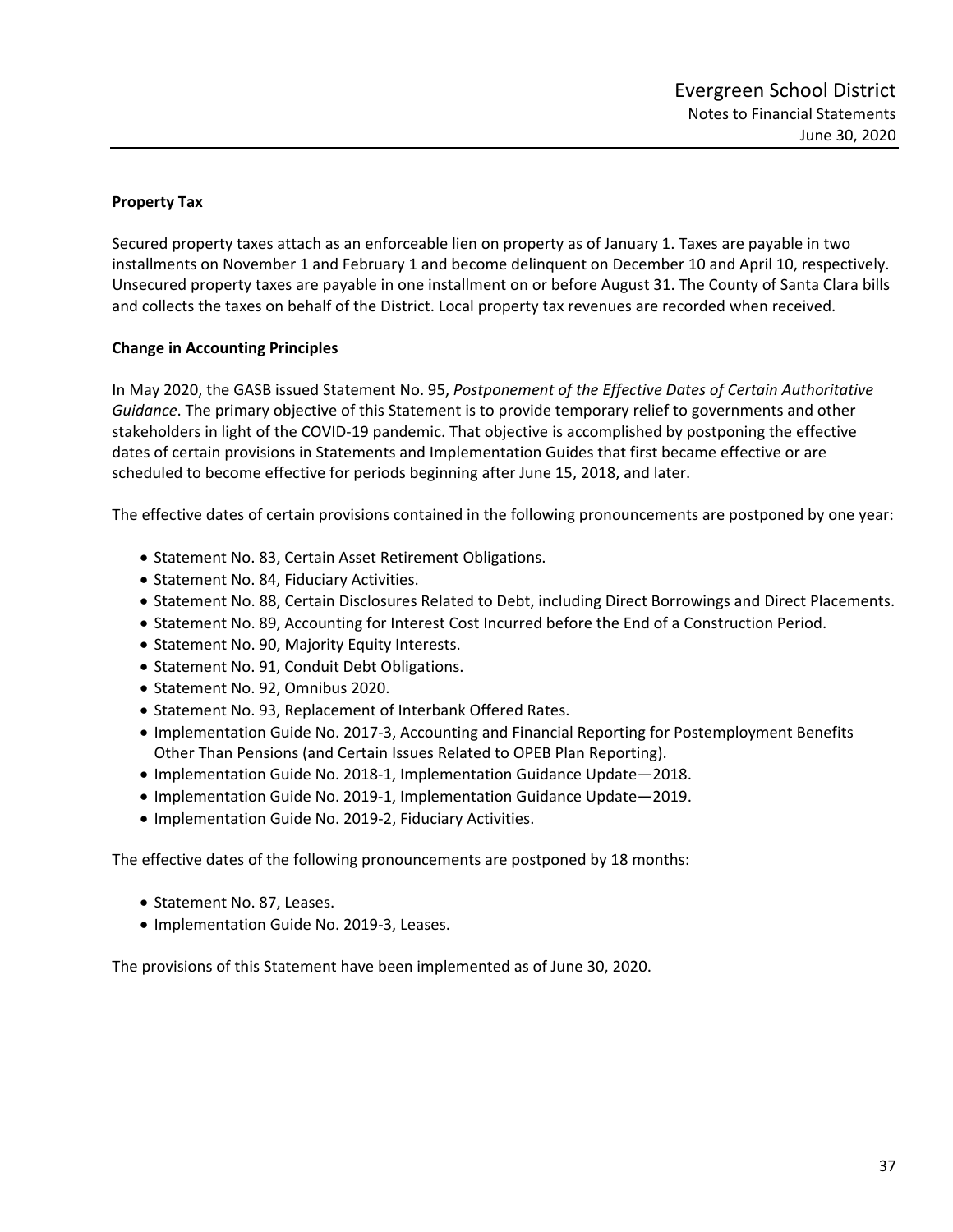#### **New Accounting Pronouncements**

In January 2017, the GASB issued Statement No. 84, *Fiduciary Activities*. The objective of this Statement is to improve guidance regarding the identification of fiduciary activities for accounting and financial reporting purposes and how those activities should be reported.

This Statement establishes criteria for identifying fiduciary activities of all State and local governments. The focus of the criteria generally is on (1) whether a government is controlling the assets of the fiduciary activity and (2) the beneficiaries with whom a fiduciary relationship exists. Separate criteria are included to identify fiduciary component units and postemployment benefit arrangements that are fiduciary activities.

As a result of the implementation of GASB No. 95, the requirements of this Statement are effective for the reporting periods beginning after December 15, 2019. Early implementation is encouraged. The effects of this change on the District's financial statements have not yet been determined.

In June 2017, the GASB issued Statement No. 87, *Leases*. The objective of this Statement is to better meet the information needs of financial statement users by improving accounting and financial reporting for leases by governments. This Statement increases the usefulness of governments' financial statements by requiring recognition of certain lease assets and liabilities for leases that previously were classified as operating leases and recognized as inflows of resources or outflows of resources based on the payment provisions of the contract. It establishes a single model for lease accounting based on the foundational principle that leases are financings of the right to use an underlying asset. Under this Statement, a lessee is required to recognize a lease liability and an intangible right‐to‐use lease asset, and a lessor is required to recognize a lease receivable and a deferred inflow of resources, thereby enhancing the relevance and consistency of information about governments' leasing activities.

As a result of the implementation of GASB Statement No. 95, the requirements of this Statement are effective for the reporting periods beginning after June 15, 2021. Early implementation is encouraged. The effects of this change on the District's financial statements have not yet been determined.

In June 2018, the GASB issued Statement No. 89, *Accounting for Interest Cost Incurred Before the End of a Construction Period*. The objectives of this Statement are (1) to enhance the relevance and comparability of information about capital assets and the cost of borrowing for a reporting period and (2) to simplify accounting for interest cost incurred before the end of a construction period.

This Statement establishes accounting requirements for interest cost incurred before the end of a construction period. Such interest cost includes all interest that previously was accounted for in accordance with the requirements of paragraphs 5–22 of Statement No. 62, Codification of Accounting and Financial Reporting Guidance Contained in Pre‐November 30, 1989 FASB and AICPA Pronouncements, which are superseded by this Statement. This Statement requires that interest cost incurred before the end of a construction period be recognized as an expense in the period in which the cost is incurred for financial statements prepared using the economic resources measurement focus. As a result, interest cost incurred before the end of a construction period will not be included in the historical cost of a capital asset reported in a business‐type activity or enterprise fund.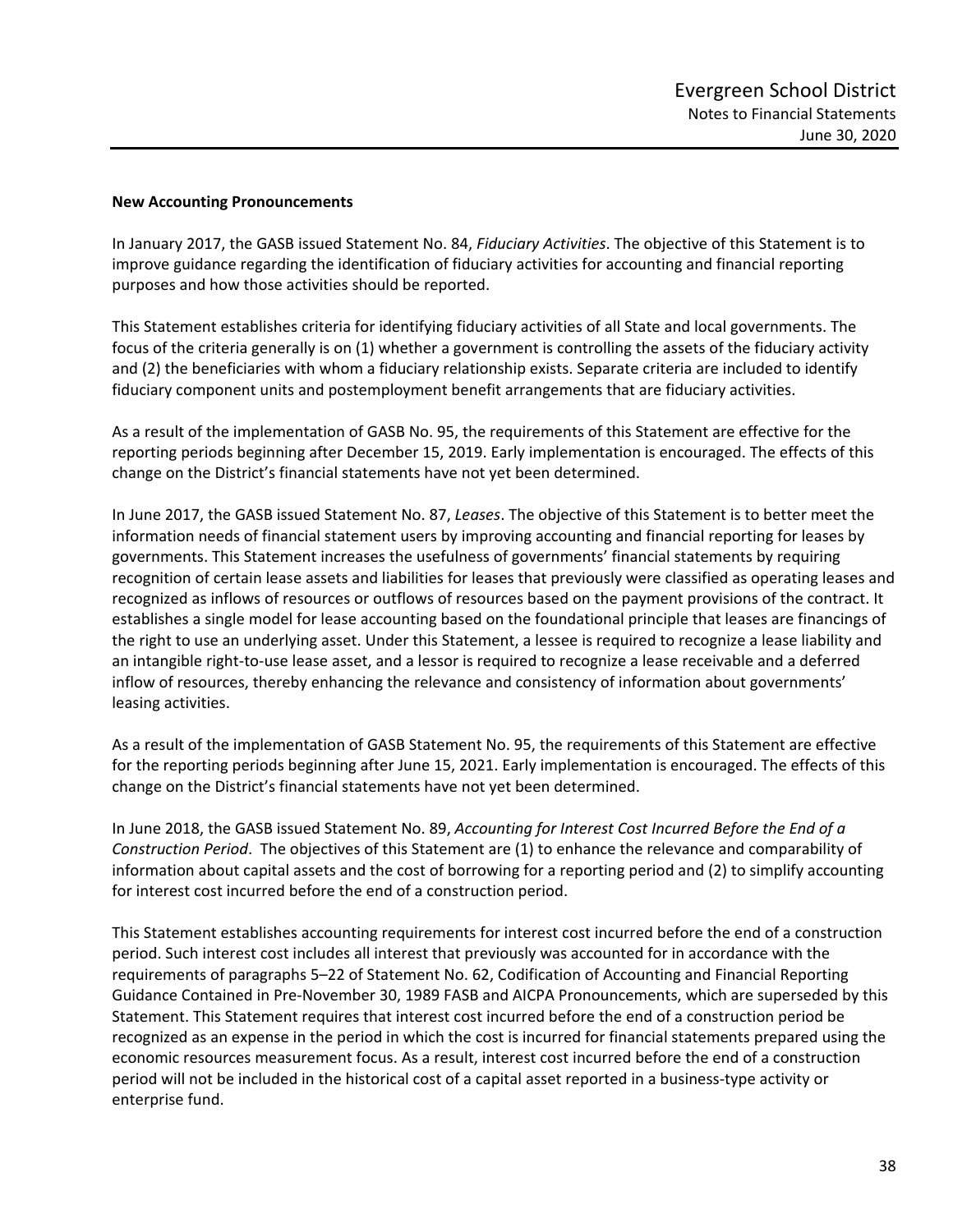This Statement also reiterates that in financial statements prepared using the current financial resources measurement focus, interest cost incurred before the end of a construction period should be recognized as an expenditure on a basis consistent with governmental fund accounting principles.

As a result of the implementation of GASB Statement No. 95, the requirements of this Statement are effective for reporting periods beginning after December 15, 2020. Earlier application is encouraged. The requirements of this Statement should be applied prospectively. The effects of this change on the District's financial statements have not yet been determined.

In August 2018, the GASB issued Statement 90, *Majority Equity Interests – An Amendment of GASB Statements No. 14 and No. 60*. The primary objectives of this Statement are to improve the consistency and comparability of reporting a government's majority equity interest in a legally separate organization and to improve the relevance of financial statement information for certain component units. It defines a majority equity interest and specifies that a majority equity interest in a legally separate organization should be reported as an investment if a government's holding of the equity interest meets the definition of an investment. A majority equity interest that meets the definition of an investment should be measured using the equity method, unless it is held by a special‐purpose government engaged only in fiduciary activities, a fiduciary fund, or an endowment (including permanent and term endowments) or permanent fund. Those governments and funds should measure the majority equity interest at fair value.

For all other holdings of a majority equity interest in a legally separate organization, a government should report the legally separate organization as a component unit, and the government or fund that holds the equity interest should report an asset related to the majority equity interest using the equity method. This Statement establishes that ownership of a majority equity interest in a legally separate organization results in the government being financially accountable for the legally separate organization and, therefore, the government should report that organization as a component unit.

This Statement also requires that a component unit in which a government has a 100 percent equity interest account for its assets, deferred outflows of resources, liabilities, and deferred inflows of resources at acquisition value at the date the government acquired a 100 percent equity interest in the component unit. Transactions presented in flows statements of the component unit in that circumstance should include only transactions that occurred subsequent to the acquisition.

As a result of the implementation of GASB Statement No. 95, the requirements of this Statement are effective for reporting periods beginning after December 15, 2019. Earlier application is encouraged. The requirements of this Statement should be applied prospectively. The effects of this change on the District's financial statements have not yet been determined.

In May 2019, the GASB issued Statement No. 91, *Conduit Debt Obligations*. The primary objectives of this Statement are to provide a single method of reporting conduit debt obligations by issuers and eliminate diversity in practice associated with (1) commitments extended by issuers, (2) arrangements associated with conduit debt obligations, and (3) related note disclosures. This Statement achieves those objectives by clarifying the existing definition of a conduit debt obligation; establishing that a conduit debt obligation is not a liability of the issuer; establishing standards for accounting and financial reporting of additional commitments and voluntary commitments extended by issuers and arrangements associated with conduit debt obligations; and improving required note disclosures.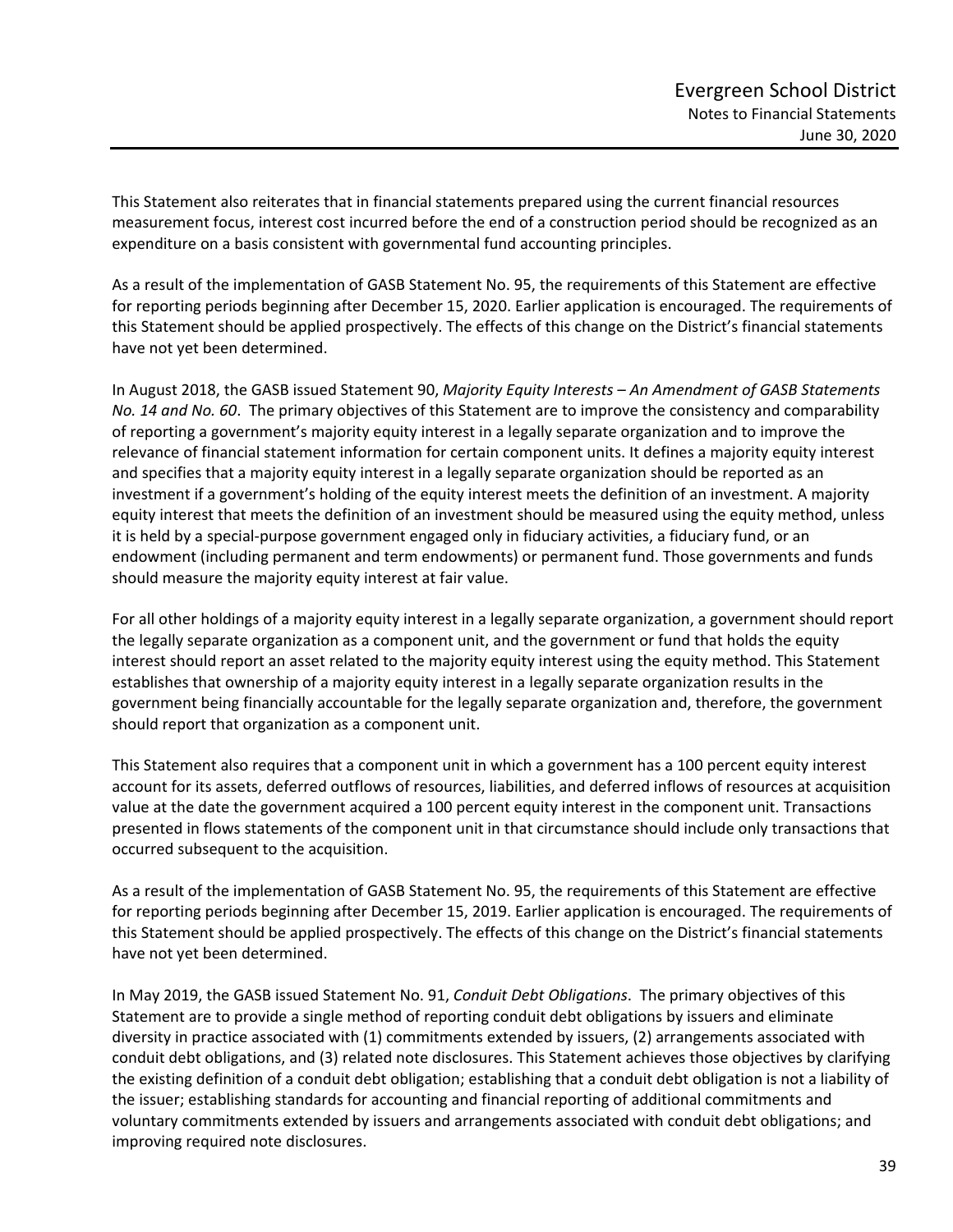A conduit debt obligation is defined as a debt instrument having all of the following characteristics:

- There are at least three parties involved: (1) an issuer, (2) a third‐party obligor, and (3) a debt holder or a debt trustee.
- The issuer and the third-party obligor are not within the same financial reporting entity.
- The debt obligation is not a parity bond of the issuer, nor is it cross‐collateralized with other debt of the issuer.
- The third-party obligor or its agent, not the issuer, ultimately receives the proceeds from the debt issuance.
- The third-party obligor, not the issuer, is primarily obligated for the payment of all amounts associated with the debt obligation (debt service payments).

All conduit debt obligations involve the issuer making a limited commitment. Some issuers extend additional commitments or voluntary commitments to support debt service in the event the third party is, or will be, unable to do so.

An issuer should not recognize a conduit debt obligation as a liability. However, an issuer should recognize a liability associated with an additional commitment or a voluntary commitment to support debt service if certain recognition criteria are met. As long as a conduit debt obligation is outstanding, an issuer that has made an additional commitment should evaluate at least annually whether those criteria are met. An issuer that has made only a limited commitment should evaluate whether those criteria are met when an event occurs that causes the issuer to reevaluate its willingness or ability to support the obligor's debt service through a voluntary commitment.

This Statement also addresses arrangements—often characterized as leases—that are associated with conduit debt obligations. In those arrangements, capital assets are constructed or acquired with the proceeds of a conduit debt obligation and used by third‐party obligors in the course of their activities. Payments from third‐ party obligors are intended to cover and coincide with debt service payments. During those arrangements, issuers retain the titles to the capital assets. Those titles may or may not pass to the obligors at the end of the arrangements.

Issuers should not report those arrangements as leases, nor should they recognize a liability for the related conduit debt obligations or a receivable for the payments related to those arrangements. In addition, the following provisions apply:

- If the title passes to the third-party obligor at the end of the arrangement, an issuer should not recognize a capital asset.
- If the title does not pass to the third-party obligor and the third party has exclusive use of the entire capital asset during the arrangement, the issuer should not recognize a capital asset until the arrangement ends.
- If the title does not pass to the third-party obligor and the third party has exclusive use of only portions of the capital asset during the arrangement, the issuer, at the inception of the arrangement, should recognize the entire capital asset and a deferred inflow of resources. The deferred inflow of resources should be reduced, and an inflow recognized, in a systematic and rational manner over the term of the arrangement.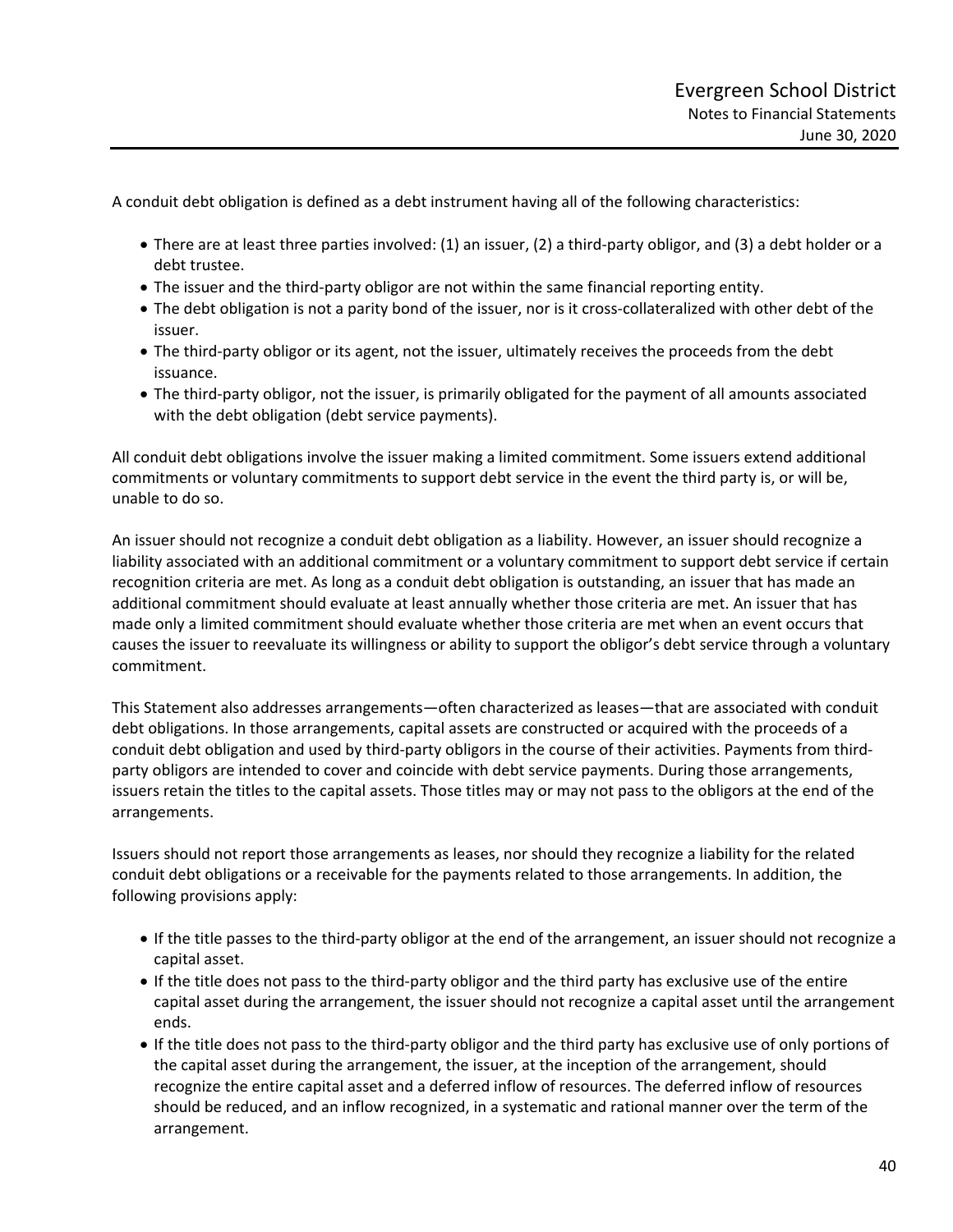This Statement requires issuers to disclose general information about their conduit debt obligations, organized by type of commitment, including the aggregate outstanding principal amount of the issuers' conduit debt obligations and a description of each type of commitment. Issuers that recognize liabilities related to supporting the debt service of conduit debt obligations also should disclose information about the amount recognized and how the liabilities changed during the reporting period.

As a result of the implementation of GASB Statement No. 95, the requirements of this Statement are effective for the reporting periods beginning after December 15, 2021. Early implementation is encouraged. The effects of this change on the District's financial statements have not yet been determined.

In January 2020, the GASB issued Statement No. 92, *Omnibus 2020*. The objectives of this statement are to enhance comparability in accounting and financial reporting and to improve the consistency of authoritative literature by addressing practice issues that have been identified during implementation and application of certain GASB Statements. This Statement addresses a variety of topics and includes specific provisions about the following:

- The effective date of Statement No. 87, Leases, and Implementation Guide No. 2019‐3, Leases, for interim financial reporting.
- Reporting of intra-entity transfers of assets between a primary government employer and a component unit defined benefit pension plan or defined benefit other postemployment benefit (OPEB) plan.
- The applicability of Statement No. 73, Accounting and Financial Reporting for Pensions and Related Assets That Are Not within the Scope of GASB Statement No. 68, and Amendments to Certain Provisions of GASB Statements 67 and 68, as amended, and No. 74, Financial Reporting for Postemployment Benefit Plans Other Than Pension Plans, as amended, to reporting assets accumulated for postemployment benefits.
- The applicability of certain requirements of Statement No. 84, Fiduciary Activities, to postemployment benefit arrangements.
- Measurement of liabilities (and assets, if any) related to asset retirement obligations (AROs) in a government acquisition.
- Reporting by public entity risk pools for amounts that are recoverable from reinsurers or excess insurers.
- Reference to nonrecurring fair value measurements of assets or liabilities in authoritative literature.
- **•** Terminology used to refer to derivative instruments.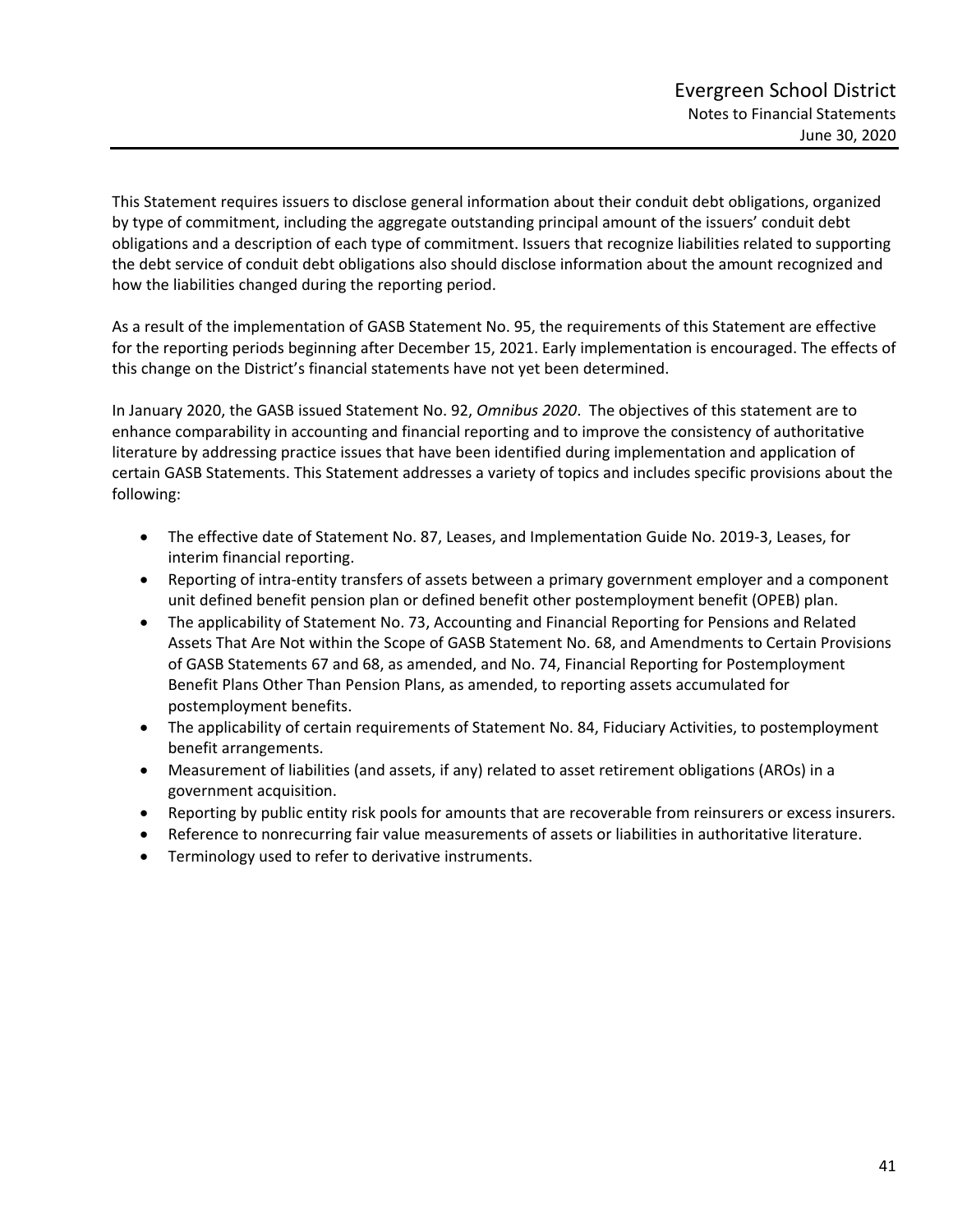As a result of the implementation of GASB Statement No. 95, the requirements of this Statement are effective as follows:

- The requirements related to the effective date of Statement 87 and Implementation Guide 2019‐3, reinsurance recoveries, and terminology used to refer to derivative instruments are effective upon issuance.
- The requirements related to intra‐entity transfers of assets and those related to the applicability of Statements 73 and 74 are effective for fiscal years beginning after June 15, 2021.
- The requirements related to application of Statement 84 to postemployment benefit arrangements and those related to nonrecurring fair value measurements of assets or liabilities are effective for reporting periods beginning after June 15, 2021.
- The requirements related to the measurement of liabilities (and assets, if any) associated with AROs in a government acquisition are effective for government acquisitions occurring in reporting periods beginning after June 15, 2021.

Early implementation is encouraged. The effects of this change on the District's financial statements have not yet been determined.

In March 2020, the GASB issued Statement No. 93, *Replacement of Interbank Offered Rates*. The objective of this Statement is to address those and other accounting and financial reporting implications that result from the replacement of an IBOR (Interbank Offered Rate). This Statement achieves that objective by:

- Providing exceptions for certain hedging derivative instruments to the hedge accounting termination provisions when an IBOR is replaced as the reference rate of the hedging derivative instrument's variable payment.
- Clarifying the hedge accounting termination provisions when a hedged item is amended to replace the reference rate.
- Clarifying that the uncertainty related to the continued availability of IBORs does not, by itself, affect the assessment of whether the occurrence of a hedged expected transaction is probable.
- Removing LIBOR as an appropriate benchmark interest rate for the qualitative evaluation of the effectiveness of an interest rate swap.
- Identifying a Secured Overnight Financing Rate and the Effective Federal Funds Rate as appropriate benchmark interest rates for the qualitative evaluation of the effectiveness of an interest rate swap.
- Clarifying the definition of reference rate, as it is used in Statement 53, as amended.
- Providing an exception to the lease modifications guidance in Statement 87, as amended, for certain lease contracts that are amended solely to replace an IBOR as the rate upon which variable payments depend.

As a result of the implementation of GASB Statement No. 95, the removal of LIBOR as an appropriate benchmark interest rate (paragraph 11b) is effective for reporting periods ending after December 31, 2021. Paragraph 13 and 14 related to lease modifications is effective for reporting periods beginning after June 15, 2021. All other requirements of this Statement are effective for reporting periods beginning after June 15, 2020. Early implementation is encouraged. The effects of this change on the District's financial statements have not yet been determined.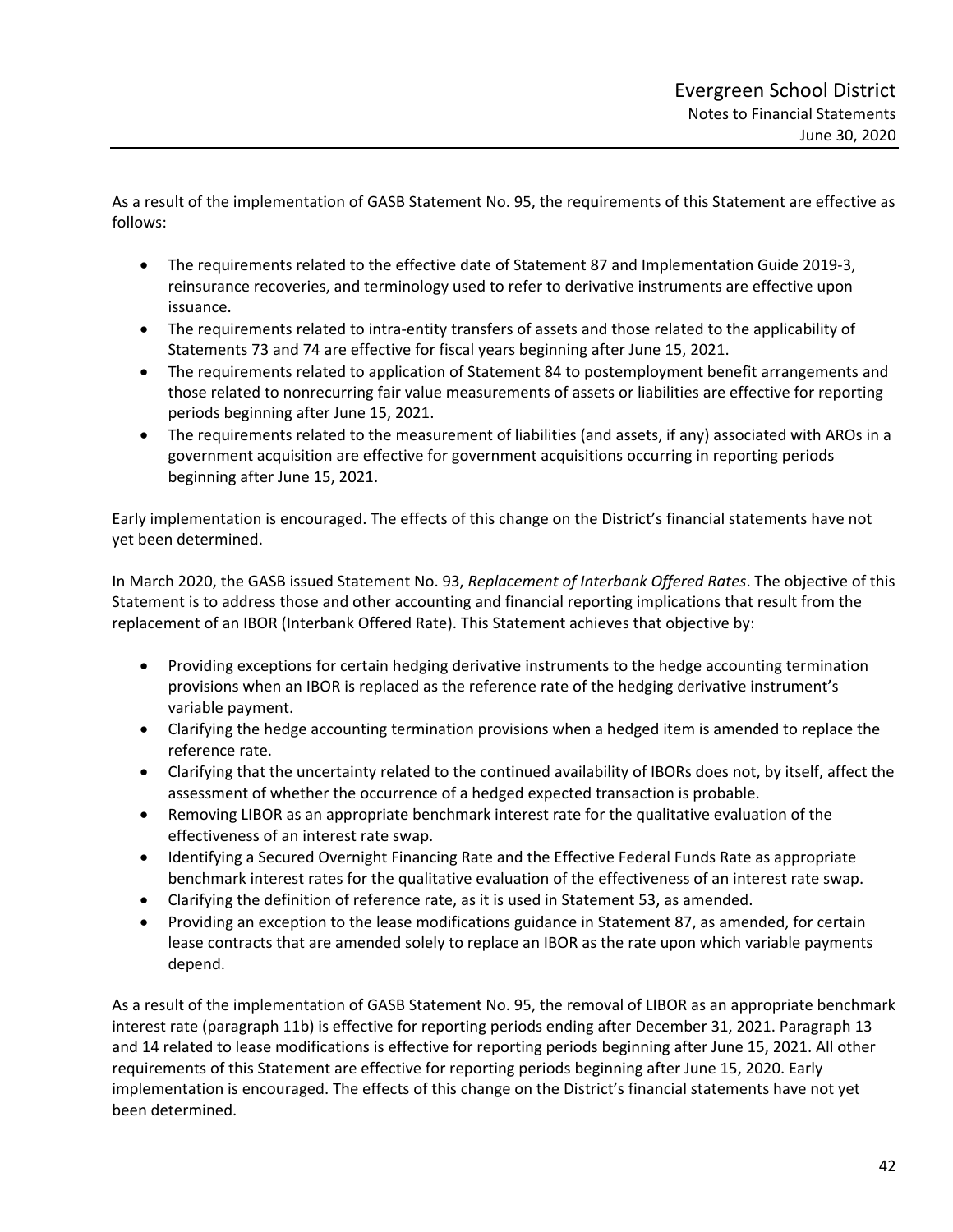In March 2020, the GASB issued Statement No. 94, *Public‐Private and Public‐Public Partnerships and Availability Payment Arrangements*. The primary objective of this Statement is to improve financial reporting by addressing issues related to public‐private and public‐public partnership arrangements (PPPs). As used in this Statement, a PPP is an arrangement in which a government (the transferor) contracts with an operator (a governmental or nongovernmental entity) to provide public services by conveying control of the right to operate or use a nonfinancial asset, such as infrastructure or other capital asset (the underlying PPP asset), for a period of time in an exchange or exchange‐like transaction. Some PPPs meet the definition of a service concession arrangement (SCA), which the Board defines in this Statement as a PPP in which (1) the operator collects and is compensated by fees from third parties; (2) the transferor determines or has the ability to modify or approve which services the operator is required to provide, to whom the operator is required to provide the services, and the prices or rates that can be charged for the services; and (3) the transferor is entitled to significant residual interest in the service utility of the underlying PPP asset at the end of the arrangement.

This Statement also provides guidance for accounting and financial reporting for availability payment arrangements (APAs). As defined in this Statement, an APA is an arrangement in which a government compensates an operator for services that may include designing, constructing, financing, maintaining, or operating an underlying nonfinancial asset for a period of time in an exchange or exchange‐like transaction.

The requirements of this Statement are effective for fiscal years beginning after June 15, 2022, and all reporting periods thereafter. Earlier application is encouraged. The effects of this change on the District's financial statements have not yet been determined.

In May 2020, the GASB issued Statement No. 96, *Subscription‐Based Information Technology Arrangements*. This Statement provides guidance on the accounting and financial reporting for subscription‐based information technology arrangements (SBITAs) for government end users (governments). This Statement (1) defines a SBITA; (2) establishes that a SBITA results in a right‐to‐use subscription asset—an intangible asset—and a corresponding subscription liability; (3) provides the capitalization criteria for outlays other than subscription payments, including implementation costs of a SBITA; and (4) requires note disclosures regarding a SBITA. To the extent relevant, the standards for SBITAs are based on the standards established in Statement No. 87, Leases, as amended.

A SBITA is defined as a contract that conveys control of the right to use another party's (a SBITA vendor's) information technology (IT) software, alone or in combination with tangible capital assets (the underlying IT assets), as specified in the contract for a period of time in an exchange or exchange‐like transaction. The requirements of this Statement are effective for fiscal years beginning after June 15, 2022, and all reporting periods thereafter. Earlier application is encouraged. The effects of this change on the District's financial statements have not yet been determined.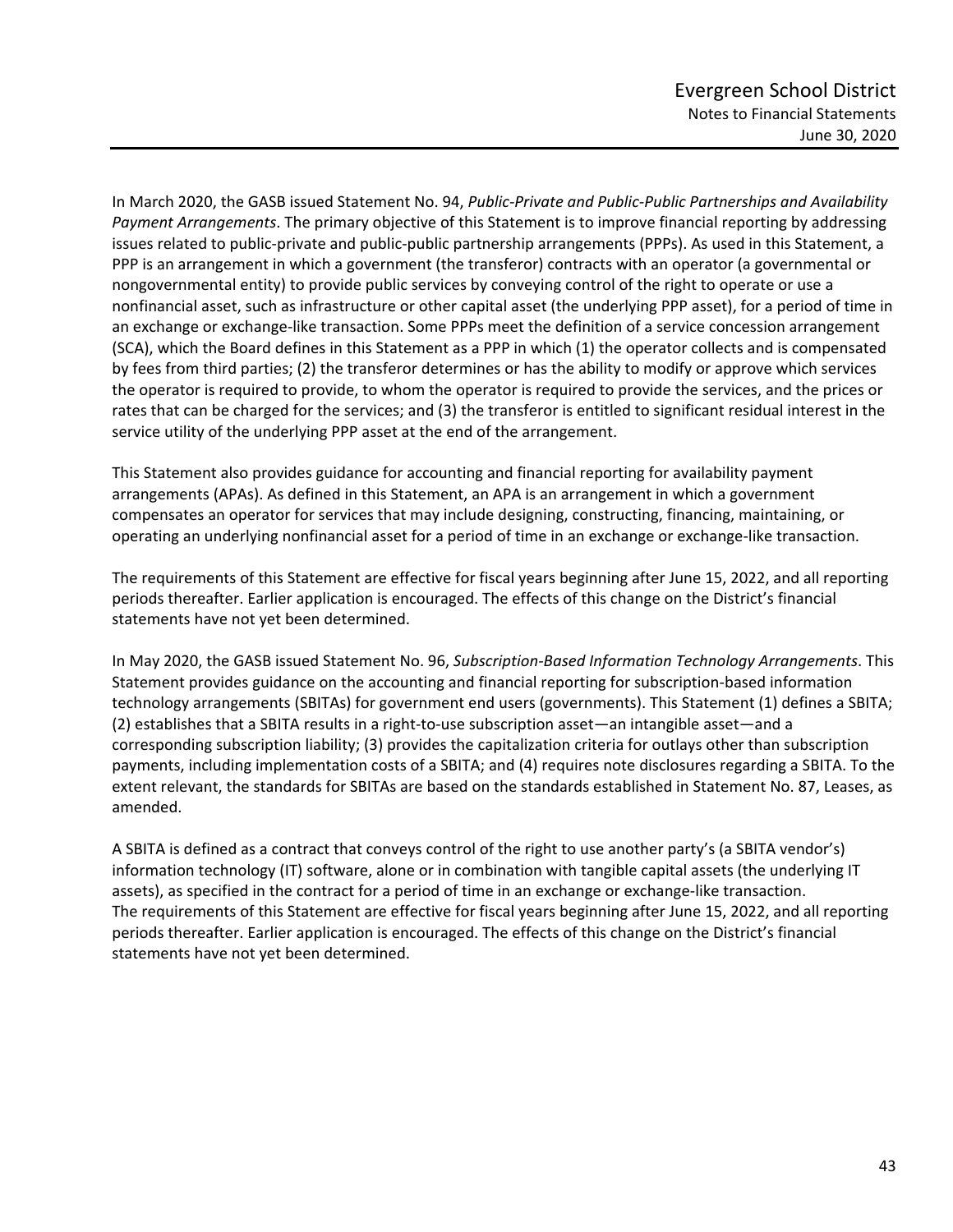In June 2020, the GASB issued Statement No. 97, *Certain Component Unit Criteria, and Accounting and Financial Reporting for Internal Revenue Code Section 457 Deferred Compensation Plans—an amendment of GASB Statements No. 14 and No. 84, and a supersession of GASB Statement No. 32*. The primary objectives of this Statement are to (1) increase consistency and comparability related to the reporting of fiduciary component units in circumstances in which a potential component unit does not have a governing board and the primary government performs the duties that a governing board typically would perform; (2) mitigate costs associated with the reporting of certain defined contribution pension plans, defined contribution other postemployment benefit (OPEB) plans, and employee benefit plans other than pension plans or OPEB plans (other employee benefit plans) as fiduciary component units in fiduciary fund financial statements; and (3) enhance the relevance, consistency, and comparability of the accounting and financial reporting for Internal Revenue Code (IRC) Section 457 deferred compensation plans (Section 457 plans) that meet the definition of a pension plan and for benefits provided through those plans.

The requirements of this Statement that (1) exempt primary governments that perform the duties that a governing board typically performs from treating the absence of a governing board the same as the appointment of a voting majority of a governing board in determining whether they are financially accountable for defined contribution pension plans, defined contribution OPEB plans, or other employee benefit plans and (2) limit the applicability of the financial burden criterion in paragraph 7 of Statement 84 to defined benefit pension plans and defined benefit OPEB plans that are administered through trusts that meet the criteria in paragraph 3 of Statement 67 or paragraph 3 of Statement 74, respectively, are effective immediately.

The requirements of this Statement that are related to the accounting and financial reporting for Section 457 plans are effective for fiscal years beginning after June 15, 2021. For purposes of determining whether a primary government is financially accountable for a potential component unit, the requirements of this Statement that provide that for all other arrangements, the absence of a governing board be treated the same as the appointment of a voting majority of a governing board if the primary government performs the duties that a governing board typically would perform, are effective for reporting periods beginning after June 15, 2021. Earlier application of those requirements is encouraged and permitted by requirement as specified within this Statement.

The Board considered the effective dates for the requirements of this Statement in light of the COVID‐19 pandemic and in concert with Statement No. 95, Postponement of the Effective Dates of Certain Authoritative Guidance. The effects of this change on the District's financial statements have not yet been determined.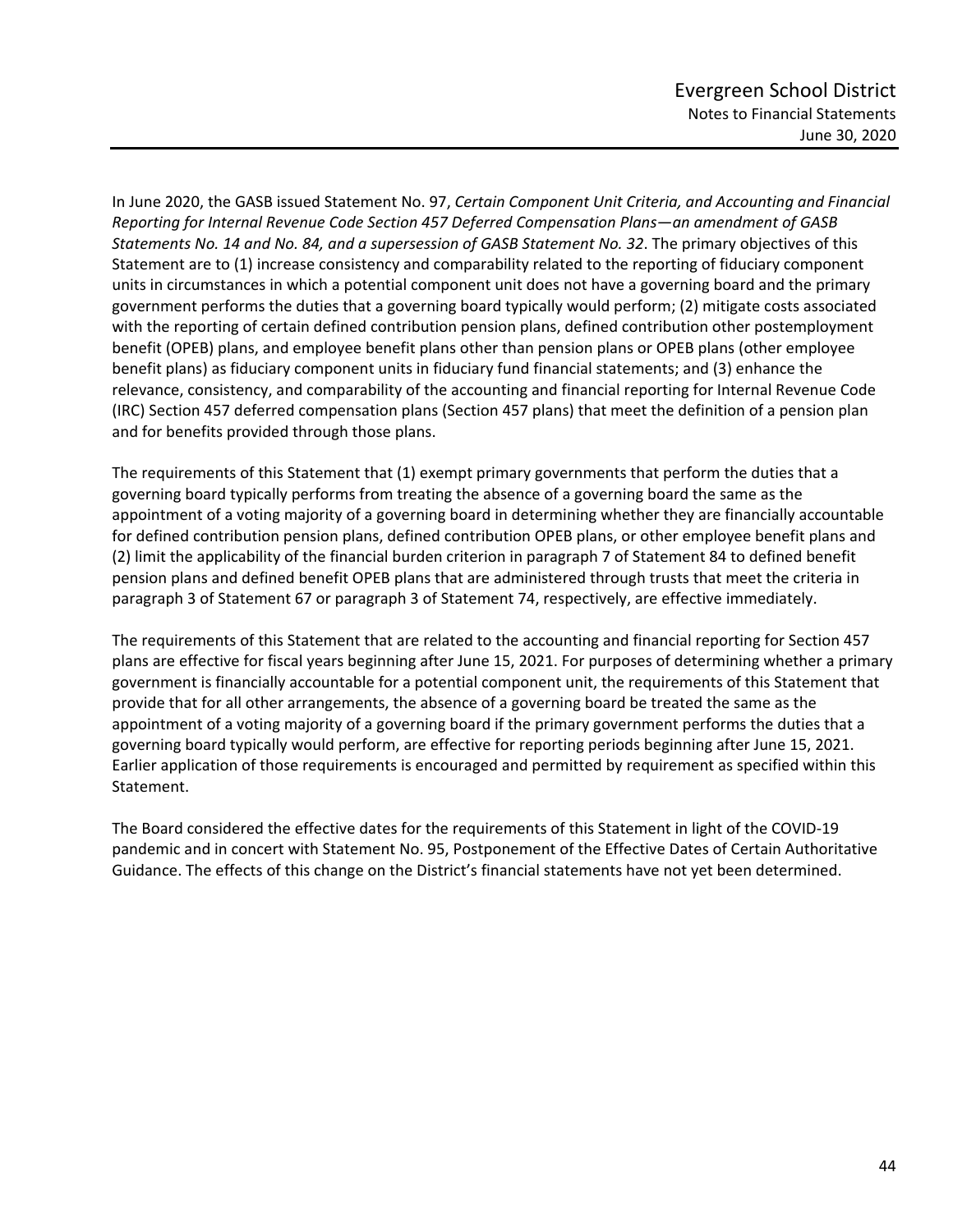### **Note 2 ‐ Deposits and Investments**

#### **Summary of Deposits and Investments**

Deposits and investments as of June 30, 2020, are classified in the accompanying financial statements as follows:

| Governmental funds                                                                      |   | 85,085,639                      |
|-----------------------------------------------------------------------------------------|---|---------------------------------|
| Proprietary funds                                                                       |   | 323                             |
| Fiduciary funds                                                                         |   | 146,381                         |
| Total deposits and investments                                                          |   | 85,232,343                      |
| Deposits and investments as of June 30, 2020, consist of the following:                 |   |                                 |
| Cash on hand and in banks<br>Cash with fiscal agent<br>Investments with county treasury | S | 137,799<br>15,300<br>85,079,244 |
|                                                                                         |   |                                 |

Total deposits and investments  $\angle$  85,232,343

#### **Policies and Practices**

The District is authorized under California Government Code [or the Entity's investment policy if different] to make direct investments in local agency bonds, notes, or warrants within the State; U.S. Treasury instruments; registered State warrants or treasury notes; securities of the U.S. Government, or its agencies; bankers acceptances; commercial paper; certificates of deposit placed with commercial banks and/or savings and loan companies; repurchase or reverse repurchase agreements; medium term corporate notes; shares of beneficial interest issued by diversified management companies, certificates of participation, obligations with first priority security; and collateralized mortgage obligations.

Investment in County Treasury ‐ The District is considered to be an involuntary participant in an external investment pool as the District is required to deposit all receipts and collections of monies with their County Treasurer (Education Code Section 41001). The fair value of the District's investment in the pool is reported in the accounting financial statements at amounts based upon the District's pro-rata share of the fair value provided by the County Treasurer for the entire portfolio (in relation to the amortized cost of that portfolio). The balance available for withdrawal is based on the accounting records maintained by the County Treasurer, which is recorded on the amortized cost basis.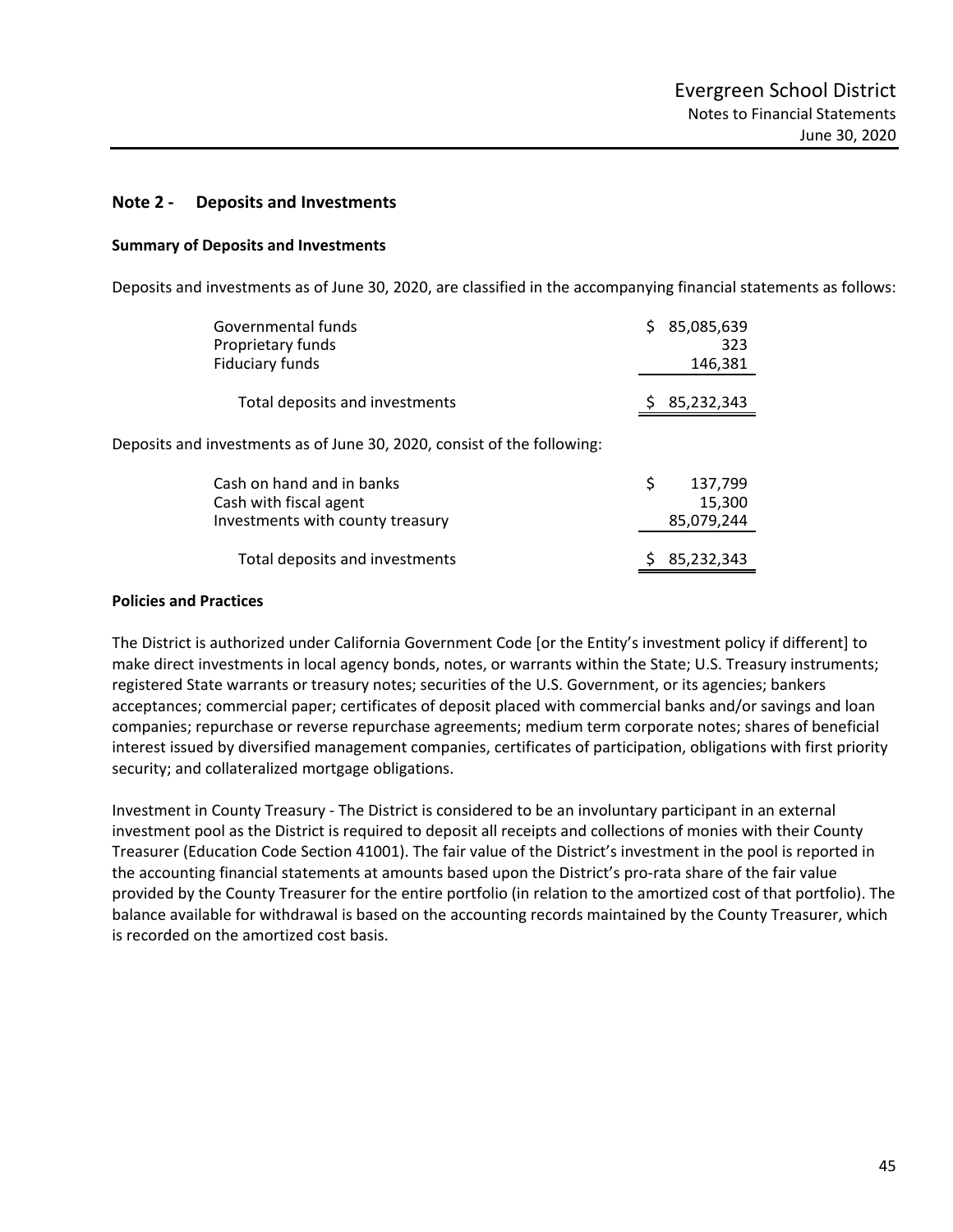### **General Authorizations**

Limitations as they relate to interest rate risk, credit risk, and concentration of credit risk are indicated in the schedules below:

| Authorized<br>Investment Type           | Maximum<br>Remaining<br>Maturity | Maximum<br>Percentage<br>of Portfolio | Maximum<br>Investment<br>in One Issuer |
|-----------------------------------------|----------------------------------|---------------------------------------|----------------------------------------|
| Local Agency Bonds, Notes, Warrants     | 5 years                          | None                                  | None                                   |
| Registered State Bonds, Notes, Warrants | 5 years                          | None                                  | None                                   |
| U.S. Treasury Obligations               | 5 years                          | None                                  | None                                   |
| <b>U.S. Agency Securities</b>           | 5 years                          | None                                  | None                                   |
| Banker's Acceptance                     | 180 days                         | 40%                                   | 30%                                    |
| <b>Commercial Paper</b>                 | 270 days                         | 25%                                   | 10%                                    |
| Negotiable Certificates of Deposit      | 5 years                          | 30%                                   | None                                   |
| <b>Repurchase Agreements</b>            | 1 year                           | None                                  | None                                   |
| Reverse Repurchase Agreements           | 92 days                          | 20% of base                           | None                                   |
| Medium-Term Corporate Notes             | 5 years                          | 30%                                   | <b>None</b>                            |
| <b>Mutual Funds</b>                     | N/A                              | 20%                                   | 10%                                    |
| Money Market Mutual Funds               | N/A                              | 20%                                   | 10%                                    |
| Mortgage Pass-Through Securities        | 5 years                          | 20%                                   | None                                   |
| <b>County Pooled Investment Funds</b>   | N/A                              | None                                  | None                                   |
| Local Agency Investment Fund (LAIF)     | N/A                              | <b>None</b>                           | <b>None</b>                            |
| Joint Powers Authority Pools            | N/A                              | <b>None</b>                           | <b>None</b>                            |

### **Interest Rate Risk**

Interest rate risk is the risk that changes in market interest rates will adversely affect the fair value of an investment. Generally, the longer the maturity of an investment, the greater the sensitivity of its fair value to changes in market interest rates. The District does not have a formal investment policy that limits investment maturities as a means of managing its exposure to fair value losses arising from increasing interest rates. The District manages its exposure to interest rate risk by depositing substantially all of its funds in the County Treasury Pool. The fair value of the investment with the County Treasurer at June 30, 2020 was \$85,079,244 and the weighted average maturity of the pool was 517 days.

## **Credit Risk**

Credit risk is the risk that an issuer of an investment will not fulfill its obligation to the holder of the investment. This is measured by the assignment of a rating by a nationally recognized statistical rating organization. The District's investments in the County Pool are not required to be rated, nor have they been rated as of June 30, 2020.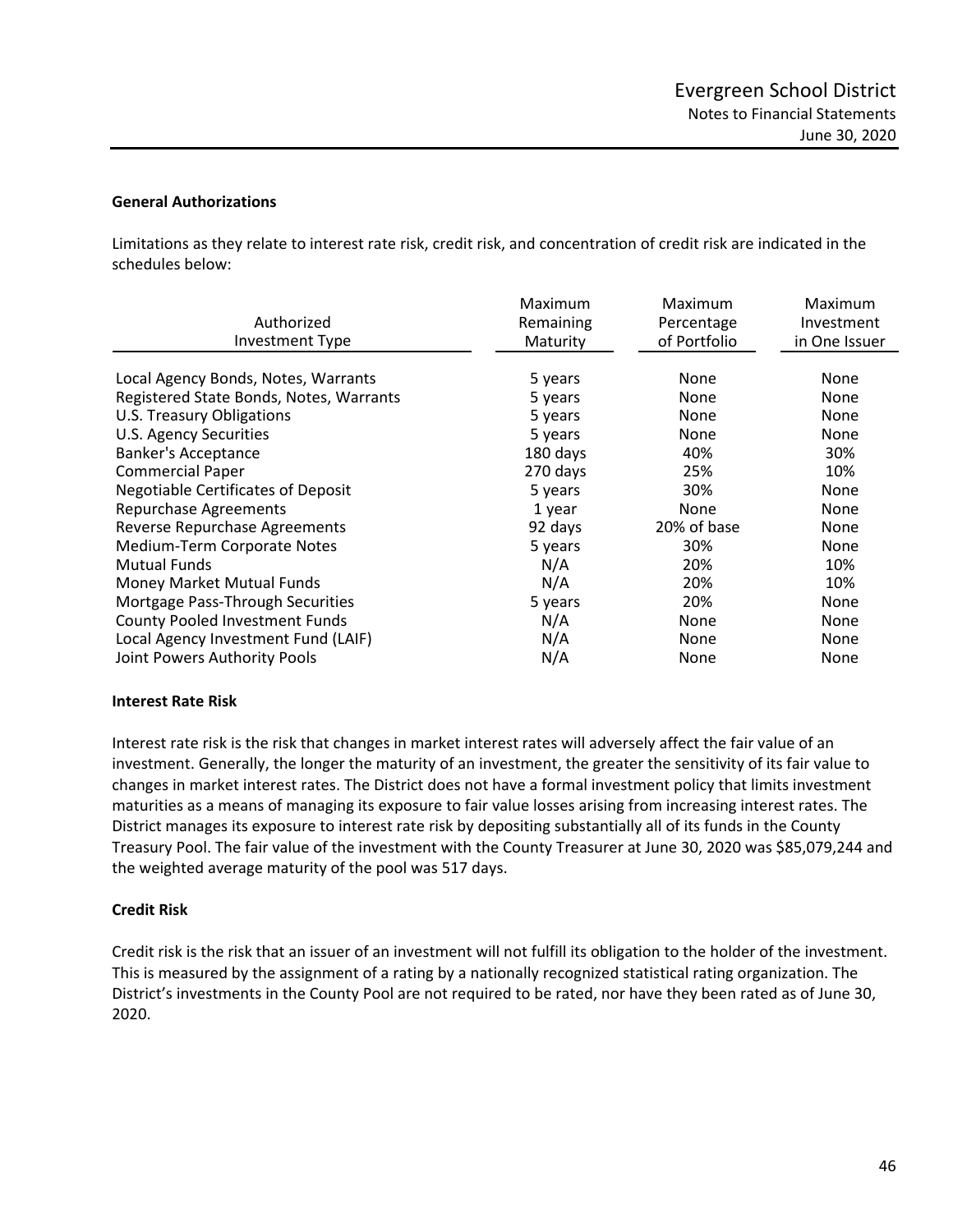## **Custodial Credit Risk ‐ Deposits**

This is the risk that in the event of a bank failure, the District's deposits may not be returned to it. The District does not have a policy for custodial credit risk for deposits. However, the California Government Code requires that a financial institution secure deposits made by State or local governmental units by pledging securities in an undivided collateral pool held by a depository regulated under state law (unless so waived by the governmental unit). The market value of the pledged securities in the collateral pool must equal at least 110 percent of the total amount deposited by the public agency. California law also allows financial institutions to secure public deposits by pledging first trust deed mortgage notes having a value of 150 percent of the secured public deposits and letters of credit issued by the Federal Home Loan Bank of San Francisco having a value of 105 percent of the secured deposits. As of June 30, 2020, the District has no significant custodial credit risk.

## **Note 3 ‐ Fair Value Measurements**

The District categorizes the fair value measurements of its investments based on the hierarchy established by generally accepted accounting principles. The fair value hierarchy, which has three levels, is based on the valuation inputs used to measure an asset's fair value. The following provides a summary of the hierarchy used to measure fair value:

- Level 1 ‐ Quoted prices in active markets for identical assets that the District has the ability to access at the measurement date. Level 1 assets may include debt and equity securities that are traded in an active exchange market and that are highly liquid and are actively traded in over-the-counter markets.
- Level 2 ‐ Observable inputs other than Level 1 prices such as quoted prices for similar assets in active markets, quoted prices for identical or similar assets in markets that are not active, or other inputs that are observable, such as interest rates and curves observable at commonly quoted intervals, implied volatilities, and credit spreads. For financial reporting purposes, if an asset has a specified term, a Level 2 input is required to be observable for substantially the full term of the asset.
- Level 3 Unobservable inputs should be developed using the best information available under the circumstances, which might include the District's own data. The District should adjust that data if reasonably available information indicates that other market participants would use different data or certain circumstances specific to the District are not available to other market participants.

Uncategorized ‐ Investments in the Santa Clara County Treasury Investment Pool are not measured using the input levels above because the District's transactions are based on a stable net asset value per share. All contributions and redemptions are transacted at \$1.00 net asset value per share. The County Treasury Investment Pool has a daily redemption frequency period and a one‐day redemption notice period. As of June 30, 2020, all of the District's investment are in the Santa Clara County Treasury.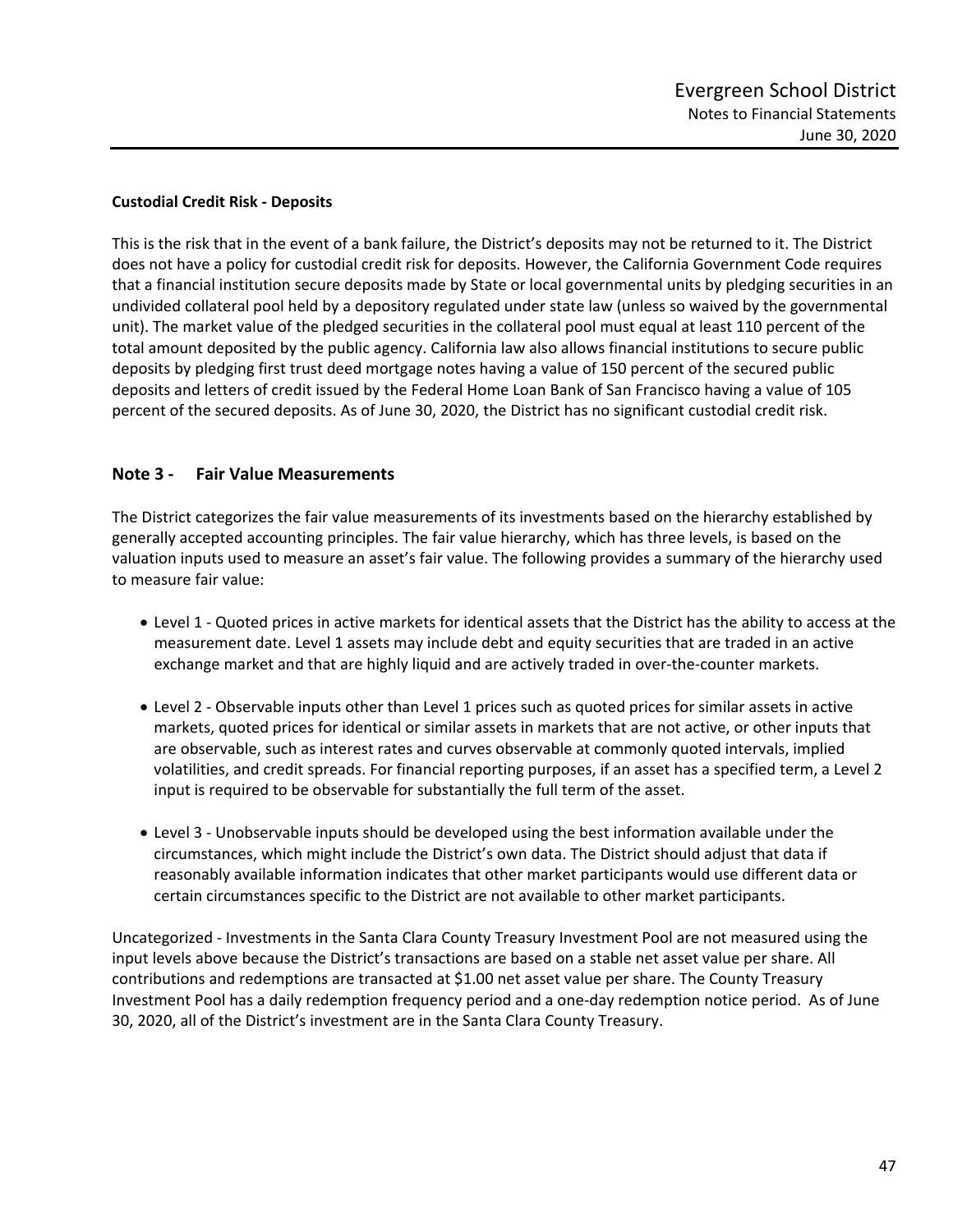## **Note 4 ‐ Receivables**

Receivables at June 30, 2020, consisted of intergovernmental grants, entitlements, interest and other local sources. All receivables are considered collectible in full.

|                           |             |                 |      | <b>Bond Interest</b> |    |                                |             |    |              |
|---------------------------|-------------|-----------------|------|----------------------|----|--------------------------------|-------------|----|--------------|
|                           |             |                 |      | and                  |    | Non-Major                      |             |    |              |
|                           | General     | <b>Building</b> |      |                      |    | <b>Redemption Governmental</b> |             |    | Proprietary  |
|                           | Fund        | <b>Funds</b>    |      | Fund                 |    | <b>Funds</b>                   | Total       |    | <b>Funds</b> |
| <b>Federal Government</b> |             |                 |      |                      |    |                                |             |    |              |
| Categorical aid           | \$2,786,598 | - \$            | - \$ | $\sim$ $-$           | Ŝ. | 66,297                         | \$2,852,895 | -S |              |
| <b>State Government</b>   |             |                 |      |                      |    |                                |             |    |              |
| LCFF apportionment        | 3,826,524   |                 |      |                      |    |                                | 3,826,524   |    |              |
| Categorical aid           | 330,562     |                 |      |                      |    | 4,658                          | 335,220     |    |              |
| Lottery                   | 547,453     |                 |      |                      |    |                                | 547.453     |    |              |
| Local Government          |             |                 |      |                      |    |                                |             |    |              |
| Interest                  | 172,347     | 157,891         |      | 32,884               |    | 12,283                         | 375,405     |    |              |
| Other local sources       | 295,172     |                 |      |                      |    | 1,088                          | 296,260     |    |              |
|                           |             |                 |      |                      |    |                                |             |    |              |
| Total                     | \$7,958,656 | \$157,891       | S    | 32,884               | S  | 84,326                         | \$8,233,757 | \$ |              |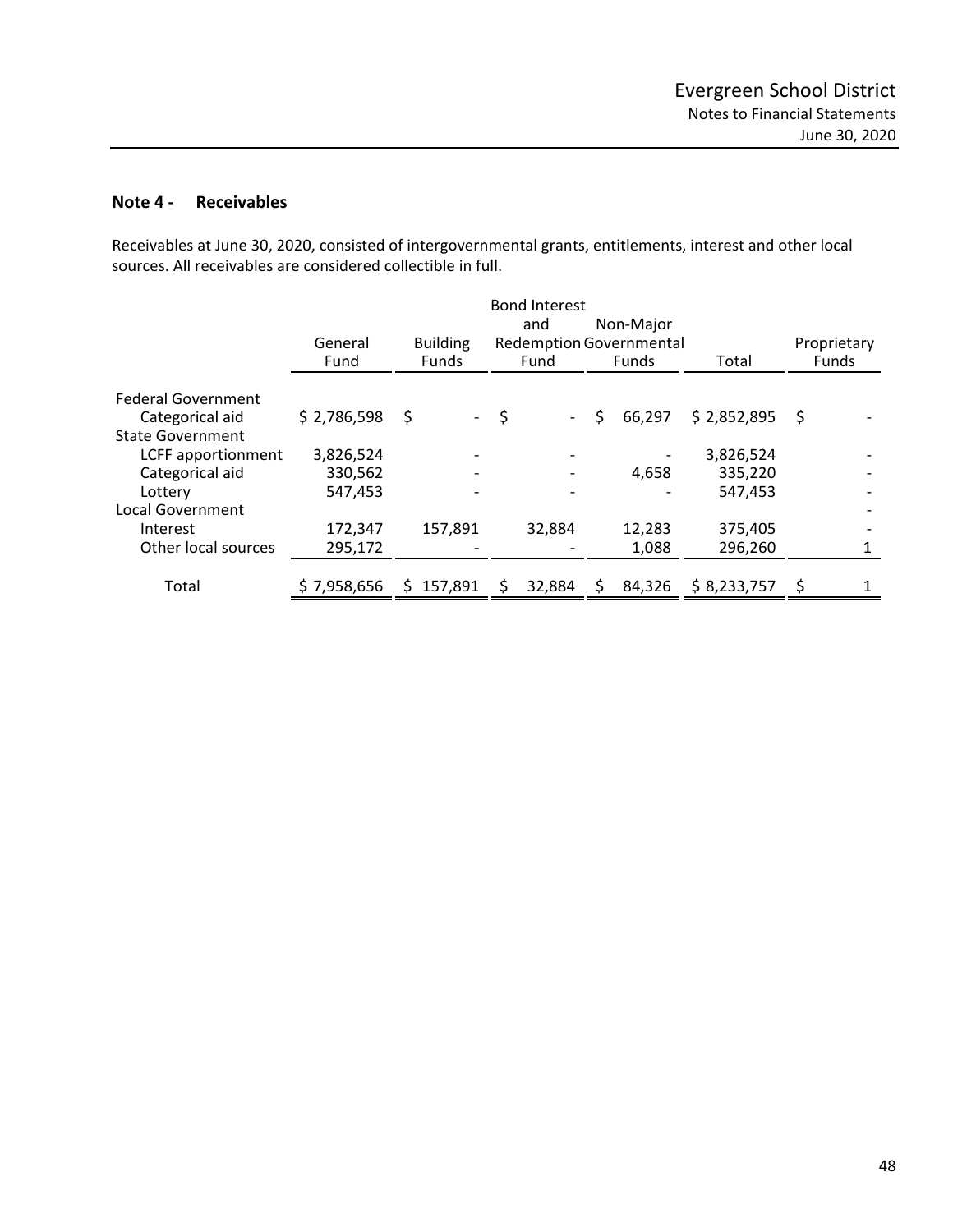# **Note 5 ‐ Capital Assets**

Capital asset activity for the fiscal year ended June 30, 2020, was as follows:

|                                                                                                  | <b>Balance</b><br>July 1, 2019 | Additions                 | Deductions          | <b>Balance</b><br>June 30, 2020  |
|--------------------------------------------------------------------------------------------------|--------------------------------|---------------------------|---------------------|----------------------------------|
| <b>Governmental Activities</b><br>Capital assets not being depreciated                           |                                |                           |                     |                                  |
| Land                                                                                             | \$<br>26,873,690               | \$                        | \$                  | 26,873,690<br>\$                 |
| Construction in progress                                                                         | 14,048,648                     | 6,065,429                 | (3, 204, 370)       | 16,909,707                       |
| Total capital assets<br>not being depreciated                                                    | 40,922,338                     | 6,065,429                 | (3, 204, 370)       | 43,783,397                       |
| Capital assets being depreciated<br><b>Buildings and improvements</b><br>Furniture and equipment | 289,403,371<br>5,118,222       | 5,557,532<br>94,955       |                     | 294,960,903<br>5,213,177         |
| Total capital assets being<br>depreciated                                                        | 294,521,593                    | 5,652,487                 |                     | 300,174,080                      |
| Total capital assets                                                                             | 335,443,931                    | 11,717,916                | (3, 204, 370)       | 343,957,477                      |
| Accumulated depreciation<br><b>Buildings and improvements</b><br>Furniture and equipment         | (134, 328, 745)<br>(4,091,397) | (9,438,062)<br>(193, 799) |                     | (143, 766, 807)<br>(4, 285, 196) |
| <b>Total accumulated</b><br>depreciation                                                         | (138, 420, 142)                | (9,631,861)               |                     | (148,052,003)                    |
| Governmental activities<br>capital assets, net                                                   | 197,023,789                    | 2,086,055<br>S            | (3, 204, 370)<br>\$ | 195,905,474<br>S                 |

Depreciation expense was charged as a direct expense to governmental activities as follows:

| <b>Governmental Activities</b>                      |                 |
|-----------------------------------------------------|-----------------|
| Instruction                                         | \$<br>6,928,167 |
| Supervision of instruction                          | 313,831         |
| Instructional library, media, and technology        | 86.067          |
| School site administration                          | 599,853         |
| Home-to-school transportation                       | 109,460         |
| Food services                                       | 256,337         |
| All other pupil services                            | 248,993         |
| Data processing                                     | 4.473           |
| All other administration                            | 354,949         |
| <b>Plant services</b>                               | 61,097          |
| Facility acquisition and construction               | 668,634         |
|                                                     |                 |
| Total depreciation expenses governmental activities | 9,631,861       |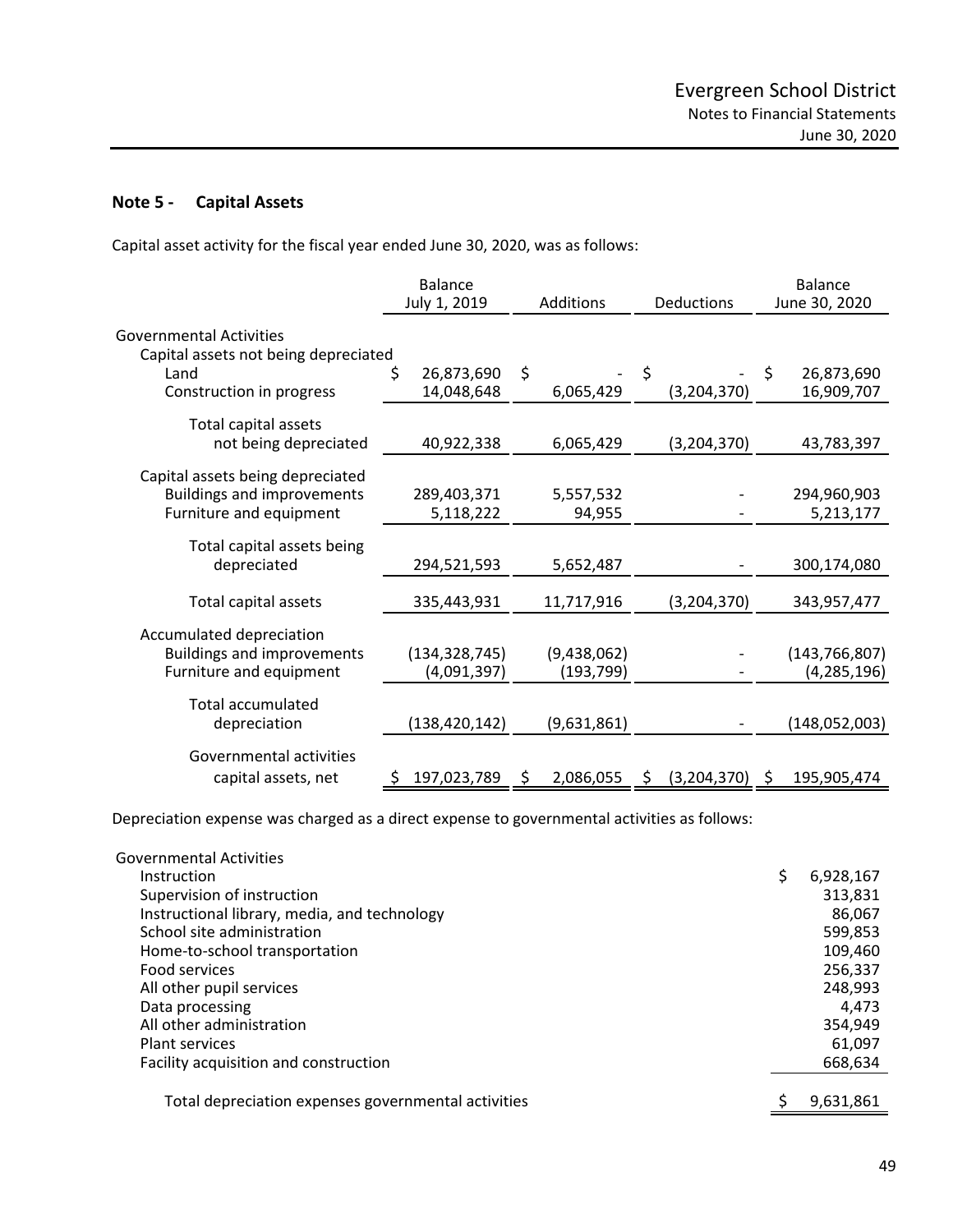## **Note 6 ‐ Interfund Transactions**

## **Interfund Receivables/Payables (Due To/Due From)**

Interfund receivable and payable balances arise from interfund transactions and are recorded by all funds affected in the period in which transactions are executed. As of June 30, 2020, the General Fund has interfund receivables of \$43,908, which consists of the following: from the Building Fund in the amount of \$27,359, and from the Capital Facilities Fund in the amount of \$16,549, and interfund payable of \$65,460 to the Cafeteria Fund. These balances resulted from the time lag between the date that transactions are recorded in the accounting system and payments between funds are made.

## **Note 7 ‐ Deferred Charge on Refunding**

Deferred outflow of resources is a consumption of net position by the District that is applicable to a future reporting period. For governmental activities, the net investment in capital assets amount of \$53,233,185 includes the effect of deferring the recognition of loss from advance refunding. The \$663,692 balance of the deferred outflow of resources at June 30, 2020, will be recognized as an expense and as a decrease in net position over the remaining life of related bonds. During the year, \$175,591 was recognized as expense.

## **Note 8 ‐ Accounts Payable**

Accounts payable at June 30, 2020, consisted of the following:

|                                                   | General<br>Fund        | <b>Building</b><br><b>Funds</b> | Non-Major<br>Governmental<br><b>Funds</b>            | Total                  |
|---------------------------------------------------|------------------------|---------------------------------|------------------------------------------------------|------------------------|
| Vendor payables                                   | 1,295,508              | \$1,639,822                     | 151,535                                              | 3,086,865              |
| State LCFF apportionment<br>Salaries and benefits | 1,587,334<br>1,249,481 | $\overline{\phantom{0}}$        | $\overline{\phantom{a}}$<br>$\overline{\phantom{a}}$ | 1,587,334<br>1,249,481 |
| Other                                             | 93,219                 | $\overline{\phantom{0}}$        | $\overline{\phantom{a}}$                             | 93,219                 |
| Total                                             | 4,225,542              | \$1,639,822                     | 151,535                                              | 6,016,899              |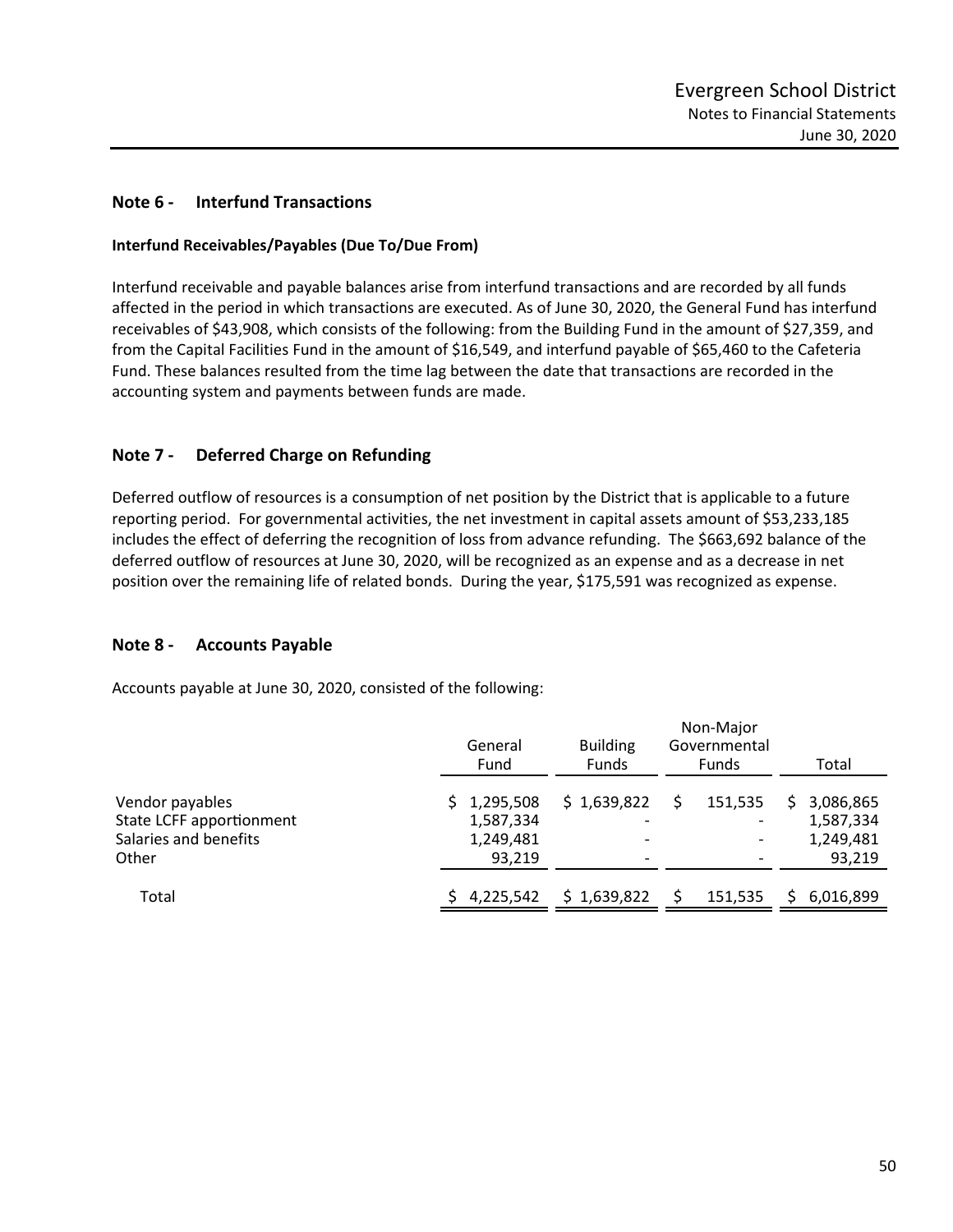## **Note 9 ‐ Long‐Term Liabilities other than OPEB and Pensions**

#### **Summary**

The changes in the District's long‐term liabilities other than OPEB and pensions during the year consisted of the following:

|                                                   | <b>Balance</b><br>July 1, 2019 | Additions                 | <b>Deductions</b>                | Balance<br>June 30, 2020       | Due in<br>One Year         |
|---------------------------------------------------|--------------------------------|---------------------------|----------------------------------|--------------------------------|----------------------------|
| Long-Term Liabilities<br>General obligation bonds |                                |                           |                                  |                                |                            |
| <b>Current Interest</b><br>Capital appreciation   | 116,375,000<br>42,830,018      | \$22,525,000<br>2,332,672 | \$ (16, 140, 000)<br>(1,200,000) | 122,760,000<br>Ś<br>43,962,690 | Ś.<br>8,465,000<br>464,100 |
| Unamortized debt premiums                         | 12,746,425                     | 880,232                   | (1,239,431)                      | 12,387,226                     | 1,100,511                  |
| Sub total                                         | 171,951,443                    | 25,737,904                | (18, 579, 431)                   | 179,109,916                    | 10,029,611                 |
| Compensated absences                              | 244,310                        | 367,507                   | (244, 310)                       | 367,507                        |                            |
| Total                                             | 172,195,753                    | \$26,105,411              | \$ (18,823,741)                  | \$179,477,423                  | \$10.029.611               |

Payments on the general obligation bonds are made by the Bond Interest and Redemption Fund with local revenues. The compensated absences will be paid by the fund for which the employee worked.

#### **Bonded Debt**

### Defeased Bonded Debt

In December 2019, the District issued \$7,525,000 in General Obligation Bonds (the "2020 Refunding Bonds") with interest rates ranging from 2.13 to 5.0 percent to advance refund a total of \$7,500,000 of outstanding 2009 General Obligation Series B Bonds (the "2009 GO Series B Bonds") with interest rates of 5.125 percent. The net proceeds of \$7,672,969 (after payment of \$170,283 in issuance costs and \$79,648 in initial purchaser's discount) were used to purchase U.S. government securities. Those securities were deposited in an irrevocable trust with an escrow agent to provide for all future debt service payments on the 2009 GO Series B Bonds. As a result, the \$7.5 million of outstanding 2009 GO Series B Bonds are considered to be defeased and the liability for those bonds has been removed from the government‐wide statement of net position.

The District completed the refunding to reduce its total debt services payments over the next 15 years by \$2,852,003 and to obtain an economic gain (difference between the present values of the old and new debt service payments) of \$2,203,177.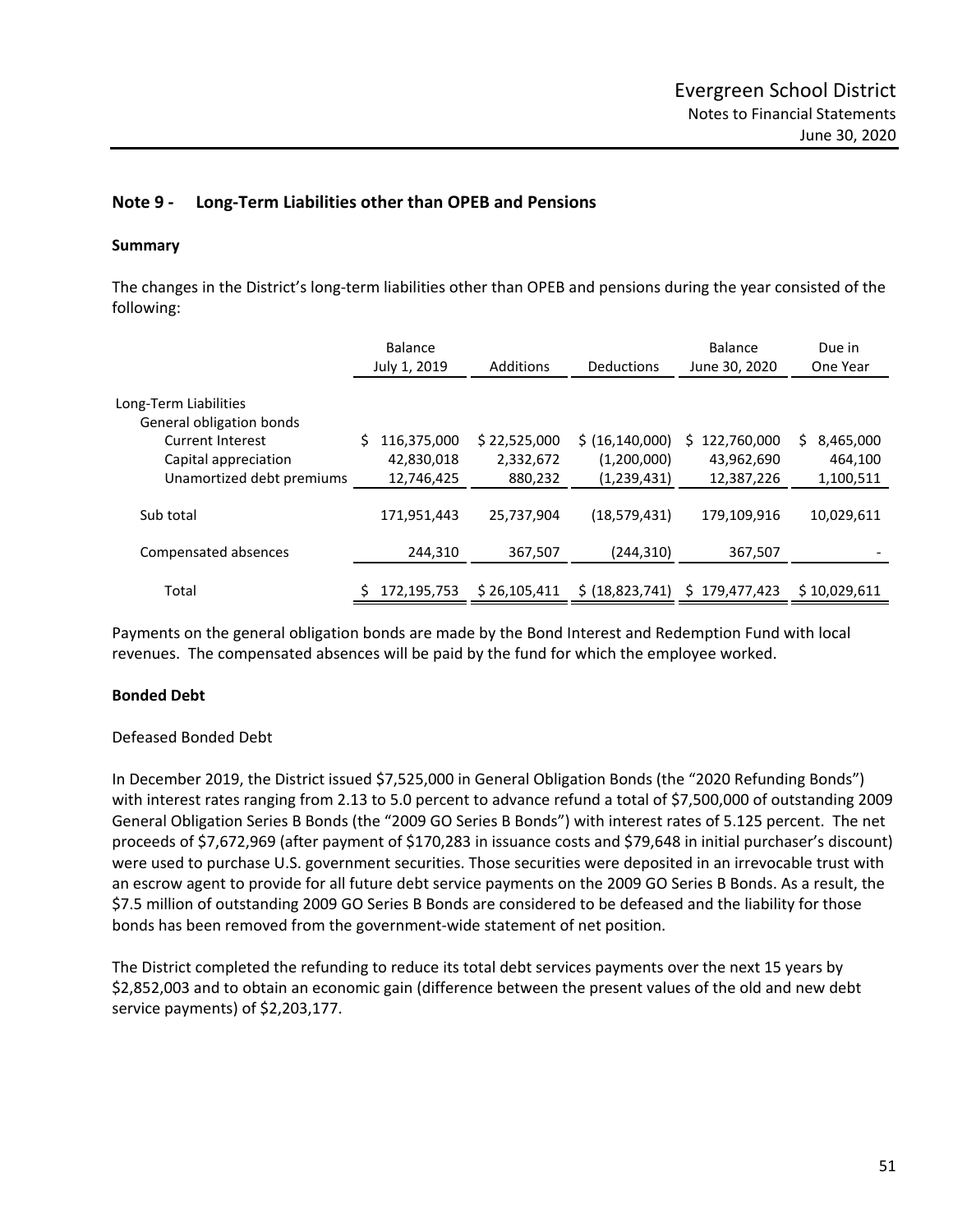Final Bonds Bonds Issuance Maturity Interest Original Outstanding **Interest Redeemed** / Outstanding Date Date Rate Issue July 1, 2019 Issued Accreted Refunded June 30, 2020 2009 8/1/33 5.125% 7,500,000 \$ 7,500,000 \$ ‐ \$ ‐ \$ (7,500,000) \$ ‐ \$ 2009 8/1/31 3.26‐6.53% 22,498,712 42,830,018 ‐ 2,332,672 (1,200,000) 43,962,690 2012 9/1/21 2.0‐4.0% 7,700,000 3,610,000 ‐ ‐ (1,215,000) 2,395,000 2015 9/1/24 2.0‐5.0% 33,990,000 22,590,000 ‐ ‐ (3,165,000) 19,425,000 2016 8/1/45 2.0‐5.0% 50,000,000 38,600,000 ‐ ‐ ‐ 38,600,000 2018 8/1/46 3.1‐5.0% 35,000,000 35,000,000 ‐ ‐ (2,760,000) 32,240,000 2018 8/1/31 3.5‐5.0% 11,140,000 9,075,000 ‐ ‐ (1,500,000) 7,575,000 2020 8/1/33 2.13‐5.0% 7,525,000 ‐ 7,525,000 ‐ ‐ 7,525,000 2020 8/1/30 0.05‐3.0% 15,000,000 ‐ 15,000,000 ‐ ‐ 15,000,000  $$ 159,205,018 $ 22,525,000 $ 2,332,672 $ (17,340,000) $ 166,722,690$ 

The outstanding general obligation bonded debt is as follows:

#### **Debt Service Requirements to Maturity**

The capital appreciation bonds mature as follows:

| <b>Bonds Maturing</b><br><b>Fiscal Year</b> | Initial<br><b>Bond Value</b> | Accreted<br>Interest | Accreted<br>Obligation |    | Unaccreted<br>Interest |    | Maturity<br>Value |
|---------------------------------------------|------------------------------|----------------------|------------------------|----|------------------------|----|-------------------|
| 2021                                        | 464,100                      | 1,269,857<br>\$      | 1,733,957              | \$ | 16,043                 | \$ | 1,750,000         |
| 2022                                        | 625,480                      | 1,711,374            | 2,336,854              |    | 313,147                |    | 2,650,001         |
| 2023                                        | 1,733,347                    | 1,667,512            | 3,400,859              |    | 449,141                |    | 3,850,000         |
| 2024                                        | 1,916,088                    | 1,733,471            | 3,649,559              |    | 700,441                |    | 4,350,000         |
| 2025                                        | 2,579,624                    | 2,421,006            | 5,000,630              |    | 1,349,370              |    | 6,350,000         |
| 2026-2030                                   | 13,058,437                   | 13,015,045           | 26,073,482             |    | 13,276,519             |    | 39,350,001        |
| 2031-2032                                   | 857,536                      | 909,813              | 1,767,349              |    | 1,707,649              |    | 3,474,998         |
| Total                                       | 21,234,612                   | 22,728,078           | 43,962,690             | S. | 17,812,310             |    | 61,775,000        |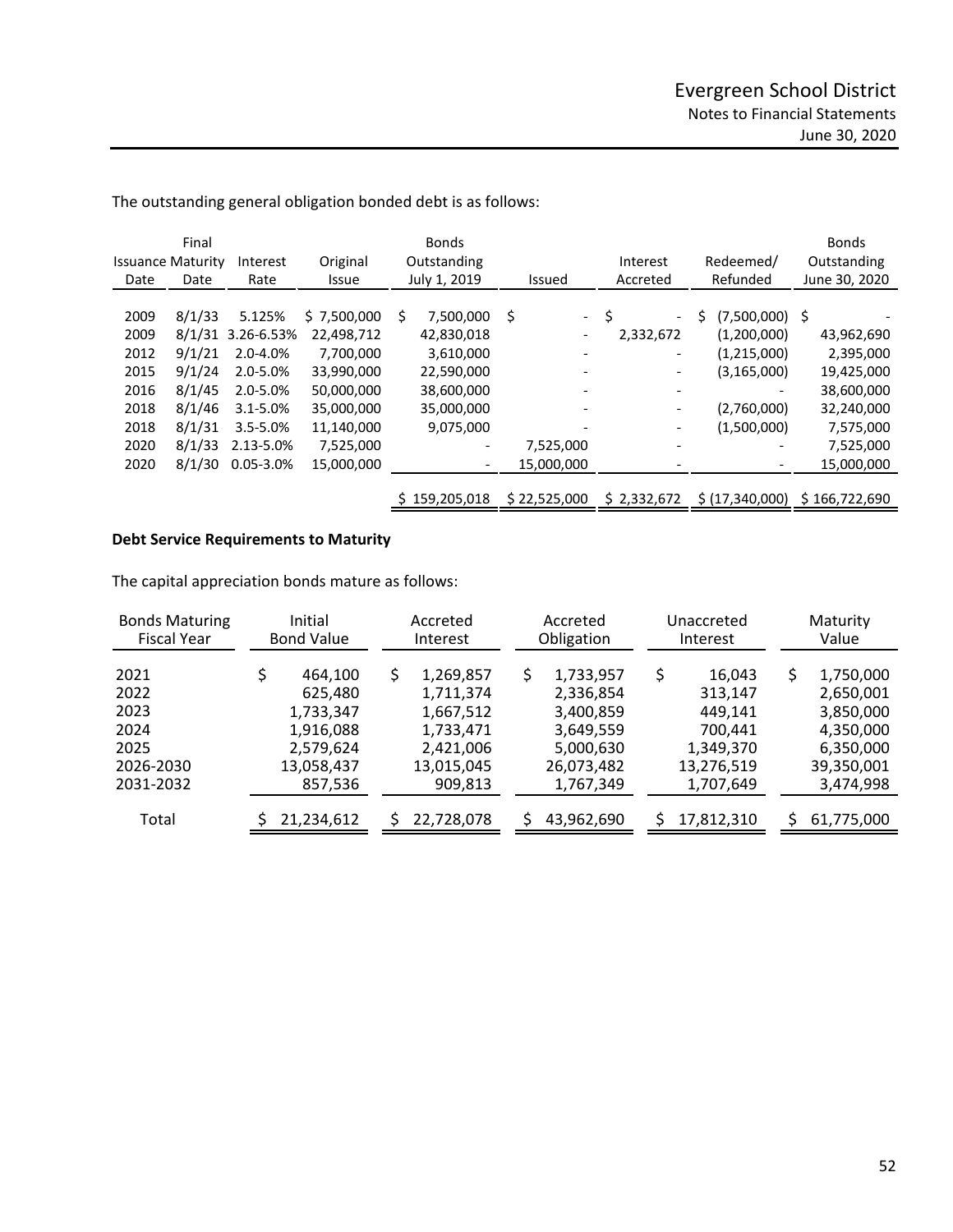The current interest bonds mature as follows:

| Fiscal Year | Principal     | Interest to<br>Maturity | Total           |
|-------------|---------------|-------------------------|-----------------|
|             |               |                         |                 |
| 2021        | 8,465,000     | Ś.<br>4,155,056         | S<br>12,620,056 |
| 2022        | 7.070.000     | 3,939,322               | 11,009,322      |
| 2023        | 6,885,000     | 3,802,550               | 10,687,550      |
| 2024        | 6,710,000     | 3,637,589               | 10,347,589      |
| 2025        | 5,045,000     | 3,490,365               | 8,535,365       |
| 2026-2030   | 16,965,000    | 16,115,461              | 33,080,461      |
| 2031-2035   | 21,475,000    | 14,650,306              | 36,125,306      |
| 2036-2040   | 16,465,000    | 6,236,413               | 22,701,413      |
| 2041-2045   | 23,455,000    | 4,952,276               | 28,407,276      |
| 2046-2050   | 10,225,000    | 462,075                 | 10,687,075      |
|             |               |                         |                 |
| Total       | \$122,760,000 | 61,441,413              | \$184,201,413   |

## **Note 10 ‐ Total Other Postemployment Benefit (OPEB) Liability**

For the fiscal year ended June 30, 2020, the District reported total OPEB liability, deferred outflows of resources, deferred inflows of resources, and OPEB expense for the following plans:

| <b>Total OPEB</b><br>Liability | Deferred Outflows<br>of Resources |           | Deferred Inflows<br>of Resources |           |  |           | <b>OPEB</b><br>Expense |  |
|--------------------------------|-----------------------------------|-----------|----------------------------------|-----------|--|-----------|------------------------|--|
| 42,488,565                     |                                   | 2,384,378 |                                  | 2,683,194 |  | 2,917,769 |                        |  |

## **District Plan**

### **Plan Administration**

The District's governing board administers the Postemployment Benefits Plan (the Plan). The Plan is a single employer defined benefit plan that is used to provide postemployment benefits other than pensions (OPEB) for eligible retirees and their spouses. No assets are accumulated in a trust that meets the criteria in paragraph 4 of GASB Statement No. 75.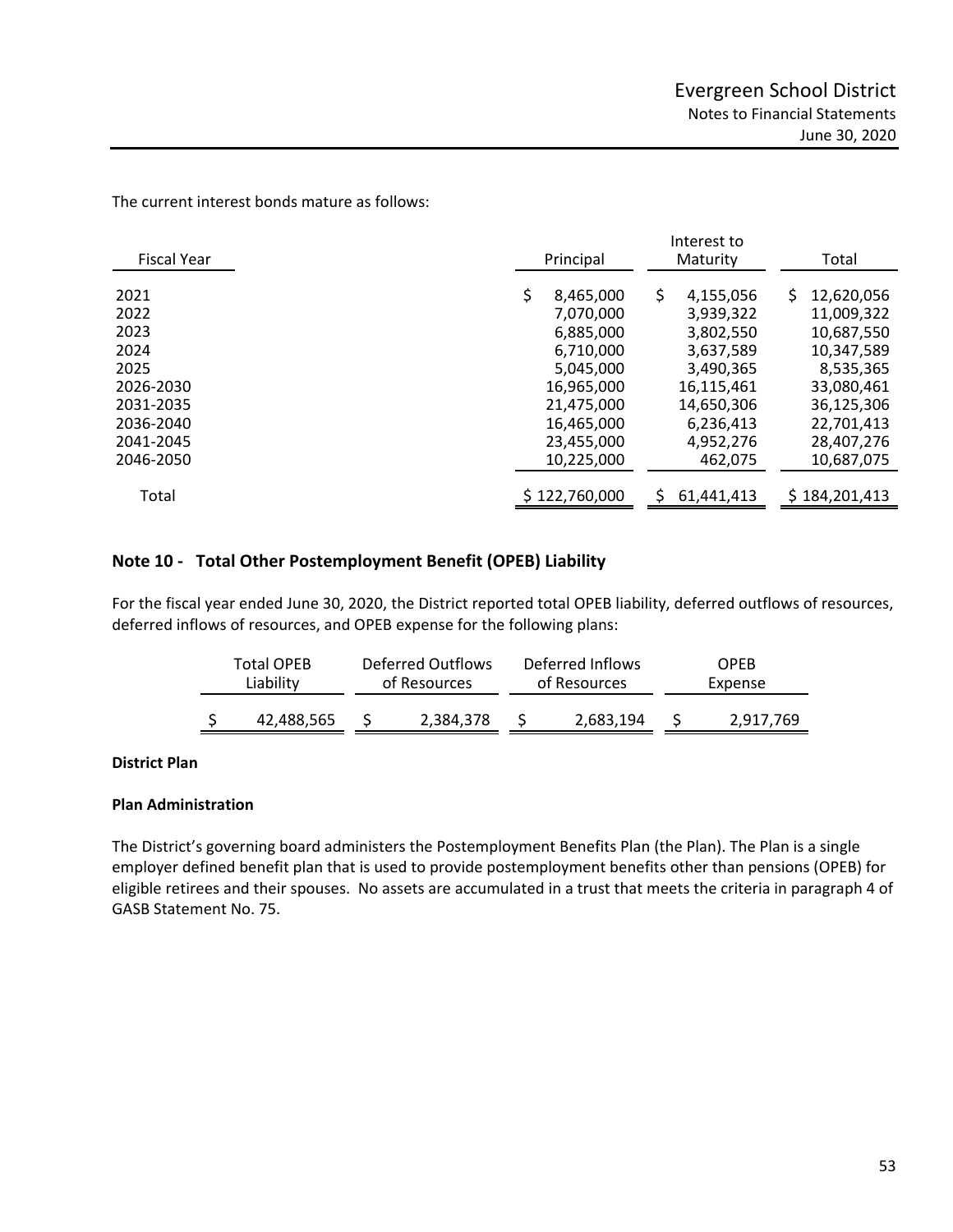### **Benefits Provided**

The Plan provides medical and dental insurance benefits to eligible retirees and their spouses. Benefits are provided through a third‐party insurer, and the full cost of benefits is covered by the Plan. The District's governing board has the authority to establish and amend the benefit terms as contained within the negotiated labor agreements.

#### **Contributions**

The benefit payment requirements of the Plan members and the District are established and may be amended by the District, different bargaining units, the local California Service Employees Association (CSEA), and unrepresented groups. The benefit payment is based on projected pay‐as‐you‐go financing requirements. For measurement period of June 30, 2020, the District paid \$897,891 in benefits.

#### **Actuarial Assumptions**

The total OPEB liability as of June 30, 2019 measurement date was determined by applying updated procedures to the financial reporting actuarial valuation as of June 30, 2018 and rolling forward the total OPEB liability to June 30, 2019. The following assumptions were applied to all periods included in the measurement, unless otherwise specified:

| Inflation                   | 2.75 percent                                                           |
|-----------------------------|------------------------------------------------------------------------|
| Salary increases            | 3.00 percent, average, including inflation                             |
| Investment rate of return   | 3.50 percent, net of OPEB plan investment expense, including inflation |
| Healthcare cost trend rates | 5.00 percent for 2019                                                  |

The discount rate was based on the Bond Buyer 20‐bond General Obligation Index.

Mortality rates were based on the 2014 CalPERS experience study.

The actuarial assumptions used in the June 30, 2018 valuation were based on the results of an actual experience study available from CalPERS.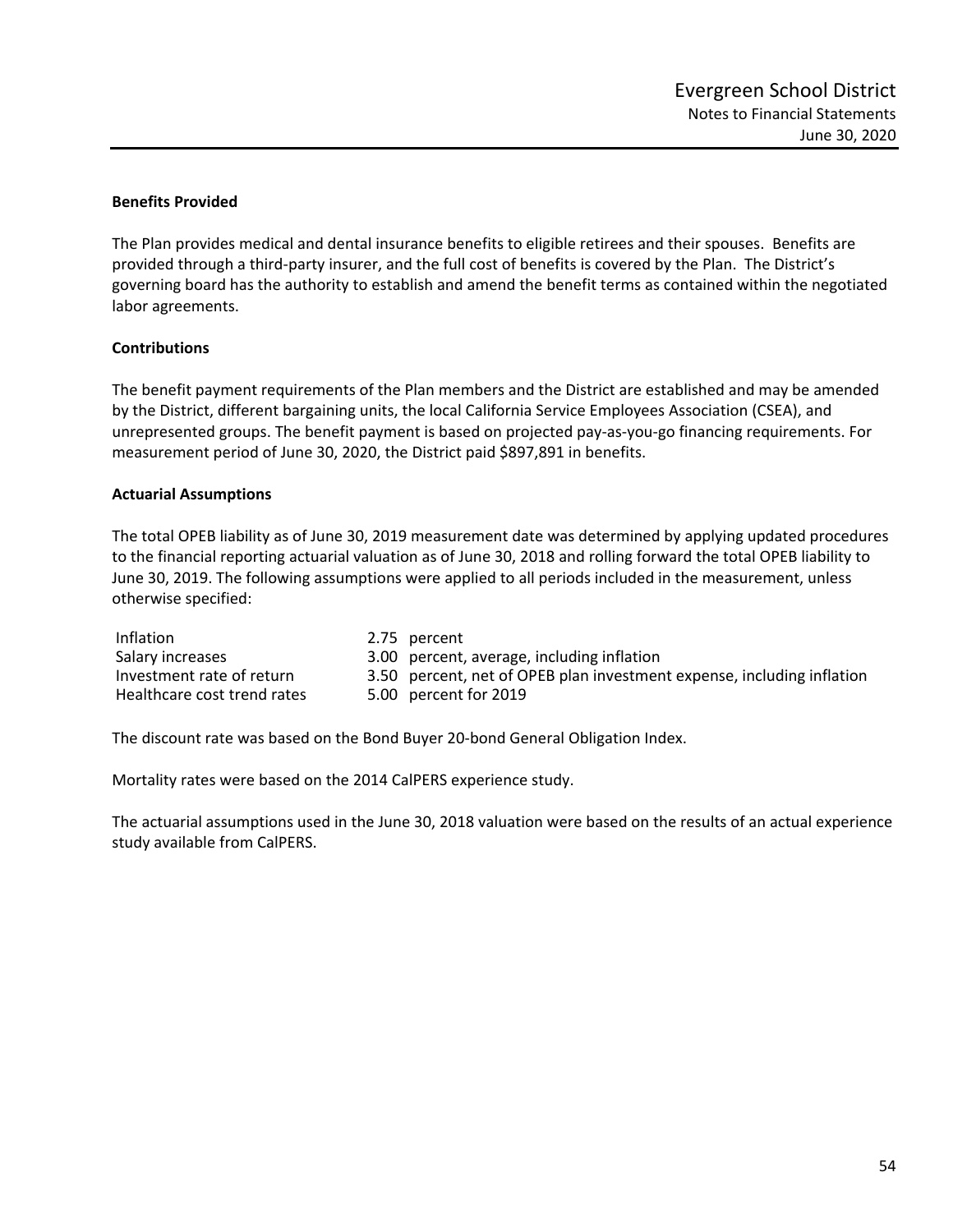#### **Changes in the Total OPEB Liability**

|                                                                                        | <b>Total OPEB</b><br>Liability                    |
|----------------------------------------------------------------------------------------|---------------------------------------------------|
| Balance at June 30, 2018                                                               | 38,492,745                                        |
| Service cost<br>Interest<br>Changes of assumptions or other inputs<br>Benefit payments | 1,752,557<br>1,477,722<br>1,382,985<br>(617, 444) |
| Net change in total OPEB liability                                                     | 3,995,820                                         |
| Balance at June 30, 2019                                                               | 42,488,565                                        |

#### **Sensitivity of the Total OPEB Liability to Changes in the Discount Rate**

The following presents the total OPEB liability of the District, as well as what the District's total OPEB liability would be if it were calculated using a discount rate that is one percent lower or higher than the current rate:

| Discount Rate                                                            | <b>Total OPEB</b><br>Liability |                                        |
|--------------------------------------------------------------------------|--------------------------------|----------------------------------------|
| 1% decrease (2.5%)<br>Current discount rate (3.5%)<br>1% increase (4.5%) |                                | 46,485,888<br>42,488,565<br>38,863,757 |

### **Sensitivity of the Total OPEB Liability to Changes in the Healthcare Cost Trend Rates**

The following presents the total OPEB liability of the District, as well as what the District's total OPEB liability would be if it were calculated using healthcare cost trend rates that are one percent lower or higher than the current healthcare costs trend rates:

| <b>Healthcare Cost Trend Rates</b>                                       |  | <b>Total OPEB</b><br>Liability           |
|--------------------------------------------------------------------------|--|------------------------------------------|
| 1% decrease (4.0%)<br>Current discount rate (5.0%)<br>1% increase (6.0%) |  | \$36,967,155<br>42,488,565<br>49.001.091 |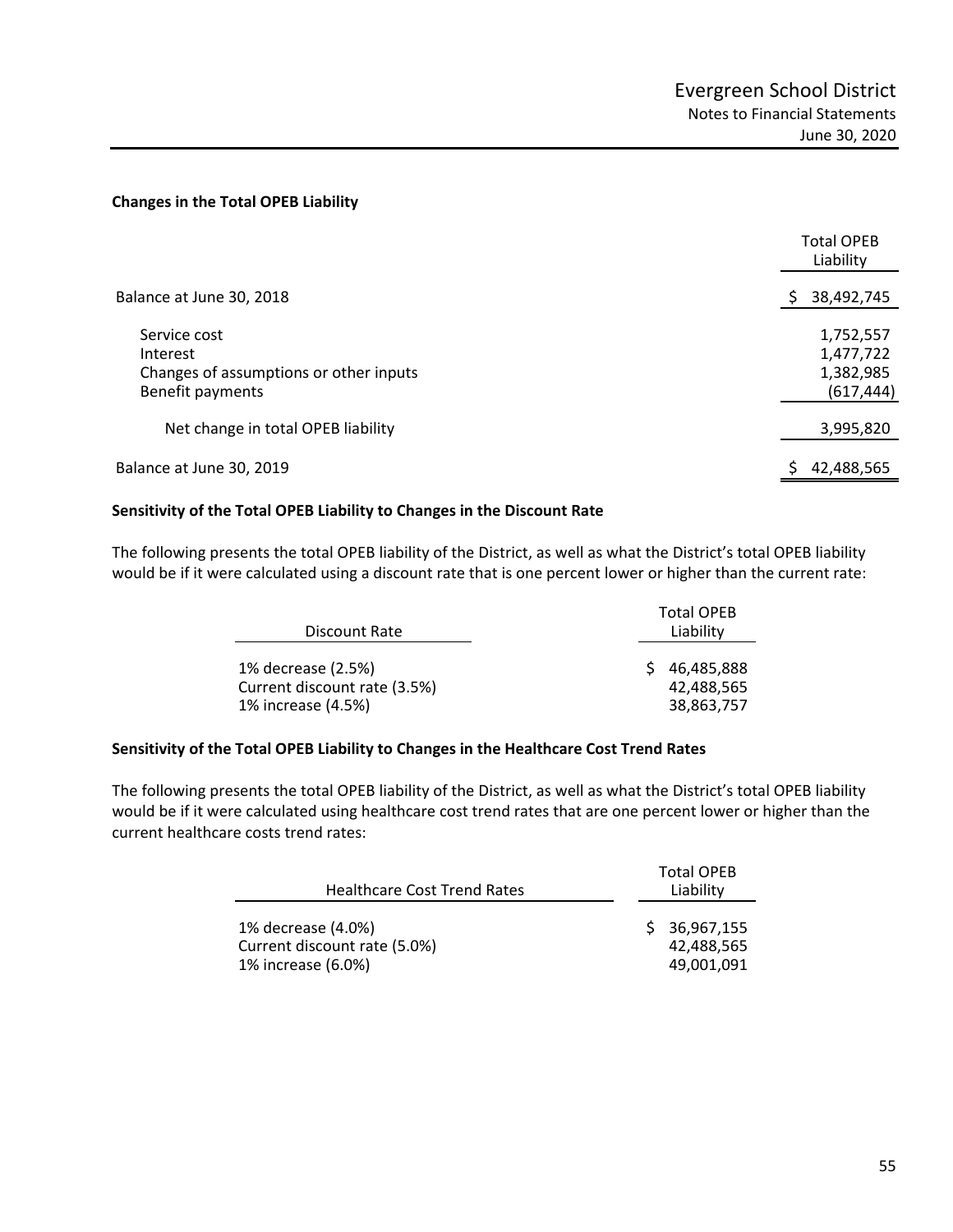#### **OPEB Expense, Deferred Outflows of Resources, and Deferred Inflows of Resources related to OPEB**

For the year ended June 30, 2020, the District recognized OPEB expense of \$2,917,769. At June 30,2020, the District reported deferred outflows of resources and deferred inflow of resources related to OPEB from the following sources:

|                                                                                                                                   | Deferred Outflows<br>of Resources | Deferred Inflows<br>of Resources |           |
|-----------------------------------------------------------------------------------------------------------------------------------|-----------------------------------|----------------------------------|-----------|
| OPEB contributions subsequent to measurement date<br>Differences between expected and actual experience<br>Changes of assumptions | 897.891<br>244,623<br>1,241,864   |                                  | 2,683,194 |
| Total                                                                                                                             | 2,384,378                         |                                  | 2,683,194 |

The deferred outflows/(inflows) of resources related to OPEB resulting from District contributions subsequent to the measurement date will be recognized as a reduction of the total OPEB liability in the subsequent fiscal year. The deferred inflows of resources related to changes in assumptions will be amortized over a closed 13.4 years and will be recognized in OPEB expense as follows:

| \$<br>2021<br>2022<br>2023<br>2024<br>2025<br>Thereafter<br>(1, 196, 707)<br>Total | Year Ended<br>June 30, | Deferred<br>Outflows/(Inflows)<br>of Resources |                                                                                 |  |
|------------------------------------------------------------------------------------|------------------------|------------------------------------------------|---------------------------------------------------------------------------------|--|
|                                                                                    |                        |                                                | (180, 972)<br>(180, 972)<br>(180, 972)<br>(180, 972)<br>(180, 972)<br>(291,847) |  |
|                                                                                    |                        |                                                |                                                                                 |  |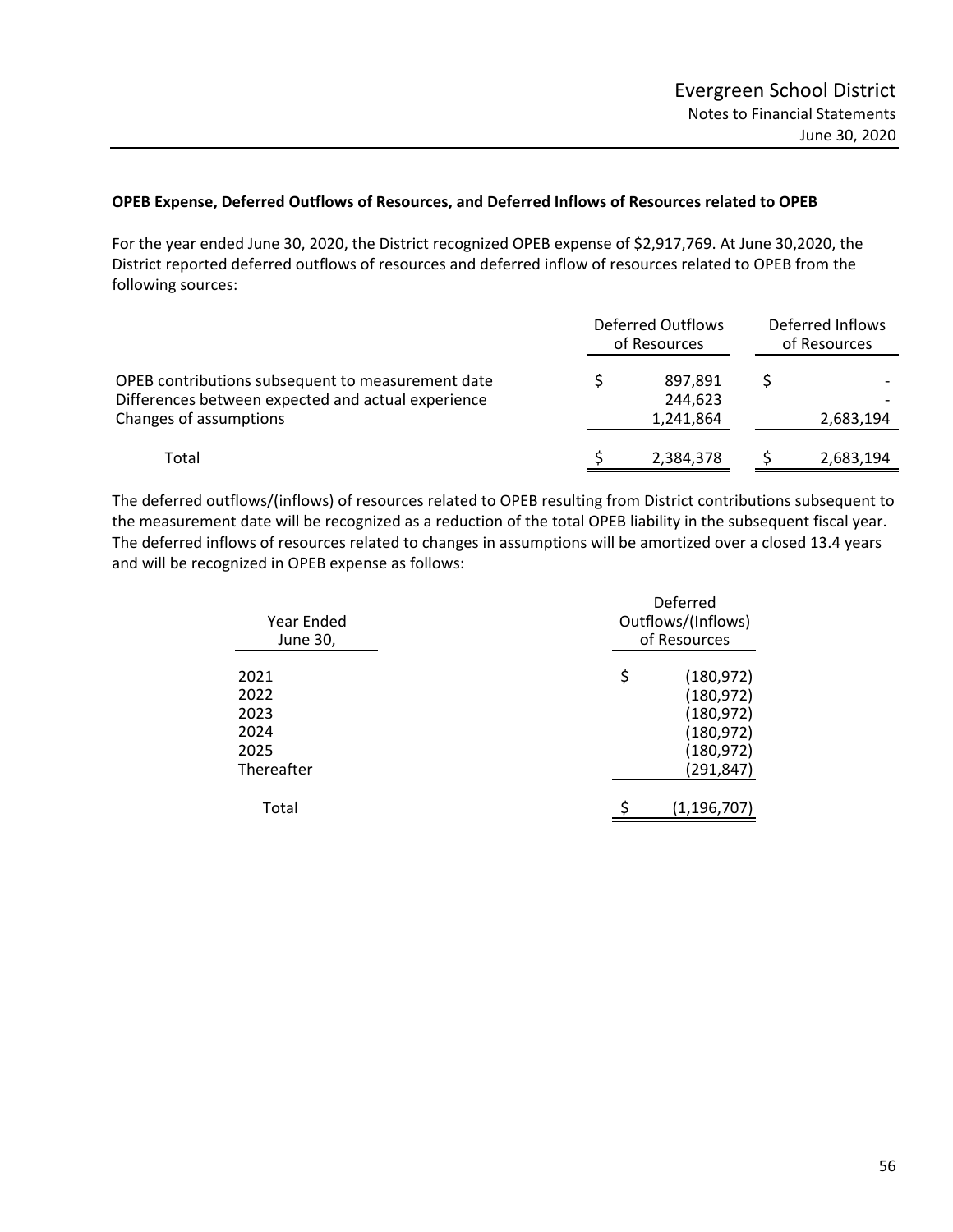## **Note 11 ‐ Fund Balances**

Fund balances are composed of the following elements:

|                                    | General<br>Fund | <b>Building</b><br>Funds | <b>Bond Interest</b><br>and<br>Redemption<br>Fund | Non-Major<br>Governmental<br>Funds | Total        |
|------------------------------------|-----------------|--------------------------|---------------------------------------------------|------------------------------------|--------------|
| Nonspendable                       |                 |                          |                                                   |                                    |              |
| Revolving cash                     | \$<br>15,000    | \$                       | \$                                                | \$<br>300                          | \$<br>15,300 |
| Stores inventories                 | 45,912          |                          |                                                   | 67,998                             | 113,910      |
| Prepaid expenditures               | 269,338         |                          |                                                   |                                    | 269,338      |
| Total nonspendable                 | 330,250         |                          |                                                   | 68,298                             | 398,548      |
| Restricted                         |                 |                          |                                                   |                                    |              |
| <b>Educational programs</b>        | 6,585,828       |                          |                                                   |                                    | 6,585,828    |
| Food service                       |                 |                          |                                                   | 33,302                             | 33,302       |
| Capital projects                   |                 | 35,773,935               |                                                   | 2,308,179                          | 38,082,114   |
| Debt services                      |                 |                          | 13,370,073                                        | 786,407                            | 14,156,480   |
| <b>Total restricted</b>            | 6,585,828       | 35,773,935               | 13,370,073                                        | 3,127,888                          | 58,857,724   |
| Assigned                           |                 |                          |                                                   |                                    |              |
| Deferred maintenance               |                 |                          |                                                   | 3,714                              | 3,714        |
| <b>Total assigned</b>              |                 |                          |                                                   | 3,714                              | 3,714        |
| Unassigned<br>Reserve for economic |                 |                          |                                                   |                                    |              |
| uncertainties                      | 28,425,759      |                          |                                                   |                                    | 28,425,759   |
| Total unassigned                   | 28,425,759      |                          |                                                   |                                    | 28,425,759   |
| Total                              | \$35,341,837    | \$35,773,935             | \$13,370,073                                      | \$3,199,900                        | \$87,685,745 |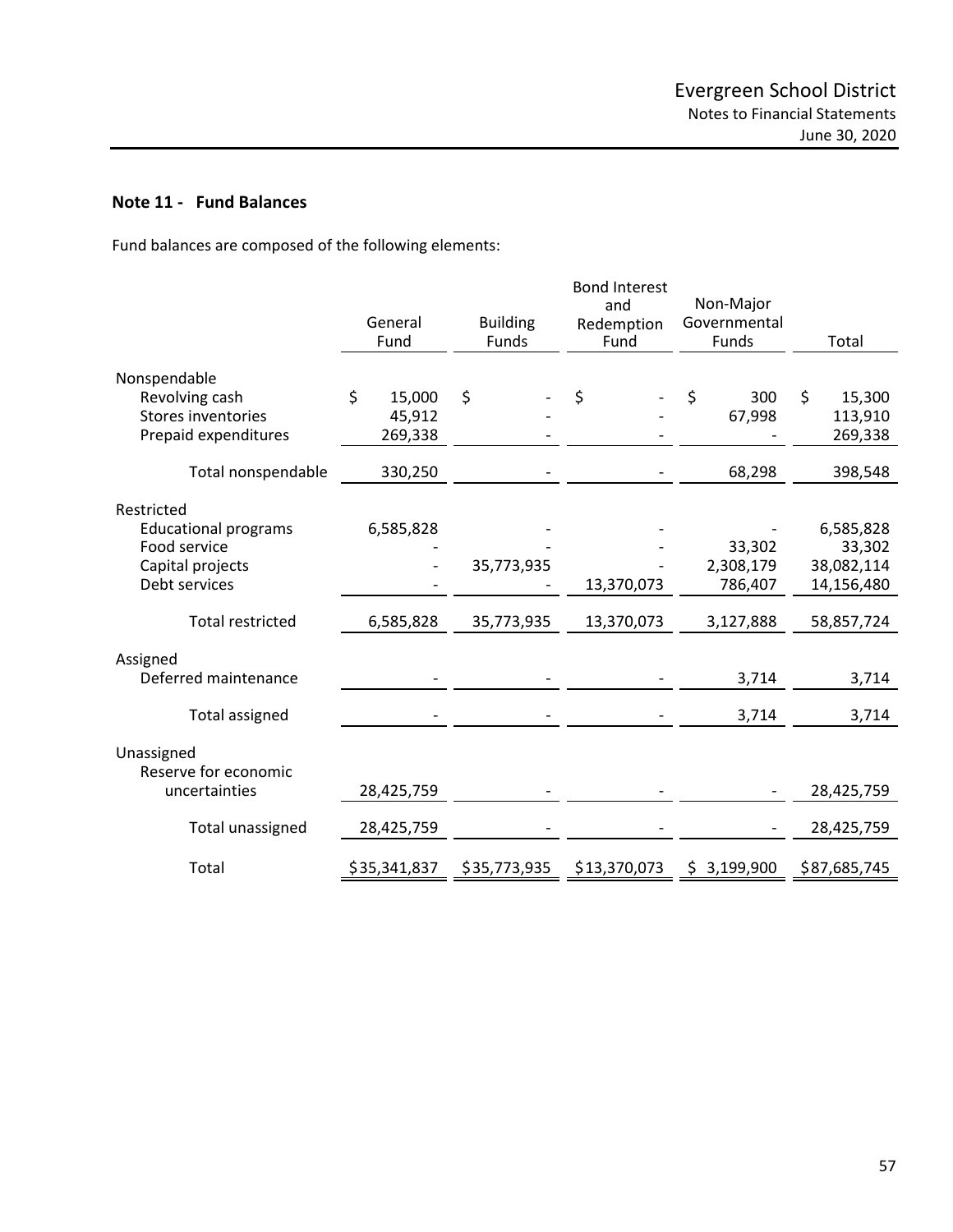## **Note 12 ‐ Risk Management**

The District is exposed to various risks of loss related to torts; theft, damage and destruction of assets; errors and omissions; injuries to employees; life and health of employees; and natural disasters. The District purchases commercial insurance for property damage with coverage up to a maximum of \$1 billion, subject to various policy sublimits generally ranging from \$1 million to \$50 million and deductible of \$10,000 per occurrence. The District also purchases commercial insurance for general liability claims with coverage up to \$1 million per occurrence and \$2 million aggregate, with excess liability coverage with \$24 million per occurrence limit, subject to deductible of \$5,000 per occurrence. Employee health benefits are covered by a commercial insurance policy purchased by the District. The District provides health insurance benefits to District employees electing to participate in the plan by paying a monthly premium based on the number of District employees participating in the plan.

## **Property and Liability**

The District is exposed to various risks of loss related to torts; theft of, damage to, and destruction of assets; errors and omissions; injuries to employees and natural disasters. During fiscal year ending June 30, 2020, the District was a member of South Bay Area Schools Insurance Authority (SBASIA) for property and liability insurance coverage. The joint powers agreement provides that SBASIA will be self‐sustaining through member premiums and will insure through commercial insurance companies for claims in excess of self‐insured levels. Settled claims have not exceeded this commercial coverage in any of the past three years. There has not been a significant reduction in coverage from the prior year.

## **Workers' Compensation**

For fiscal year 2020, the District participated in the CSAC Excess Insurance Authority JPA an insurance purchasing pool. The intent of the CSAC Excess Insurance Authority JPA is to achieve the benefit of a reduced premium for the District by virtue of its grouping and representation with other participants in the CSAC Excess Insurance Authority JPA. The workers' compensation experience of the participating districts is calculated as one experience and a common premium rate is applied to all districts in the CSAC Excess Insurance Authority JPA. Each participant pays its workers' compensation premium based on its individual rate. A participant will then either receive money from or be required to contribute to the "equity-pooling fund". This "equity pooling" arrangement insures that each participant shares equally in the overall performance of the CSAC Excess Insurance Authority JPA. Participation in the CSAC Excess Insurance Authority JPA is limited to districts that can meet the CSAC Excess Insurance Authority JPA's selection criteria. The firm of Alliant Insurance Services provides administrative, cost control, and actuarial services to the JPA.

## **Employee Medical Benefits**

The District has contracted with the Kaiser and Blue Shield to provide employee health benefits. The rates are set through an annual calculation process. The claims have not exceeded coverages for any of the past three years nor has there been a reduction of coverage to date.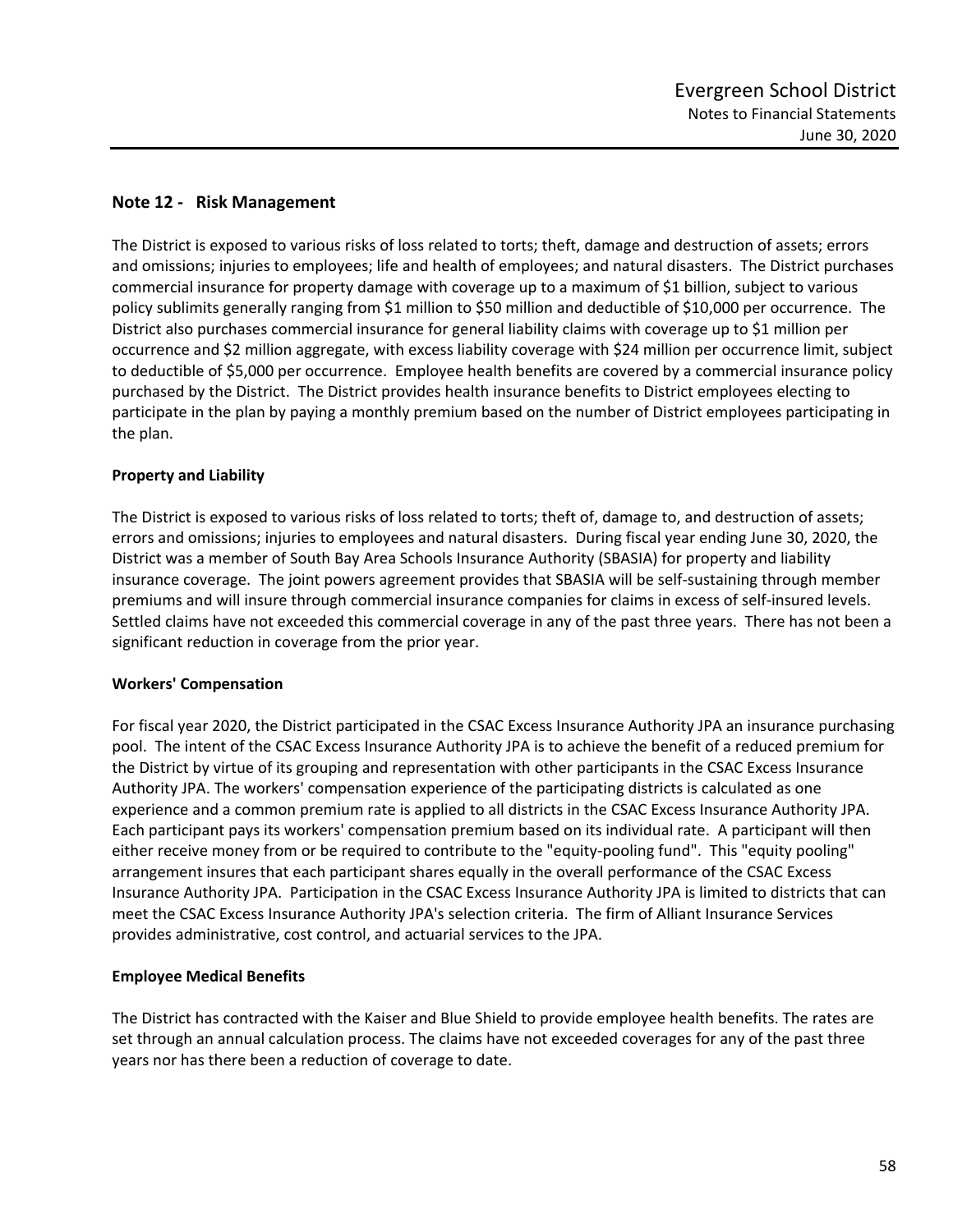## **Note 13 ‐ Employee Retirement Systems**

Qualified employees are covered under multiple‐employer defined benefit pension plans maintained by agencies of the State of California. Academic employees are members of the California State Teachers' Retirement System (CalSTRS) and classified employees are members of the California Public Employees' Retirement System (CalPERS).

For the fiscal year ended June 30, 2020, the District reported its proportionate share of net pension liabilities, deferred outflows of resources, deferred inflows of resources, and pension expense for each of the above plans as follows:

| Pension Plan                     | Net<br>Pension Liability | Deferred Outflows<br>of Resources | Deferred Inflows<br>of Resources | <b>Pension Expense</b> |
|----------------------------------|--------------------------|-----------------------------------|----------------------------------|------------------------|
| <b>CalSTRS</b><br><b>CalPERS</b> | 91,155,467<br>23,826,741 | 20,790,743<br>5,638,559           | 14,777,561<br>1,384,692          | 8,657,160<br>4,055,640 |
| Total                            | 114,982,208              | 26,429,302                        | 16,162,253                       | 12,712,800             |

The details of each plan are as follows:

## **California State Teachers' Retirement System (CalSTRS)**

### **Plan Description**

The District contributes to the State Teachers Retirement Plan (STRP) administered by the California State Teachers' Retirement System (CalSTRS). STRP is a cost-sharing multiple-employer public employee retirement system defined benefit pension plan. Benefit provisions are established by State statutes, as legislatively amended, within the State Teachers' Retirement Law.

A full description of the pension plan regarding benefit provisions, assumptions (for funding, but not accounting purposes), and membership information is listed in the June 30, 2018, annual actuarial valuation report, Defined Benefit Program Actuarial Valuation. This report and CalSTRS audited financial information are publicly available reports that can be found on the CalSTRS website under Publications at: http://www.calstrs.com/member‐ publications.

## **Benefits Provided**

The STRP provides retirement, disability and survivor benefits to beneficiaries. Benefits are based on members' final compensation, age, and years of service credit. Members hired on or before December 31, 2012, with five years of credited service are eligible for the normal retirement benefit at age 60. Members hired on or after January 1, 2013, with five years of credited service are eligible for the normal retirement benefit at age 62. The normal retirement benefit is equal to 2.0 percent of final compensation for each year of credited service.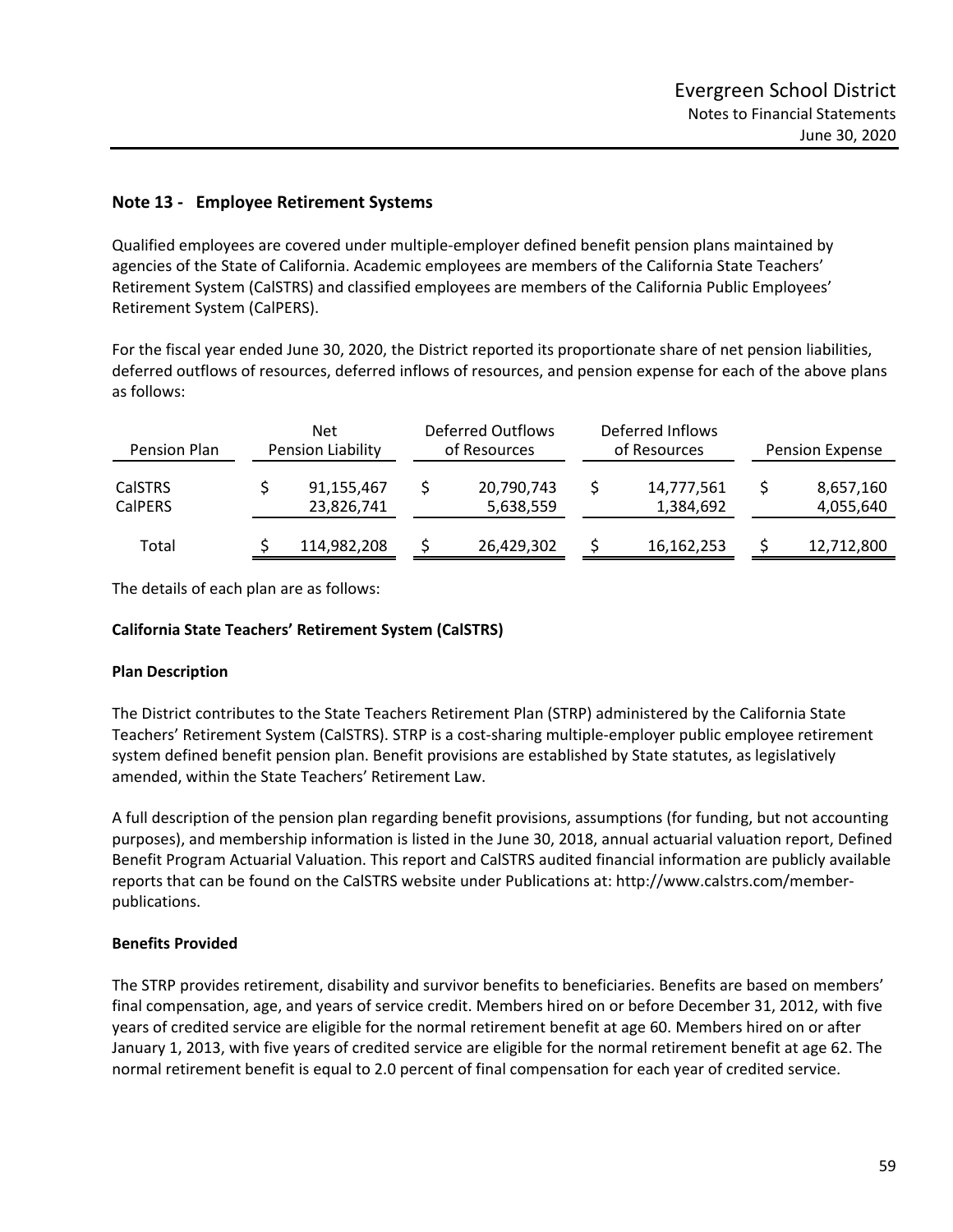STRP Defined Benefit Program

The STRP is comprised of four programs: Defined Benefit Program, Defined Benefit Supplement Program, Cash Balance Benefit Program, and Replacement Benefits Program. The STRP holds assets for the exclusive purpose of providing benefits to members and beneficiaries of these programs. CalSTRS also uses plan assets to defray reasonable expenses of administering the STRP. Although CalSTRS is the administrator of the STRP, the state is the sponsor of the STRP and obligor of the trust. In addition, the state is both an employer and nonemployer contributing entity to the STRP.

The District contributes exclusively to the STRP Defined Benefit Program, thus disclosures are not included for the other plans.

The STRP provisions and benefits in effect at June 30, 2020, are summarized as follows:

|                                                           | On or before       | On or after        |
|-----------------------------------------------------------|--------------------|--------------------|
| Hire date                                                 | December 31, 2012  | January 1, 2013    |
| Benefit formula                                           | 2% at 60           | 2% at 62           |
| Benefit vesting schedule                                  | 5 years of service | 5 years of service |
| Benefit payments                                          | Monthly for life   | Monthly for life   |
| Retirement age                                            | 60                 | 62                 |
| Monthly benefits as a percentage of eligible compensation | $2.0\% - 2.4\%$    | $2.0\% - 2.4\%$    |
| Required employee contribution rate                       | 10.25%             | 10.205%            |
| Required employer contribution rate                       | 17.10%             | 17.10%             |
| Required state contribution rate                          | 10.328%            | 10.328%            |

### **Contributions**

Required member, District and State of California contributions rates are set by the California Legislature and Governor and detailed in Teachers' Retirement Law. The contributions rates are expressed as a level percentage of payroll using the entry age normal actuarial method. In accordance with AB 1469, employer contributions into the CalSTRS will be increasing to a total of 19.1 percent of applicable member earnings phased over a seven-year period. The contribution rates for each plan for the year ended June 30, 2020, are presented above and the District's total contributions were \$8,906,622.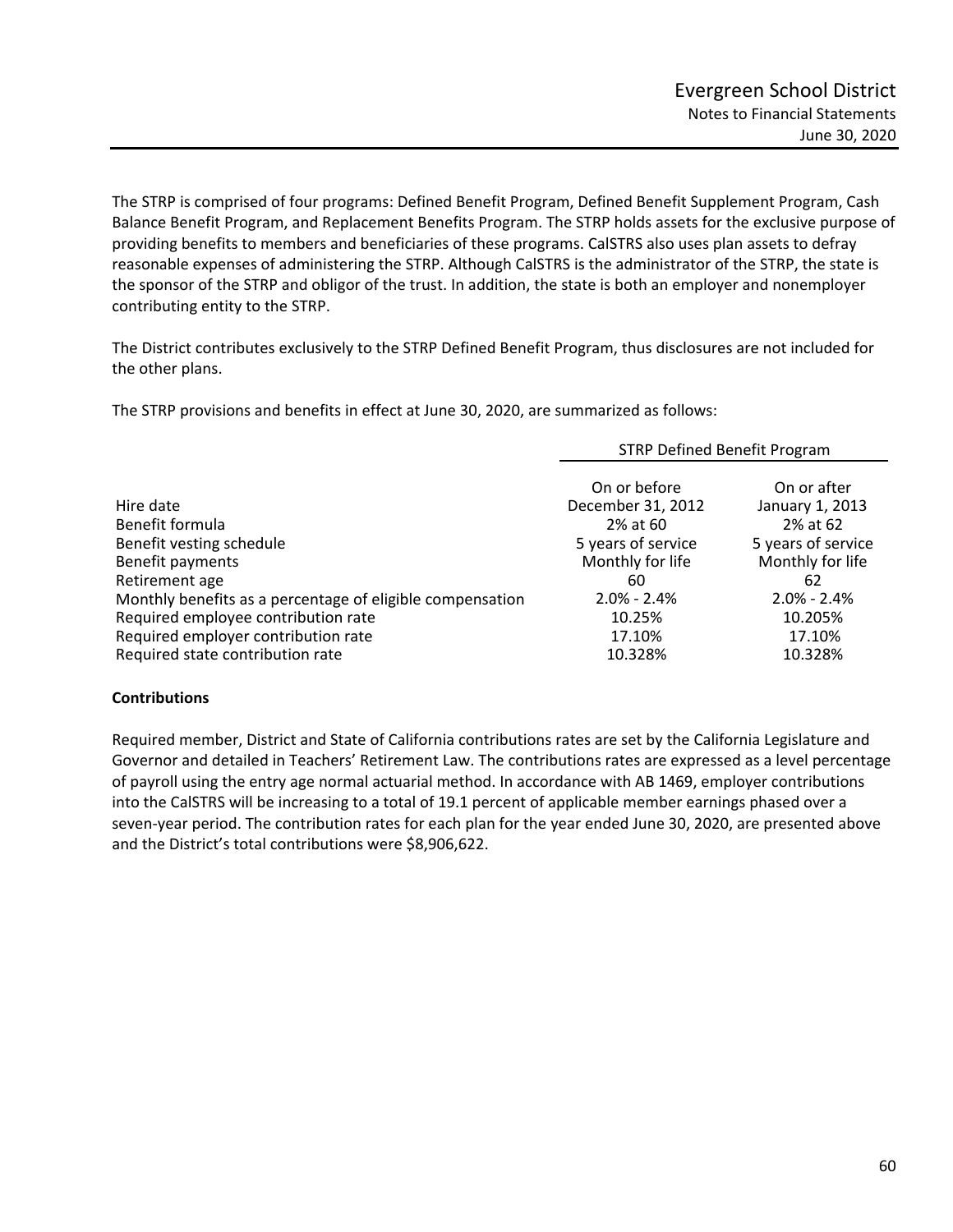## **Pension Liabilities, Pension Expense, Deferred Outflows of Resources and Deferred Inflows of Resources Related to Pensions**

At June 30, 2020, the District reported a liability for its proportionate share of the net pension liability that reflected a reduction for State pension support provided to the District. The amount recognized by the District as its proportionate share of the net pension liability, the related state support and the total portion of the net pension liability that was associated with the District were as follows:

Total net pension liability, including State share

| Proportionate share of net pension liability             | \$91,155,467  |
|----------------------------------------------------------|---------------|
| State's proportionate share of the net pension liability | 49,731,393    |
| Total                                                    | \$140,886,860 |

The net pension liability was measured as of June 30, 2019. The District's proportion of the net pension liability was based on a projection of the District's long-term share of contributions to the pension plan relative to the projected contributions of all participating school districts and the State, actuarially determined. The District's proportionate share for the measurement period June 30, 2019 and June 30, 2018, respectively was 0.1009 percent and 0.1024 percent, resulting in a net decrease in the proportionate share of 0.0015 percent.

For the year ended June 30, 2020, the District recognized pension expense of \$8,657,160. In addition, the District recognized pension expense and revenue of \$7,406,077 for support provided by the State. At June 30, 2020, the District reported deferred outflows of resources and deferred inflows of resources related to pensions from the following sources:

|                                                                                                                                   | Deferred Outflows<br>of Resources |                       | Deferred Inflows<br>of Resources |            |
|-----------------------------------------------------------------------------------------------------------------------------------|-----------------------------------|-----------------------|----------------------------------|------------|
| Pension contributions subsequent to measurement date                                                                              | S                                 | 8,906,622             | S                                |            |
| Change in proportion and differences between contributions<br>made and District's proportionate share of contributions            |                                   | 124,828               |                                  | 8,697,570  |
| Differences between projected and actual earnings<br>on pension plan investments                                                  |                                   |                       |                                  | 3,511,336  |
| Differences between expected and actual experience<br>in the measurement of the total pension liability<br>Changes of assumptions |                                   | 230,119<br>11,529,174 |                                  | 2,568,655  |
|                                                                                                                                   |                                   |                       |                                  |            |
| Total                                                                                                                             | S                                 | 20,790,743            |                                  | 14,777,561 |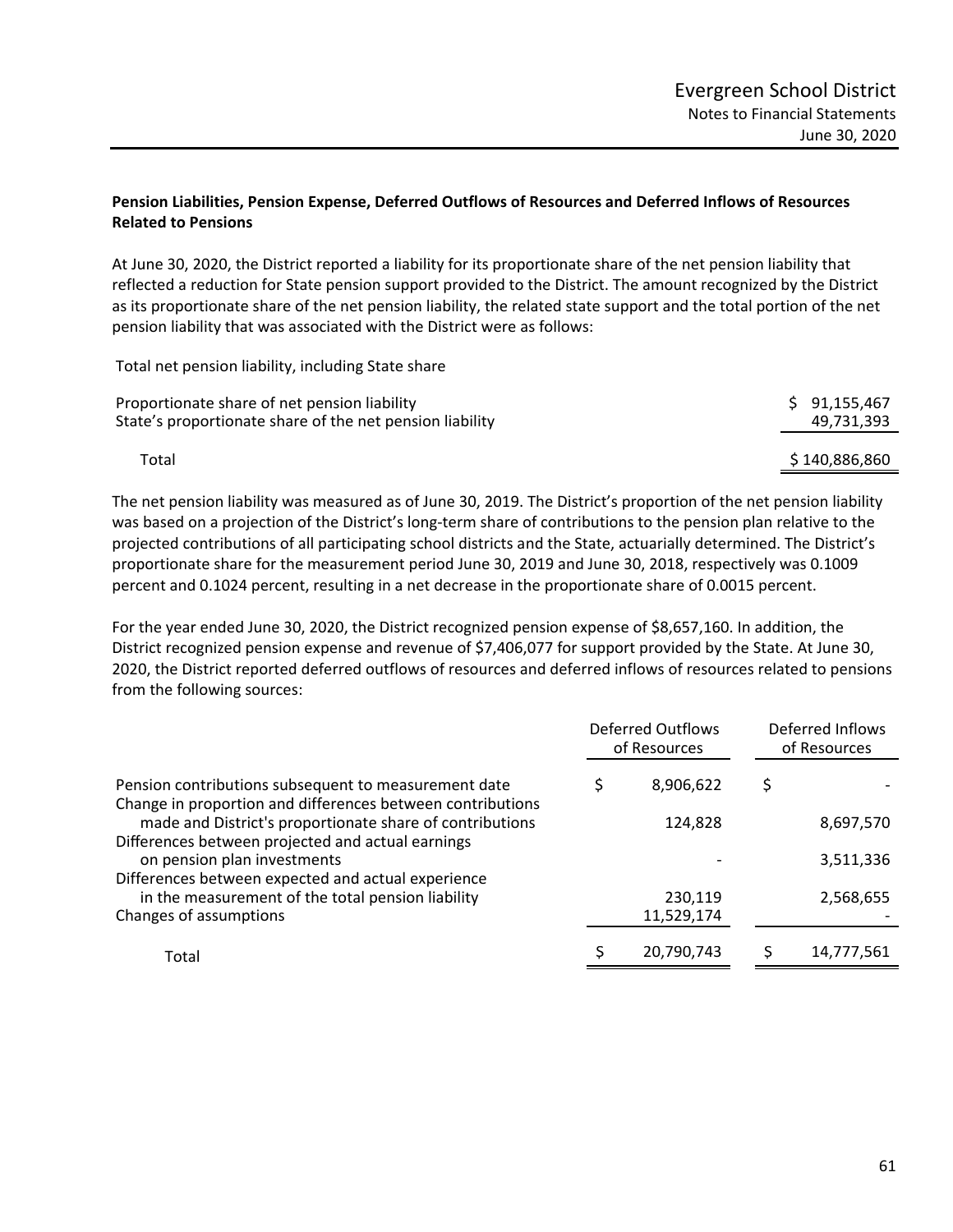The deferred outflows of resources related to pensions resulting from District contributions subsequent to the measurement date will be recognized as a reduction of the net pension liability in the subsequent fiscal year.

The deferred outflows/(inflows) of resources related to the difference between projected and actual earnings on pension plan investments will be amortized over a closed five‐year period and will be recognized in pension expense as follows:

| Year Ended<br>June 30,       | Deferred<br>Outflows/(Inflows)<br>of Resources           |
|------------------------------|----------------------------------------------------------|
| 2021<br>2022<br>2023<br>2024 | \$<br>(354, 179)<br>(2,787,588)<br>(578, 746)<br>209,177 |
| Total                        | (3,511,336)                                              |

The deferred outflows/(inflows) of resources related to the change in proportion and differences between contributions made and District's proportionate share of contributions, differences between expected and actual experience in the measurement of the total pension liability, and changes of assumptions will be amortized over the Expected Average Remaining Service Life (EARSL) of all members that are provided benefits (active, inactive, and retirees) as of the beginning of the measurement period. The EARSL for the measurement period is seven years and will be recognized in pension expense as follows:

| Year Ended<br>June 30,                             | Deferred<br>Outflows/(Inflows)<br>of Resources |                                                                        |  |
|----------------------------------------------------|------------------------------------------------|------------------------------------------------------------------------|--|
| 2021<br>2022<br>2023<br>2024<br>2025<br>Thereafter | \$                                             | 211,667<br>211,667<br>339,504<br>1,282,540<br>(984, 723)<br>(442, 759) |  |
| Total                                              |                                                | 617,896                                                                |  |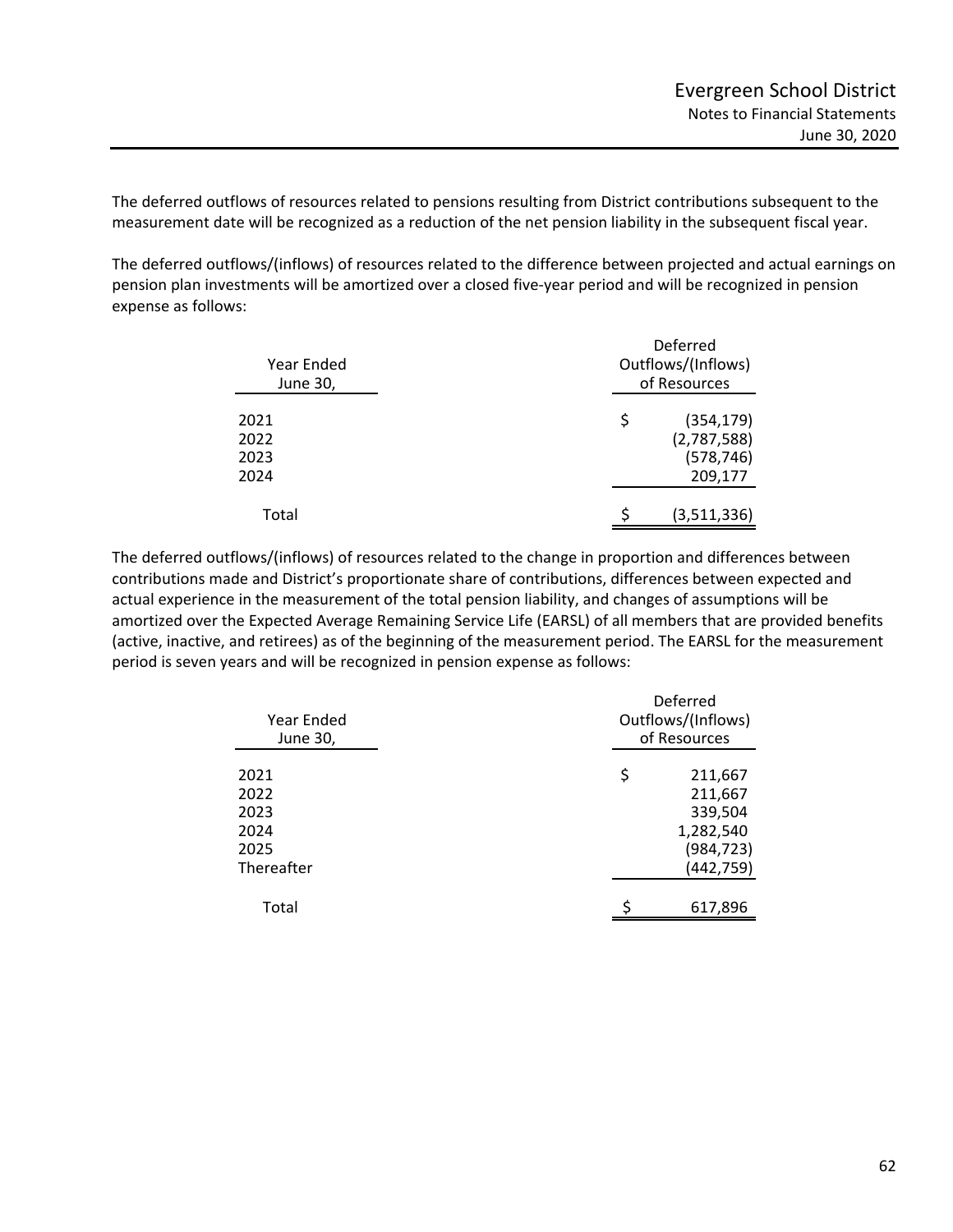#### **Actuarial Methods and Assumptions**

Total pension liability for STRP was determined by applying update procedures to the financial reporting actuarial valuation as of June 30, 2018, and rolling forward the total pension liability to June 30, 2019. The financial reporting actuarial valuation as of June 30, 2018, used the following methods and assumptions, applied to all prior periods included in the measurement:

| Valuation date            | June 30, 2018                      |
|---------------------------|------------------------------------|
| Measurement date          | June 30, 2019                      |
| Experience study          | July 1, 2010 through June 30, 2015 |
| Actuarial cost method     | Entry age normal                   |
| Discount rate             | 7.10%                              |
| Investment rate of return | 7.10%                              |
| Consumer price inflation  | 2.75%                              |
| Wage growth               | 3.50%                              |

CalSTRS uses a generational mortality assumption, which involves the use of a base mortality table and projection scales to reflect expected annual reductions in mortality rates at each age, resulting in increases in life expectancies each year into the future. The base mortality tables are CalSTRS custom tables derived to best fit the patterns of mortality among its members. The projection scale was set equal to 110 percent of the ultimate improvement factor from the Mortality Improvement Scale (MP‐2016) table, issued by the Society of Actuaries.

The long‐term expected rate of return on pension plan investments was determined using a building‐block method in which best estimate ranges of expected future real rates of return (expected returns, net of pension plan investment expense and inflation) are developed for each major asset class. The best estimate ranges were developed using capital market assumptions from CalSTRS general investment consultant (Pension Consulting Alliance‐PCA) as an input to the process. The actuarial investment rate of return assumption was adopted by the board in February 2017 in conjunction with the most recent experience study. For each future valuation, CalSTRS consulting actuary (Milliman) reviews the return assumption for reasonableness based on the most current capital market assumptions. Best estimates of 20‐year geometrically‐linked real rates of return and the assumed asset allocation for each major asset class for the year ended June 30, 2019, are summarized in the following table:

| Long-Term<br><b>Expected Real</b><br><b>Assumed Asset</b><br>Rate of Return<br>Allocation |         |  |
|-------------------------------------------------------------------------------------------|---------|--|
| 47%                                                                                       | 4.8%    |  |
| 12%                                                                                       | 1.3%    |  |
| 13%                                                                                       | 3.6%    |  |
| 13%                                                                                       | 6.3%    |  |
| 9%                                                                                        | 1.8%    |  |
| 4%                                                                                        | $-3.3%$ |  |
| 2%                                                                                        | $-0.4%$ |  |
|                                                                                           |         |  |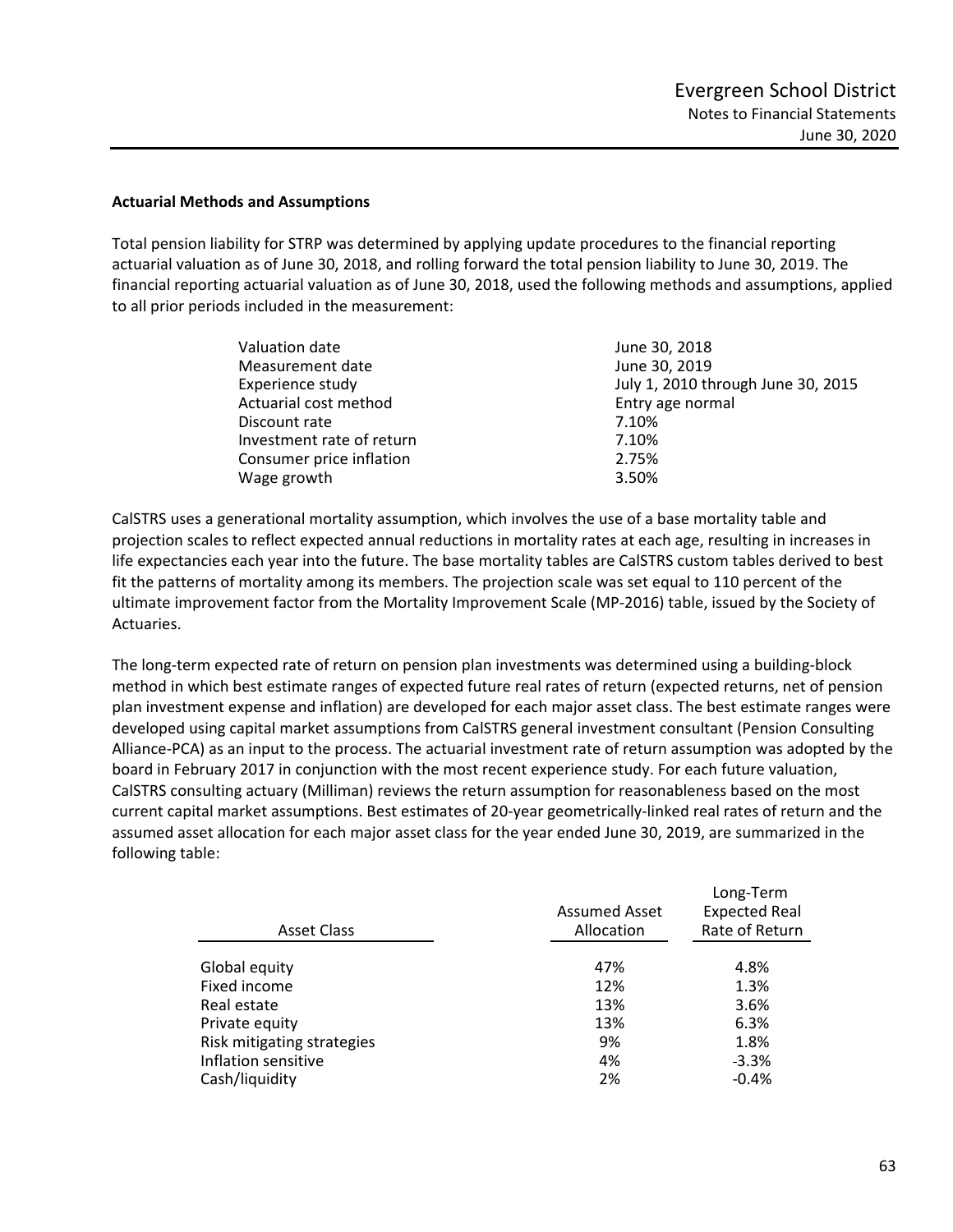## **Discount Rate**

The discount rate used to measure the total pension liability was 7.10 percent. The projection of cash flows used to determine the discount rate assumed the contributions from plan members and employers will be made at statutory contribution rates. Projected inflows from investment earnings were calculated using the long‐term assumed investment rate of return (7.10 percent) and assuming that contributions, benefit payments and administrative expense occurred midyear. Based on these assumptions, the STRP's fiduciary net position was projected to be available to make all projected future benefit payments to current plan members. Therefore, the long‐term assumed investment rate of return was applied to all periods of projected benefit payments to determine total pension liability.

The following presents the District's proportionate share of the net pension liability calculated using the current discount rate as well as what the net pension liability would be if it were calculated using a discount rate that is one percent lower or higher than the current rate:

| Discount Rate                 | <b>Net Pension</b><br>Liability |
|-------------------------------|---------------------------------|
| 1% decrease (6.10%)           | \$135,738,035                   |
| Current discount rate (7.10%) | 91,155,467                      |
| 1% increase (8.10%)           | 54,188,027                      |

### **California Public Employees Retirement System (CalPERS)**

### **Plan Description**

Qualified employees are eligible to participate in the School Employer Pool (SEP) [and the Safety Risk Pool] under the California Public Employees' Retirement System (CalPERS), a cost-sharing multiple-employer public employee retirement system defined benefit pension plan administered by CalPERS. Benefit provisions are established by State statutes, as legislatively amended, within the Public Employees' Retirement Law.

A full description of the pension plan(s) regarding benefit provisions, assumptions (for funding, but not accounting purposes), and membership information is listed in the June 30, 2018 annual actuarial valuation report(s), Schools Pool Actuarial Valuation, [and the Risk Pool Actuarial Valuation Report, Safety,]. This (These) report(s) and CalPERS audited financial information are publicly available reports that can be found on the CalPERS website under Forms and Publications at: https://www.calpers.ca.gov/page/forms‐publications.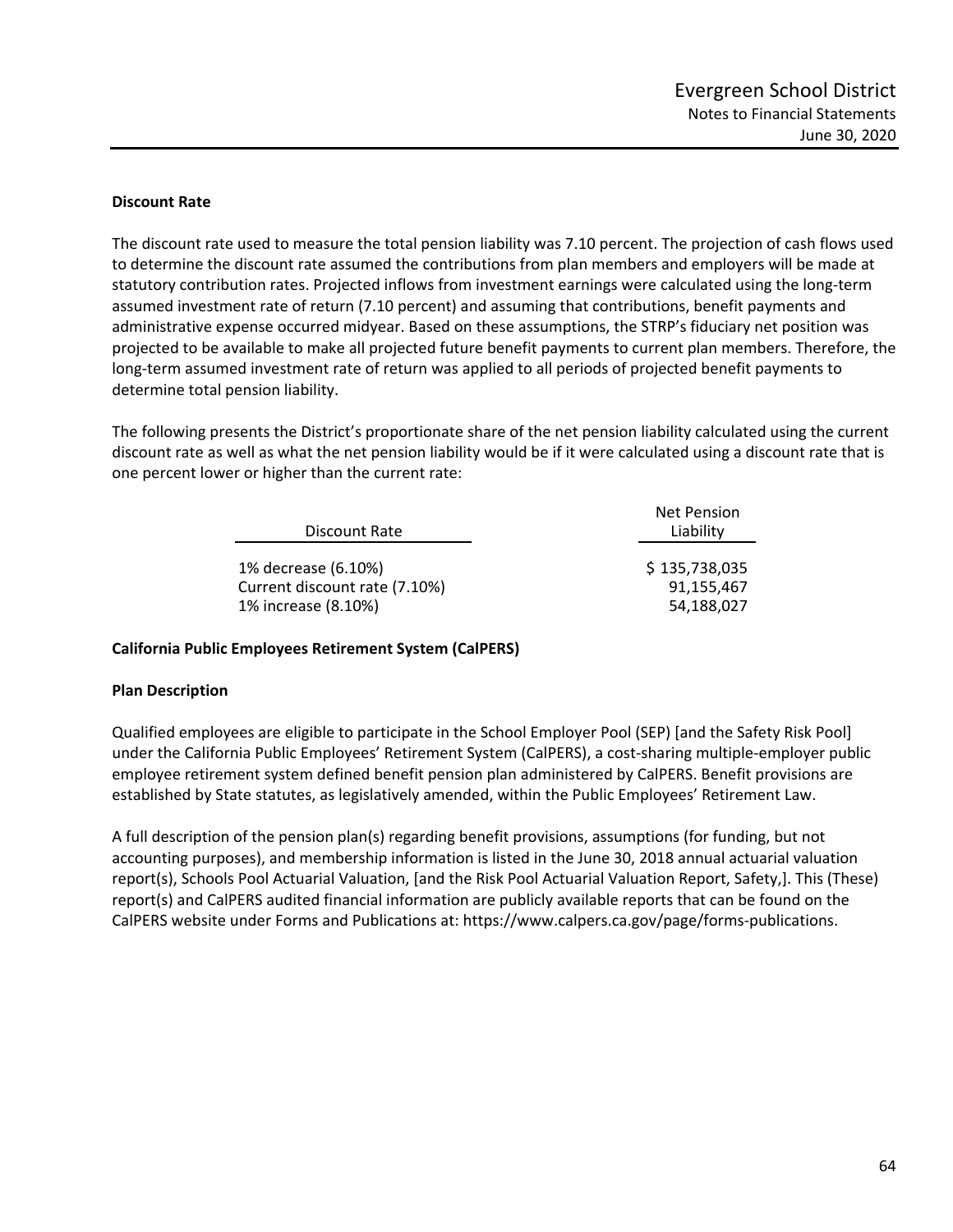### **Benefits Provided**

CalPERS provides service retirement and disability benefits, annual cost of living adjustments and death benefits to plan members, who must be public employees and beneficiaries. Benefits are based on years of service credit, a benefit factor and the member's final compensation. Members hired on or before December 31, 2012, with five years of total service are eligible to retire at age 50 with statutorily reduced benefits. Members hired on or after January 1, 2013, with five years of total service are eligible to retire at age 52 with statutorily reduced benefits. All members are eligible for non‐duty disability benefits after five years of service. The Basic Death Benefit is paid to any member's beneficiary if the member dies while actively employed. An employee's eligible survivor may receive the 1957 Survivor Benefit if the member dies while actively employed, is at least age 50 (or 52 for members hired on or after January 1, 2013), and has at least five years of credited service. The cost of living adjustments for each plan are applied as specified by the Public Employees' Retirement Law.

The CalPERS provisions and benefits in effect at June 30, 2020, are summarized as follows:

|                                                           | <b>School Employer Pool (CalPERS)</b> |                    |
|-----------------------------------------------------------|---------------------------------------|--------------------|
|                                                           | On or before                          | On or after        |
| Hire date                                                 | December 31, 2012                     | January 1, 2013    |
| Benefit formula                                           | 2% at 55                              | 2% at 62           |
| Benefit vesting schedule                                  | 5 years of service                    | 5 years of service |
| Benefit payments                                          | Monthly for life                      | Monthly for life   |
| Retirement age                                            | 55                                    | 62                 |
| Monthly benefits as a percentage of eligible compensation | $1.1\% - 2.5\%$                       | $1.0\% - 2.5\%$    |
| Required employee contribution rate                       | 7.00%                                 | 7.00%              |
| Required employer contribution rate                       | 19.721%                               | 19.721%            |

### **Contributions**

Section 20814(c) of the California Public Employees' Retirement Law requires that the employer contribution rates for all public employers be determined on an annual basis by the actuary and shall be effective on the July 1 following notice of a change in the rate. Total plan contributions are calculated through the CalPERS annual actuarial valuation process. The actuarially determined rate is the estimated amount necessary to finance the costs of benefits earned by employees during the year, with an additional amount to finance any unfunded accrued liability. The District is required to contribute the difference between the actuarially determined rate and the contribution rate of employees. The contributions rates are expressed as percentage of annual payroll. The contribution rates for each plan for the year ended June 30, 2020, are presented above and the total District contributions were \$2,773,555.

## **Pension Liabilities, Pension Expense, Deferred Outflows of Resources, and Deferred Inflows of Resources Related to Pensions**

As of June 30, 2020, the District reported net pension liabilities for its proportionate share of the CalPERS net pension liability totaling \$23,826,741. The net pension liability was measured as of June 30, 2019. The District's proportion of the net pension liability was based on a projection of the District's long‐term share of contributions to the pension plan relative to the projected contributions of all participating school districts, actuarially determined.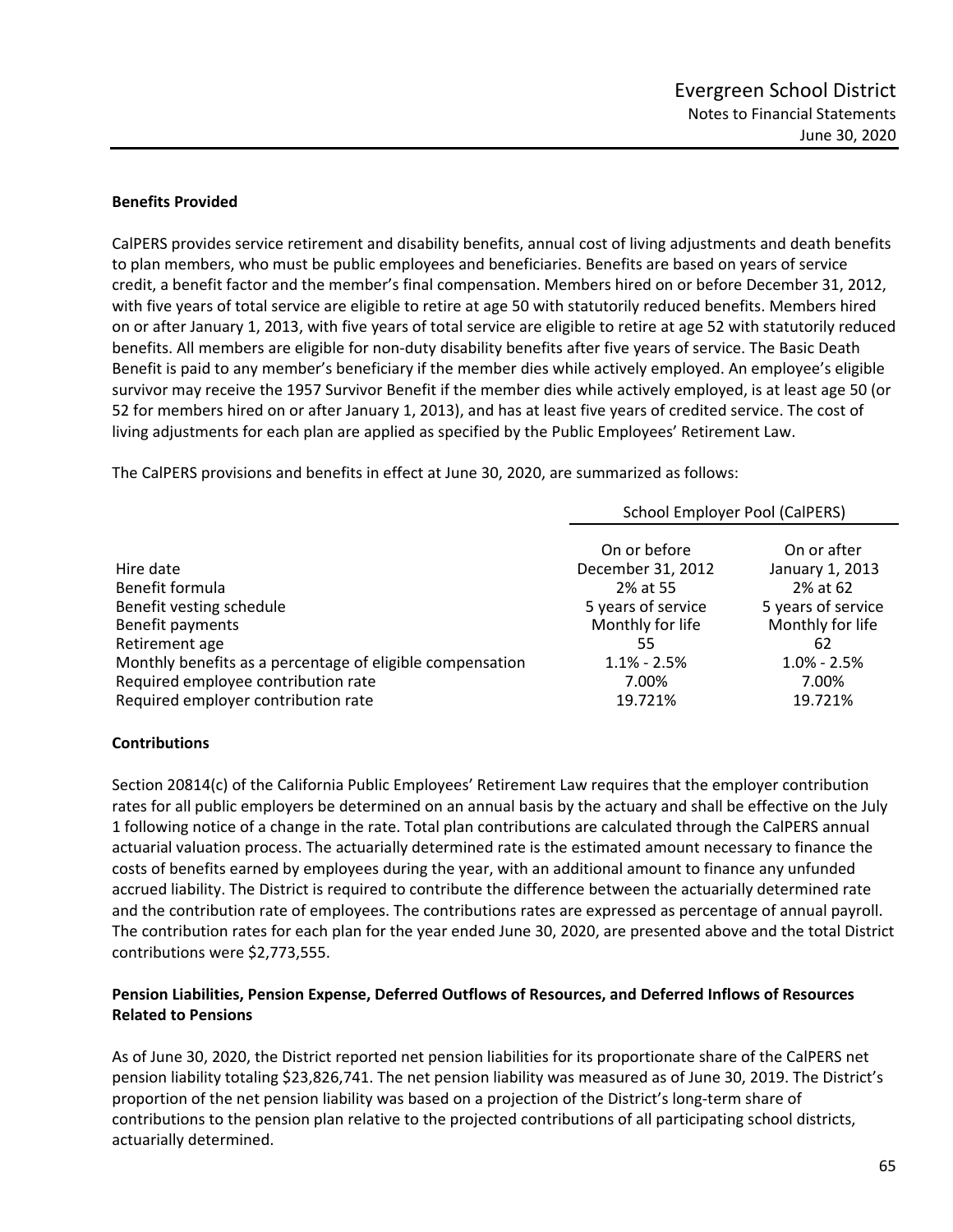The District's proportionate share for the measurement period June 30, 2019 and June 30, 2018, respectively was 0.0818 percent and 0.0889 percent, resulting in a net decrease in the proportionate share of 0.0071 percent.

For the year ended June 30, 2020, the District recognized pension expense of \$4,055,640. At June 30, 2020, the District reported deferred outflows of resources and deferred inflows of resources related to pensions from the following sources:

|                                                                                                                    | Deferred Outflows<br>of Resources |                        | Deferred Inflows<br>of Resources |           |
|--------------------------------------------------------------------------------------------------------------------|-----------------------------------|------------------------|----------------------------------|-----------|
| Pension contributions subsequent to measurement date<br>Change in proportion and differences between contributions |                                   | 2,773,555              |                                  |           |
| made and District's proportionate share of contributions                                                           |                                   |                        |                                  | 1,163,695 |
| Differences between projected and actual earnings on<br>pension plan investments                                   |                                   |                        |                                  | 220,997   |
| Differences between expected and actual experience                                                                 |                                   |                        |                                  |           |
| in the measurement of the total pension liability<br>Changes of assumptions                                        |                                   | 1,730,777<br>1,134,227 |                                  |           |
|                                                                                                                    |                                   |                        |                                  |           |
| Total                                                                                                              |                                   | 5,638,559              |                                  | 1,384,692 |

The deferred outflows of resources related to pensions resulting from District contributions subsequent to the measurement date will be recognized as a reduction of the net pension liability in the subsequent fiscal year.

The deferred outflows/(inflows) of resources related to the difference between projected and actual earnings on pension plan investments will be amortized over a closed five‐year period and will be recognized in pension expense as follows:

| Year Ended<br>June 30,       | Deferred<br>Outflows/(Inflows)<br>of Resources     |
|------------------------------|----------------------------------------------------|
| 2021<br>2022<br>2023<br>2024 | \$<br>218,149<br>(435, 746)<br>(66, 032)<br>62,632 |
| Total                        | (220,997)                                          |

The deferred outflows/(inflows) of resources related to the change in proportion and differences between contributions made and District's proportionate share of contributions, differences between expected and actual experience in the measurement of the total pension liability, and changes of assumptions will be amortized over the Expected Average Remaining Service Life (EARSL) of all members that are provided benefits (active, inactive, and retirees) as of the beginning of the measurement period.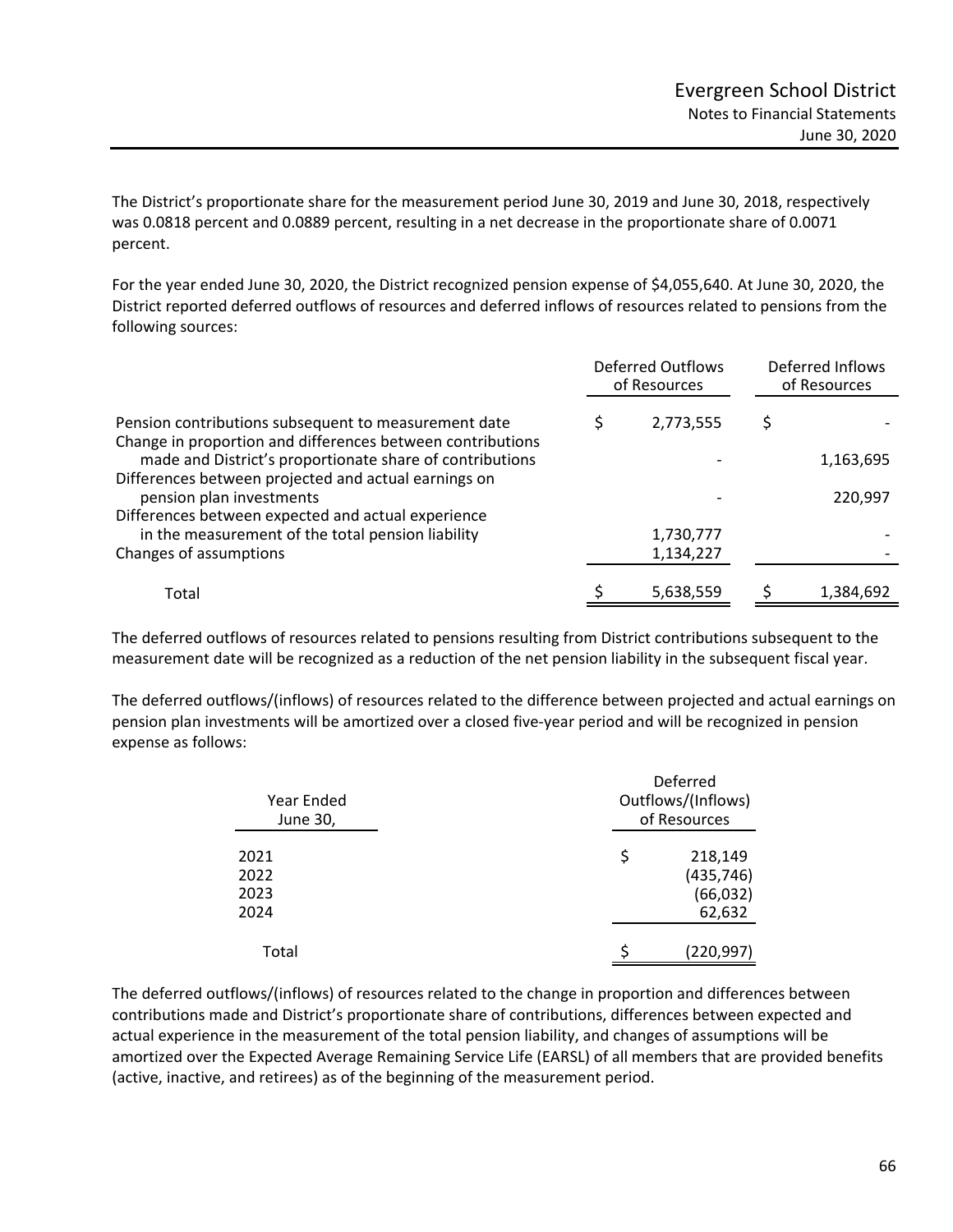| Year Ended<br>June 30,       | Deferred<br>Outflows/(Inflows)<br>of Resources |  |  |
|------------------------------|------------------------------------------------|--|--|
| 2021<br>2022<br>2023<br>2024 | \$<br>1,352,767<br>333,976<br>13,244<br>1,322  |  |  |
| Total                        | 1,701,309                                      |  |  |

The EARSL for the measurement period is 4.1 years and will be recognized in pension expense as follows:

#### **Actuarial Methods and Assumptions**

Total pension liability for the SEP was determined by applying update procedures to the financial reporting actuarial valuation as of June 30, 2018, and rolling forward the total pension liability to June 30, 2019. The financial reporting actuarial valuation as of June 30, 2018, used the following methods and assumptions, applied to all prior periods included in the measurement:

| Valuation date            | June 30, 2018                      |
|---------------------------|------------------------------------|
| Measurement date          | June 30, 2019                      |
| Experience study          | July 1, 1997 through June 30, 2015 |
| Actuarial cost method     | Entry age normal                   |
| Discount rate             | 7.15%                              |
| Investment rate of return | 7.15%                              |
| Consumer price inflation  | 2.50%                              |
| Wage growth               | Varies by entry age and service    |

The mortality table used was developed based on CalPERS‐specific data. The table includes 15 years of mortality improvements using Society of Actuaries 90 percent of scale MP‐2016.

In determining the long‐term expected rate of return, CalPERS took into account both short‐term and long‐term market return expectations as well as the expected pension fund cash flows. Using historical returns of all the funds' asset classes, expected compound returns were calculated over the short-term (first ten years) and the long term (11+ years) using a building‐block approach. Using the expected nominal returns for both short term and long‐term, the present value of benefits was calculated for each fund. The expected rate of return was set by calculating the rounded single equivalent expected return that arrived at the same present value of benefits for cash flows as the one calculated using both short-term and long-term returns. The expected rate of return was then set equal to the single equivalent rate calculated above and adjusted to account for assumed administrative expenses.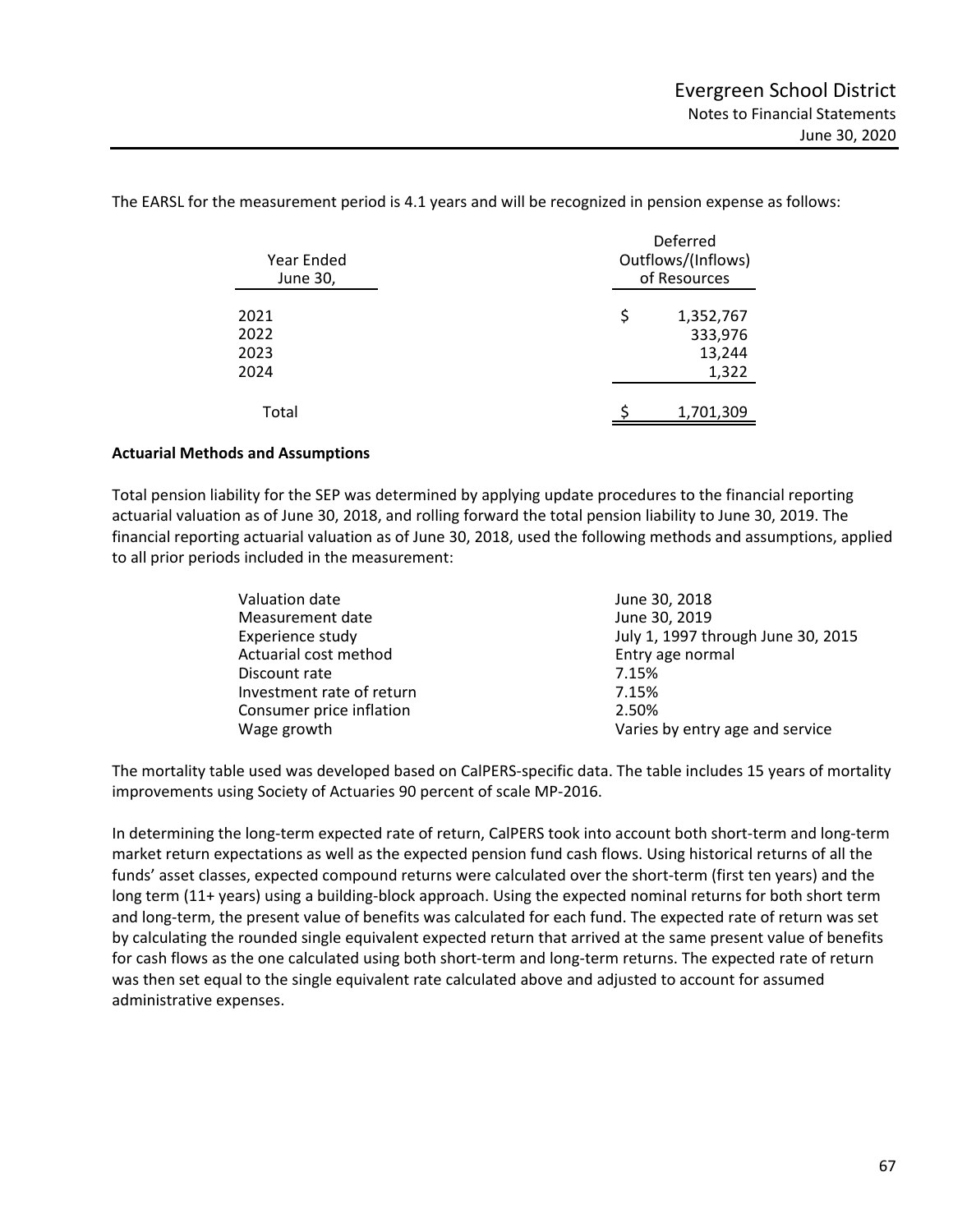Long‐Term

The target asset allocation and best estimates of arithmetic real rates of return for each major asset class are summarized in the following table:

| <b>Asset Class</b> | <b>Assumed Asset</b><br>Allocation | <b>Expected Real</b><br>Rate of Return |  |
|--------------------|------------------------------------|----------------------------------------|--|
| Global equity      | 50%                                | 5.98%                                  |  |
| Fixed income       | 28%                                | 2.62%                                  |  |
| Inflation assets   | 0%                                 | 1.81%                                  |  |
| Private equity     | 8%                                 | 7.23%                                  |  |
| Real assets        | 13%                                | 4.93%                                  |  |
| Liquidity          | 1%                                 | $-0.92%$                               |  |

### **Discount Rate**

The discount rate used to measure the total pension liability was 7.15 percent. The projection of cash flows used to determine the discount rate assumed the contributions from plan members and employers will be made at statutory contribution rates. Based on these assumptions, the School Employer Pool fiduciary net position was projected to be available to make all projected future benefit payments to current plan members. Therefore, the long‐term assumed investment rate of return was applied to all periods of projected benefit payments to determine total pension liability.

The following presents the District's proportionate share of the net pension liability calculated using the current discount rate as well as what the net pension liability would be if it were calculated using a discount rate that is one percent lower or higher than the current rate:

| Discount Rate                                                               | <b>Net Pension</b><br>Liability           |  |
|-----------------------------------------------------------------------------|-------------------------------------------|--|
| 1% decrease (6.15%)<br>Current discount rate (7.15%)<br>1% increase (8.15%) | \$ 34.344.680<br>23,826,741<br>15,101,384 |  |

### **On Behalf Payments**

The State of California makes contributions to CalSTRS on behalf of the District. These payments consist of State General Fund contributions to CalSTRS in the amount of \$6,937,033 (10.328 percent of annual payroll). Contributions are no longer appropriated in the annual Budget Act for the legislatively mandated benefits to CalPERS. Therefore, there is no on behalf contribution rate for CalPERS. Under accounting principles generally accepted in the United States of America, these amounts are to be reported as revenues and expenditures. Accordingly, these amounts have been recorded in these financial statements. On behalf payments have been included in the calculation of available reserves, but have not been included in the budgeted amounts reported in the General Fund ‐ Budgetary Comparison Schedule.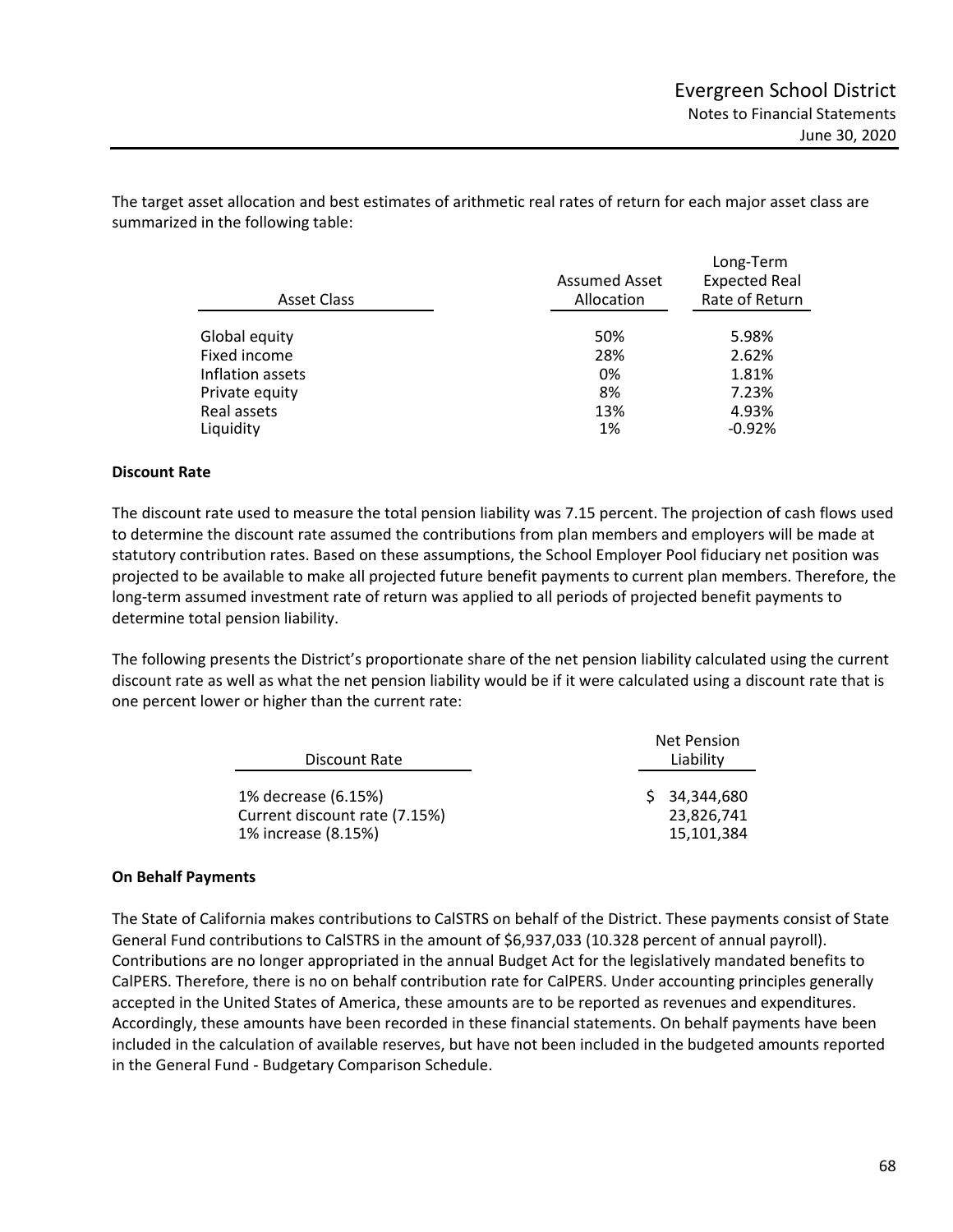Senate Bill 90 (Chapter 33, Statutes of 2019), which was signed by the Governor on June 27, 2019, appropriated an additional 2019–2020 contribution on‐behalf of school employers of \$1.1 billion for CalSTRS. A proportionate share of these contributions have been recorded in these financial statements. On behalf payments related to these additional contributions have been excluded from the calculation of available reserves and have not been included in the budgeted amounts reported in the General Fund – Budgetary Comparison Schedule and Major Special Revenue Fund – Budgetary Comparison Schedule.

## **Note 14 ‐ Commitments and Contingencies**

## **Grants**

The District received financial assistance from Federal and State agencies in the form of grants. The disbursement of funds received under these programs generally requires compliance with terms and conditions specified in the grant agreements and are subject to audit by the grantor agencies. Any disallowed claims resulting from such audits could become a liability of the General Fund or other applicable funds. However, in the opinion of management, any such disallowed claims will not have a material adverse effect on the overall financial position of the District at June 30, 2020.

## **Litigation**

The District is involved in various litigation arising from the normal course of business. In the opinion of management and legal counsel, the disposition of all litigation pending is not expected to have a material adverse effect on the overall financial position of the District at June 30, 2020.

### **COVID‐19 Contingencies**

Subsequent to year-end, the District has been negatively impacted by the effects of the world-wide coronavirus pandemic. The District is closely monitoring its operations, liquidity, and capital resources and is actively working to minimize the current and future impact of this unprecedented situation. As of the issuance date of these financial statements, the full impact to the District's financial position is not known beyond increased cash flow monitoring due to state apportionment deferrals.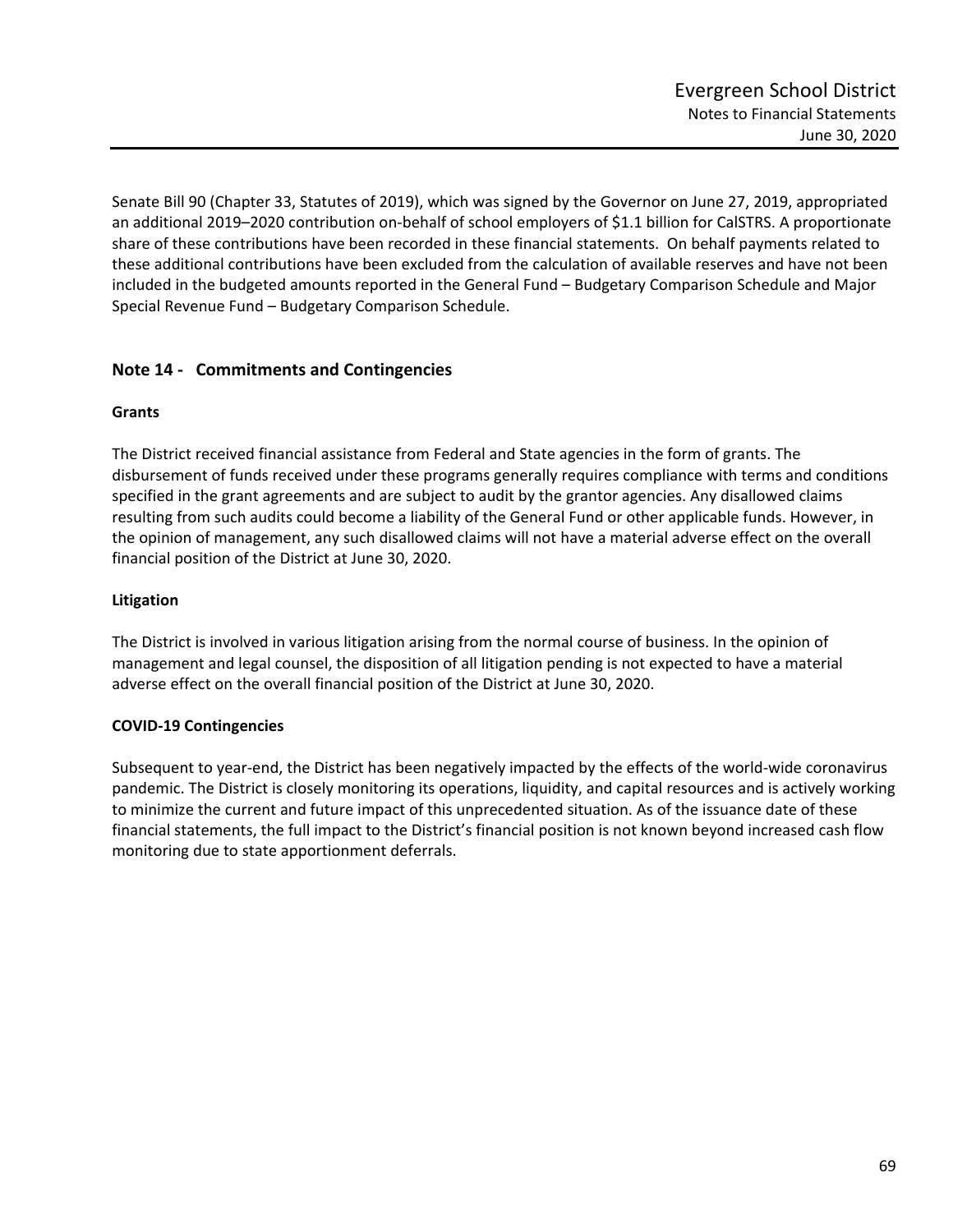## **Construction Commitments**

As of June 30, 2020, the District had the following commitments with respect to the unfinished capital projects:

|                                          | Remaining     | Expected         |
|------------------------------------------|---------------|------------------|
|                                          | Construction  | Date of          |
| Capital Project                          | Commitment    | Completion       |
| Modernization at various sites           |               |                  |
| <b>Cadwallader Roofing Project</b>       | \$<br>110,249 | To be determined |
| Carolyn Clark Kinder CR Expansion        | 1,059,754     | To be determined |
| Carolyn Clark STEM Project               | 46,023        | To be determined |
| Central Kitchen Expansion & Renovation   | 442,424       | October 2020     |
| Chaboya Carport Solar Project            | 65,242        | To be determined |
| Holly Oak STEM CR Project                | 55,468        | To be determined |
| J. F. Smith Kinder CR Expansion          | 533,708       | December 2020    |
| J. F. Smith STEM Classroom               | 768,691       | September 2020   |
| K. R. Smith STEM CR & Window Replacement | 259,422       | August 2020      |
| O. B. Whaley STEM CR & Window & Sitework | 121,737       | August 2020      |
| Millbrook Kinder CR Expansion & STEM     | 230,911       | September 2020   |
| Norwood Creek Kinder CR Expansion & STEM | 150,748       | September 2020   |
| Silver Oak Roofing & Solar Project       | 73,259        | To be determined |
| Tom Matsumoto Kinder CR Expansion        | 1,164,342     | December 2020    |
| Tom Matsumoto STEM Classroom             | 44,080        | May 2021         |
|                                          |               |                  |
| Total                                    | 5,126,058     |                  |

## **Note 15 ‐ Participation in Joint Powers Authorities and Other Related Party Transactions**

The District is a member of the South Bay Area School Insurance Authority (SBASIA), the CSAC Excess Insurance Authority (CSACEIA), and the East Valley Transportation Agency (EVT). The District pays an annual premium to the applicable entity for its worker's compensation, property liability coverage, or services provided. The relationships between the District, the pools, and the JPA's are such that they are not component units of the District for financial reporting purposes. These entities have budgeting and financial reporting requirements independent of member units and their financial statements are not presented in these financial statements; however, fund transactions between the entities and the District are included in these statements. Audited financial statements are generally available from the respective entities.

The District has appointed its Chief Business Officer to the Governing Board of SBASIA, CSACEIA and Director of Operations Support Services, Rick Navarro to the EVT.

During the year ended June 30, 2020, the District made payments of \$638,992, \$737,114, and \$851,523 to SBASIA, CSACEIA, and EVT, respectively for services rendered.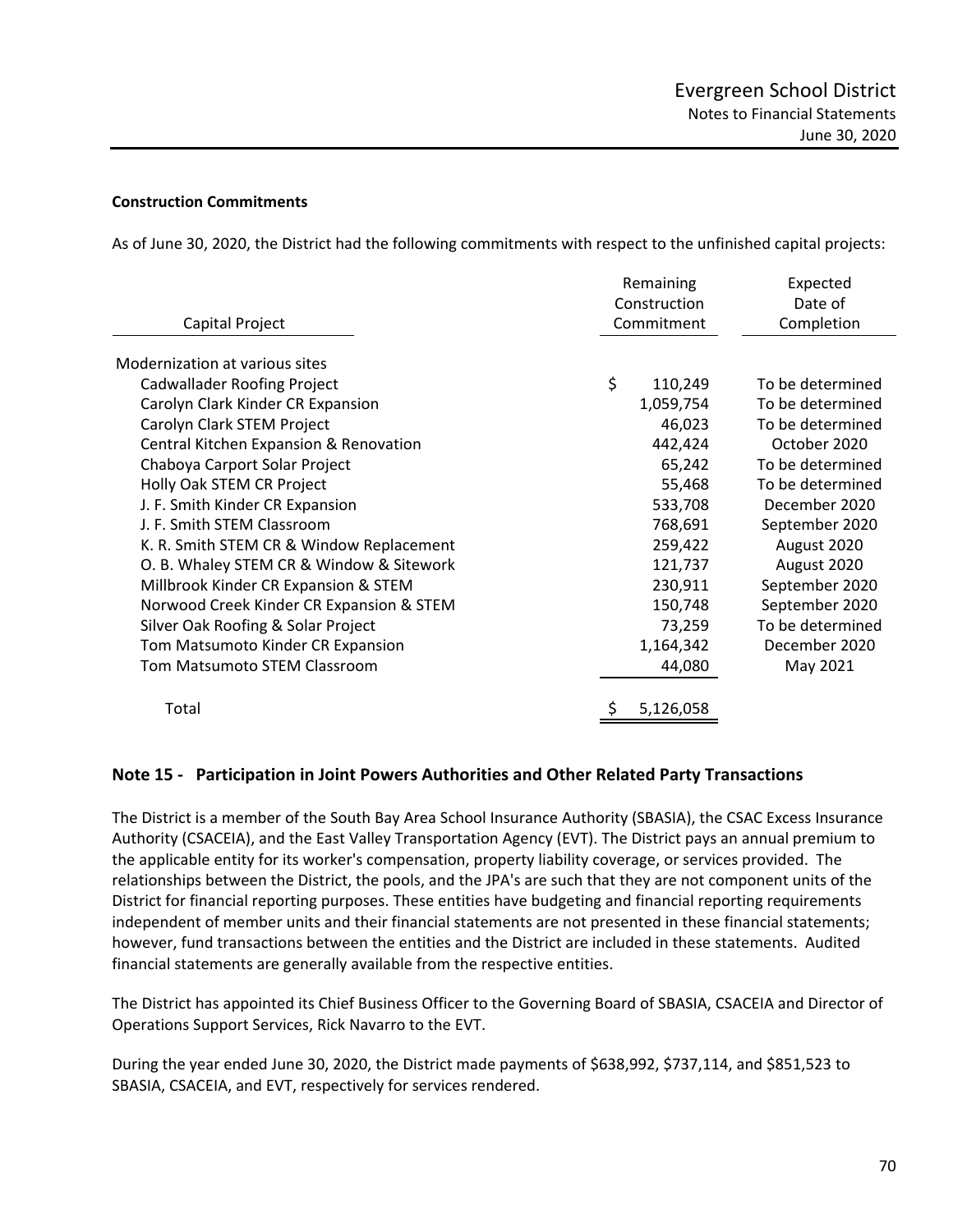

Required Supplementary Information June 30, 2020

# Evergreen School District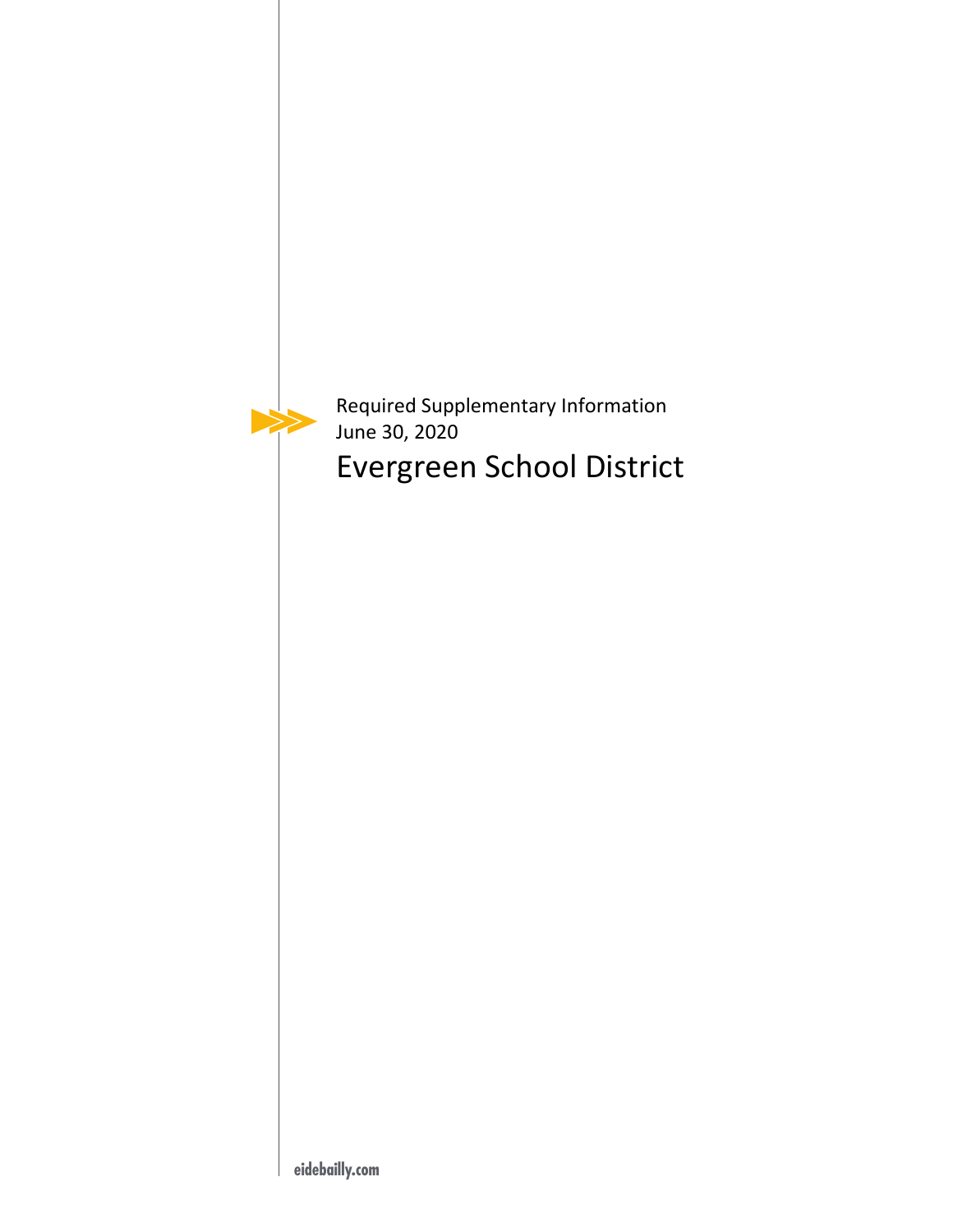|                                                               | Original      | <b>Budgeted Amounts</b><br>Final | Actual       | Variances -<br>Positive<br>(Negative)<br>Final<br>to Actual |
|---------------------------------------------------------------|---------------|----------------------------------|--------------|-------------------------------------------------------------|
| Revenues                                                      |               |                                  |              |                                                             |
| <b>Local Control Funding Formula</b>                          | \$95,357,234  | \$95,378,454                     | \$95,294,439 | \$<br>(84, 015)                                             |
| Federal sources                                               | 4,269,518     | 4,726,748                        | 3,744,476    | (982, 272)                                                  |
| <b>Other State sources</b>                                    | 8,633,118     | 10,352,431                       | 12,667,421   | 2,314,990                                                   |
| Other local sources                                           | 5,785,106     | 6,555,156                        | 7,744,094    | 1,188,938                                                   |
| <b>Total revenues</b>                                         | 114,044,976   | 117,012,789                      | 119,450,430  | 2,437,641                                                   |
| Expenditures<br>Current                                       |               |                                  |              |                                                             |
| Certificated salaries                                         | 55,554,562    | 54,724,601                       | 53,565,267   | 1,159,334                                                   |
| <b>Classified salaries</b>                                    | 11,554,982    | 10,951,772                       | 11,400,743   | (448, 971)                                                  |
| <b>Employee benefits</b>                                      | 34,856,930    | 33,668,974                       | 34,424,763   | (755, 789)                                                  |
| Books and supplies                                            | 4,711,772     | 5,511,866                        | 3,772,141    | 1,739,725                                                   |
| Services and operating expenditures                           | 9,559,475     | 10,520,864                       | 8,914,012    | 1,606,852                                                   |
| Other outgo                                                   | 2,946,708     | 3,092,708                        | 3,493,313    | (400, 605)                                                  |
| Capital outlay                                                | 4,000         | 4,000                            | 48,979       | (44, 979)                                                   |
| <b>Total expenditures</b>                                     | 119,188,429   | 118,474,785                      | 115,619,218  | 2,855,567                                                   |
| Excess (Deficiency) of Revenues<br>Over Expenditures          | (5, 143, 453) | (1,461,996)                      | 3,831,212    | 5,293,208                                                   |
| <b>Other Financing Sources (Uses)</b><br><b>Transfers out</b> | (478, 186)    | (228, 186)                       |              | 228,186                                                     |
| Net Change in Fund Balances                                   | (5,621,639)   | (1,690,182)                      | 3,831,212    | 5,521,394                                                   |
| Fund Balance - Beginning                                      | 31,510,625    | 31,510,625                       | 31,510,625   |                                                             |
| Fund Balance - Ending                                         | \$25,888,986  | \$29,820,443                     | \$35,341,837 | 5,521,394<br>Ş.                                             |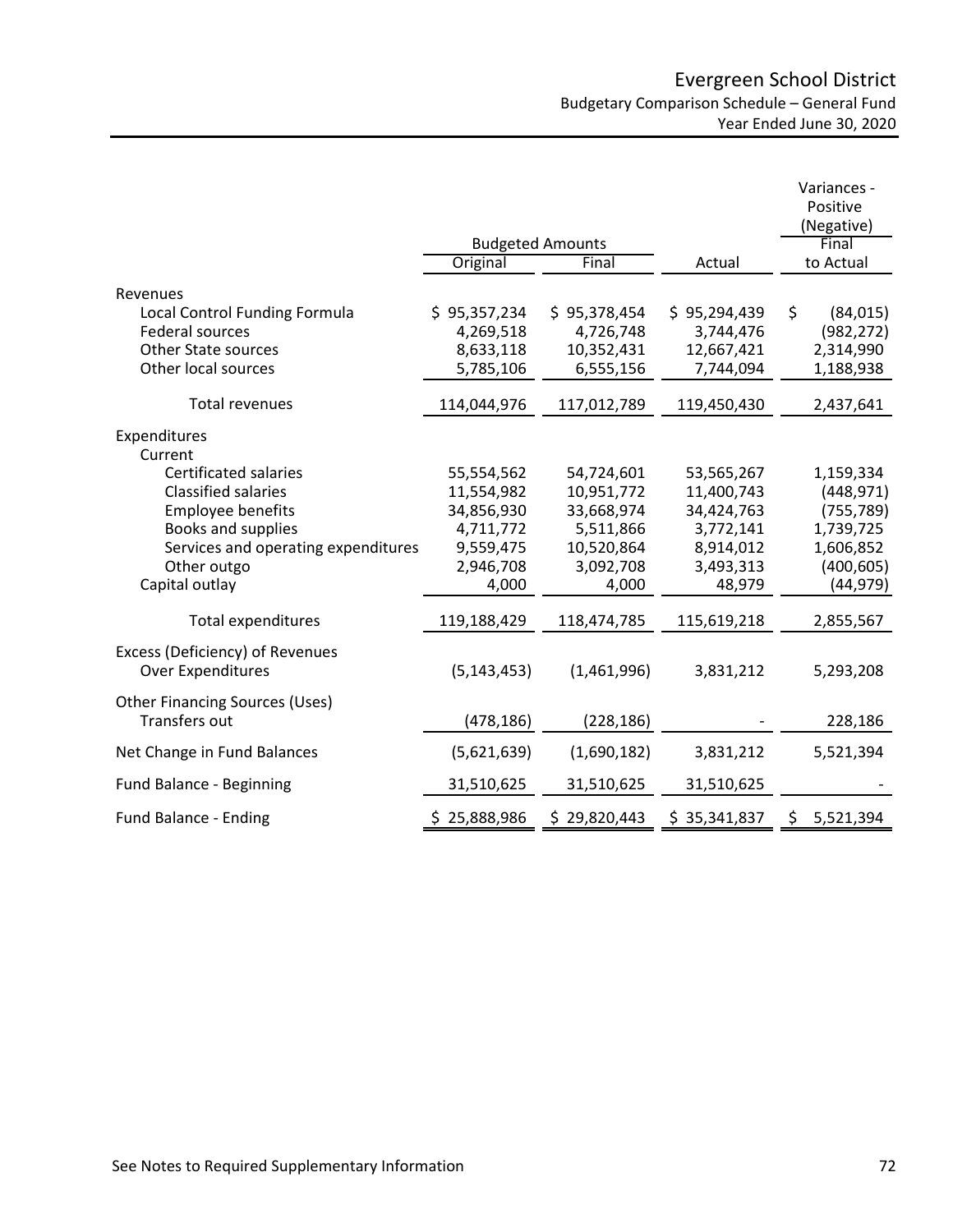## Evergreen School District Schedule of Changes in the District's Total OPEB Liability and Related Ratios Year Ended June 30, 2020

|                                                                                                                                                            | 2020                                                    | 2019                                                                  | 2018                                                         |
|------------------------------------------------------------------------------------------------------------------------------------------------------------|---------------------------------------------------------|-----------------------------------------------------------------------|--------------------------------------------------------------|
| <b>Total OPEB Liability</b><br>Service cost<br>Interest<br>Difference between expected and actual experience<br>Changes of assumptions<br>Benefit payments | \$<br>1,752,557<br>1,477,722<br>1,382,985<br>(617, 444) | 1,900,883<br>S.<br>1,317,288<br>307,347<br>(1,054,569)<br>(1,547,925) | 2,110,864<br>S.<br>1,070,163<br>(2,581,380)<br>(1, 158, 977) |
| Net change in total OPEB liability                                                                                                                         | 3,995,820                                               | 923,024                                                               | (559, 330)                                                   |
| <b>Total OPEB Liability - Beginning</b>                                                                                                                    | 38,492,745                                              | 37,569,721                                                            | 38,129,051                                                   |
| <b>Total OPEB Liability - Ending</b>                                                                                                                       | 42,488,565                                              | 38,492,745                                                            | 37,569,721                                                   |
| Covered Payroll                                                                                                                                            | N/A <sup>1</sup>                                        | N/A <sup>1</sup>                                                      | N/A <sup>1</sup>                                             |
| Total OPEB Liability as a Percentage of Covered Payroll                                                                                                    | N/A <sup>1</sup>                                        | N/A <sup>1</sup>                                                      | N/A <sup>1</sup>                                             |
| <b>Measurement Date</b>                                                                                                                                    | June 30, 2019                                           | June 30, 2018                                                         | June 30, 2017                                                |

 $1$  The OPEB Plan is not administered through a trust and contributions are not made based on a measure of pay. Therefore, no measure of payroll is presented.

*Note:* In the future, as data becomes available, ten years of information will be presented.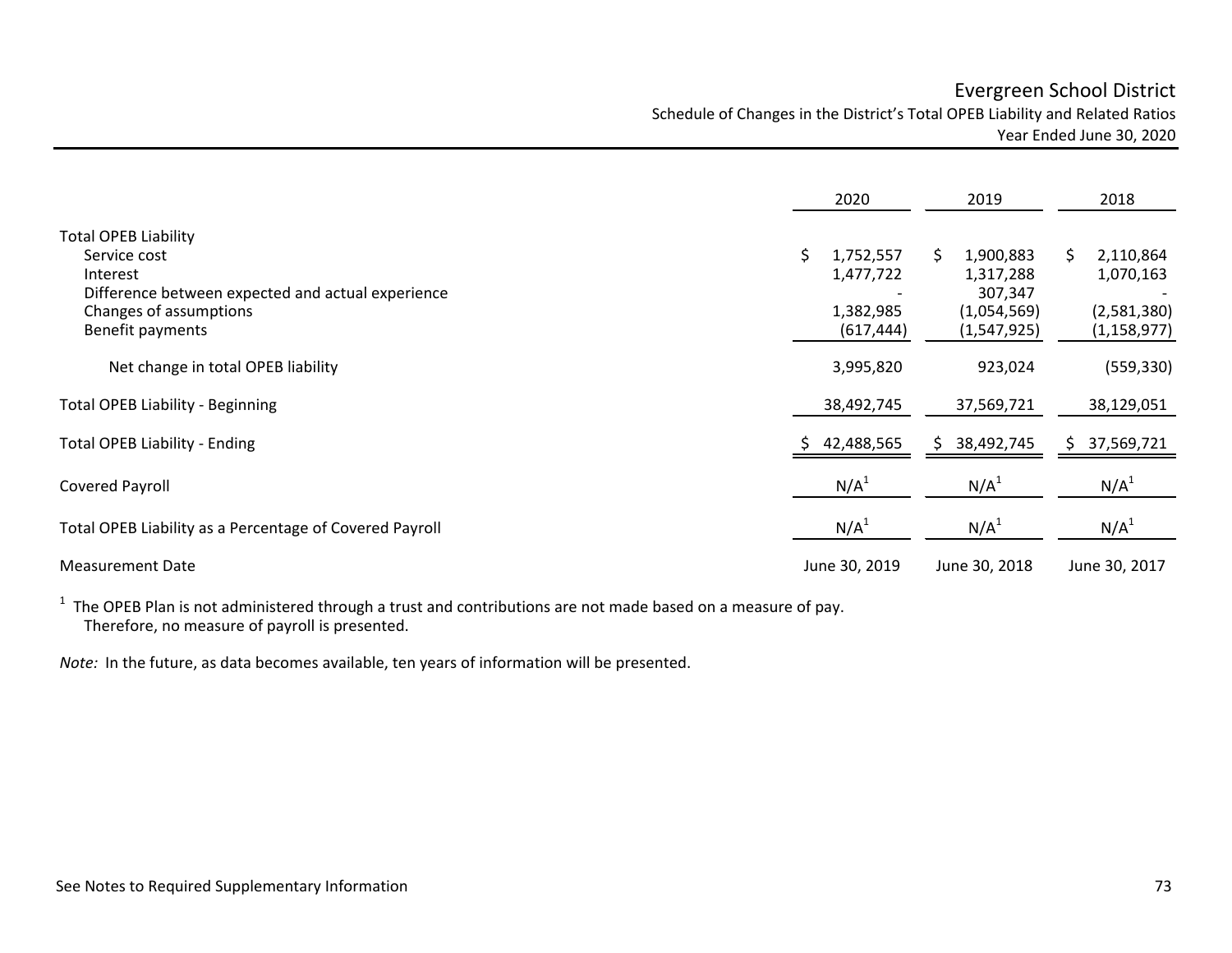## Evergreen School District Schedule of the District's Proportionate Share of the Net Pension Liability

Year Ended June 30, 2020

|                                                                                                                              | 2020 |                          | 2019          |                          | 2018          |                          | 2017          |                          | 2016          |                          | 2015          |                          |
|------------------------------------------------------------------------------------------------------------------------------|------|--------------------------|---------------|--------------------------|---------------|--------------------------|---------------|--------------------------|---------------|--------------------------|---------------|--------------------------|
| <b>CalSTRS</b>                                                                                                               |      |                          |               |                          |               |                          |               |                          |               |                          |               |                          |
| Proportion of the net pension liability (asset)                                                                              |      | 0.1009%                  |               | 0.1024%                  |               | 0.1071%                  |               | 0.1132%                  |               | 0.1205%                  |               | 0.1199%                  |
| Proportionate share of the net pension liability (asset)<br>State's proportionate share of the net pension liability (asset) |      | 91,155,467<br>49,731,393 |               | 94,106,071<br>53,880,127 |               | 99,016,964<br>58,577,599 | S             | 91,580,535<br>52,135,165 |               | 81,132,322<br>42,910,055 |               | 70,072,007<br>42,312,503 |
| Total                                                                                                                        |      | 140,886,860              |               | 147,986,198              | S             | 157,594,563              | S             | 143,715,700              | S             | 124,042,377              | S             | 112,384,510              |
| Covered payroll                                                                                                              |      | 54,052,039               |               | 54,852,162               |               | 56,388,696               | S             | 56,700,233               | S             | 50,656,791               |               | 54,001,099               |
| Proportionate share of the net pension liability (asset)<br>as a percentage of its covered payroll                           |      | 168.64%                  |               | 171.56%                  |               | 176%                     |               | 162%                     |               | 160%                     |               | 130%                     |
| Plan fiduciary net position as a percentage of the total<br>pension liability                                                |      | 73%                      |               | 71%                      |               | 69%                      |               | 70%                      |               | 74%                      |               | 77%                      |
| <b>Measurement Date</b>                                                                                                      |      | June 30, 2019            | June 30, 2018 |                          | June 30, 2017 |                          | June 30, 2016 |                          | June 30, 2015 |                          | June 30, 2014 |                          |
| <b>CalPERS</b>                                                                                                               |      |                          |               |                          |               |                          |               |                          |               |                          |               |                          |
| Proportion of the net pension liability (asset)                                                                              |      | 0.0818%                  |               | 0.0889%                  |               | 0.0921%                  |               | 0.0931%                  |               | 0.0945%                  |               | 0.0922%                  |
| Proportionate share of the net pension liability (asset)                                                                     |      | 23,826,741               |               | 23,706,893               |               | 21,986,534               |               | 21,986,534               | S             | 18,387,896               |               | 13,925,990               |
| Covered payroll                                                                                                              |      | 14,025,357               |               | 14,967,394               | S             | 16,738,090               | S             | 18,478,037               | Ŝ             | 13,716,566               | 5             | 10,472,116               |
| Proportionate share of the net pension liability (asset)<br>as a percentage of its covered payroll                           |      | 169.88%                  |               | 158.39%                  |               | 131%                     |               | 119%                     |               | 134%                     |               | 133%                     |
| Plan fiduciary net position as a percentage of the<br>total pension liability                                                |      | 70%                      |               | 71%                      |               | 72%                      |               | 74%                      |               | 79%                      |               | 83%                      |
| <b>Measurement Date</b>                                                                                                      |      | June 30, 2019            |               | June 30, 2018            |               | June 30, 2017            |               | June 30, 2016            |               | June 30, 2015            |               | June 30, 2014            |

*Note* : In the future, as data becomes available, ten years of information will be presented.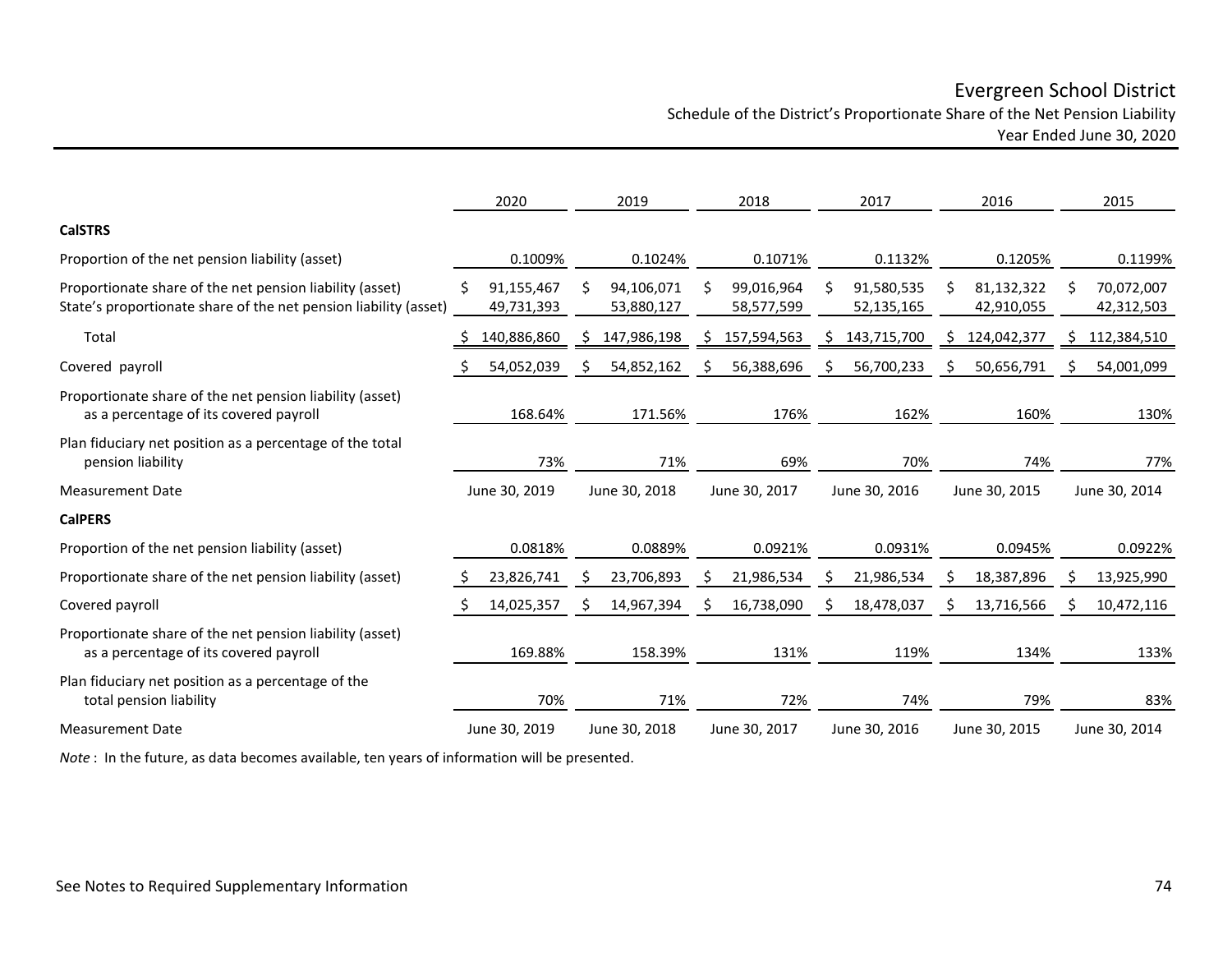## Evergreen School District

Schedule of the District Contributions for Pension

Year Ended June 30, 2020

|                                                                              | 2020         | 2019<br>2018 |              | 2017         | 2016         | 2015         |
|------------------------------------------------------------------------------|--------------|--------------|--------------|--------------|--------------|--------------|
| <b>CalSTRS</b>                                                               |              |              |              |              |              |              |
| Contractually required contribution                                          | \$8,906,622  | \$8,799,672  | \$7,915,167  | \$7,093,698  | \$6,083,935  | \$4,498,323  |
| Less contributions in relation to the contractually<br>required contribution | 8,906,622    | 8,799,672    | 7,915,167    | 7,093,698    | 6,083,935    | 4,498,323    |
| Contribution deficiency (excess)                                             |              |              |              |              |              |              |
| Covered payroll                                                              | \$52,085,509 | \$54,052,039 | \$54,852,162 | \$56,388,696 | \$56,700,233 | \$50,656,791 |
| Contributions as a percentage of covered payroll                             | 17.10%       | 16.28%       | 14.43%       | 12.58%       | 10.73%       | 8.88%        |
| <b>CalPERS</b>                                                               |              |              |              |              |              |              |
| Contractually required contribution                                          | \$2,773,555  | \$2,533,260  | \$2,324,586  | \$2,324,586  | \$2,189,093  | \$1,614,577  |
| Less contributions in relation to the contractually<br>required contribution | 2,773,555    | 2,533,260    | 2,324,586    | 2,324,586    | 2,189,093    | 1,614,577    |
| Contribution deficiency (excess)                                             |              |              |              |              |              |              |
| Covered payroll                                                              | \$14,063,967 | \$14,025,357 | \$14,967,394 | \$16,738,090 | \$18,478,037 | \$13,716,566 |
| Contributions as a percentage of covered payroll                             | 19.721%      | 18.0620%     | 15.5310%     | 13.8880%     | 11.8470%     | 11.7710%     |

*Note* : In the future, as data becomes available, ten years of information will be presented.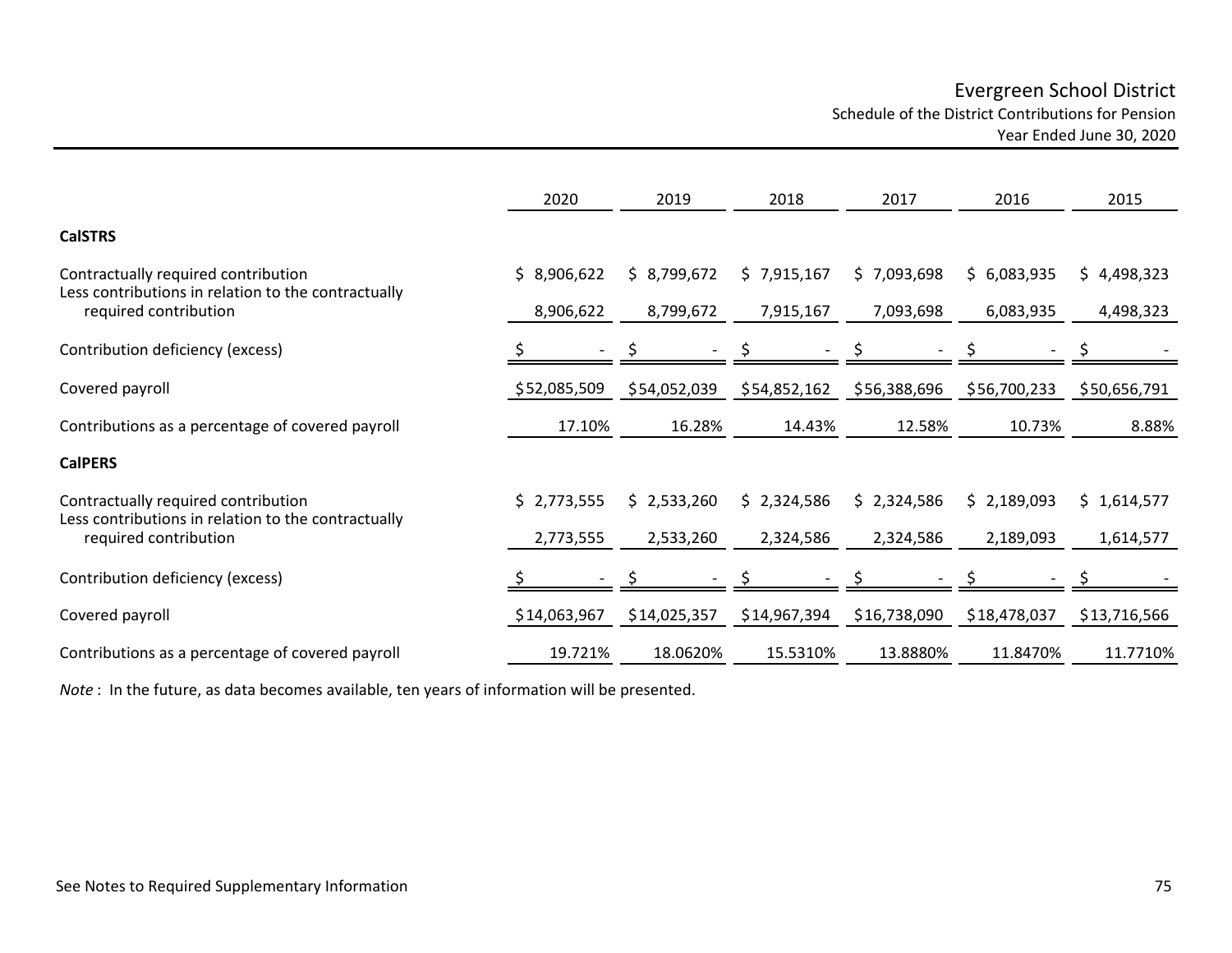## **Note 1 ‐ Purpose of Schedules**

## **Budgetary Comparison Schedule(s)**

The District employs budget control by object codes and by individual appropriation accounts. Budgets are prepared on the modified accrual basis of accounting in accordance with accounting principles generally accepted in the United State of America as prescribed by the Governmental Accounting Standards Board and provisions of the California *Education Code*. The governing board is required to hold a public hearing and adopt an operating budget no later than July 1 of each year. The adopted budget is subject to amendment throughout the year to give consideration to unanticipated revenue and expenditures primarily resulting from events unknown at the time of budget adoption with the legal restriction that expenditures cannot exceed appropriations by major object account.

The amounts reported as the original budgeted amounts in the budgetary statements reflect the amounts when the original appropriations were adopted. The amounts reported as the final budgeted amounts in the budgetary statements reflect the amounts after all budget amendments have been accounted for.

This/These schedule(s) presents information for the original and final budgets and actual results of operations, as well as the variances from the final budget to actual results of operations.

## **Schedule of Changes in the District's Total OPEB Liability and Related Ratios**

This schedule presents information on the District's changes in the total OPEB liability, including beginning and ending balances, the plan's fiduciary net position, and the total OPEB liability. In the future, as data becomes available, ten years of information will be presented.

- *Changes in Benefit Terms* There were no changes in the benefit terms since the previous valuation.
- *Changes of Assumptions* There were no changes in assumption since the previous valuation.

## **Schedule of the District's Proportionate Share of the Net Pension Liability**

This schedule presents information on the District's proportionate share of the net pension liability (NPL), the plans' fiduciary net position and, when applicable, the State's proportionate share of the NPL associated with the District. In the future, as data becomes available, ten years of information will be presented.

- *Changes in Benefit Terms* There were no changes in benefit terms since the previous valuations for both CalSTRS and CalPERS.
- *Changes of Assumptions* There were no changes in economic assumptions for either the CalSTRS or CalPERS plans from the previous valuations.

#### **Schedule of the District Contributions for Pension**

This schedule presents information on the District's required contribution, the amounts actually contributed, and any excess or deficiency related to the required contribution. In the future, as data becomes available, ten years of information will be presented.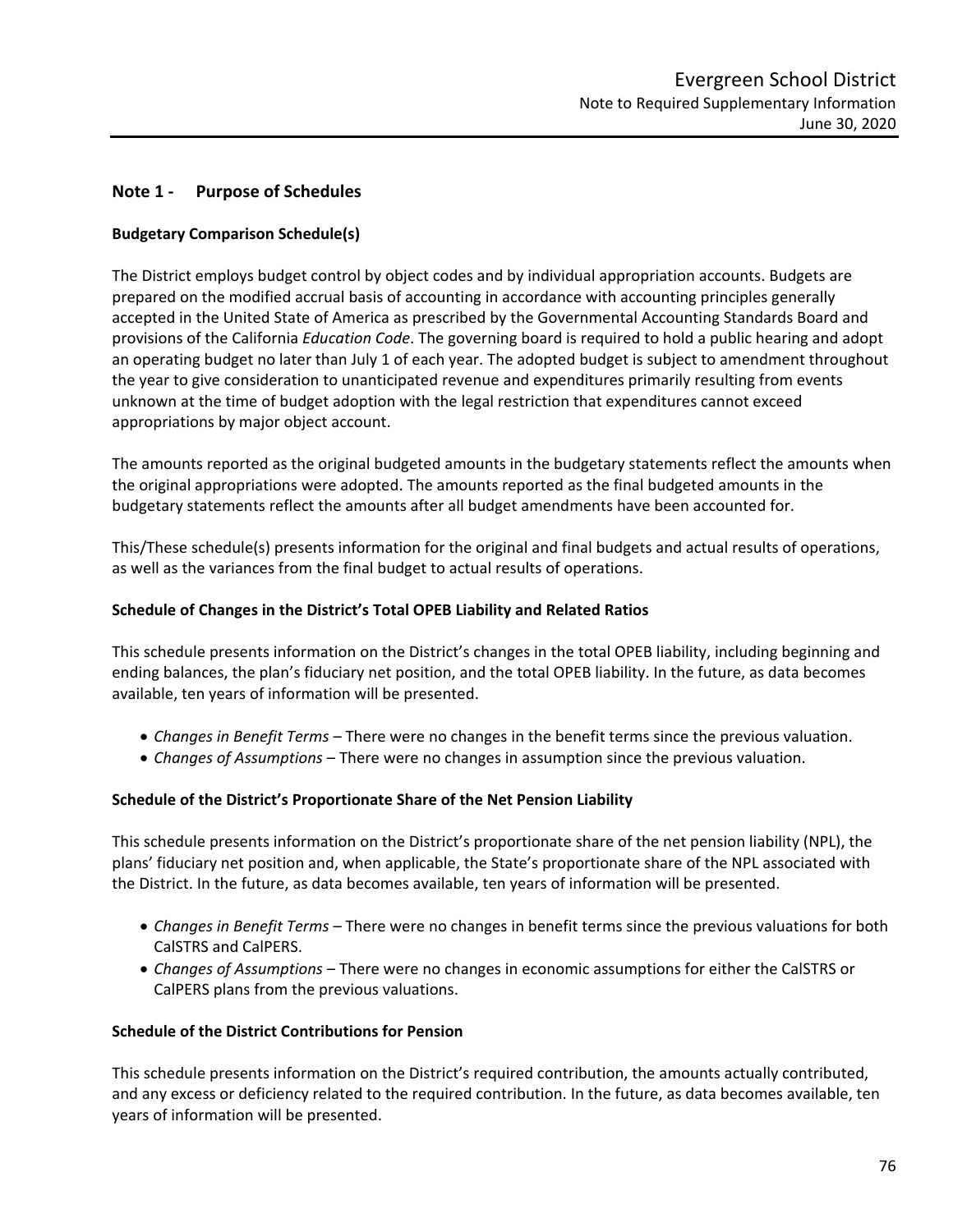$\blacktriangleright$ 

Supplementary Information June 30, 2020 Evergreen School District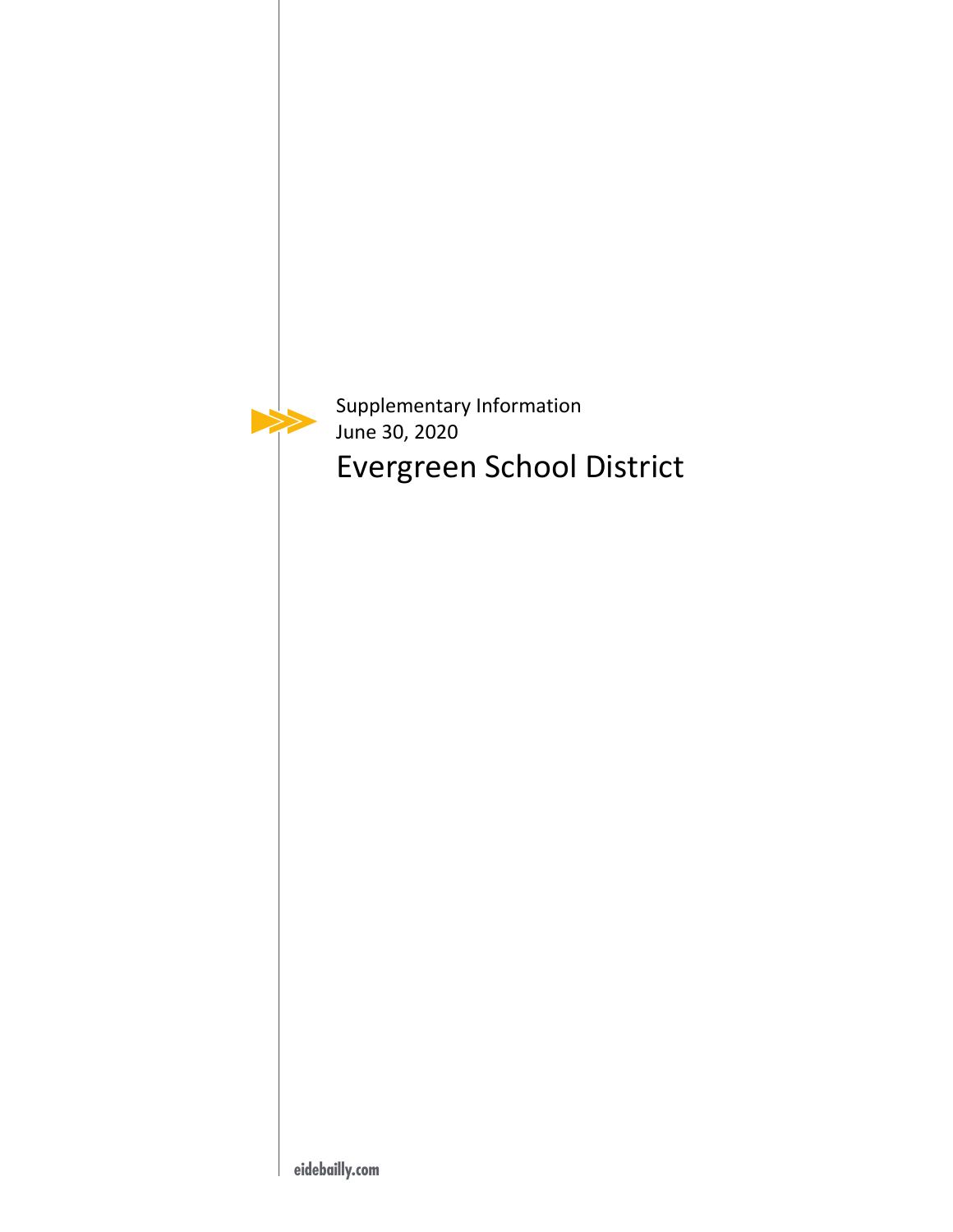| Federal Grantor/Pass-Through<br>Grantor/Program or Cluster Title                                             | Federal<br><b>CFDA</b><br>Number | Pass-Through<br>Entity<br>Identifying<br>Number | Federal<br>Expenditures |
|--------------------------------------------------------------------------------------------------------------|----------------------------------|-------------------------------------------------|-------------------------|
| U.S. Department of Education                                                                                 |                                  |                                                 |                         |
| Passed Through California Department of Education (CDE)                                                      |                                  |                                                 |                         |
| <b>Special Education Cluster</b>                                                                             |                                  |                                                 |                         |
| <b>Special Education Grants to States</b><br>- Basic Local Assistance                                        | 84.027                           | 13379                                           |                         |
| <b>Special Education Grants to States</b>                                                                    |                                  |                                                 | \$1,984,504             |
| - Local Assistance, Private School                                                                           | 84.027                           | 10115                                           | 6,402                   |
| Special Education Grants to States - Mental Health                                                           | 84.027                           | 14468                                           | 108,280                 |
| <b>Special Education Preschool Grants</b>                                                                    | 84.173                           | 13430                                           | 77,753                  |
| <b>Special Education Preschool Grants</b>                                                                    |                                  |                                                 |                         |
| - Preschool Staff Development                                                                                | 84.173                           | 13431                                           | 638                     |
| <b>Total Special Education Cluster</b>                                                                       |                                  |                                                 | 2,177,577               |
|                                                                                                              |                                  |                                                 |                         |
| Title I Grants to Local Educational Agencies                                                                 | 84.010                           | 14329                                           | 1,152,119               |
| Title I, Part C, Migrant Education - Regular Program<br><b>Supporting Effective Instruction State Grants</b> | 84.011                           | 14327                                           | 12,548                  |
| - Teacher Quality                                                                                            | 84.367                           | 14341                                           | 154,135                 |
| English Language Acquisition State Grants - LEP                                                              | 84.365                           | 14346                                           | 248,097                 |
| Total U.S. Department of Education                                                                           |                                  |                                                 | 3,744,476               |
| U.S. Department of Agriculture                                                                               |                                  |                                                 |                         |
| Passed Through California Department of Education                                                            |                                  |                                                 |                         |
| <b>Child Nutrition Cluster</b>                                                                               |                                  |                                                 |                         |
| National School Lunch Program                                                                                | 10.555                           | 13391                                           | 1,238,821               |
| School Breakfast Program - National School Breakfast                                                         | 10.553                           | 13525                                           | 42,000                  |
| School Breakfast Program - Especially Needy Breakfast                                                        | 10.553                           | 13526                                           | 116,203                 |
| National School Lunch Program<br>- Commodity Supplemental Food                                               | 10.555                           | 13391                                           | 273,631                 |
|                                                                                                              |                                  |                                                 |                         |
| <b>Total Child Nutrition Cluster</b>                                                                         |                                  |                                                 | 1,670,655               |
| Total U.S. Department of Agriculture                                                                         |                                  |                                                 | 1,670,655               |
|                                                                                                              |                                  |                                                 |                         |
| <b>Total Expenditures of Federal Awards</b>                                                                  |                                  |                                                 | \$5,415,131             |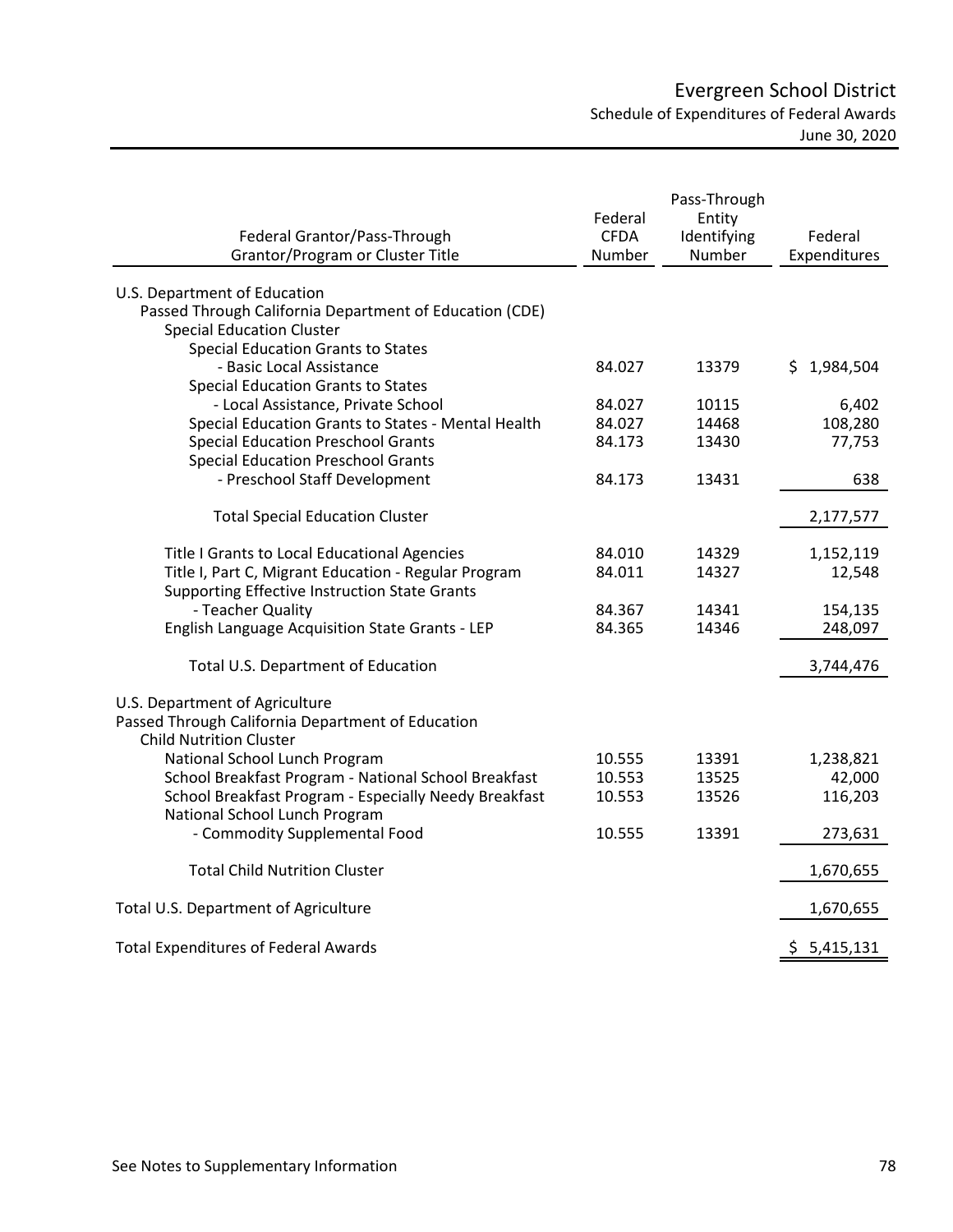## **ORGANIZATION**

The District was organized in 1860 under the laws of the State of California. The District operates under a locally elected five-member Board form of government and provides educational services to grades K - 8 as mandated by the State and/or Federal agencies. The District operates fifteen elementary, and three middle schools. There were no boundary changes during the year.

#### **GOVERNING BOARD**

| <b>MEMBER</b>              | <b>OFFICE</b>                                                | <b>TERM EXPIRES</b> |
|----------------------------|--------------------------------------------------------------|---------------------|
| Leila Welch                | President                                                    | 2020                |
| Jim Zito                   | President Pro Tem                                            | 2022                |
| <b>Christopher Corpus</b>  | Clerk                                                        | 2022                |
| Marisa Hanson              | Trustee                                                      | 2022                |
| <b>Bonnie Mace</b>         | Trustee                                                      | 2020                |
|                            | <b>ADMINISTRATION</b>                                        |                     |
| Dr. Emy Flores             | Superintendent                                               |                     |
| <b>Delores Perley</b>      | <b>Chief Business Officer</b>                                |                     |
| Mary McElhinney Stark, LLC | Interim Chief Business Officer (CBO)<br>services (June 2020) |                     |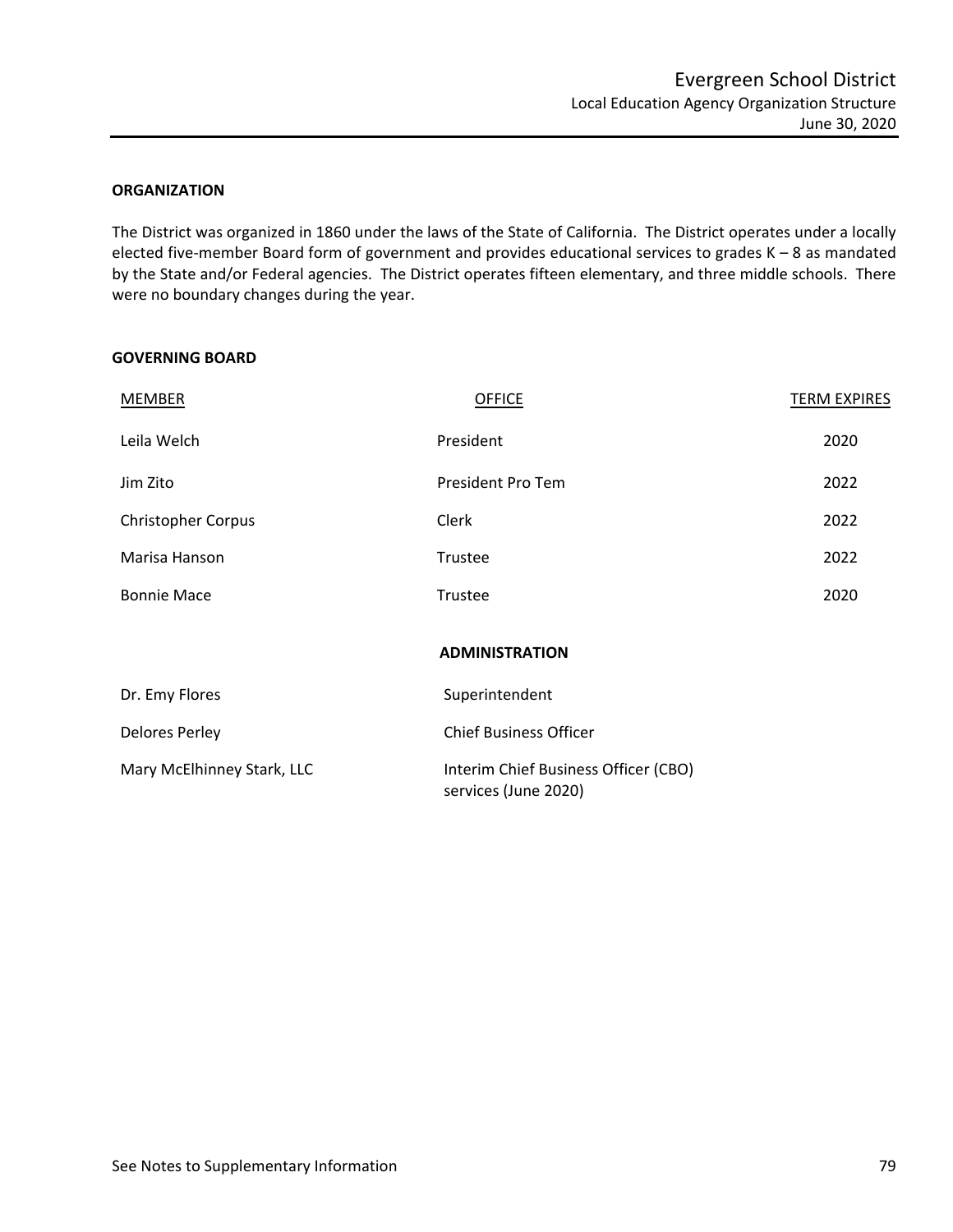|                                                                  | <b>Final Report</b>  |           |
|------------------------------------------------------------------|----------------------|-----------|
|                                                                  | <b>Second Period</b> | Annual    |
|                                                                  | Report               | Report    |
|                                                                  |                      |           |
| Regular ADA                                                      |                      |           |
| Transitional kindergarten through third                          | 4,025.72             | 4,025.72  |
| Fourth through sixth                                             | 3,450.94             | 3,450.94  |
| Seventh and eighth                                               | 2,609.29             | 2,609.29  |
| <b>Total Regular ADA</b>                                         | 10,085.95            | 10,085.95 |
| <b>Extended Year Special Education</b>                           |                      |           |
| Transitional kindergarten through third                          | 4.06                 | 4.06      |
| Fourth through sixth                                             | 0.88                 | 0.88      |
| Seventh and eighth                                               | 0.96                 | 0.96      |
|                                                                  |                      |           |
| <b>Total Extended Year Special Education</b>                     | 5.90                 | 5.90      |
| Special Education, Nonpublic, Nonsectarian Schools               |                      |           |
| Fourth through sixth                                             | 3.19                 | 3.19      |
| Seventh and eighth                                               | 1.92                 | 1.92      |
|                                                                  |                      |           |
| Total Special Education, Nonpublic, Nonsectarian Schools         | 5.11                 | 5.11      |
| Extended Year Special Education, Nonpublic, Nonsectarian Schools |                      |           |
| Fourth through sixth                                             | 0.45                 | 0.45      |
| Seventh and eighth                                               | 0.30                 | 0.30      |
|                                                                  |                      |           |
| Total Extended Year Special Education,                           |                      |           |
| Nonpublic, Nonsectarian Schools                                  | 0.75                 | 0.75      |
| <b>Total ADA</b>                                                 | 10,097.71            | 10,097.71 |
|                                                                  |                      |           |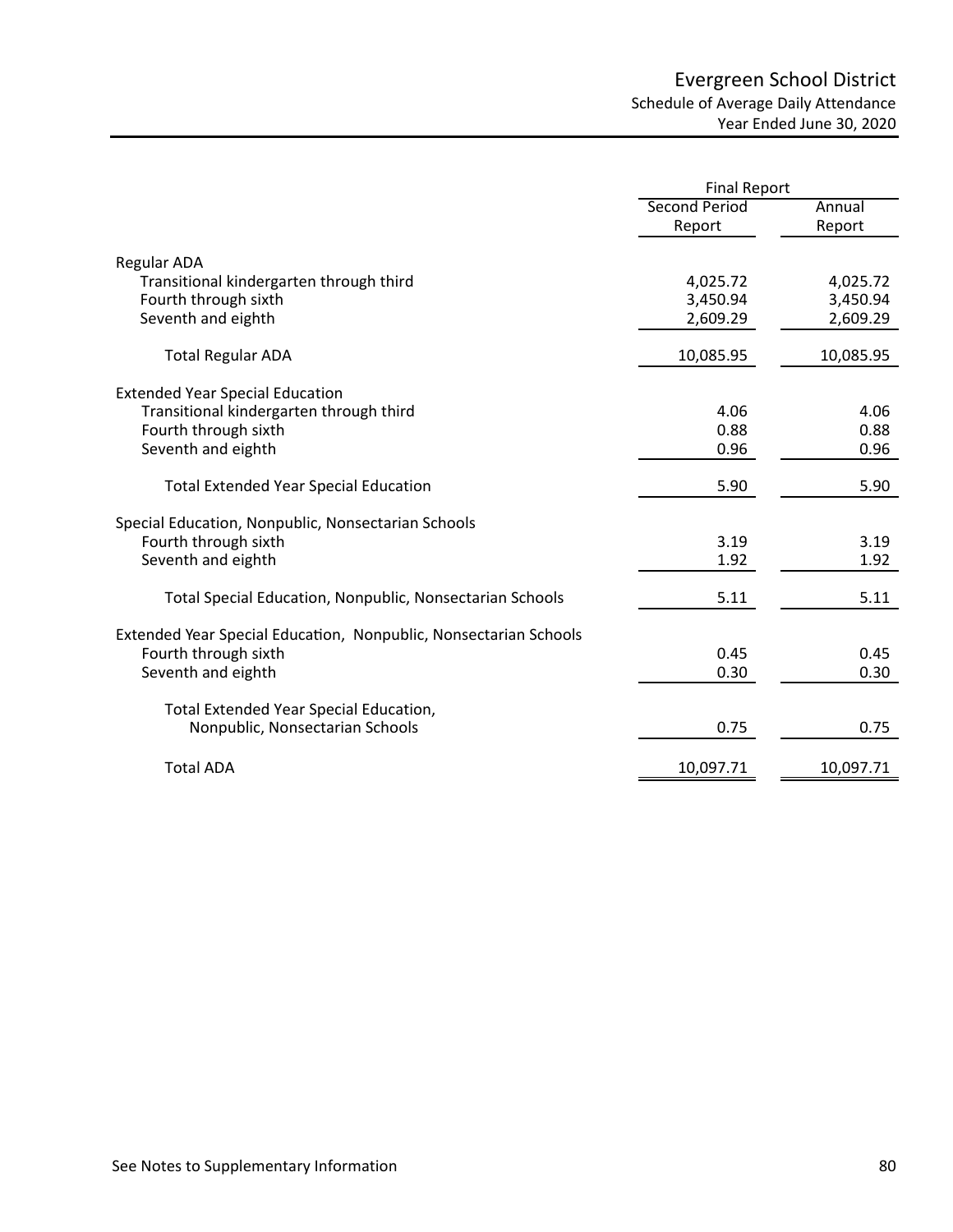|                           | 1986-1987<br>2019-2020 |                | Number of Days |            |               |
|---------------------------|------------------------|----------------|----------------|------------|---------------|
|                           | <b>Minutes</b>         | Actual         | Traditional    | Multitrack |               |
| Grade Level               | Requirement            | <b>Minutes</b> | Calendar       | Calendar   | <b>Status</b> |
| Kindergarten              | 36,000                 | 43,920         | 180            | N/A        | Complied      |
| Grades $1 - 3$<br>Grade 1 | 50.400                 | 50,400         | 180            | N/A        | Complied      |
| Grade 2                   |                        | 50,400         | 180            | N/A        | Complied      |
| Grade 3                   |                        | 50.400         | 180            | N/A        | Complied      |
| Grades 4 - 8              | 54.000                 |                |                |            |               |
| Grade 4                   |                        | 54,000         | 180            | N/A        | Complied      |
| Grade 5                   |                        | 54,000         | 180            | N/A        | Complied      |
| Grade 6                   |                        | 54,000         | 180            | N/A        | Complied      |
| Grade 7                   |                        | 58,068         | 180            | N/A        | Complied      |
| Grade 8                   |                        | 58,068         | 180            | N/A        | Complied      |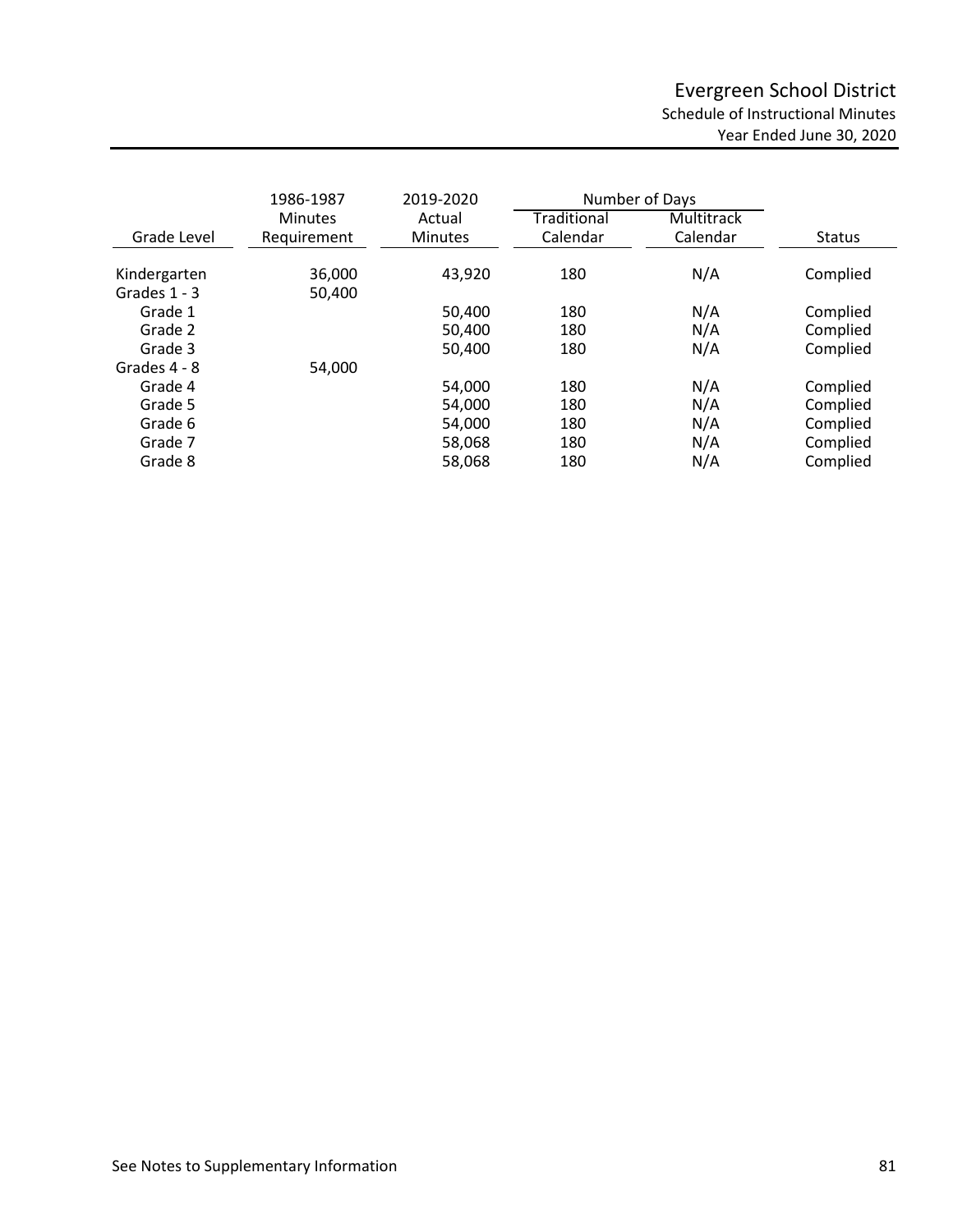Summarized below are the fund balance reconciliations between the Unaudited Actual Financial Report and the audited financial statements.

|                                     |  | General<br>Fund |    | <b>Building</b><br>Fund | <b>Bond Interest</b><br>and<br>Redemption<br>Fund |            |    | Non-Major<br>Governmental<br><b>Funds</b> |
|-------------------------------------|--|-----------------|----|-------------------------|---------------------------------------------------|------------|----|-------------------------------------------|
| <b>Fund Balance</b>                 |  |                 |    |                         |                                                   |            |    |                                           |
| Balance, June 30, 2020,             |  |                 |    |                         |                                                   |            |    |                                           |
| <b>Unaudited Actuals</b>            |  | 36,339,937      | S. | 35,334,502              | S.                                                | 13,212,876 | \$ | 3,822,603                                 |
| Increase in                         |  |                 |    |                         |                                                   |            |    |                                           |
| Cash in county treasury             |  | 368,071         |    | 439,433                 |                                                   | 157,197    |    | 36,971                                    |
| Investment                          |  |                 |    |                         |                                                   |            |    | (659,674)                                 |
| Accounts payable                    |  | (1,366,171)     |    |                         |                                                   |            |    |                                           |
| Balance, June 30, 2020,             |  |                 |    |                         |                                                   |            |    |                                           |
| <b>Audited Financial Statements</b> |  | 35,341,837      |    | 35,773,935              |                                                   | 13,370,073 |    | 3,199,900                                 |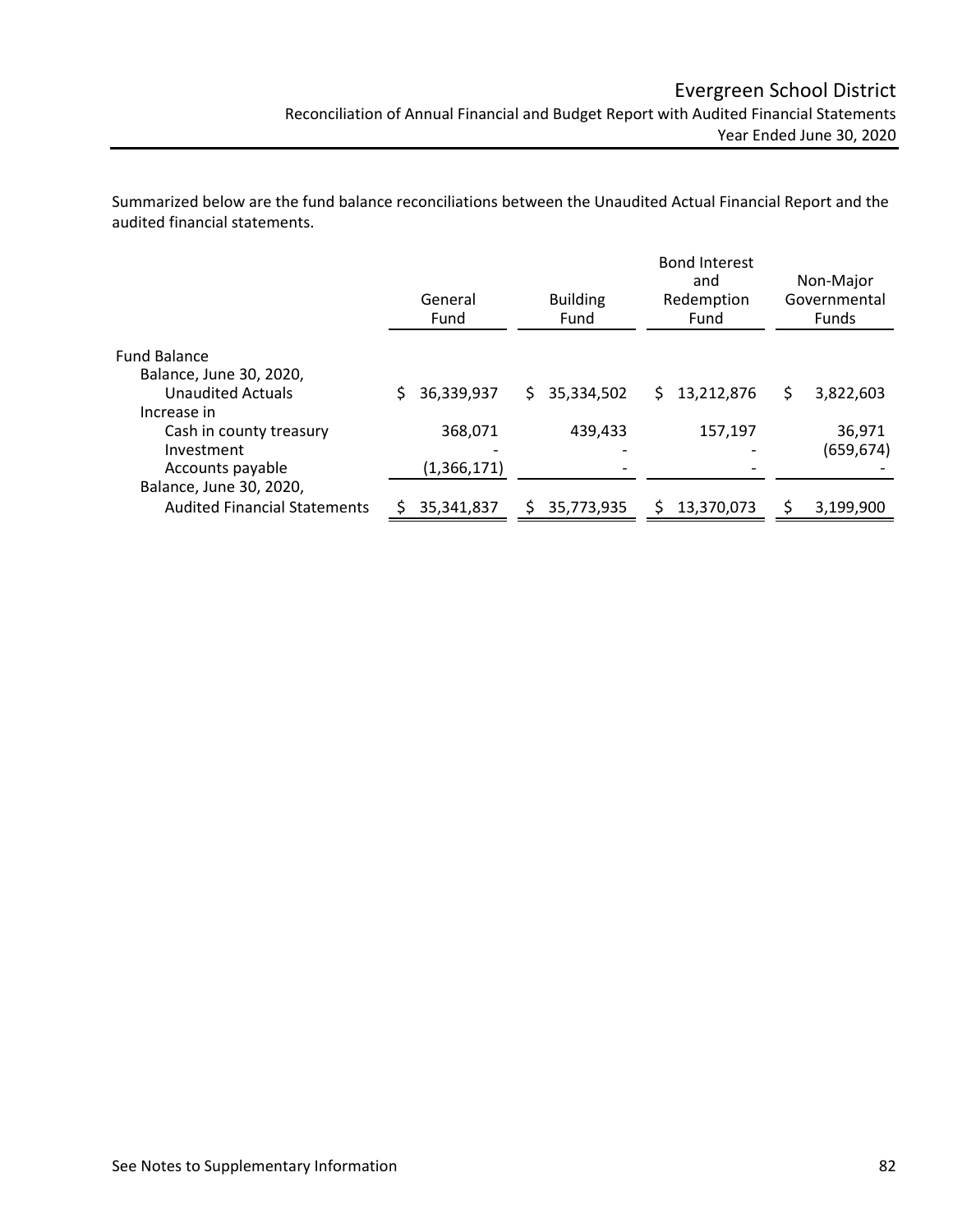|                                                        | (Budget)<br>$2021^1$   | 2020                     | 2019                       | 2018             |
|--------------------------------------------------------|------------------------|--------------------------|----------------------------|------------------|
| General Fund <sup>3</sup><br>Revenues<br>Other sources | \$109,723,219          | \$119,449,941            | \$123,232,446<br>2,490,354 | \$117,143,203    |
| <b>Total Revenues</b><br>and Other Sources             | 109,723,219            | 119,449,941              | 125,722,800                | 117,143,203      |
| Expenditures<br>Other uses and transfers out           | 116,067,902<br>690,612 | 112,029,957<br>3,589,261 | 120,635,275                | 115,235,117      |
| <b>Total Expenditures</b><br>and Other Uses            | 116,758,514            | 115,619,218              | 120,635,275                | 115,235,117      |
| Increase/(Decrease)<br>in Fund Balance                 | (7,035,295)            | 3,830,723                | 5,087,525                  | 1,908,086        |
| <b>Ending Fund Balance</b>                             | 28,306,053<br>S        | \$<br>35,341,348         | 31,510,625<br>\$           | \$<br>26,423,100 |
| Available Reserves <sup>2</sup>                        | 24,742,349             | 28,425,759<br>\$         | 26,956,205<br>\$           | 16,398,907<br>\$ |
| Available Reserves as a<br>Percentage of Total Outgo   | 21.19%                 | 24.59%                   | 22.35%                     | 14.23%           |
| Long-Term Liabilities                                  | \$326,918,585          | \$336,948,196            | \$ 328,501,462             | \$337,621,038    |
| K-12 Average Daily<br>Attendance at P-2                | 9,747                  | 10,098                   | 10,502                     | 11,025           |

The General Fund balance has increased by \$8,918,248 over the past two years. The fiscal year 2020‐2021 budget projects a decrease of \$7,035,295 (19.91 percent). For a district this size, the State recommends available reserves of at least 3 percent of total General Fund expenditures, transfers out, and other uses (total outgo).

The District has incurred operating surpluses in all of the past three years and anticipates incurring an operating deficit during the 2020‐2021 fiscal year. Total long‐term liabilities have decreased by \$672,842 over the past two years.

Average daily attendance has decreased by 927 over the past two years. Additional decline of 351 ADA is anticipated during fiscal year 2020‐2021.

 $1$  Budget 2021 is included for analytical purposes only and has not been subjected to audit.

<sup>2</sup> Available reserves consist of all unassigned fund balances including all amounts reserved for economic uncertainties contained with the General Fund.

<sup>3</sup> General Fund amounts do not include activity related to the consolidation of the Retiree Benefits Special Reserve Fund as required by GASB Statement No. 54.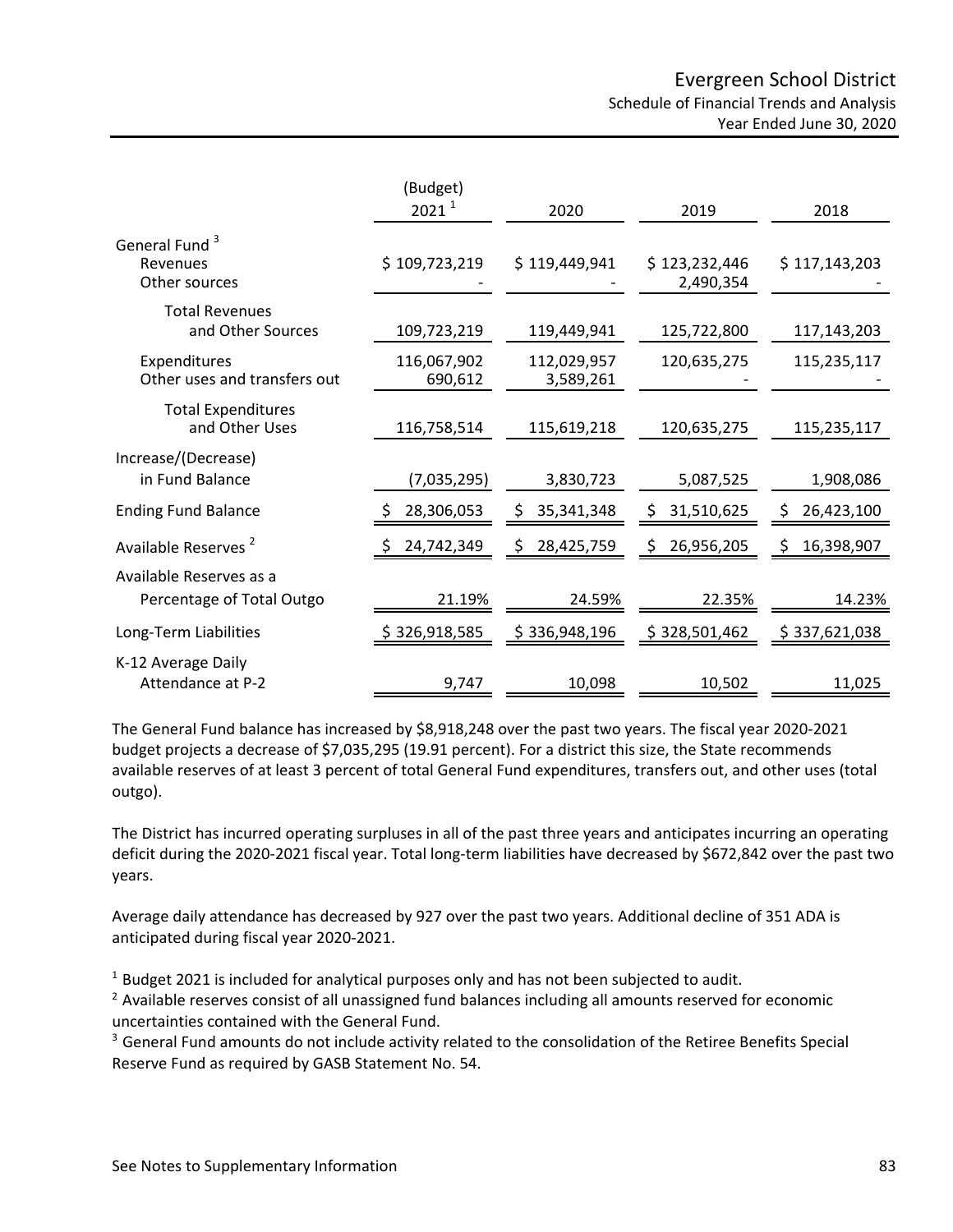## Evergreen School District Combining Balance Sheet – Non‐Major Governmental Funds

June 30, 2020

|                                                                                                 | Cafeteria<br>Fund                          |     | Deferred<br>Maintenance<br>Fund |               | Capital<br><b>Facilities</b><br>Fund |               | Debt Service<br>Fund for Blended<br>Component<br>Units |    | Non-Major<br>Governmental<br>Funds      |
|-------------------------------------------------------------------------------------------------|--------------------------------------------|-----|---------------------------------|---------------|--------------------------------------|---------------|--------------------------------------------------------|----|-----------------------------------------|
| Assets<br>Deposits and investments<br>Receivables<br>Due from other funds<br>Stores inventories | \$<br>47,634<br>72,043<br>65,460<br>67,998 | \$  | 3,699<br>15                     | \$.           | 2,315,634<br>9,094                   | \$            | 783,233<br>3,174                                       | S. | 3,150,200<br>84,326<br>65,460<br>67,998 |
| Total assets                                                                                    | 253,135                                    | \$, | 3,714                           | $\frac{5}{2}$ | 2,324,728                            | $\frac{1}{2}$ | 786,407                                                | \$ | 3,367,984                               |
| Liabilities and Fund Balances                                                                   |                                            |     |                                 |               |                                      |               |                                                        |    |                                         |
| Liabilities<br>Accounts payable<br>Due to other funds                                           | \$<br>151,535                              | \$  |                                 | \$            | 16,549                               | \$            |                                                        | \$ | 151,535<br>16,549                       |
| <b>Total liabilities</b>                                                                        | 151,535                                    |     |                                 |               | 16,549                               |               |                                                        |    | 168,084                                 |
| <b>Fund Balances</b><br>Nonspendable<br>Restricted<br>Assigned                                  | 68,298<br>33,302                           |     | 3,714                           |               | 2,308,179                            |               | 786,407                                                |    | 68,298<br>3,127,888<br>3,714            |
| <b>Total fund balances</b>                                                                      | 101,600                                    |     | 3,714                           |               | 2,308,179                            |               | 786,407                                                |    | 3,199,900                               |
| Total liabilities and fund balances                                                             | 253,135                                    |     | 3,714                           |               | 2,324,728                            |               | 786,407                                                |    | 3,367,984                               |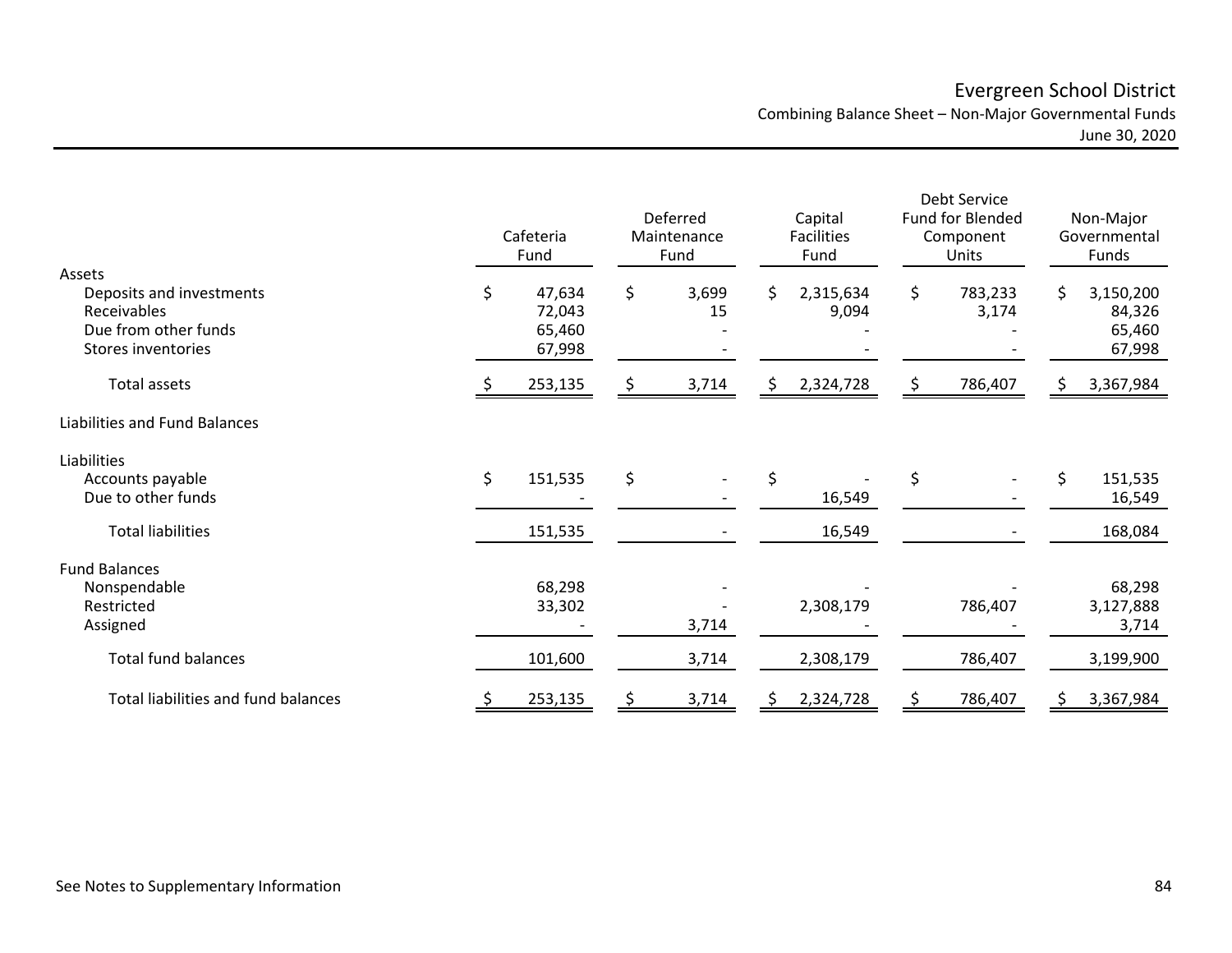## Evergreen School District

Combining Statement of Revenues, Expenditure, and Changes in Fund Balances – Non‐Major Governmental Funds Year Ended June 30, 2020

|                                                   | Cafeteria<br>Fund | Deferred<br>Maintenance<br>Fund | Capital<br><b>Facilities</b><br>Fund | <b>Debt Service</b><br>Fund for Blended<br>Component<br>Units | Non-Major<br>Governmental<br>Funds |
|---------------------------------------------------|-------------------|---------------------------------|--------------------------------------|---------------------------------------------------------------|------------------------------------|
| Revenues                                          |                   |                                 |                                      |                                                               |                                    |
| Federal sources                                   | \$<br>1,397,024   | \$                              | \$                                   | \$                                                            | \$<br>1,397,024                    |
| <b>Other State sources</b>                        | 97,903            |                                 |                                      |                                                               | 97,903                             |
| Other local sources                               | 1,067,953         | 115                             | 618,098                              | 24,204                                                        | 1,710,370                          |
| <b>Total revenues</b>                             | 2,562,880         | 115                             | 618,098                              | 24,204                                                        | 3,205,297                          |
| Expenditures                                      |                   |                                 |                                      |                                                               |                                    |
| Current                                           |                   |                                 |                                      |                                                               |                                    |
| Pupil services                                    |                   |                                 |                                      |                                                               |                                    |
| Food services                                     | 2,711,376         |                                 |                                      |                                                               | 2,711,376                          |
| Administration                                    |                   |                                 |                                      |                                                               |                                    |
| All other administration                          | 95,948            |                                 |                                      |                                                               | 95,948                             |
| Plant services                                    | 25,310            |                                 |                                      |                                                               | 25,310                             |
| Facility acquisition and construction             |                   |                                 | 16,550                               | $\overline{\phantom{a}}$                                      | 16,550                             |
| Total expenditures                                | 2,832,634         |                                 | 16,550                               |                                                               | 2,849,184                          |
| Excess (Deficiency) of Revenues Over Expenditures | (269, 754)        | 115                             | 601,548                              | 24,204                                                        | 356,113                            |
| Net Change in Fund Balances                       | (269, 754)        | 115                             | 601,548                              | 24,204                                                        | 356,113                            |
| Fund Balance - Beginning                          | 371,354           | 3,599                           | 1,706,631                            | 762,203                                                       | 2,843,787                          |
| Fund Balance - Ending                             | 101,600<br>-Ş     | 3,714<br>\$                     | 2,308,179<br>\$.                     | 786,407<br>\$                                                 | 3,199,900<br>S.                    |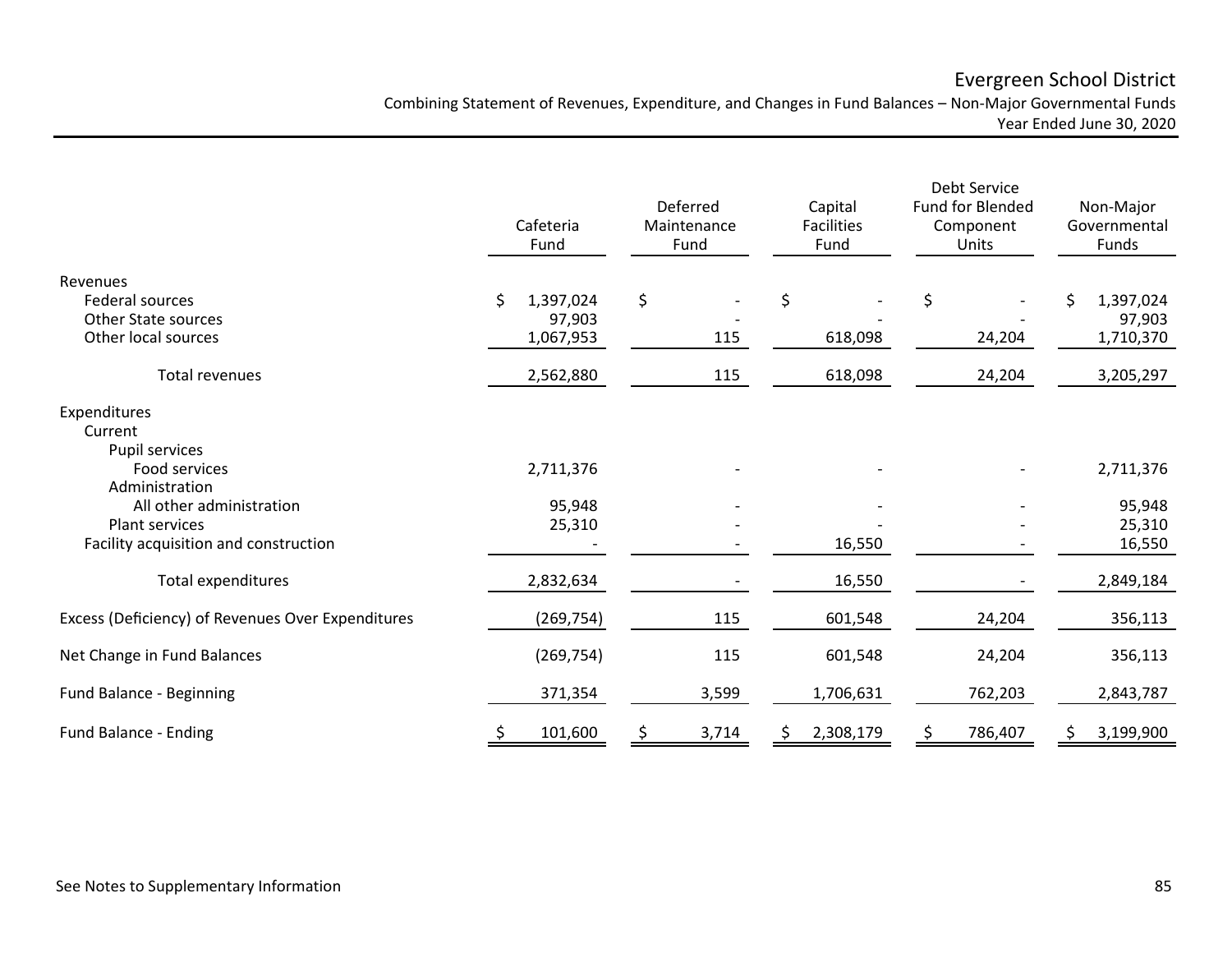## **Note 1 ‐ Purpose of Schedules**

## **Schedule of Expenditures of Federal Awards (SEFA)**

The accompanying Schedule of Expenditures of Federal Awards includes the Federal grant activity of the District and is presented on the modified accrual basis of accounting. The information in this schedule is presented in accordance with the requirements of Title 2 U.S. Code of Federal Regulations Part 200, Uniform Administrative Requirements, Cost Principles, and Audit Requirements for Federal Awards (Uniform Guidance). Therefore, some amounts presented in this schedule may differ from amounts presented in, or used in the preparation of, the financial statements. The District has not elected to use the ten percent de minimis cost rate as covered in Section 200.414 Indirect (F&A) costs of the Uniform Guidance. No Federal financial assistance has been provided to a subrecipient.

The following schedule provides reconciliation between revenues reported on the Statement of Revenues, Expenditures, and Changes in Fund Balances, and the related expenditures reported on the Schedule of Expenditures of Federal Awards.

|                                                                                                                                             | <b>CFDA</b><br>Number | Amount               |
|---------------------------------------------------------------------------------------------------------------------------------------------|-----------------------|----------------------|
| Description<br>Total federal expenditures reported on the financial statements<br>Commodities are not recorded on the financial statements. | 10.555                | 5,141,500<br>273,631 |
| Total Schedule of Expenditures of Federal Awards                                                                                            |                       | 5,415,131            |

## **Local Education Agency Organization Structure**

This schedule provides information about the District's boundaries and schools operated, members of the governing board, and members of the administration.

## **Schedule of Average Daily Attendance (ADA)**

Average daily attendance (ADA) is a measurement of the number of pupils attending classes of the District. The purpose of attendance accounting from a fiscal standpoint is to provide the basis on which apportionments of State funds are made to school districts. This schedule provides information regarding the attendance of students at various grade levels and in different programs.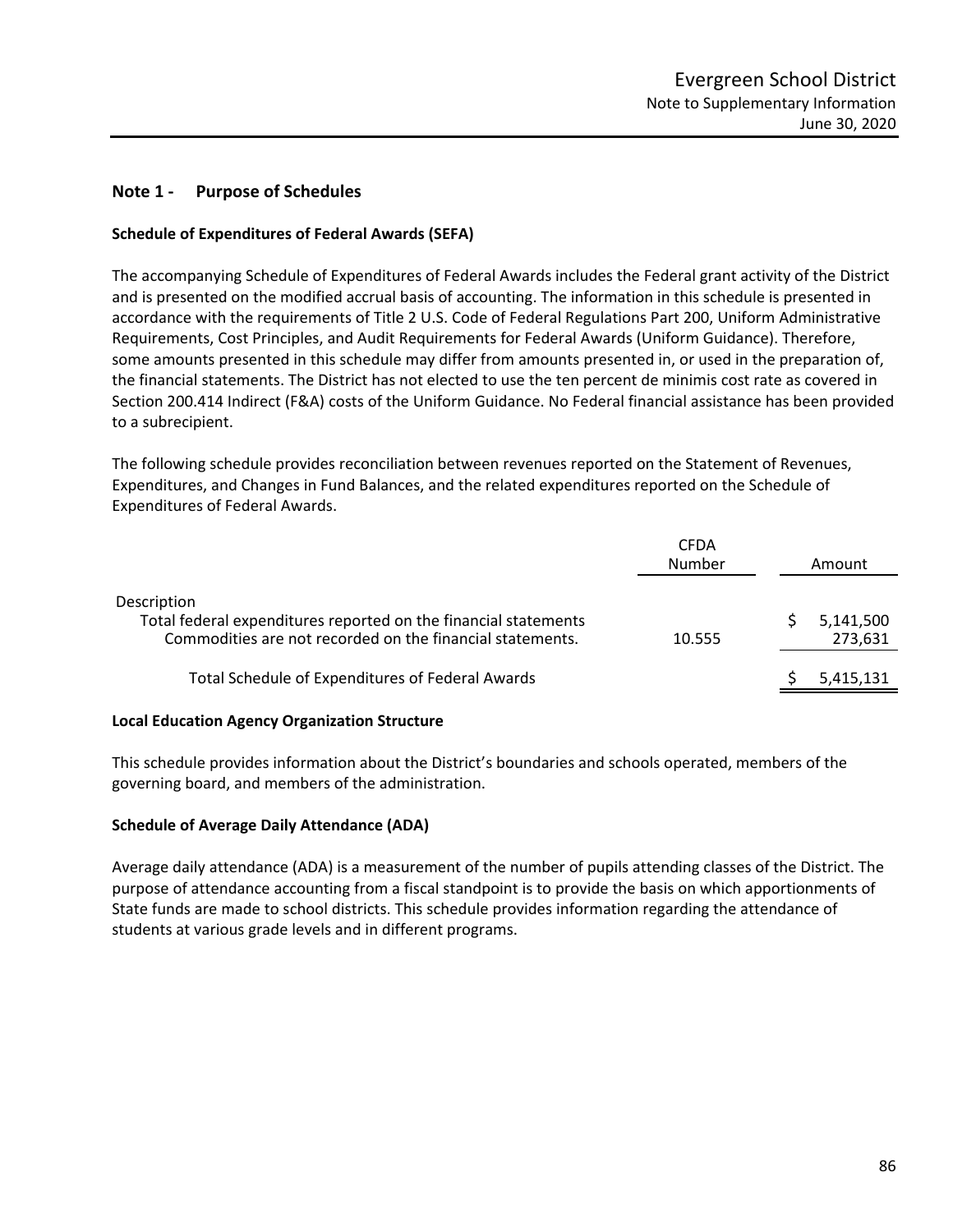## **Schedule of Instructional Time**

The District has received incentive funding for increasing instructional time as provided by the Incentives for Longer Instructional Day. The District has met its target funding. This schedule presents information on the amount of instructional time offered by the District and whether the District complied with the provisions of *Education Code* Sections 46200 through 46206.

Districts must maintain their instructional minutes at the 1986‐87 requirements, as required by *Education Code* Section 46201.

Due to school closures caused by COVID‐19, the District filed the COVID‐19 School Closure Certification certifying that schools were closed for 57 days due to the pandemic. As a result, the District received credit for these 57 days in meeting the annual instructional days requirement. In addition, planned minutes covered by the COVID‐ 19 School Certification were included in the Actual Minutes column but were not actually offered due to the COVID‐19 school closure.

## **Reconciliation of Annual Financial and Budget Report with Audited Financial Statements**

This schedule provides the information necessary to reconcile the fund balance of all funds reported on the Unaudited Actual Financial Report to the audited financial statements.

## **Schedule of Financial Trends and Analysis**

This schedule discloses the District's financial trends by displaying past years' data along with current year budget information. These financial trend disclosures are used to evaluate the District's ability to continue as a going concern for a reasonable period of time.

## **Non‐Major Governmental Funds ‐ Balance Sheet and Statement of Revenues, Expenditures and Changes in Fund Balances**

The Non‐Major Governmental Funds Combining Balance Sheet and Combining Statement of Revenues, Expenditures and Changes in Fund Balances is included to provide information regarding the individual funds that have been included in the Non‐Major Governmental Funds column on the Governmental Funds Balance Sheet and Statement of Revenues, Expenditures, and Changes in Fund Balances.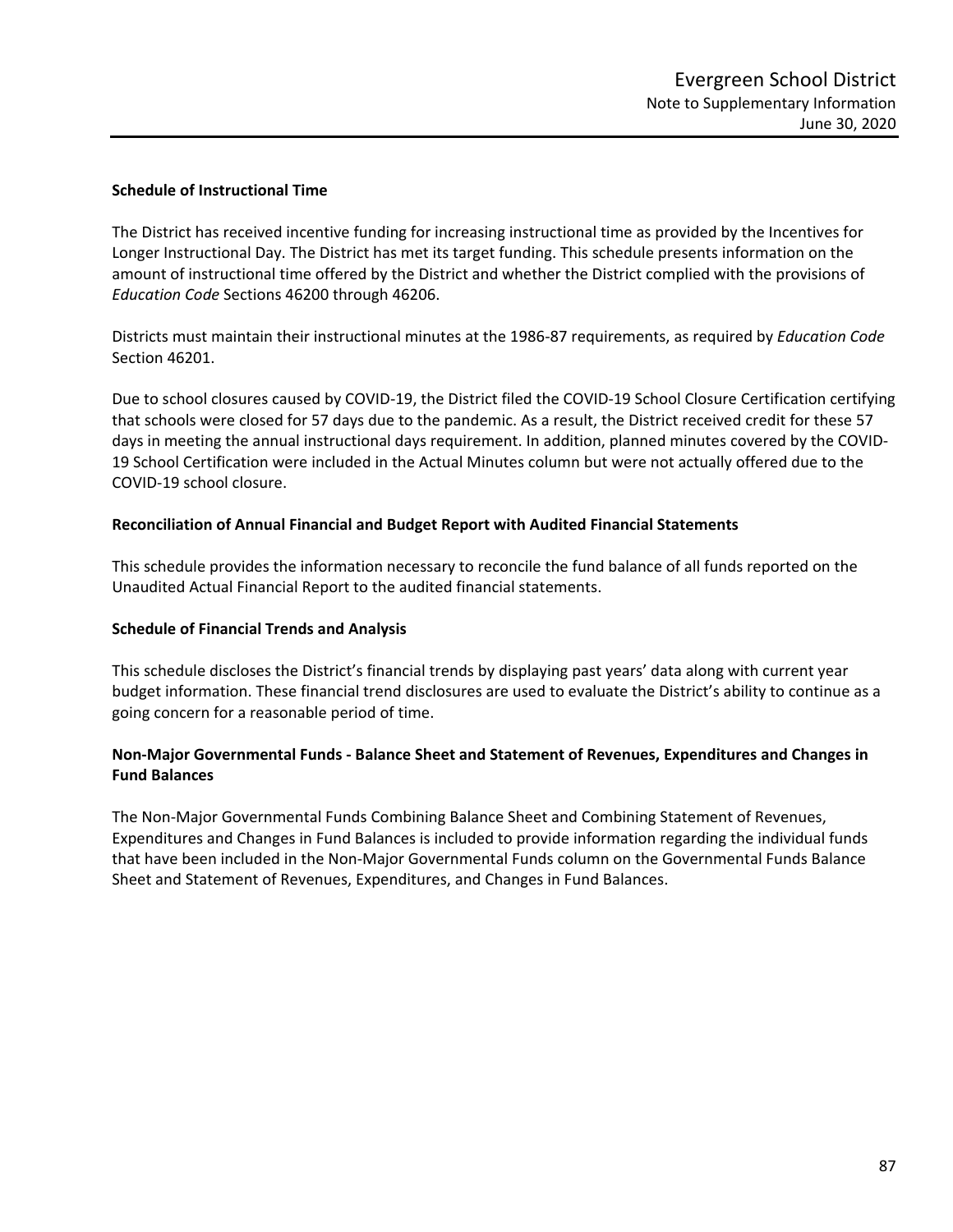

Independent Auditor's Reports June 30, 2020 Evergreen School District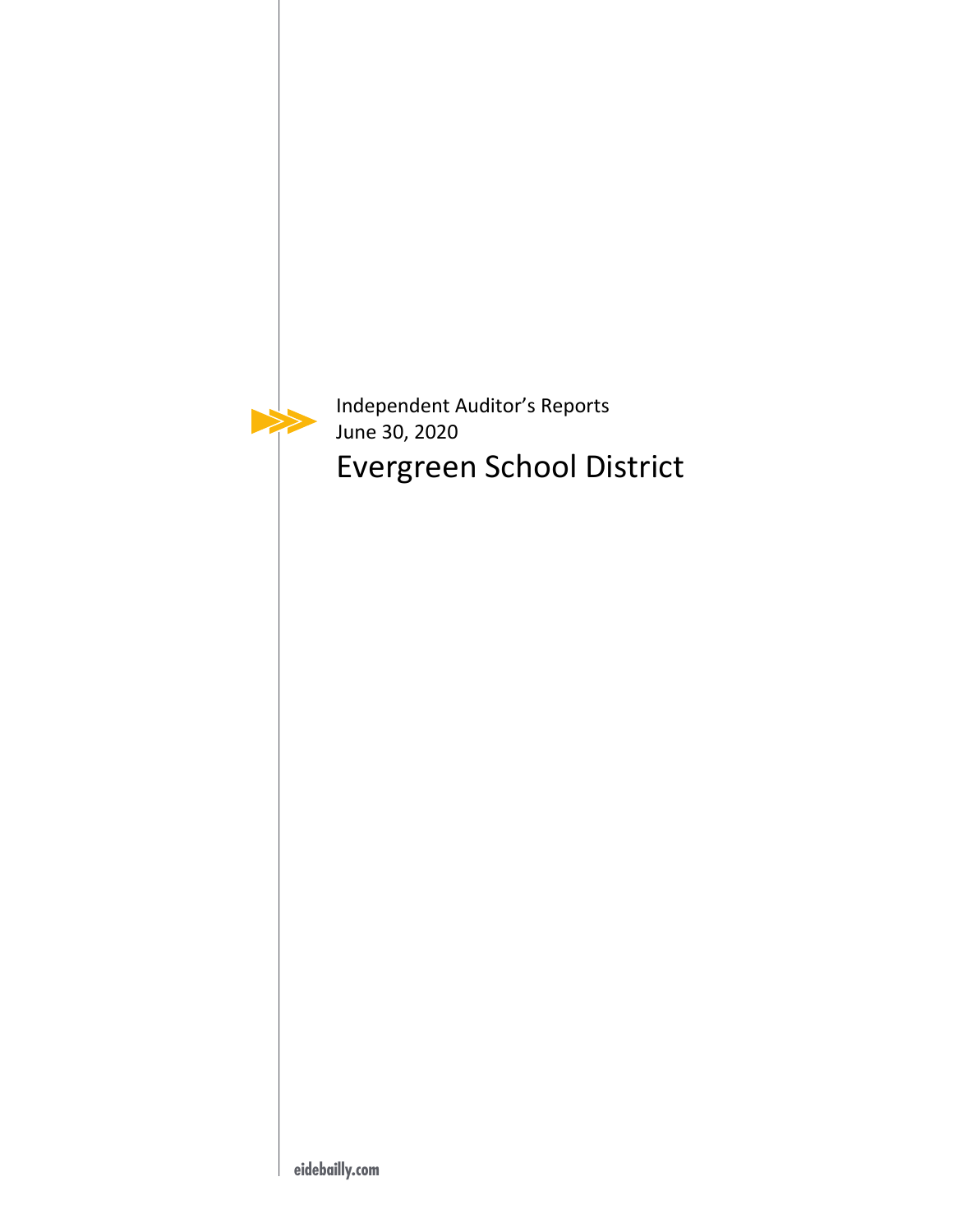

**CPAs & BUSINESS ADVISORS** 

## **Independent Auditor's Report on Internal Control over Financial Reporting and on Compliance and Other Matters Based on an Audit of Financial Statements Performed in Accordance with** *Government Auditing Standards*

Governing Board Evergreen School District San Jose, California

We have audited, in accordance with auditing standards generally accepted in the United States of America and the standards applicable to financial audits contained in *Government Auditing Standards*, issued by the Comptroller General of the United States, the financial statements of the governmental activities, each major fund, and the aggregate remaining fund information of Evergreen School District, as of and for the year ended June 30, 2020, and the related notes to the financial statements, which collectively comprise Evergreen School District's basic financial statements and have issued our report thereon dated February 5, 2021.

#### **Internal Control over Financial Reporting**

In planning and performing our audit of the financial statements, we considered Evergreen School District's internal control over financial reporting (internal control) as a basis for designing audit procedures that are appropriate in the circumstances for the purpose of expressing our opinions on the financial statements, but not for the purpose of expressing an opinion on the effectiveness of Evergreen School District's internal control. Accordingly, we do not express an opinion on the effectiveness of Evergreen School District's internal control.

A *deficiency in internal control* exists when the design or operation of a control does not allow management or employees, in the normal course of performing their assigned functions, to prevent, or detect and correct, misstatements on a timely basis. A *material weakness* is a deficiency, or a combination of deficiencies, in internal control, such that there is a reasonable possibility that a material misstatement of the entity's financial statements will not be prevented, or detected and corrected on a timely basis. A *significant deficiency* is a deficiency, or a combination of deficiencies, in internal control that is less severe than a material weakness, yet important enough to merit attention by those charged with governance.

Our consideration of internal control was for the limited purpose described in the first paragraph of this section and was not designed to identify all deficiencies in internal control that might be material weaknesses or significant deficiencies. Given these limitations, during our audit we did not identify any deficiencies in internal control that we consider to be material weaknesses. However, material weaknesses may exist that have not been identified.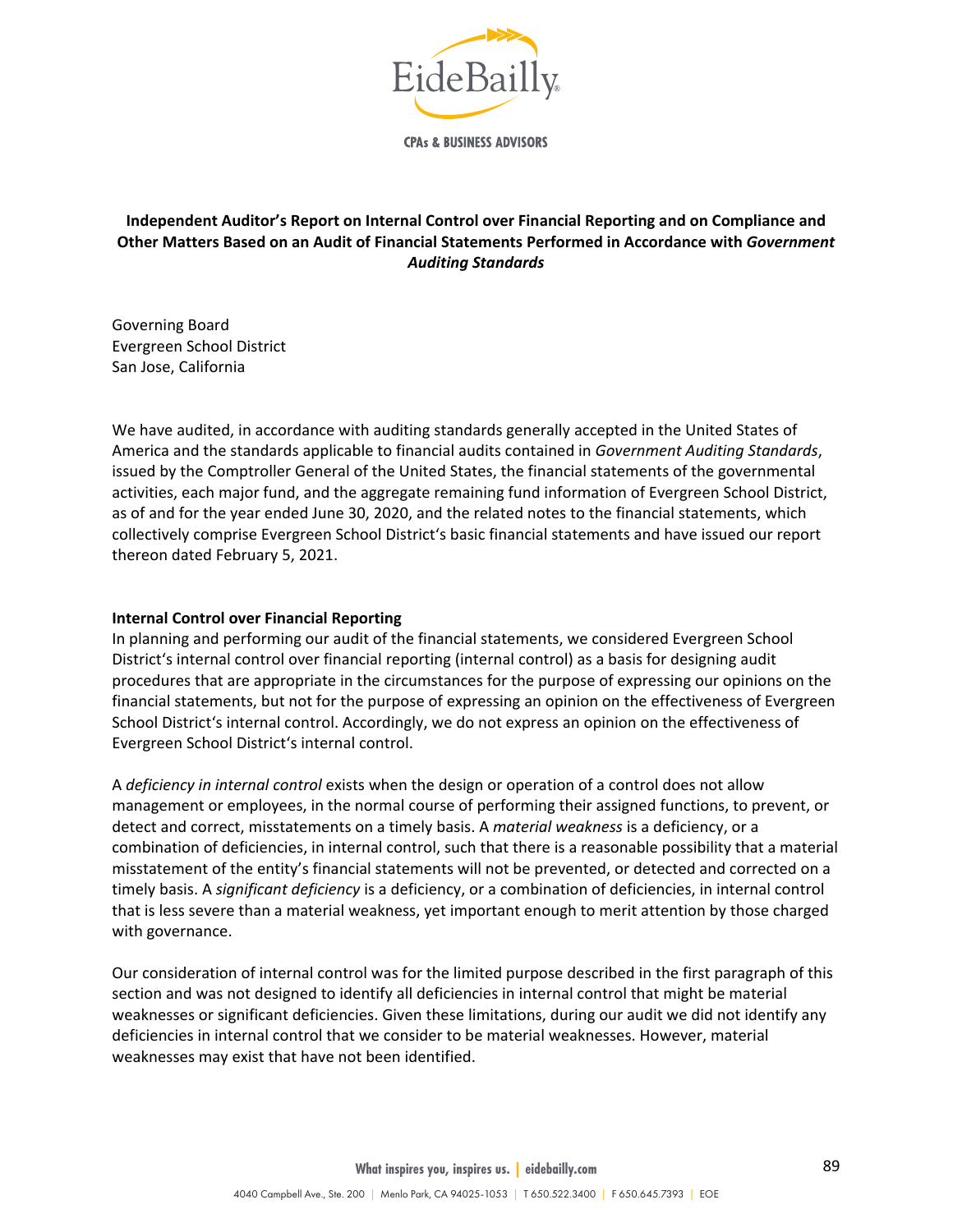## **Compliance and Other Matters**

As part of obtaining reasonable assurance about whether Evergreen School District's financial statements are free from material misstatement, we performed tests of its compliance with certain provisions of laws, regulations, contracts, and grant agreements, noncompliance with which could have a direct and material effect on the financial statements. However, providing an opinion on compliance with those provisions was not an objective of our audit, and accordingly, we do not express such an opinion. The results of our tests disclosed no instances of noncompliance or other matters that are required to be reported under *Government Auditing Standards*.

## **Purpose of this Report**

The purpose of this report is solely to describe the scope of our testing of internal control and compliance and the results of that testing, and not to provide an opinion on the effectiveness of the entity's internal control or on compliance. This report is an integral part of an audit performed in accordance with *Government Auditing Standards* in considering the entity's internal control and compliance. Accordingly, this communication is not suitable for any other purpose.

Each Sailly LLP

Menlo Park, California February 5, 2021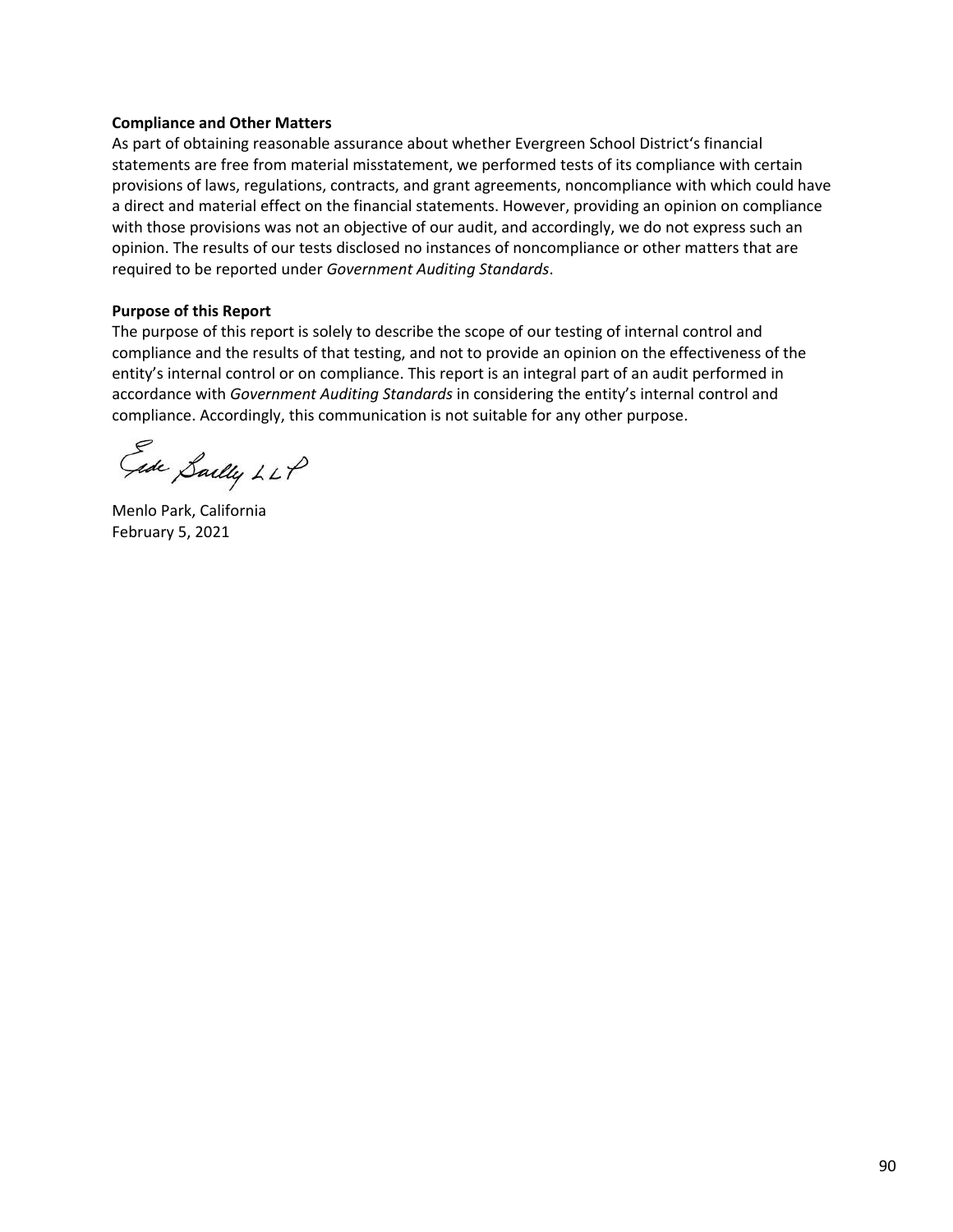

**CPAs & BUSINESS ADVISORS** 

## **Independent Auditor's Report on Compliance for Each Major Federal Program; Report on Internal Control Over Compliance Required by the Uniform Guidance**

Governing Board Evergreen School District San Jose, California

#### **Report on Compliance for Each Major Federal Program**

We have audited Evergreen School District's compliance with the types of compliance requirements described in the *OMB Compliance Supplement* that could have a direct and material effect on each of Evergreen School District's major federal programs for the year ended June 30, 2020. Evergreen School District's major federal programs are identified in the summary of auditor's results section of the accompanying schedule of findings and questioned costs.

#### **Management's Responsibility**

Management is responsible for compliance with federal statutes, regulations, and the terms and conditions of its federal awards applicable to its federal programs.

#### **Auditor's Responsibility**

Our responsibility is to express an opinion on compliance for each of Evergreen School District's major federal programs based on our audit of the types of compliance requirements referred to above. We conducted our audit of compliance in accordance with auditing standards generally accepted in the United States of America; the standards applicable to financial audits contained in *Government Auditing Standards*, issued by the Comptroller General of the United States; and the audit requirements of Title 2 U.S. *Code of Federal Regulations* Part 200, *Uniform Administrative Requirements, Cost Principles, and Audit Requirements for Federal Awards* (Uniform Guidance). Those standards and the Uniform Guidance require that we plan and perform the audit to obtain reasonable assurance about whether noncompliance with the types of compliance requirements referred to above that could have a direct and material effect on a major federal program occurred. An audit includes examining, on a test basis, evidence about Evergreen School District's compliance with those requirements and performing such other procedures as we considered necessary in the circumstances.

We believe that our audit provides a reasonable basis for our opinion on compliance for each major federal program. However, our audit does not provide a legal determination of Evergreen School District's compliance.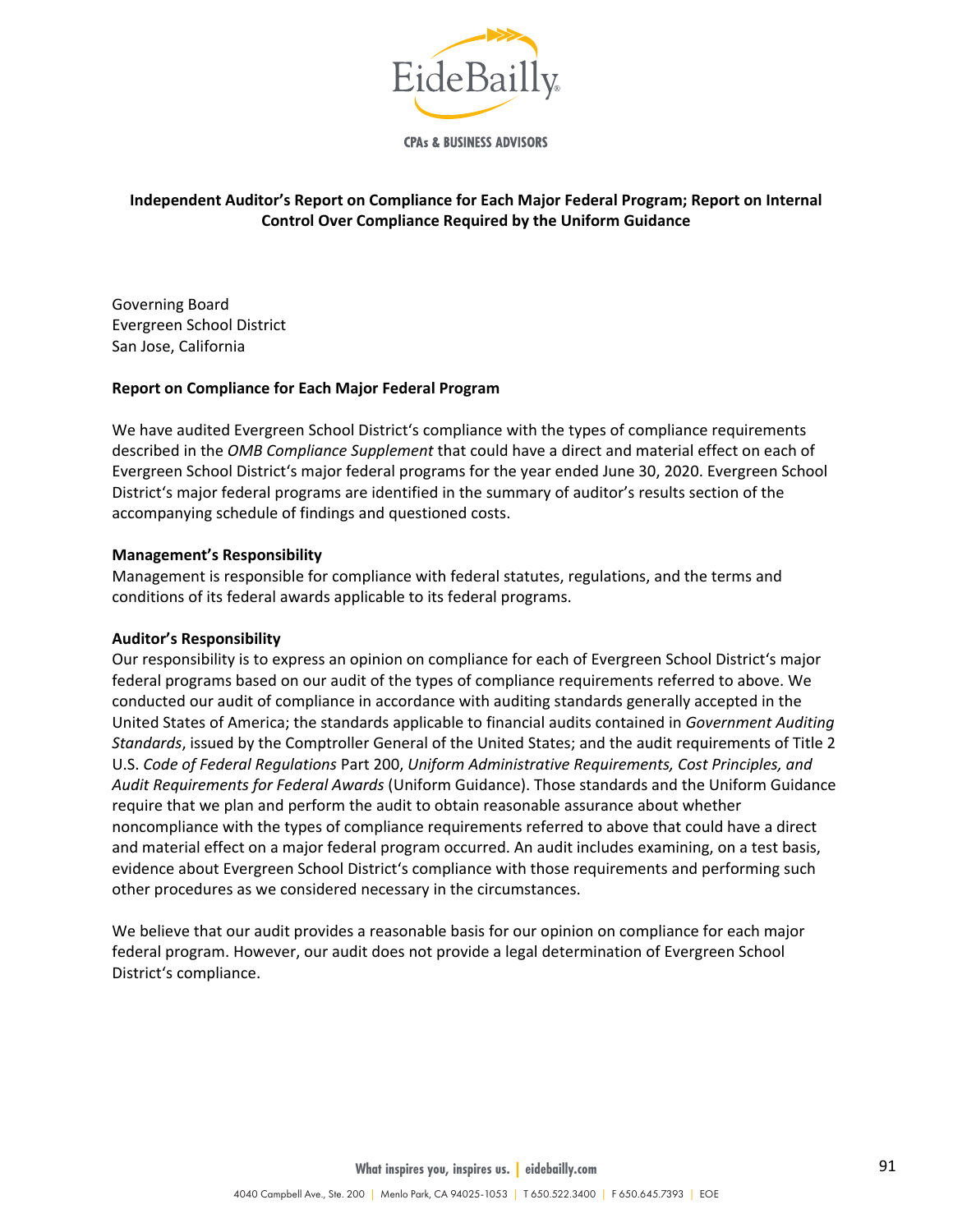#### **Opinion on Each Major Federal Program**

In our opinion, Evergreen School District's complied, in all material respects, with the types of compliance requirements referred to above that could have a direct and material effect on each of its major federal programs for the year ended June 30, 2020.

#### **Report on Internal Control over Compliance**

Management of Evergreen School District is responsible for establishing and maintaining effective internal control over compliance with the types of compliance requirements referred to above. In planning and performing our audit of compliance, we considered Evergreen School District's internal control over compliance with the types of requirements that could have a direct and material effect on each major federal program to determine the auditing procedures that are appropriate in the circumstances for the purpose of expressing an opinion on compliance for each major federal program and to test and report on internal control over compliance in accordance with the Uniform Guidance, but not for the purpose of expressing an opinion on the effectiveness of internal control over compliance. Accordingly, we do not express an opinion on the effectiveness of the Evergreen School District's internal control over compliance.

*A deficiency in internal control over compliance* exists when the design or operation of a control over compliance does not allow management or employees, in the normal course of performing their assigned functions, to prevent, or detect and correct, noncompliance with a type of compliance requirement of a federal program on a timely basis. *A material weakness in internal control over compliance* is a deficiency, or a combination of deficiencies, in internal control over compliance, such that there is a reasonable possibility that material noncompliance with a type of compliance requirement of a federal program will not be prevented, or detected and corrected, on a timely basis. *A significant deficiency in internal control over compliance* is a deficiency, or a combination of deficiencies, in internal control over compliance with a type of compliance requirement of a federal program that is less severe than a material weakness in internal control over compliance, yet important enough to merit attention by those charged with governance.

Our consideration of internal control over compliance was for the limited purpose described in the first paragraph of this section and was not designed to identify all deficiencies in internal control over compliance that might be material weaknesses or significant deficiencies. We did not identify any deficiencies in internal control over compliance that we consider to be material weaknesses. However, material weaknesses may exist that have not been identified.

The purpose of this report on internal control over compliance is solely to describe the scope of our testing of internal control over compliance and the results of that testing based on the requirements of the Uniform Guidance. Accordingly, this report is not suitable for any other purpose.

Ede Sailly LLP

Menlo Park, California February 5, 2021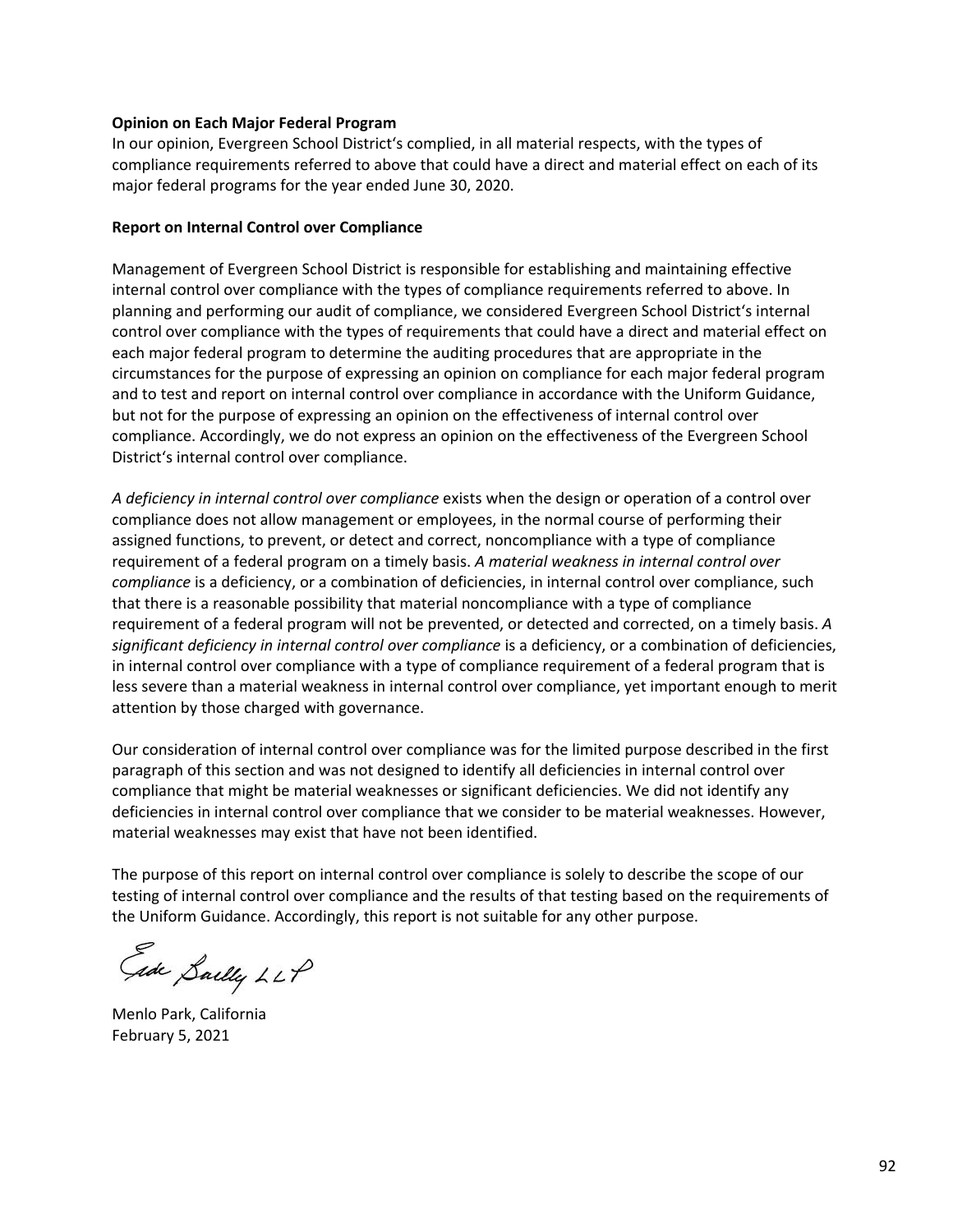

**CPAs & BUSINESS ADVISORS** 

## **Independent Auditor's Report on State Compliance**

Governing Board Evergreen School District San Jose, California

#### **Report on State Compliance**

We have audited Evergreen School District's (the District) compliance with the types of compliance requirements described in the *2019‐2020 Guide for Annual Audits of K‐12 Local Education Agencies and State Compliance Reporting,* applicable to the state laws and regulations listed in the table below for' the year ended June 30, 2020.

#### *Management's Responsibility*

Management is responsible for compliance with the state laws and regulations as identified in the table below.

## *Auditor's Responsibility*

Our responsibility is to express an opinion on the District's compliance 'with state laws and regulations based on our audit of the types of compliance requirements referred to below. We conducted our audit in accordance with auditing standards generally accepted in the United States of America; the standards applicable to financial audits contained in *Government Auditing Standards*, issued by the Comptroller General of the United States; and the audit requirements of the *2019‐2020 Guide for Annual Audits of K‐ 12 Local Education Agencies and State Compliance Reporting*. Those standards require that we plan and perform the audit to obtain reasonable assurance about whether noncompliance with the compliance requirements listed below has occurred. An audit includes examining, on a test basis, evidence about the District's 'compliance with those requirements and performing such other procedures as we considered necessary in the circumstances.

We believe that our audit provides a reasonable basis for our opinion on state compliance. However, our audit does not provide a legal determination of the District's compliance.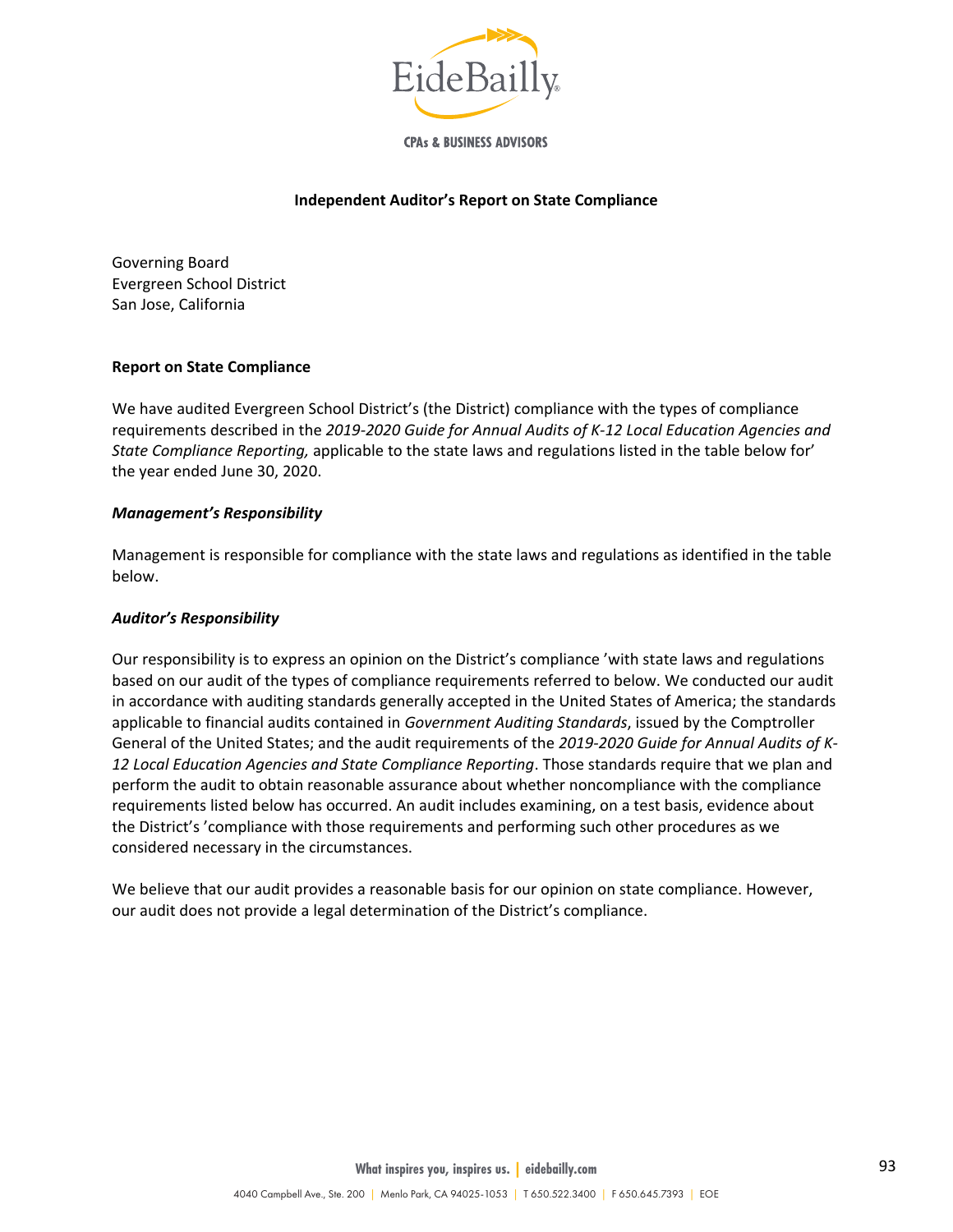## *Compliance Requirements Tested*

In connection with the audit referred to above, we selected and tested transactions and records to determine the District's compliance with laws and regulations applicable to the following items:

|                                                                              | Procedures<br>Performed |
|------------------------------------------------------------------------------|-------------------------|
| LOCAL EDUCATION AGENCIES OTHER THAN CHARTER SCHOOLS                          |                         |
| Attendance                                                                   | Yes                     |
| <b>Teacher Certification and Misassignments</b>                              | Yes                     |
| Kindergarten Continuance                                                     | Yes                     |
| Independent Study                                                            | No, See Below           |
| <b>Continuation Education</b>                                                | No, See Below           |
| <b>Instructional Time</b>                                                    | Yes                     |
| <b>Instructional Materials</b>                                               | Yes                     |
| Ratios of Administrative Employees to Teachers                               | Yes                     |
| <b>Classroom Teacher Salaries</b>                                            | Yes                     |
| Early Retirement Incentive                                                   | No, See Below           |
| <b>Gann Limit Calculation</b>                                                | Yes                     |
| <b>School Accountability Report Card</b>                                     | Yes                     |
| Juvenile Court Schools                                                       | No, See Below           |
| Middle or Early College High Schools                                         | No, See Below           |
| K-3 Grade Span Adjustment                                                    | Yes                     |
| <b>Transportation Maintenance of Effort</b>                                  | Yes                     |
| Apprenticeship: Related and Supplemental Instruction                         | No, See Below           |
| Comprehensive School Safety Plan                                             | Yes                     |
| District of Choice                                                           | No, See Below           |
| SCHOOL DISTRICTS, COUNTY OFFICES OF EDUCATION, AND CHARTER<br><b>SCHOOLS</b> |                         |
| California Clean Energy Jobs Act                                             | Yes                     |
| After/Before School Education and Safety Program:                            |                         |
| <b>General Requirements</b>                                                  | Yes                     |
| After School                                                                 | Yes                     |
| Before School                                                                | No, See Below           |
| Proper Expenditure of Education Protection Account Funds                     | Yes                     |
| Unduplicated Local Control Funding Formula Pupil Counts                      | Yes                     |
| Local Control Accountability Plan                                            | Yes                     |
| Independent Study - Course Based                                             | No, See Below           |
| <b>CHARTER SCHOOLS</b>                                                       |                         |
| Attendance                                                                   | No, See Below           |
| Mode of Instruction                                                          | No, See Below           |
| Nonclassroom-Based Instruction/Independent Study for Charter Schools         | No, See Below           |
| Determination of Funding for Nonclassroom-Based Instruction                  | No, See Below           |
| <b>Annual Instruction Minutes Classroom-Based</b>                            | No, See Below           |
| <b>Charter School Facility Grant Program</b>                                 | No, See Below           |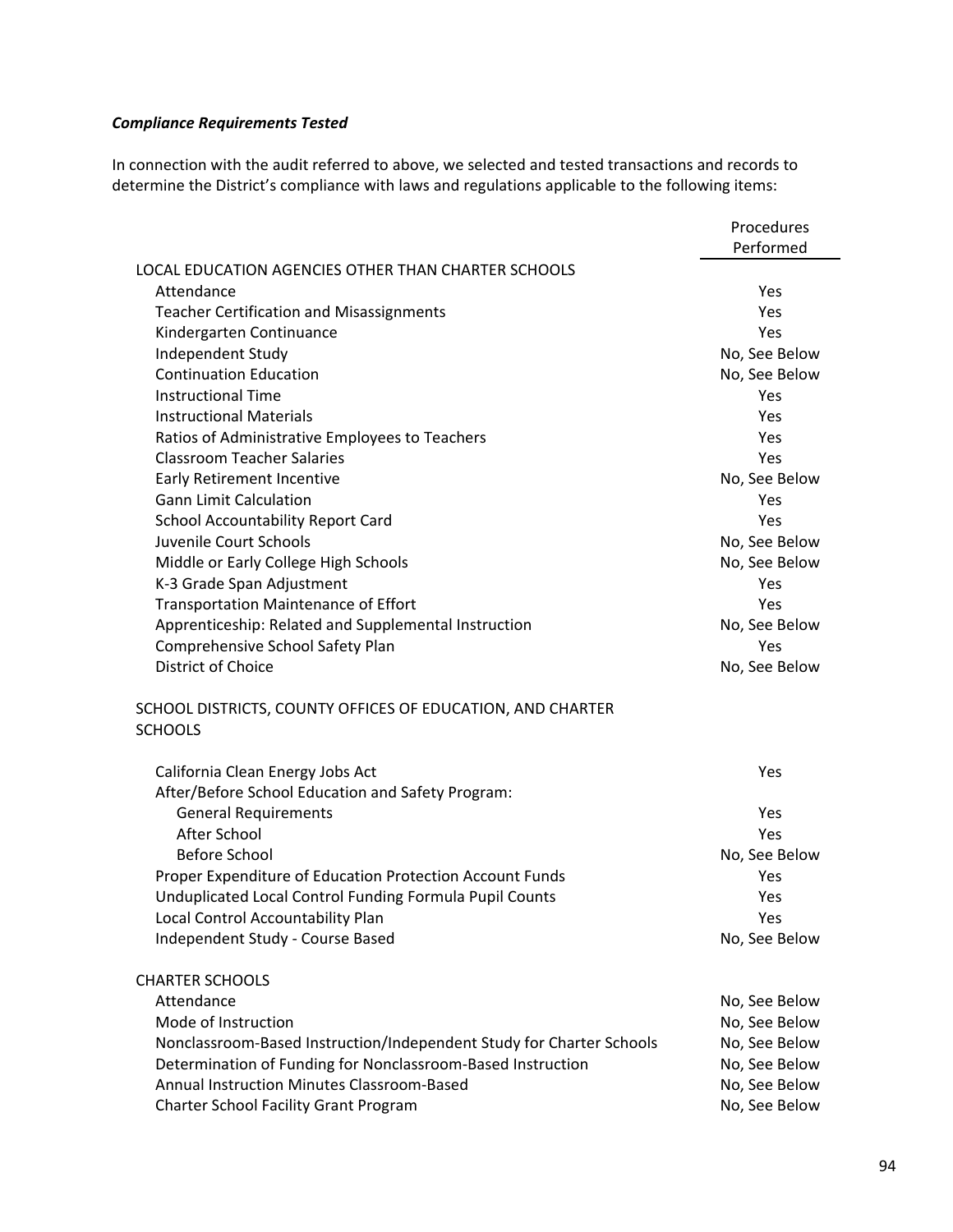The District does not offer Independent Study Programs, Continuing Education Program, Early Retirement Incentive Program, Juvenile Court School Program, Middle or Early College High School Program, Apprenticeship: Related and Supplemental Instruction Program, District of Choice Program, Before School Education and Safety Program, and Independent Study‐Course Based Program; therefore, we did not perform procedures related to these Programs.

The District does not have any dependent Charter School; therefore, we did not perform any procedures required by Charter School Programs.

## *Unmodified Opinion on Each of the Other Programs*

In our opinion, Evergreen School District complied with the laws and regulations of the state programs referred to above for the year ended June 30, 2020.

The purpose of this report on state compliance is solely to describe the results of our testing based on the requirements of the *2019‐2020 Guide for Annual Audits of K‐12 Local Education Agencies and State Compliance Reporting*. Accordingly, this report is not suitable for any other purpose.

Ede Sailly LLP

Menlo Park, California February 5, 2021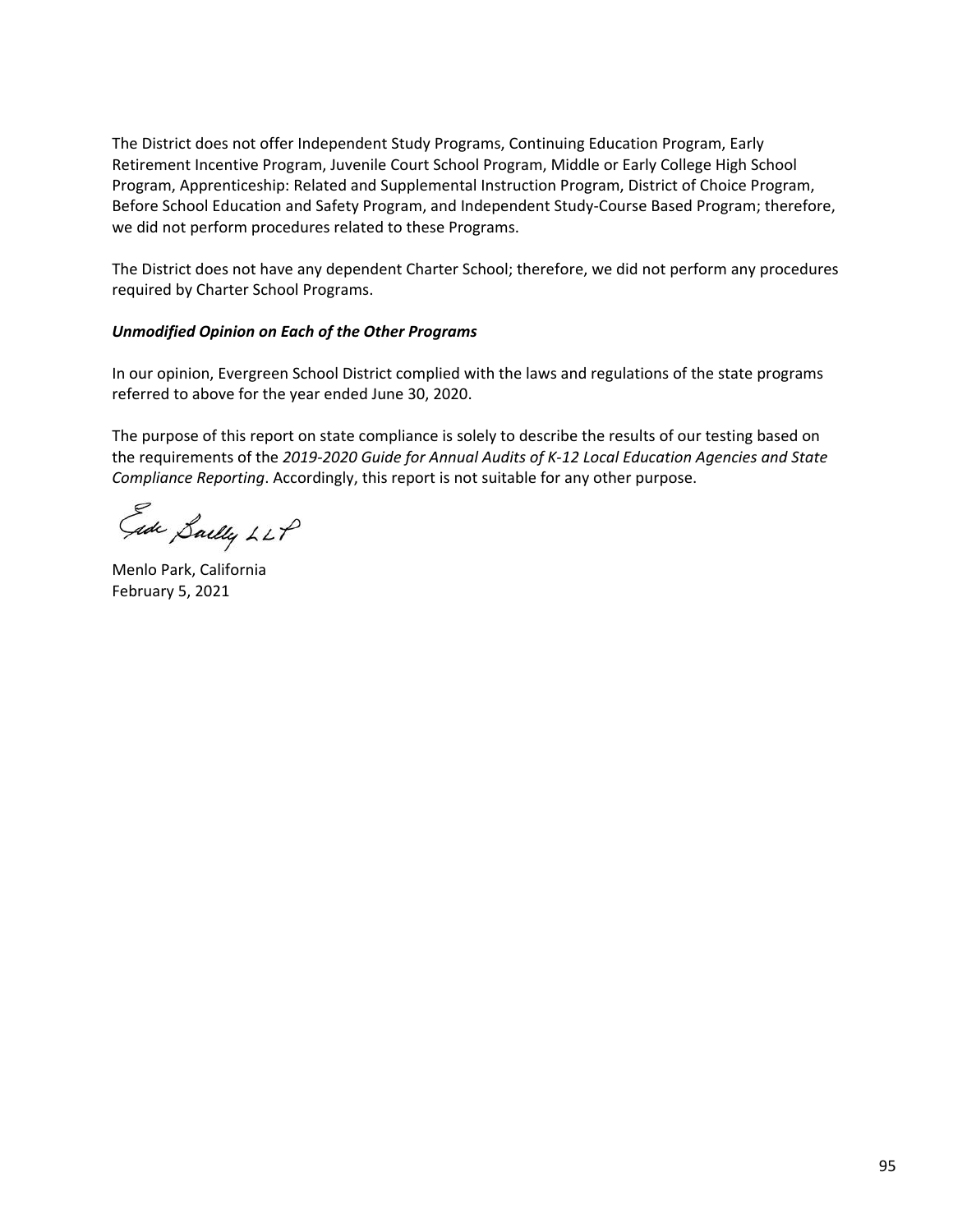## **FINANCIAL STATEMENTS**

| Type of auditor's report issued on whether the financial<br>statements audited were prepared in accordance with<br><b>Generally Accepted Accounting Principals.</b> | Unmodified                                 |  |  |
|---------------------------------------------------------------------------------------------------------------------------------------------------------------------|--------------------------------------------|--|--|
| Internal control over financial reporting:<br>Material weaknesses identified<br>Significant deficiencies identified not considered                                  | No                                         |  |  |
| to be material weaknesses                                                                                                                                           | None Reported                              |  |  |
| Noncompliance material to financial statements noted?                                                                                                               | No                                         |  |  |
| <b>FEDERAL AWARDS</b>                                                                                                                                               |                                            |  |  |
| Internal control over major program:<br>Material weaknesses identified<br>Significant deficiencies identified not considered                                        | <b>No</b>                                  |  |  |
| to be material weaknesses                                                                                                                                           | None Reported                              |  |  |
| Type of auditor's report issued on compliance<br>for major programs:                                                                                                | Unmodified                                 |  |  |
| Any audit findings disclosed that are required to be reported<br>in accordance with Uniform Guidance 2 CFR 200.516:                                                 | <b>No</b>                                  |  |  |
| Identification of major programs:                                                                                                                                   |                                            |  |  |
| Name of Federal Program or Cluster                                                                                                                                  | <b>CFDA Number</b>                         |  |  |
| <b>Special Education Cluster</b><br>Title I - Basic grants low-income and neglected                                                                                 | 84.027, 84.027A, 84.173, 84.173A<br>84.010 |  |  |
| Dollar threshold used to distinguish between type A<br>and type B programs:                                                                                         | \$750,000                                  |  |  |
| Auditee qualified as low-risk auditee?                                                                                                                              | No                                         |  |  |
| <b>STATE COMPLIANCE</b>                                                                                                                                             |                                            |  |  |
| Type of auditor's report issued on compliance<br>for programs:                                                                                                      | Unmodified                                 |  |  |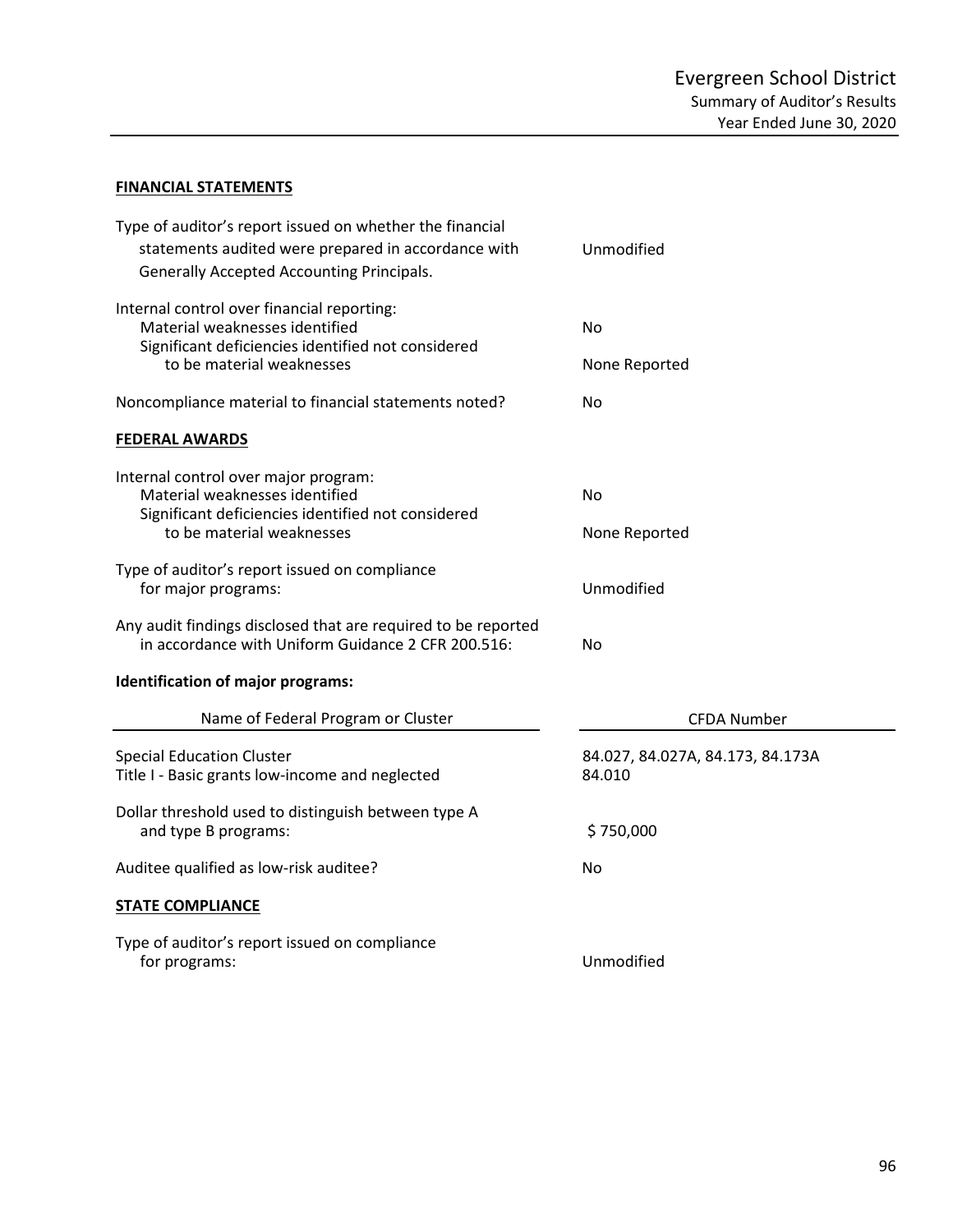None reported.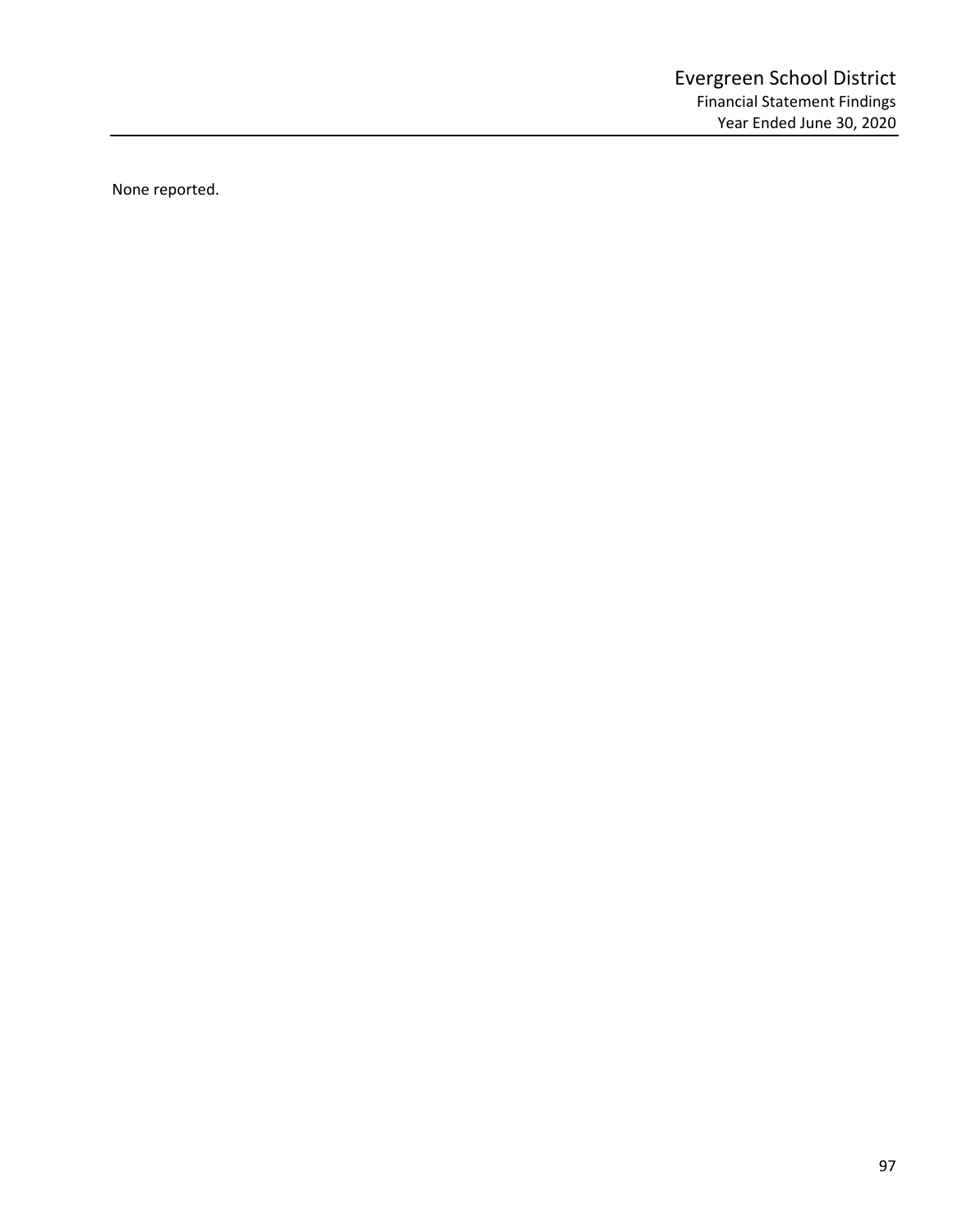None reported.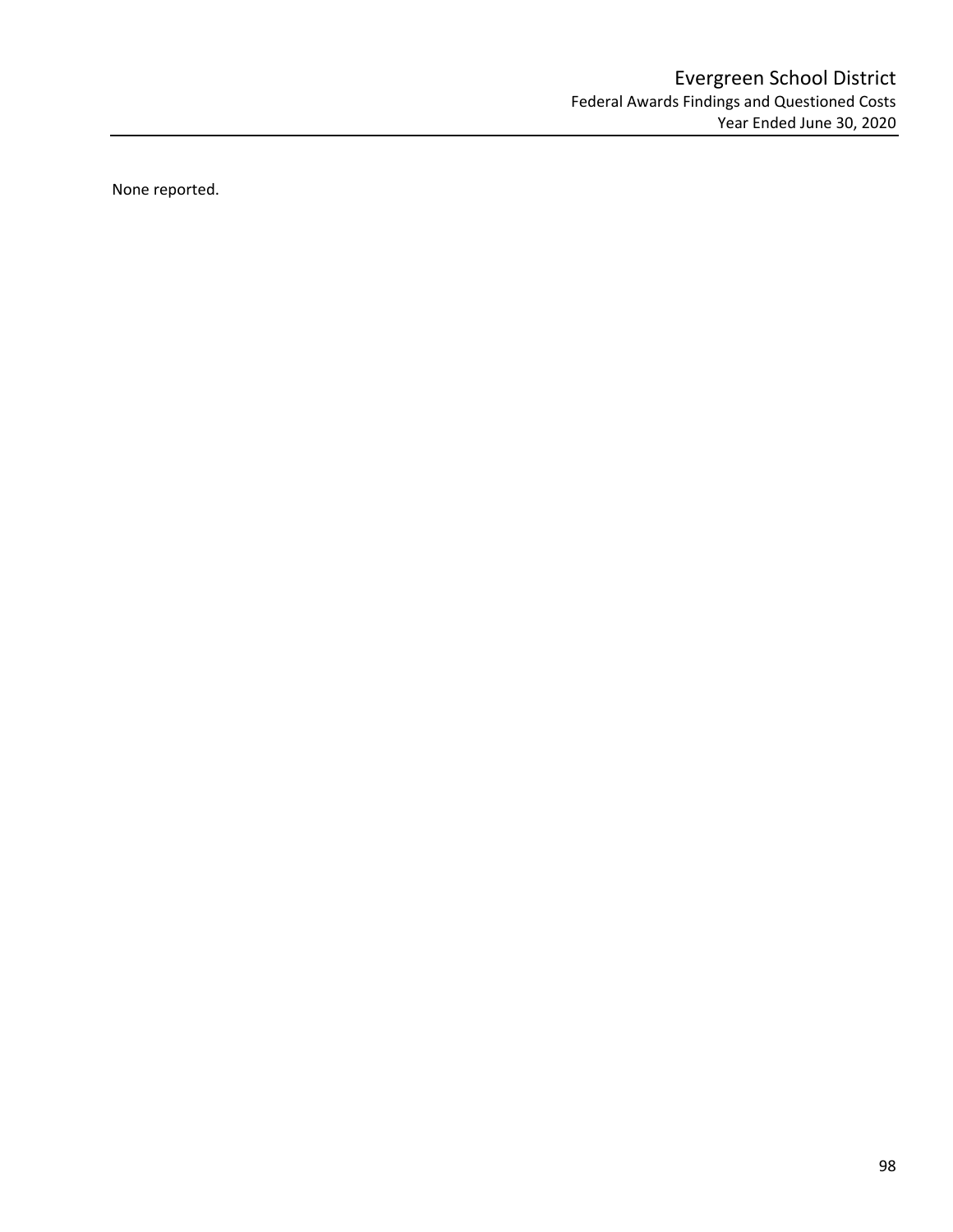None reported.